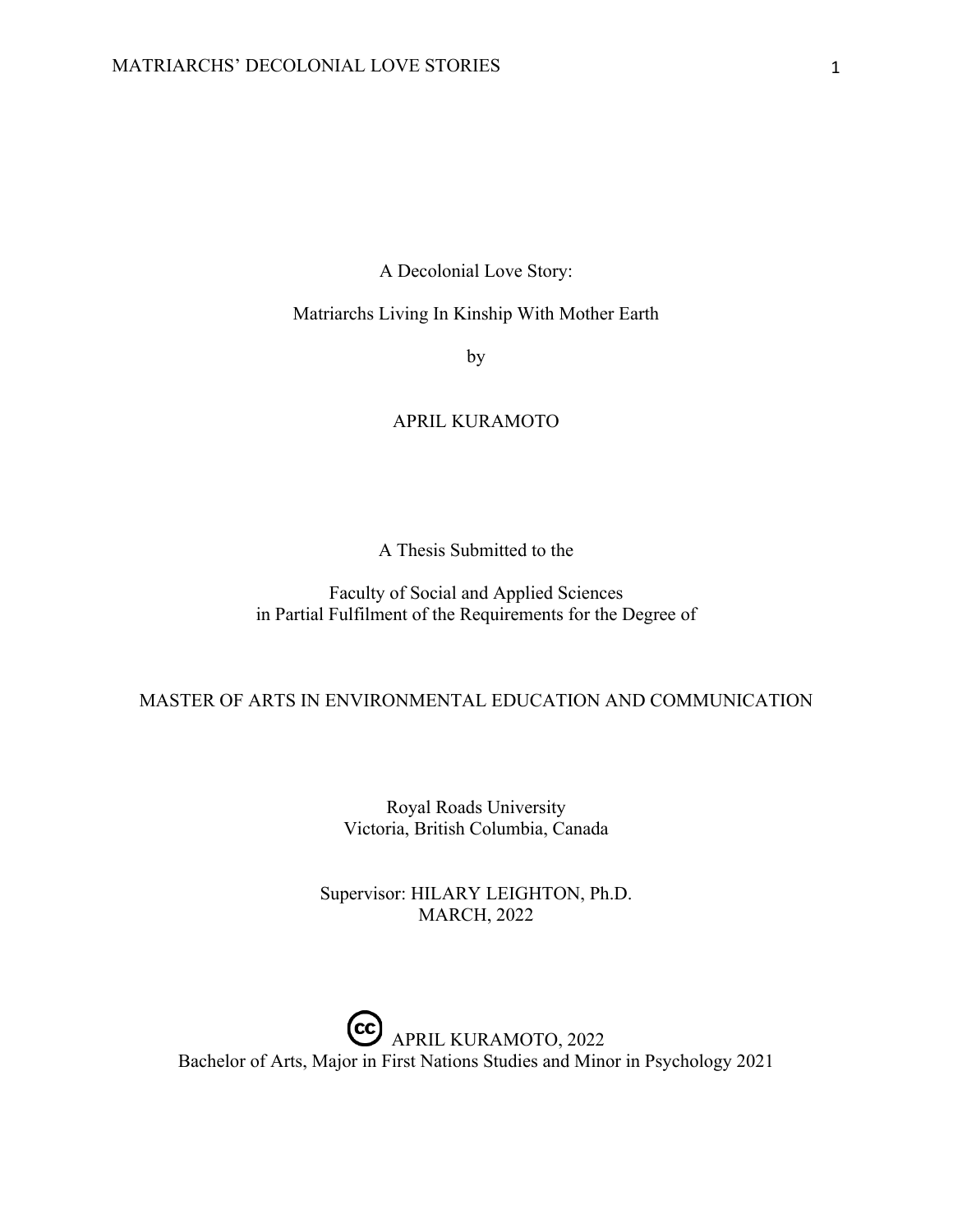# COMMITTEE APPROVAL

The members of April Kuramoto's Thesis Committee certify that they have read the thesis titled

A Decolonial Love Story: Matriarchs Living In Kinship With Mother Earth and recommend that it be accepted as fulfilling the thesis requirements for the Degree of MASTER OF ARTS IN ENVIRONMENTAL EDUCATION AND COMMUNICATION

CAMIE AUGUSTUS, [signature on file]

Final approval and acceptance of this thesis is contingent upon submission of the final copy of the thesis to Royal Roads University. The thesis supervisor confirms to have read this thesis and recommends that it be accepted as fulfilling the thesis requirements:

HILARY LEIGHTON, [signature on file]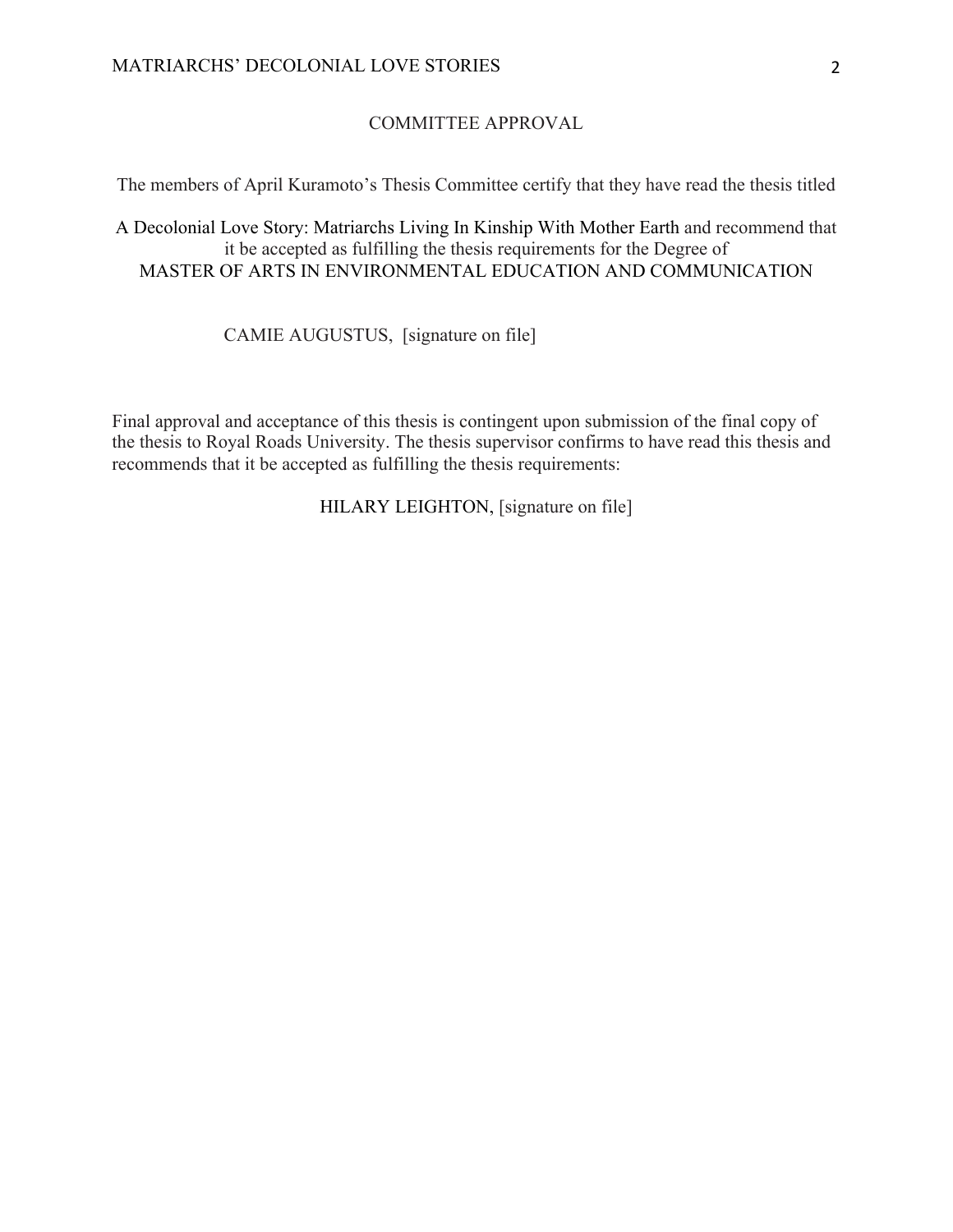Creative Commons Statement



This work is licensed under the Creative Commons Attribution-NonCommercial-ShareAlike 2.5 Canada License. To view a copy of this license, visit http://creativecommons.org/licenses/by-ncsa/2.5/ca/.

Some material in this work is not being made available under the terms of this licence:

- Third-Party material that is being used under fair dealing or with permission.
- Any photographs where individuals are easily identifiable.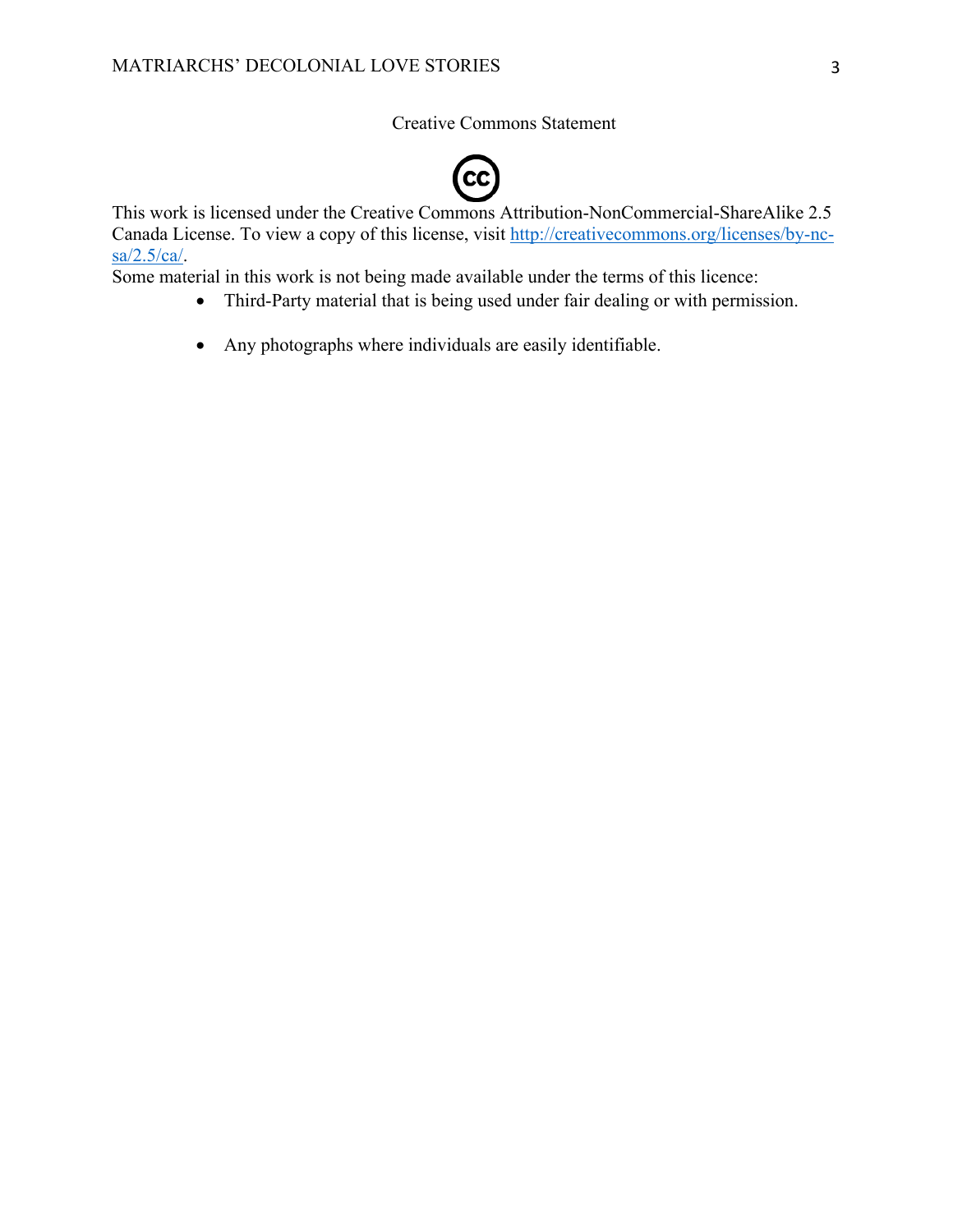#### **Abstract**

This research is both partial autoethnography and ethnography. It is the telling of a decolonial love story intended to challenge the more dominant, patriarchal narrative through storytelling. Wisdom shared from matriarchs in leadership roles in their families or communities was gathered using open-ended interviews intended to add a greater presence of matriarchal insights within environmental education. Sharing a variety of stories in this way, celebrates both convergences and divergences on the path of life from those whose voices are not necessarily heard in the mainstream literature. These interviews were carefully braided by the researcher into a fourth story, while staying true to the women's voices who found that matriarchal stories can provide deep nourishment with implications for a regenerative, rematriated relationship with Mother Earth. Researching the womens' lived experiences with land through deep listening, ceremony, and relationships provided the guidance to share a love letter for the researcher's young daughter, found at the end of this thesis.

*Keywords*: Autoethnography, ethnography, women, storytelling, story listening, matriarch, ceremony, decolonial love, environmental education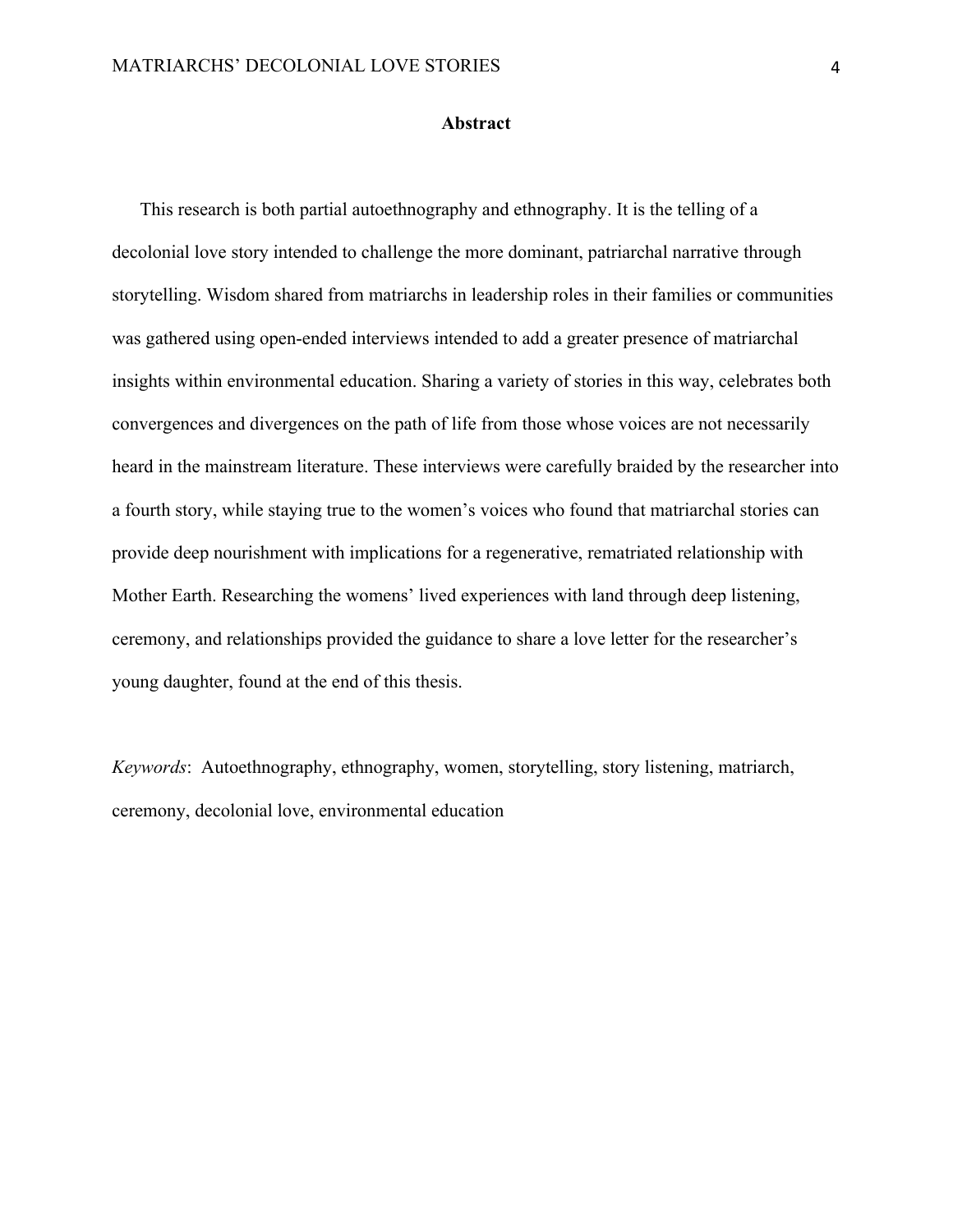## **Dedication**

This work is for my Dad, Harvey Kuramoto for being a friend, supporter, sounding board and steady voice of reason throughout the journey. Thank you for always reminding me of who I am and where I come from, and believing in my ambition, and that I can and will do it. Thank you for making me laugh often. Most of all, for being a safe shelter for your granddaughter and the most loving Grandpa to spend time with while I write, I thank you. You make this work possible in many ways.

I am grateful to be the mother to Luna Rose. Luna, your generous spirit and fiercely loving light inspire all my good work. My greatest prayer is to contribute to a lighter, more loving life and planet for you. You are already, the living gift I can offer this Earth. I love you.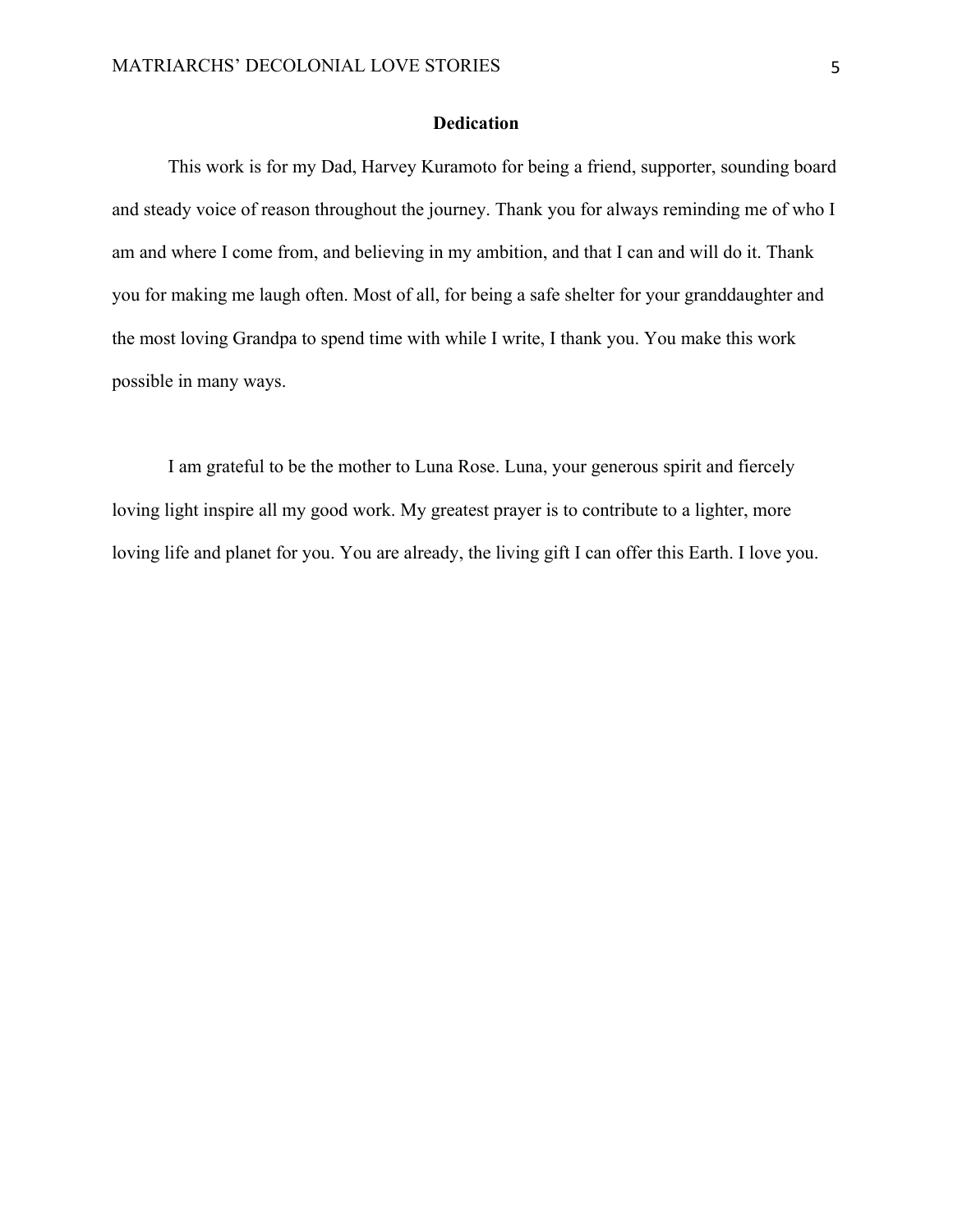# **Table of Contents**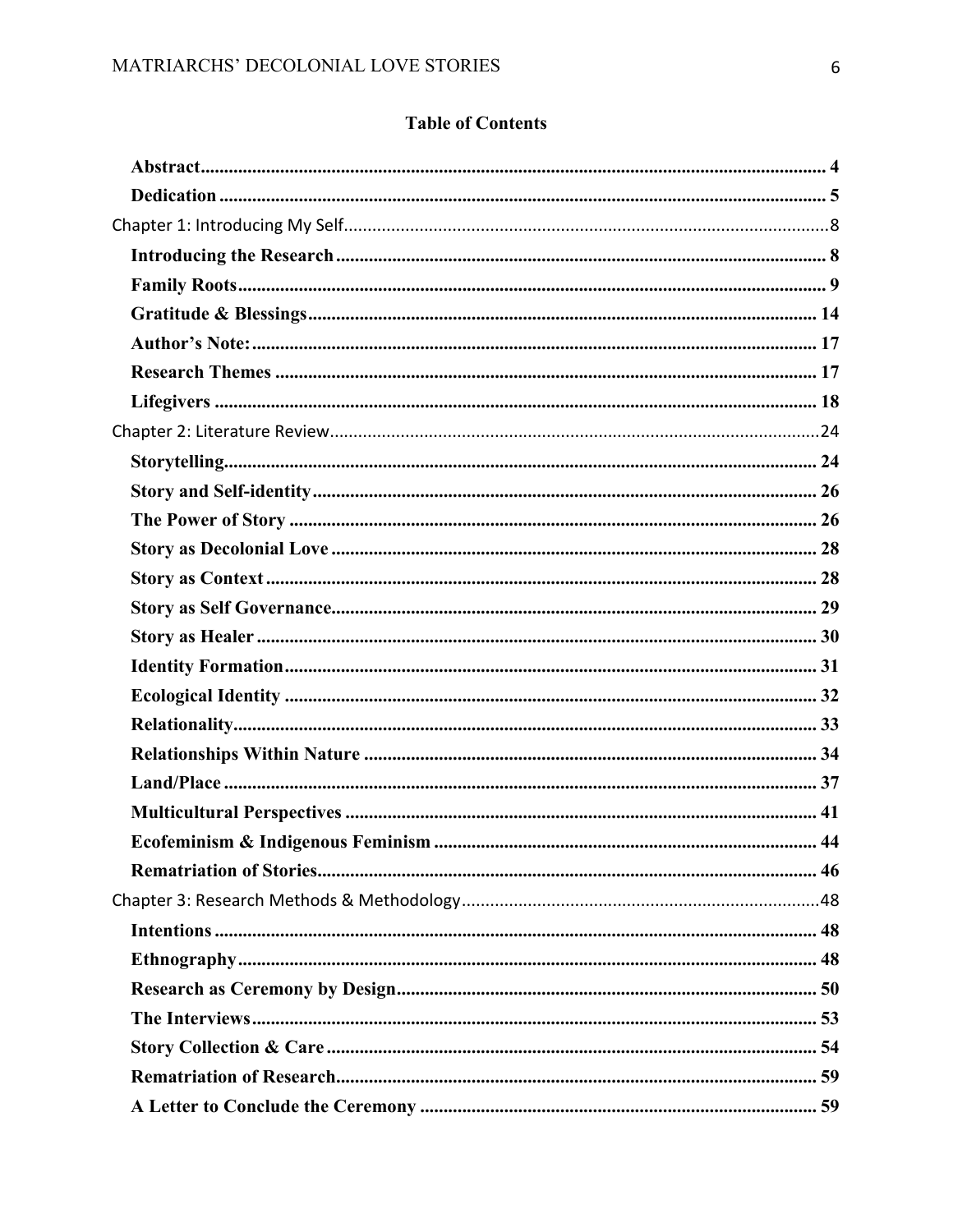| Threads to Weave a Story With: Lifecycles, Life Affirming, Lifegivers  63       |  |
|---------------------------------------------------------------------------------|--|
|                                                                                 |  |
|                                                                                 |  |
|                                                                                 |  |
|                                                                                 |  |
|                                                                                 |  |
|                                                                                 |  |
|                                                                                 |  |
|                                                                                 |  |
|                                                                                 |  |
|                                                                                 |  |
|                                                                                 |  |
|                                                                                 |  |
|                                                                                 |  |
|                                                                                 |  |
|                                                                                 |  |
|                                                                                 |  |
|                                                                                 |  |
| Chapter 5: Reflections, Responsibilities, Prayers and a Letter to my Daughter93 |  |
|                                                                                 |  |
|                                                                                 |  |
|                                                                                 |  |
|                                                                                 |  |
|                                                                                 |  |
|                                                                                 |  |
|                                                                                 |  |
|                                                                                 |  |
|                                                                                 |  |
|                                                                                 |  |
|                                                                                 |  |
|                                                                                 |  |
|                                                                                 |  |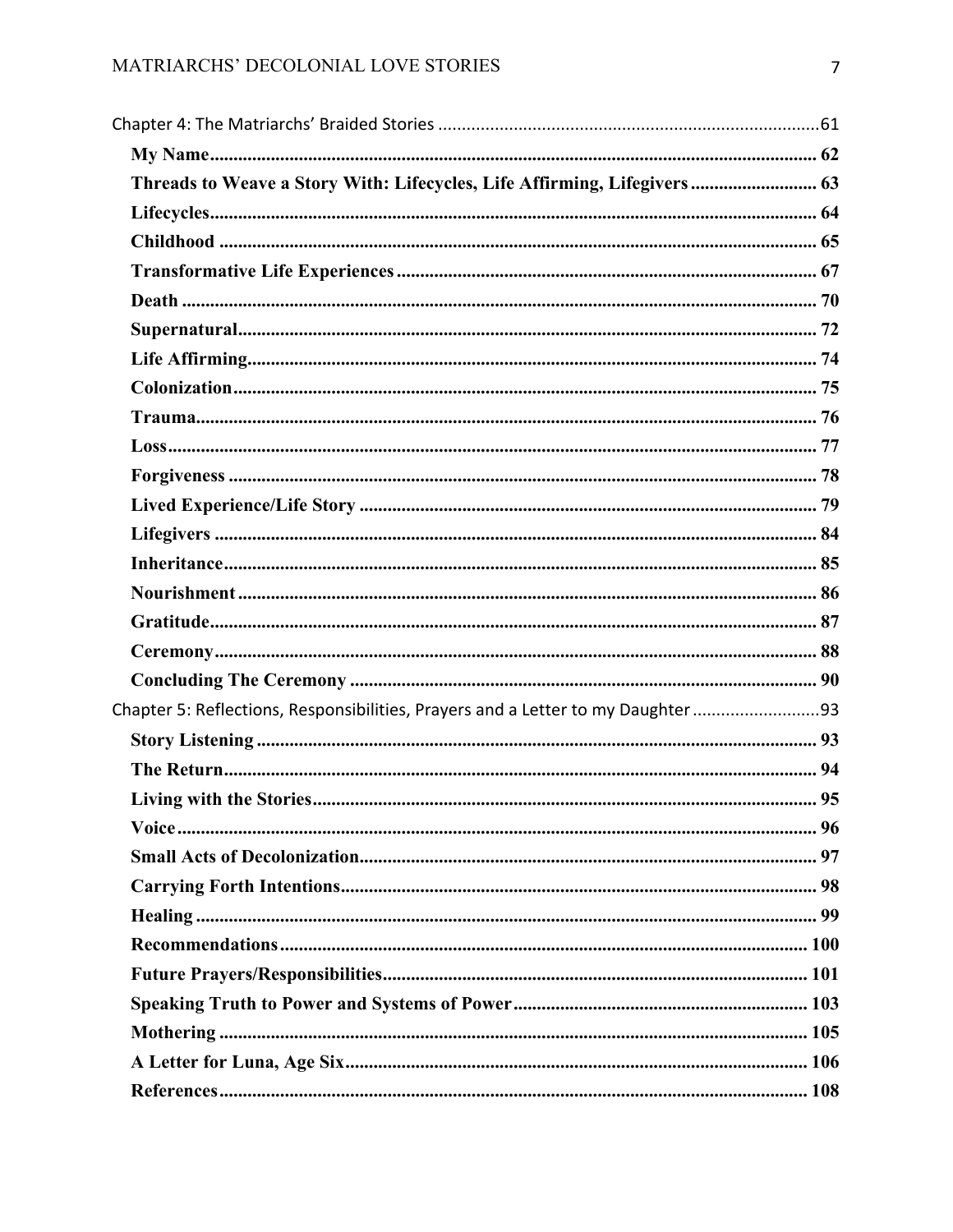#### **Chapter 1: Introducing My Self**

I am grateful to be writing this thesis as a guest on the traditional and unceded territory of the Snuneymuxw First Nation. To acknowledge the territory I am on, and who stewards this land, acknowledges first and forefront my gratitude for the relationships I am a part of and my responsibility to them, whilst disrupting the colonial narrative of land entitlement. As I write about relationships with place, it is important for me to tell you where I am, sitting in the home I've lived in for more than a decade on Vancouver Island. The birds are singing, my garden is started, and the hope and potential of springtime is all around me.

In the book, *Kaandossiwin; How We Come To Know*, Anishinaabe scholar Kathleen Absolon (2011) explains, "I begin by locating myself because positionality, storying and restoring ourselves comes first" (p. 13). This may seem in contrast to dominant research attitudes, that often position the researcher as the impossibly objective subject, invisibly guiding the work, all the while influencing every aspect of it. From Absolon's (2011) positionality, I learned how to introduce oneself in a more storied way to set a tone for the reading ahead. Acknowledging the land that has acted as a space holder and guide for this research, my relationships and responsibilities to this place and the people that surround me, and how my professional and academic background has led me to this research, will place this research within the greater context and story of myself as the researcher.

## **Introducing the Research**

The story this research tells is about storytelling, story listening and the relationship between them. Primarily a search into relationships, both with the women I interviewed and the lands we come from and reside within, this story is one of a quest to make meaning of who we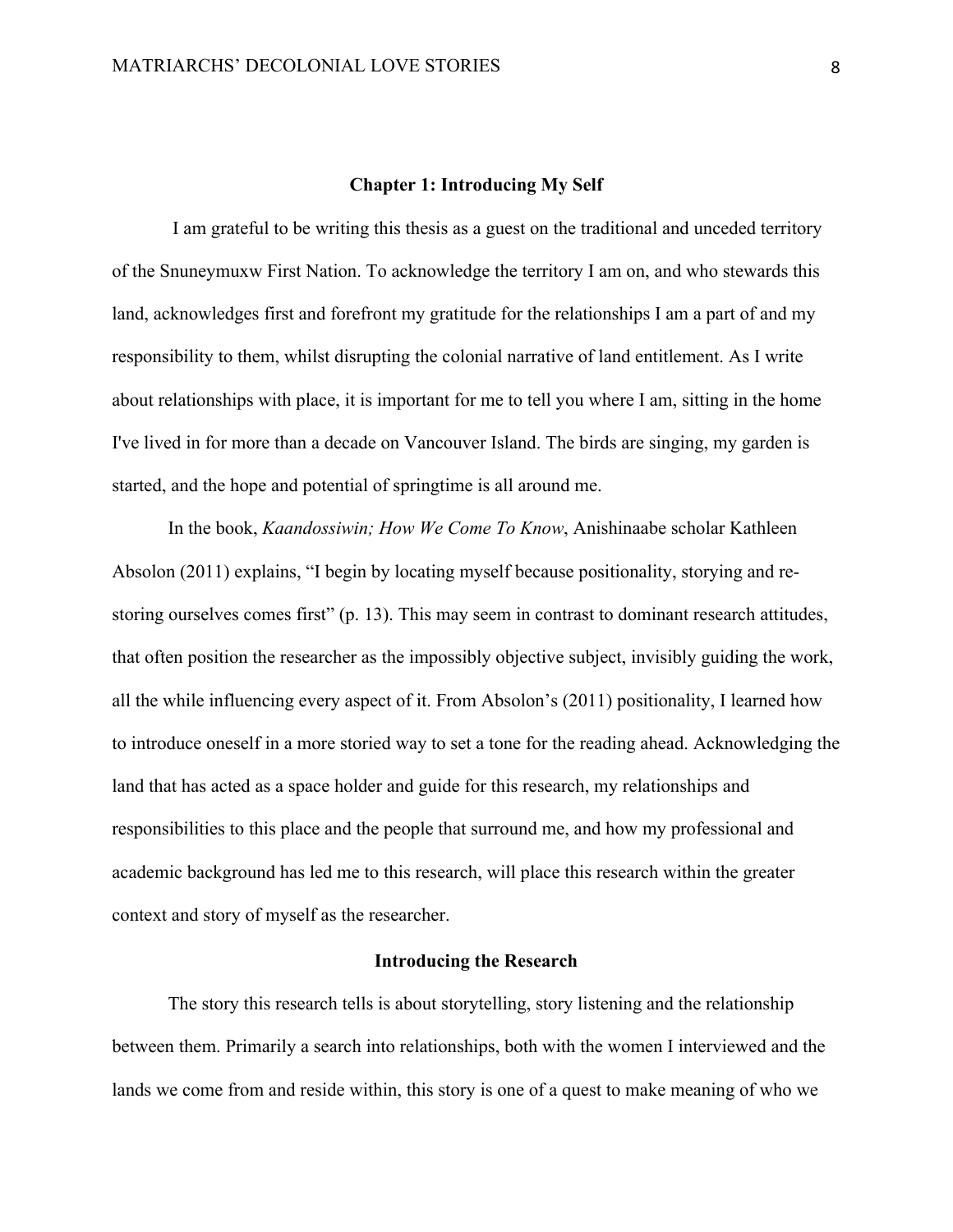are and a sense of our belonging. In exploring the relationship to the land at this time of climate emergency, as an environmental educator and mother, I am seeking to share insights of how to cultivate relationships of reciprocity and kinship with Mother Earth. This narrative is offered in counter-balance to prevailing colonial patriarchy – the 'his'-story of 'resource' extraction, and instead embodies a praxis of decolonial love. In an interview with the Boston Review (2012) Dominican-American author, Junot Diaz defines the concept of decolonial love as, "the only kind of love that could liberate (them) from that horrible legacy of colonial violence" (p.7). Furthermore, Diaz (2012) expands that to say that the liberating power of decolonial love emerges through intimacy, vulnerability, forgiveness and acceptance. These values also deeply inform this research as it is positioned as an ethical act of caring, aligned with decolonial love.

In keeping with research as a ceremonial practice, introductions and important work starts from a place of recognizing our relationships to each other and our shared history. It is in this spirit of respect, transparency, and ceremony, that I begin by sharing some of my own story. I introduce myself in this partial autoethnography to place myself at the center of this research with transparency around some of the story I have lived.

## **Family Roots**

In this research, I will be speaking from my own lived experience as a cis-gendered woman, steeped in a strong matrilineal lineage. I am the daughter of Linda Renee Horton and Harvey Minoru Kuramoto. The maternal granddaughter of Donna and Don Horton. The paternal granddaughter of Maiko and Tomiyuki Kuramoto. I am the mother of Luna Rose Maartman. I am a sister, aunty, and niece. I am a friend to many. I am a Moondancer<sup>1</sup>, and my *Madrina<sup>2</sup>* is

<sup>&</sup>lt;sup>1</sup> Moondance is a women's ceremony where knowledge passed down orally, and not to be discussed in detail in public spaces. I chose to include mentioning it, as a key part of who I am as a person, yet respectfully cannot share more in this context.

<sup>&</sup>lt;sup>2</sup> Madrina is Spanish for Godmother and acknowledges an important relation within the Moondance community.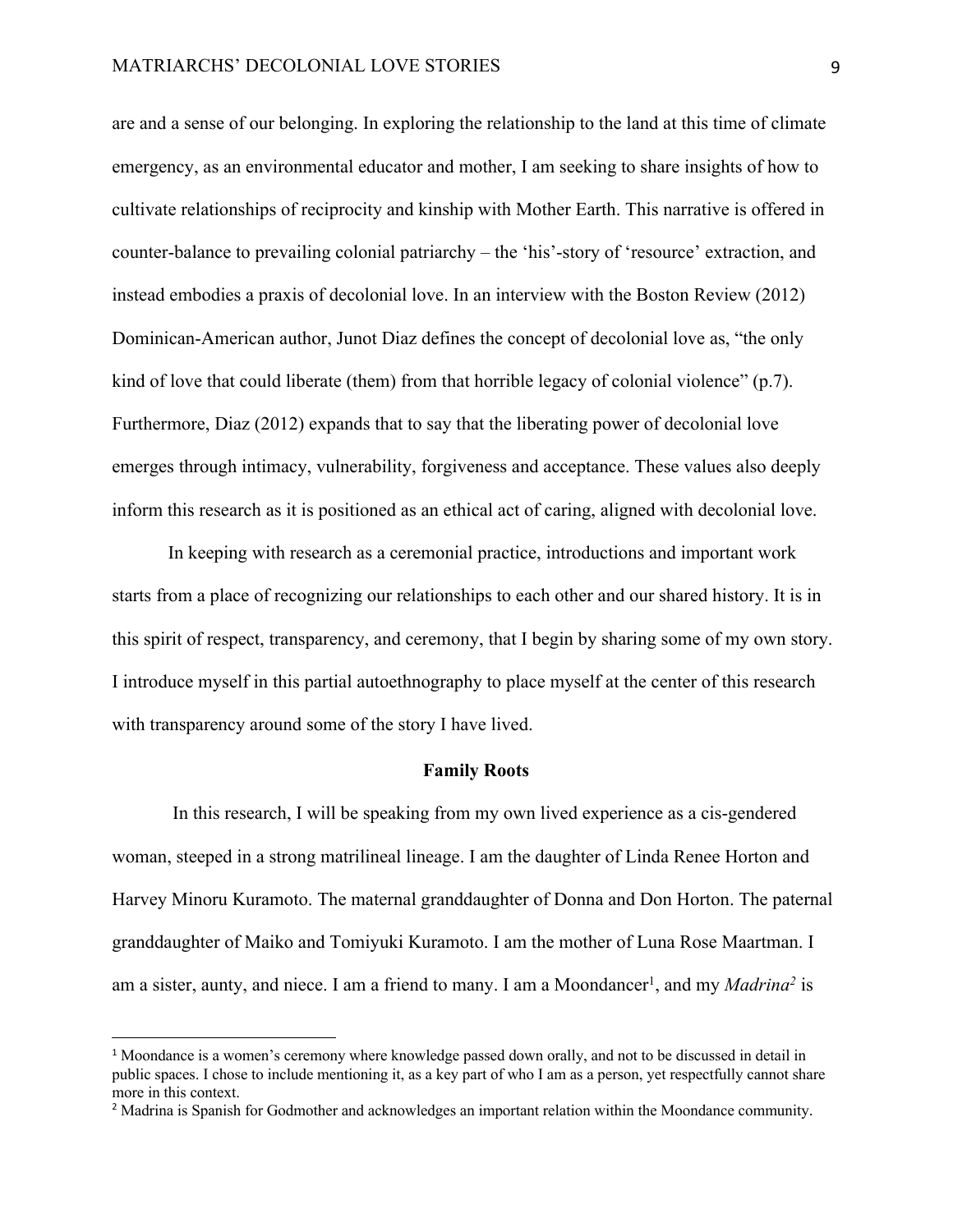Tina Walker. These are the people I am rooted to. They give me a sense of connection. I seek to belong to myself and Mother Earth. Gwendolyn Benaway, who identifies as a trans woman, author of Anishnaabe and Metis descent, describes decolonial love as recognizing our own bodies as sovereign and whole whilst being fully rooted with the land (2018). With this research approach, I intend to hold a dynamic tension between my own agency, my ancestry and my communion with the land.

My late mother was a landed immigrant, who fled to Canada accompanying her first husband Martin Moose who sought refuge as a 'draft dodger' during the Vietnam War. Originally, her roots are from the desert of Arizona, in the United States of America. My mother's first husband was conscripted, which they were strongly against, politically and morally. This peaceful yet political stance separated my mother, geographically, from her family ties. This is how my mother came to be in British Columbia, so that I could be born here in Nanaimo. I am a blend of ancestry: Japanese, English, and Scottish. From my mother, I inherited some light skinned privilege<sup>3</sup>, and from both parents the complexity of being a mixed-race person. Perhaps this has contributed to my interest in cultural studies, and intercultural learning spaces. I grew up only meeting my American relatives every couple of years, therefore, my Japanese Canadian family gave me the roots I needed to feel grounded in who I am, and from whom I came from.

I am my paternal Grandma's namesake – her name, Maiko, is my middle name. My grandmother affirmed in me, a comfort with solitude and a love of making. Grandma once told me she liked spending time with me, because I knew how to be quiet. She worked hard, cooked

 $3$  Light skinned privilege refers to colorism, a form of racism. Activist Franchesca Ramsey discusses this issue in the video: Light Skinned Privilege Decoded (2019). Ramsey, F. (2019, January 25). *MTV Impact*. Youtube. https://www.youtube.com/watch?v=dE4Lo4TIc8Y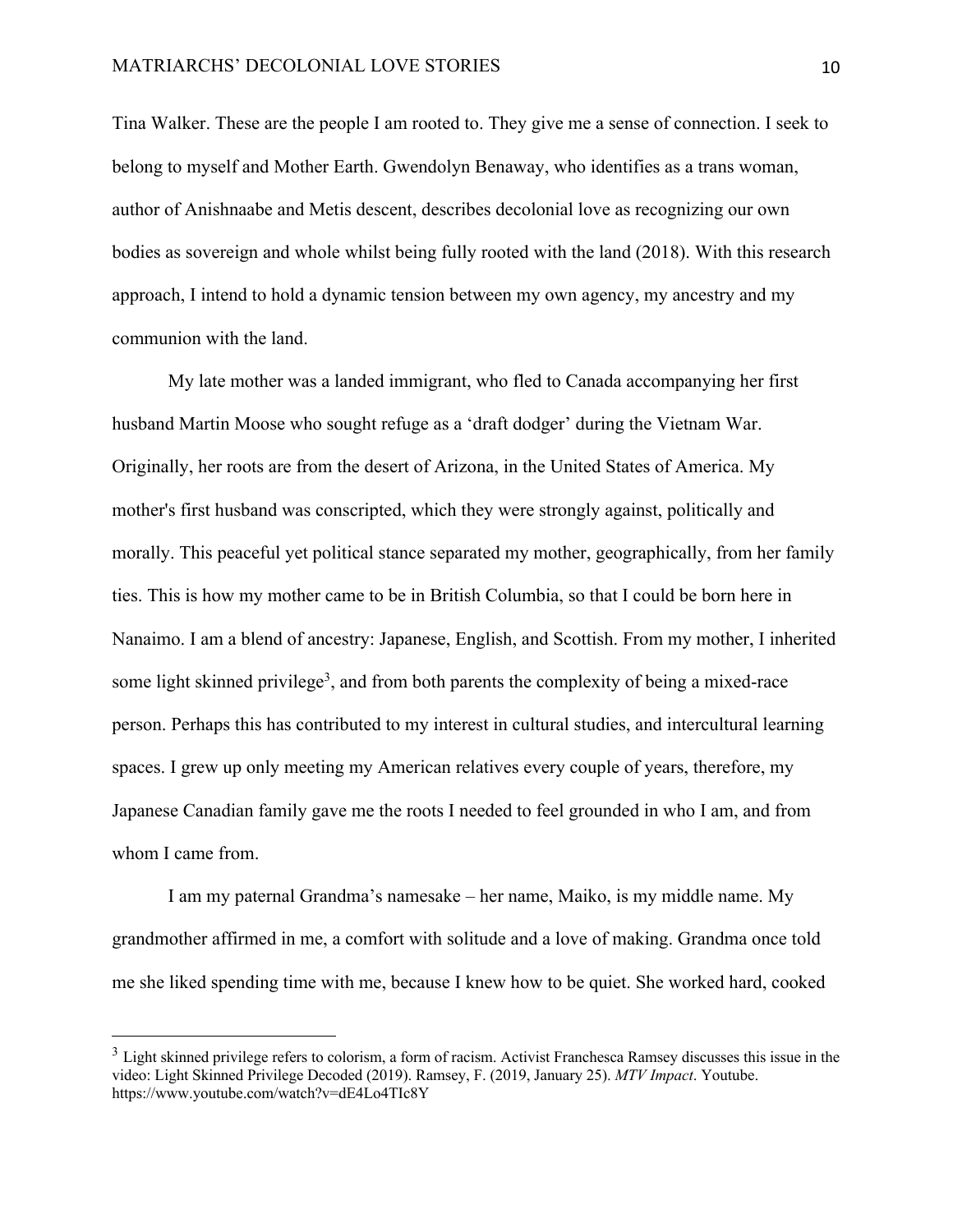and served our family, showing her caring in this way of nurturing. We ate *onigiri*, *ochasuke* and *mochi<sup>4</sup>* together, and she loved chocolate, in moderation. I learned the comfort available in a warm bowl of rice from her. She spent much of her spare time knitting, making origami, sewing, pottery, dancing, making crafts – she was creative and talented. To me she was like the ocean – cool, calm, and soothing with a fierce inner force. I remember her caring for me when I was a child, sick in her home, administering medicine and remedies in a special way. I lived with her for a time when I was twelve. She knew how to hold pain, and how not to discuss what was too hard to say. My Grandma never said, "I love you", and as a young adult I would defy this by telling her at every goodbye – "I love you", and she would kindly say, "Okay dear. Thank you". Through my adult years many healers<sup>5</sup> have acknowledged a bright presence with me, and I know it is her loving guidance and protection. I draw on her perseverance and, in this way, I feel a strength beyond my own. This work is largely inspired by the relationship I had and continue to have with my paternal Grandmother, our family matriarch<sup>6</sup>, Maiko Kuramoto.

My late paternal Grandpa was a fisherman. Story imparts that he knew the ocean and could determine direction without the need for tools or technology. He survived government theft, relocation, internment, and the return and rebuilding of a life for his family. My Grandpa was hardworking, and resilient. The only memory I have of special interactions with my Grandpa, is him circling the dinner table, repeatedly saying, "Eat lots, eat lots" at the many dinners my grandparents held in their home. My Grandpa's special dishes were *kamoboko*, and sukiyaki beef<sup>7</sup>, and this is the way he nourished us. I have since learned to make both his dishes

<sup>4</sup> I have used italics for all Japanese words to acknowledge that they may not be familiar to all readers, and yet challenging the assumption of writing for the dominant culture.

<sup>5</sup> I acknowledge many healing practices. Here I am referring to several spiritual healers from various Sweat Lodge ceremonies.

 $6$  For the purpose of this research, matriarch is defined as a women in leadership within her family or community.

<sup>&</sup>lt;sup>7</sup> Specialty Japanese foods were and are a luxury to my family, both for the time and cost of preparing the dish.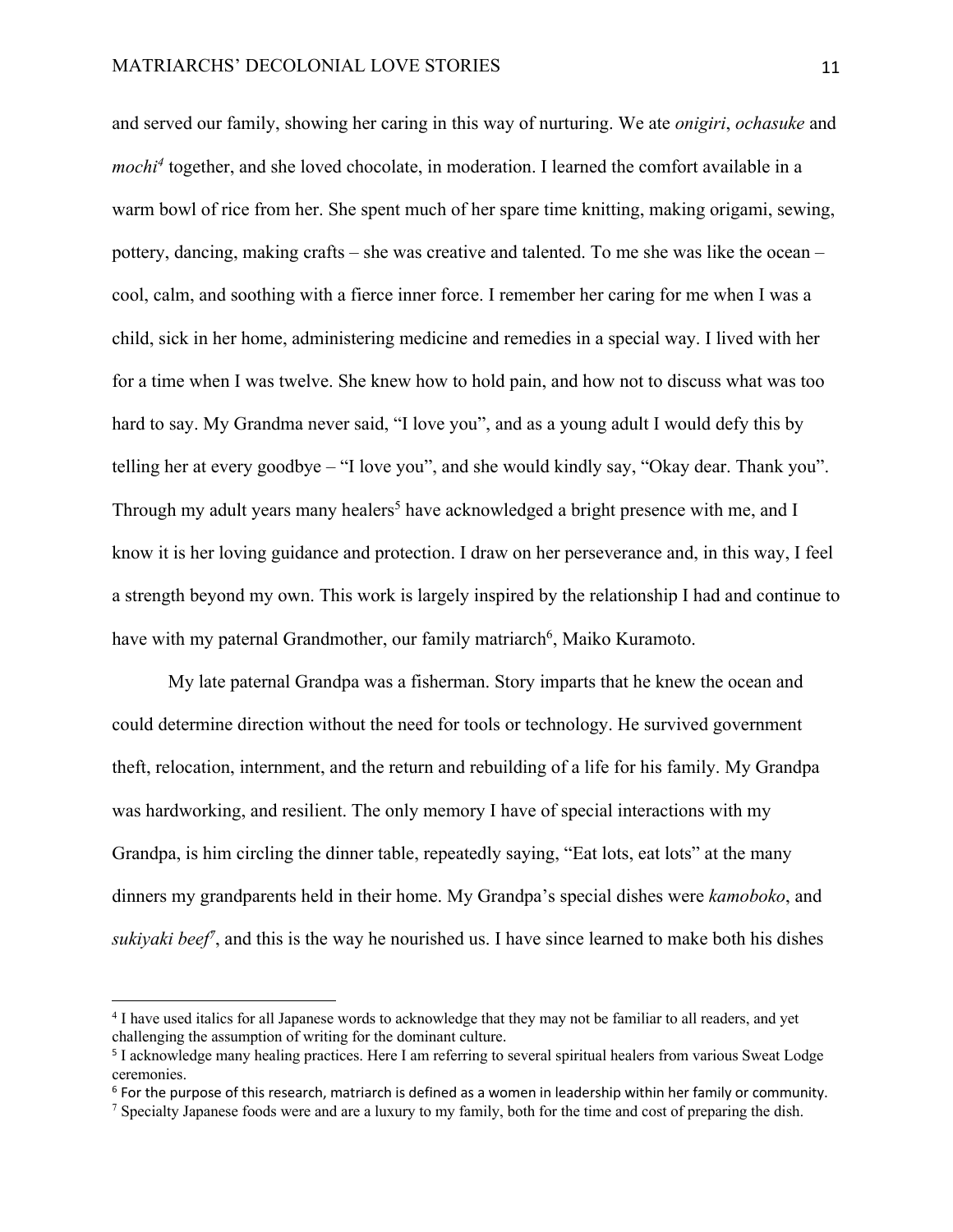to honour him. I thank him for his legacy, which is this large family.

I grew up moving around, staying the longest in the Fraser Valley. I continued to travel and move through adulthood, until I married, and we landed back in Nanaimo, back where I was born. My daughter was also born here in the same hospital, and she and I still live in this home. I appreciate Tyler Maartman, her father, as a friend and co-parent. This is the longest I have ever lived in one place with a strong circle of community around us, and roots here. I feel most grounded when I live near the ocean, and I have always been drawn to islands. I love when I can hear the foghorns from this home.

I have three siblings: Shalom, Shawndra, and Matthew, my first friends in this world. I also have two half-brothers, Justin and Marcel. And my sister of choice, Kerri. I cherish the beautiful siblings who have married into (and sometimes out of) the family, and my many nieces and nephews. Our relationships are complex and ever evolving. I honour our enduring love and the way we have influenced each other.

## Education

My elementary school experience was unremarkable. I remember those times through the friendships I was connected to at the time. My first memories of resistance, rebellion, and taking issue with unjust systems, are from elementary school. I remember how my mother stood with me, encouraging me to speak my truth to power.

This experience continued through high school, which time marked with close friendships and romantic relationships. There were small surges of academic effort, where I could easily and quickly excel, but these phases would never last long before I would lose interest and be back in rebellion to the dominance of an unnamed, systemic power that felt suffocating to me.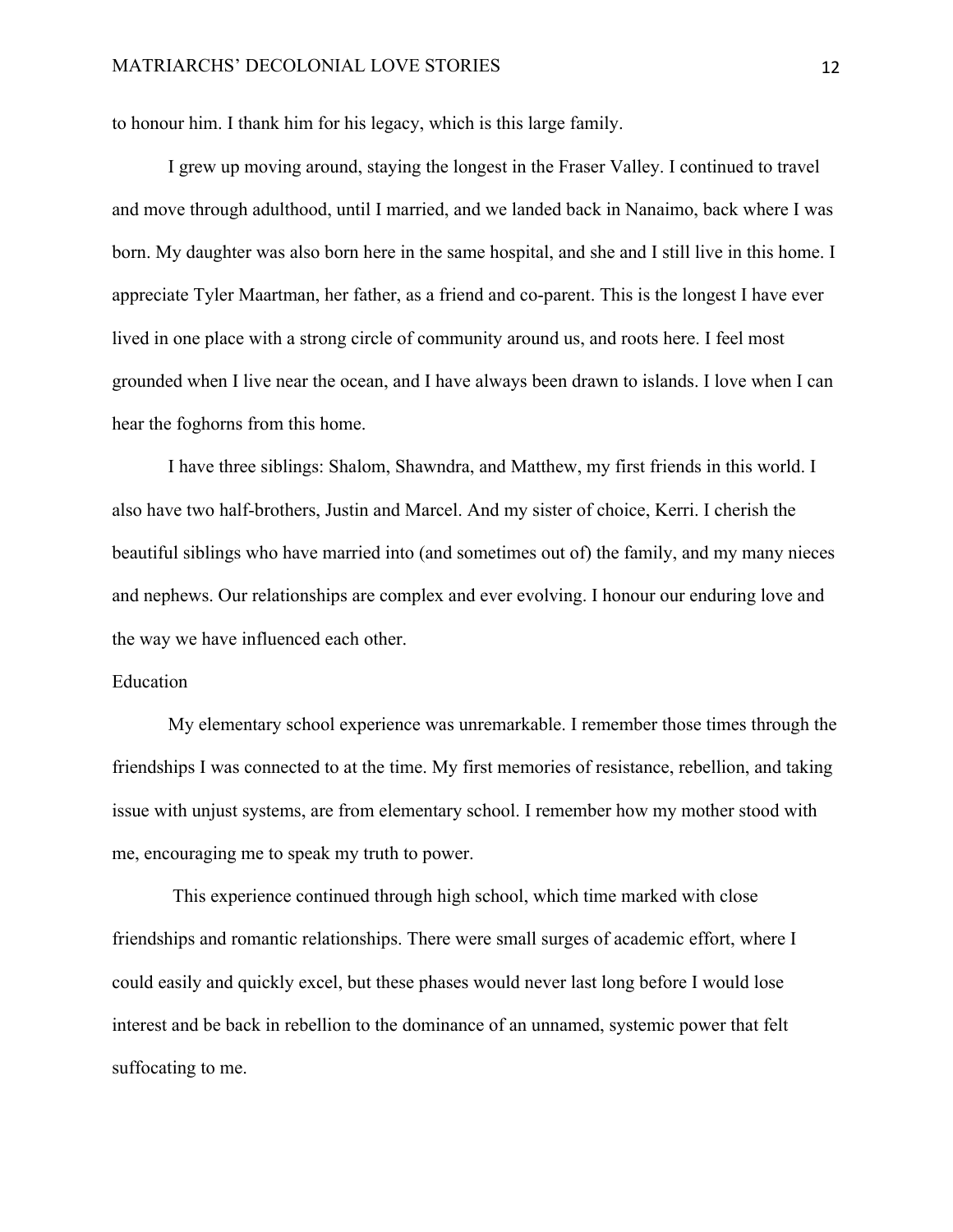Throughout my life, I have always been an avid reader. I prefer the whole book over an article or abstract. I went immediately to college, lost interest and felt overwhelmed within the first semester, and dropped out. I partied, altered my consciousness and travelled. I completed a counselling certificate, and then studied marketing. I nannied to earn a living and was always looking towards my next adventure. I became a yoga teacher where I did eventually travel to teach internationally. My specialization in prenatal yoga led me to witnessing my first birth, and later serving hundreds of families as a doula. While serving as a doula, my mother transitioned to the spirit world. Four days after my mother left, I witnessed a birth. I became interested in the similarity and connection in these spaces / cycles. I returned to birth work after my daughter was born, but the on-call lifestyle was becoming increasingly difficult to navigate and was hard on my own family.

I returned to Vancouver Island University with the idea that I would become an art therapist. At that time, I worked in addictions counselling. Along the way, I met Professor Collette Jones, who welcomed me and my daughter into her family. My interest in Collette's teachings led to a shift in my major to Indigenous Studies. The relationship and connection with Collette truly changed my life. A member of Snuneymuxw First Nation, whose unceded territory I reside on, Collette has survived attending Residential School and gone all the way to attaining her PhD. Throughout this research, I turn to her when I am unsure, and she is always encouraging me – "Do your work". Collette is a matriarch who is resilient, tough, generous, and she laughs easily and leads with love.

During my bachelor's degree, I enjoyed studies in gender, psychology, and poetry. Studying again as a mature student, with a three-year-old daughter at home, ignited a passion towards discovering who I am, and sparked my social activism to use my voice where I can, as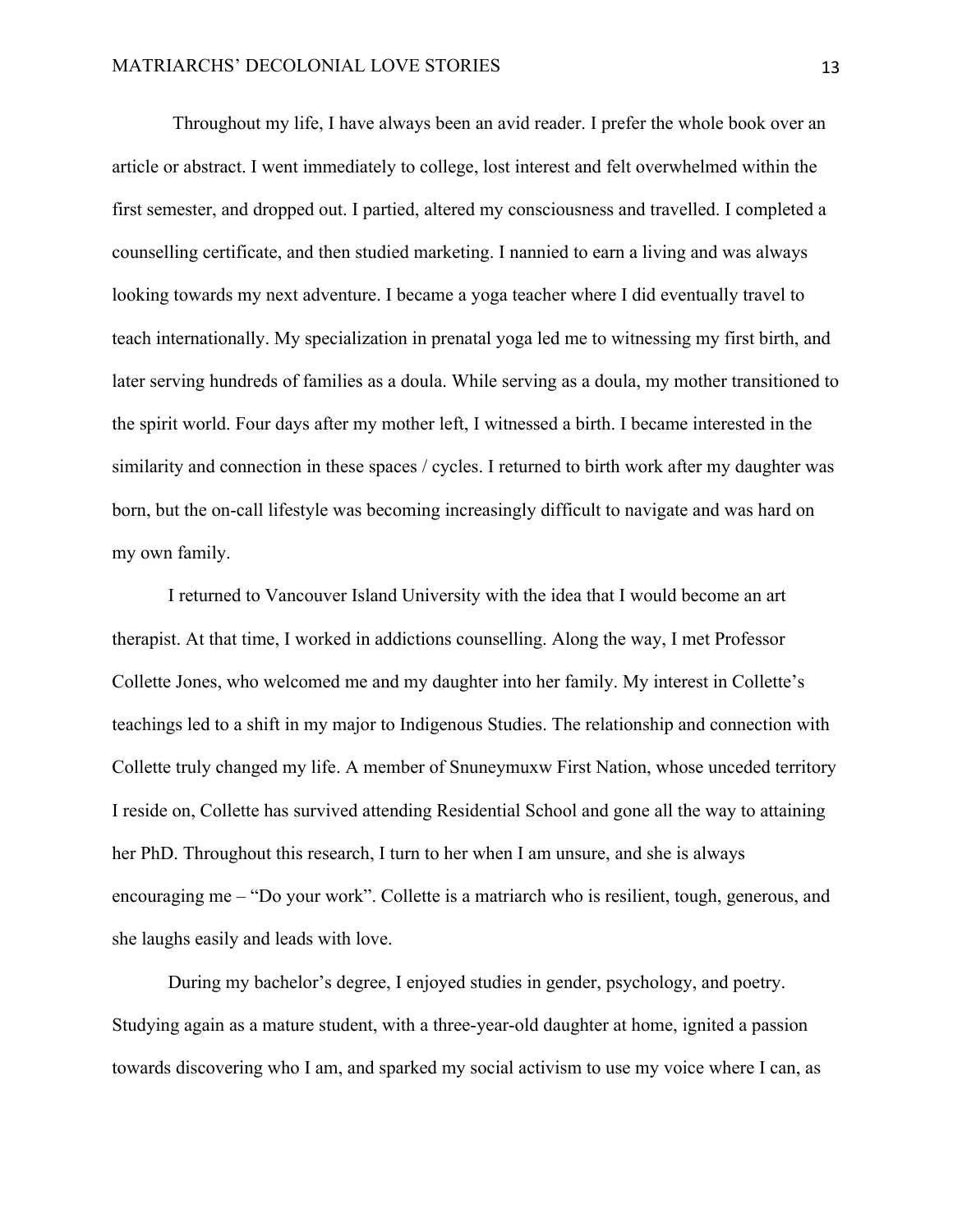my deepest wish is for my daughter to live in a more equitable and just world. My educational background in Indigenous studies informs my commitment to decolonizing methodologies in academia. I identify as a feminist, guided by intersectionality. Scholar Kimberle Crenshaw (1990) introduced intersectional theory which addresses the problem that feminism historically and "frequently con-flates or ignores intragroup difference" (p. 1242). Intersectional feminism is a theory in support of equity for all people, whilst acknowledging and taking differences seriously as well. Intersectionality is, as Nigerian-American author Ijeoma Oluo (2019) states in the book, *So You Want to Talk About Race*, to "consider all of the intersections of identity, privilege, and oppression that people face in order to be just and effective" (p. 74). Therefore, I acknowledge and respect differences as well as similarities of lived experiences and identitypolitics.

In the last class of my undergraduate degree, I heard my future thesis supervisor give a lecture, and I intuitively followed Dr. Hilary Leighton to Royal Roads University to begin my Master of Arts in Environmental Education and Communication degree. Once again, matriarchs were opening doors for me to follow through, it felt destined. I hoped that through the topics of environment, land, and place relations I could support decolonizing systems, especially within education. I am grateful for Hilary Leighton's guidance, insight and genuine interest and support of this research.

#### **Gratitude & Blessings**

Through this research period, I worked in maternal health, for Snaw-naw-as First Nation, an opportunity I have appreciated deeply. Being a part of a team, where we relate to and care for each other and our clients, where lifestyle and family is valued, and where I can offer support in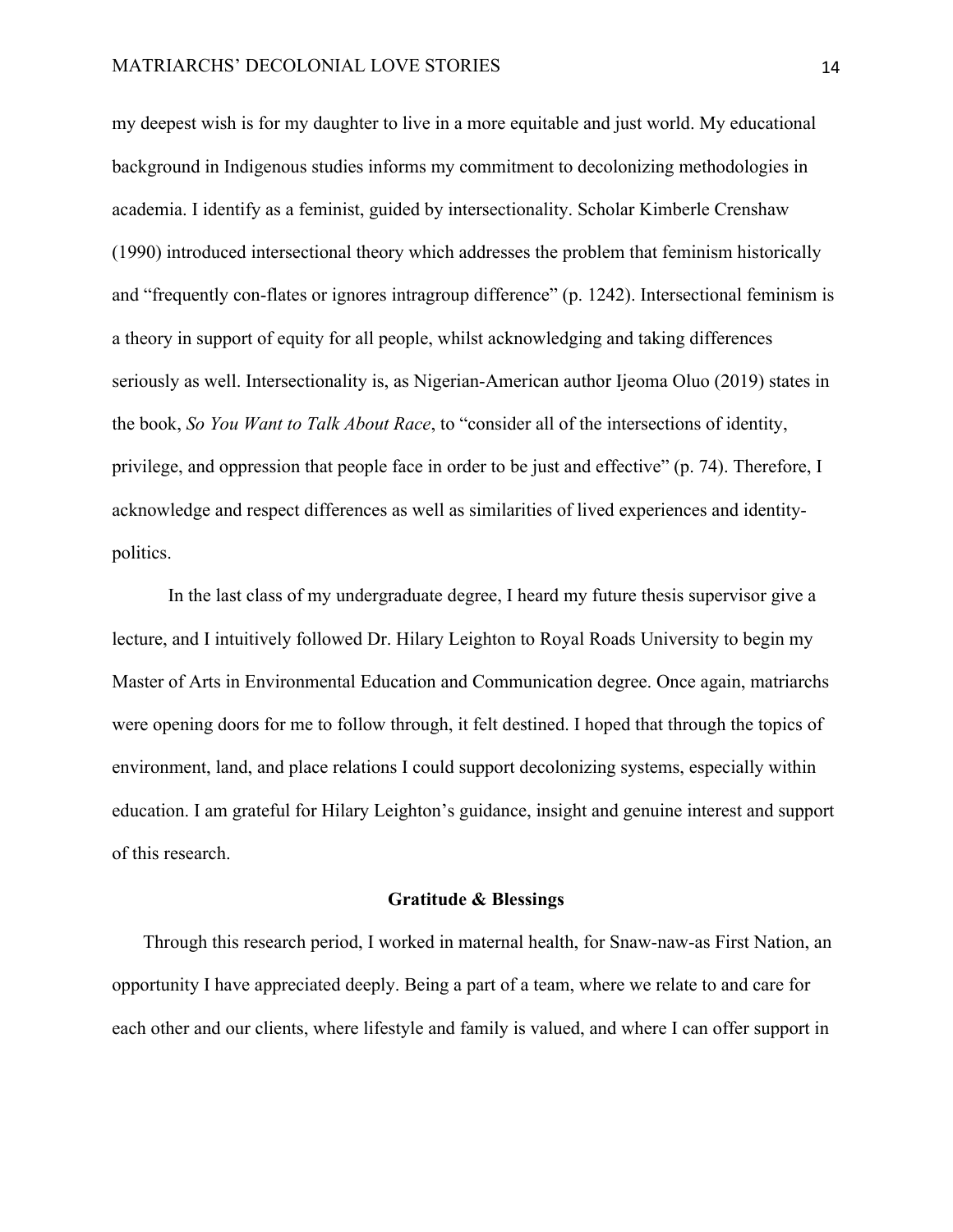#### MATRIARCHS' DECOLONIAL LOVE STORIES 15

a variety of ways to families, fills my heart with gratitude and joy. For the matriarchs on my team who have mentored me, demonstrating every day how to lead with love, Donna and Xwexwalkte 'at (Mitzi), I raise my hands to each of you – huychq'a siem syeyu.

I thank my many aunties who have poured love into me my whole life.

Thank you, to our elders - Judy and Chuck, who adopted us, fed us, had endless philosophical conversations, and shared poetry with me.

I have always been blessed with the gift of making friends easily, connecting with people everywhere I go. I still have many lifelong friends from my early years. Though I love to travel and move, they keep me rooted and are my sense of home and place. I want to thank my women friends who have cared for my heart and fed my body and spirit through this tumultuous journey: Kerri, Crystal, Jessa, Tanya, Jessie, Alisha, Jessica, and Falon.

I thank my mentors for the kindness and support they offered, taking my meetings when I was in despair: Hilary Leighton, Camie Augustus, Laurie Meyer-Drees, Les Melbourne, Tina Walker and Kwin'wah'tala'Galis (Fred Speck). Connection, laughter, walks in the forest and speaking freely with you saved my heart and fed my spirit to continue this research.

I thank Camie Augustus for being a committee member on this work, an inspiring professor, and someone I have continuously looked to for thoughtful feedback and guidance to better my academic work.

I thank the many elders and teachers who have influenced me.

I want my daughter to understand the work I was doing, when I missed times with her, hunched over my laptop. My motivation was always to provide for us, to give her a stable and good life. I want to honour my ancestors, in sharing the part of our story that is mine to tell. These relationships, help to root me to who I am as a woman: mother, feminist, activist, person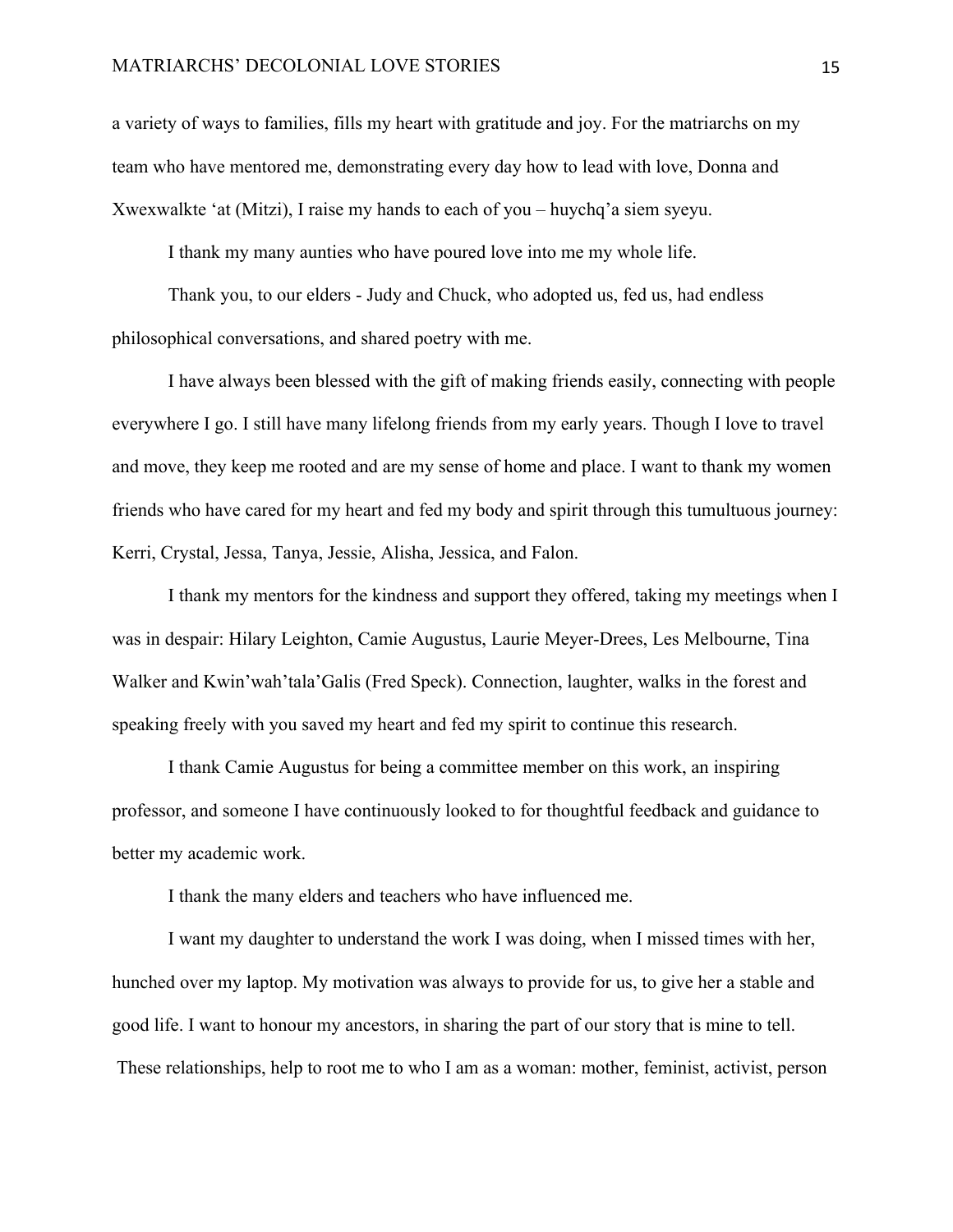of colour, person of mixed race<sup>8</sup>, who has located myself primarily by relationships. I find personal healing in spiritual practice, nature and plants.

I preference citations and sources from authors that identify as Black, Indigenous and People of Colour, as well as female, Queer, Trans voices and groups that are often underrepresented in academia and other forums because as Phaedra Pezzullo and Robert Cox (2018) state, this can "enable under-heard, more diverse voices to have greater opportunities to be heard" (p. 24). Acknowledging voices from diverse backgrounds challenges dominant Eurocentric values that have been systemically privileged in academia and celebrates the voices and work of brilliant writers from many disciplines and positions.

I have preferenced the following writing conventions:

- Wherever possible I use the titles and nationhood to introduce someone that the mentioned person uses in their work. This is intended to give context, relationality and respect the way a person introduces themself.
- I utilize the term lifegiver<sup>9</sup> not life giver or life-giver, after discussing with a few trusted Indigenous women from different Nations who allowed me to cite their teachings below.

<sup>&</sup>lt;sup>8</sup> "The children of mixed families bear the brunt of the attitudes of each family of origin, and may carry the scars of division for countless generations or find strength and resilience through the combined wealth of nations that make up their heritage" (Bowers, 2010, P. 211).

<sup>&</sup>lt;sup>9</sup> "Lifegivers because it's a practice of traditional teaching. There are unspoken rules that are being followed during prenatal care, and it's the lifegivers we honor, hold up and look after. We do this so that new life can grow calmly, safely, holistically and in a non-stressed environment to make sure both life's are cherished and showered with love, as well as fed, comforted. Certain beliefs, values and practices differ nation to nation however the teaching is universal" (personal communication, Cindy Pete-Naziel from the Wet'suwet'en First Nation, 2021.)

<sup>&</sup>quot;I am struck by the power of the words and their connections and the possessiveness and objectification of the English language. Does anyone 'give' life? Perhaps we assist in its creation, rather than giving it. The gift of life seems an alchemy, rather than a point of transference. This gets me to wondering about the words used by other cultures. What might different cultures offer to understanding the phenomena of life arriving. Translations into English often, while never quite translating, can offer profound insights. All that rambling aside, the two words together softens 'giver' by attaching it to life, which remains a mystery" (personal communication, Yvette Ringham Cowan, 2021. Yvette identifies as Kwakwaka'wakw and a member of Da'naxda'xw First Nation).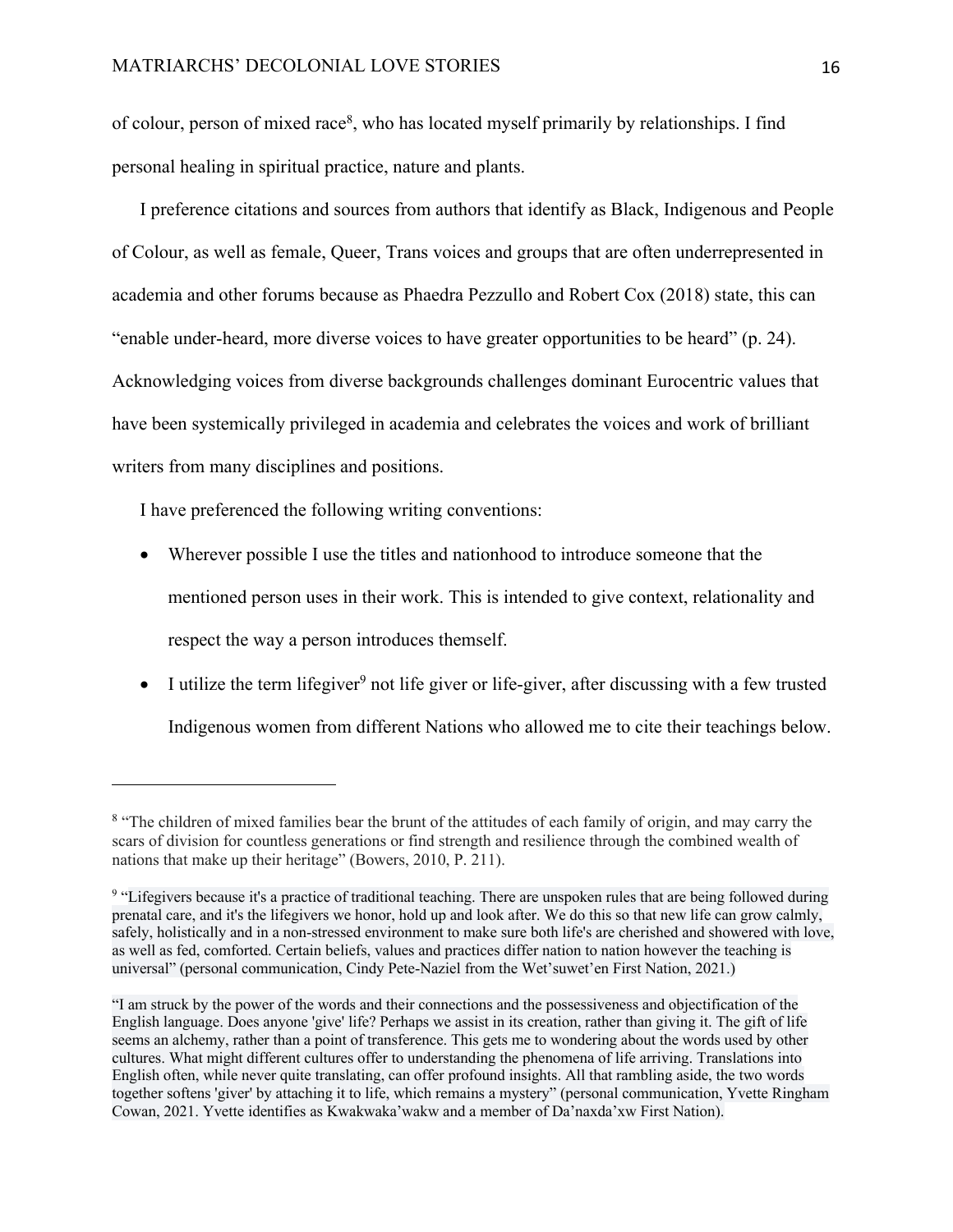**Author's Note:** Any error or omission is my mistake, and mine alone. This work does not attempt to speak for any other perspective, person or group. I take full responsibility for the weight of my own voice, whilst honouring that I am constantly learning and growing, and this view is a glimpse of my understanding at this moment in time.

## **Research Themes**

Approaching the research themes of life cycles, life affirming worldviews and lifegivers with a co-evolutionary and partnered relationship with all the participants, including the land, rather than a hierarchal power dynamic, is an important aspect to decolonial love. A more desired state of increasing the possibility for life offers a hope for addressing and reversing the current state of health decline in nature's systems. In, As We Have Always Done; Indigenous Freedom Through Radical Resistance, Anishinaabe academic Leanne Betasamosake Simpson (2017) confirms this thinking in stating, "The alternative to extractivism is deep reciprocity. It's respect, its relationship, its responsibility, and it's local" (p. 74). Reciprocity and regenerative relations are a revolutionary act, as well as a completely natural way to relate to one's surrounding environments. Cherokee scholar Jeff Corntassel (2018) says, "it is through these reconnections to people, place and practices that spiritual revolutions are born" (p. 36). This means that while exploring social and environmental regeneration, there is a depth and spiritual shift embedded in or even generating the larger transformation process.

The environmental crisis we are facing globally will take more than environmental policy and more than personal actions for real change to occur. Perhaps this climate emergency, will require, as Corntassel says, a spiritual revolution. Or, as Hereditary Chief and Nuu-chah-nulth author Richard Atleo (2011) writes, "metaphorically, the current global crisis is the darkness that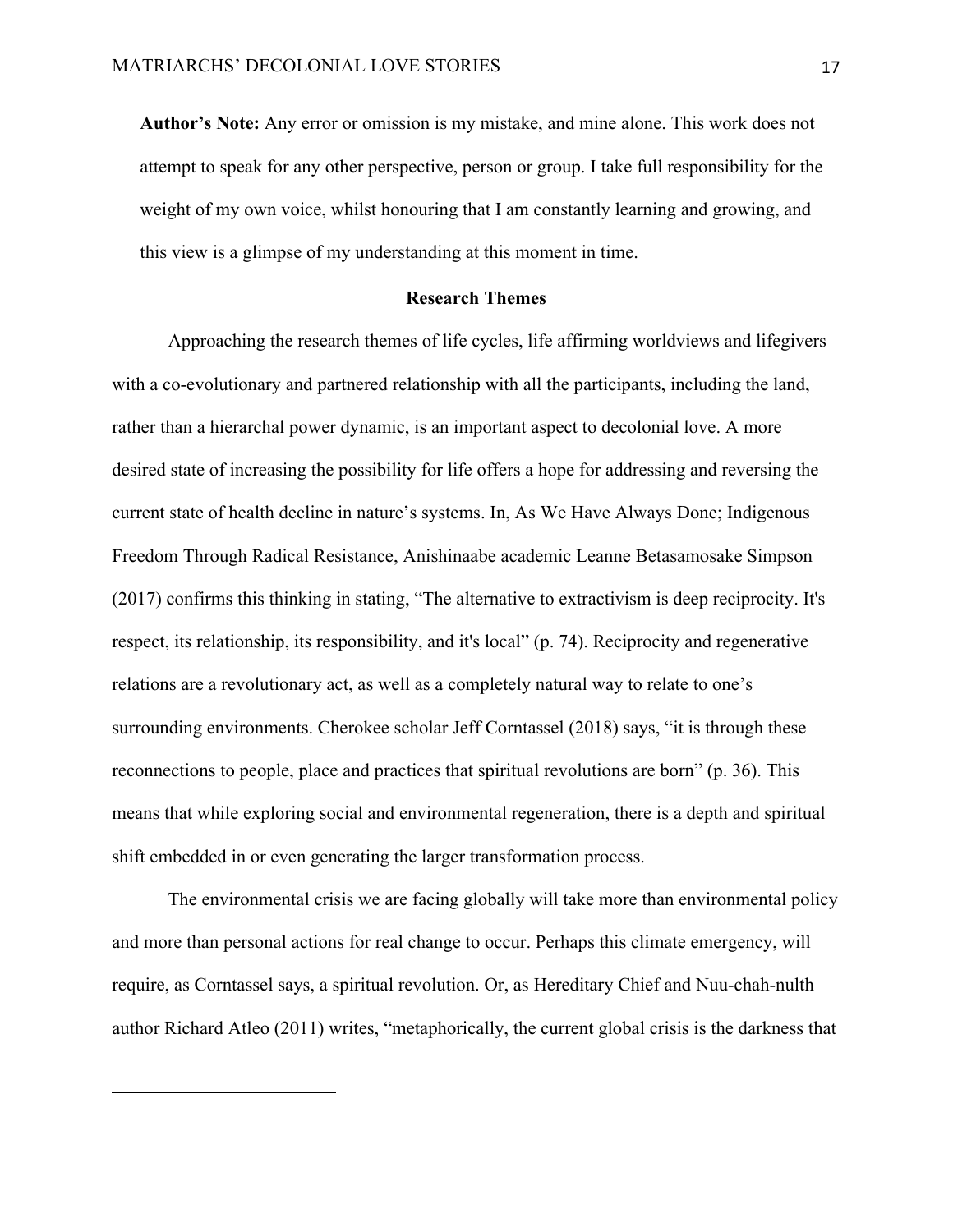precedes the light". Furthermore, Atleo adds, "light is the final destination of life" (p. 169). These are examples of framing the climate crisis as an opportunity for healing, an opportunity for transformation. This revolution towards light, a shift of heart and mind, and even as Corntassel (2018) states, a revolution of spirit. Cree poet Billy-Ray Belcourt (2020) calls for this transformation in, *A History of My Brief Body; A Memoir,* when he requests that we*,* "speak against the coloniality of the world, against the rote of despair it causes, in an always-loudening chant. Please keep loving" (p. 140). This plea for love, offered to Mother Earth, echoes Robin Wall Kimmerer (2014) in *Returning the Gift*, who writes*,* "be partners in renewal; we can be medicine for the Earth" (p. 24), just as Mother Earth offers and is medicine for us.

Collectively acknowledging, that more than environmental stewardship, the forementioned authors are calling for spiritual revolution, total transformation, a consistent refusal of colonial oppression and a devotion to a greater light. To shed light on the importance of this storied research seeks to make connections between the cycles of life, how we share and affirm our lived experiences with lifegivers, grandmothers and women in self defined leadership roles.

#### **Lifegivers**

As this research is focused on the lived experiences of women, I gathered the stories of mothers and grandmothers and their life giving relationships to Mother Earth through different phases in their lives. In using the term lifegiver, I acknowledge the sacred nature of all who carry water in their wombs, whether they mother in this lifetime or not. I mean to say, this is about much more than gender, or reproductive status, but about a sacred role. As Michell et al. (2021) state,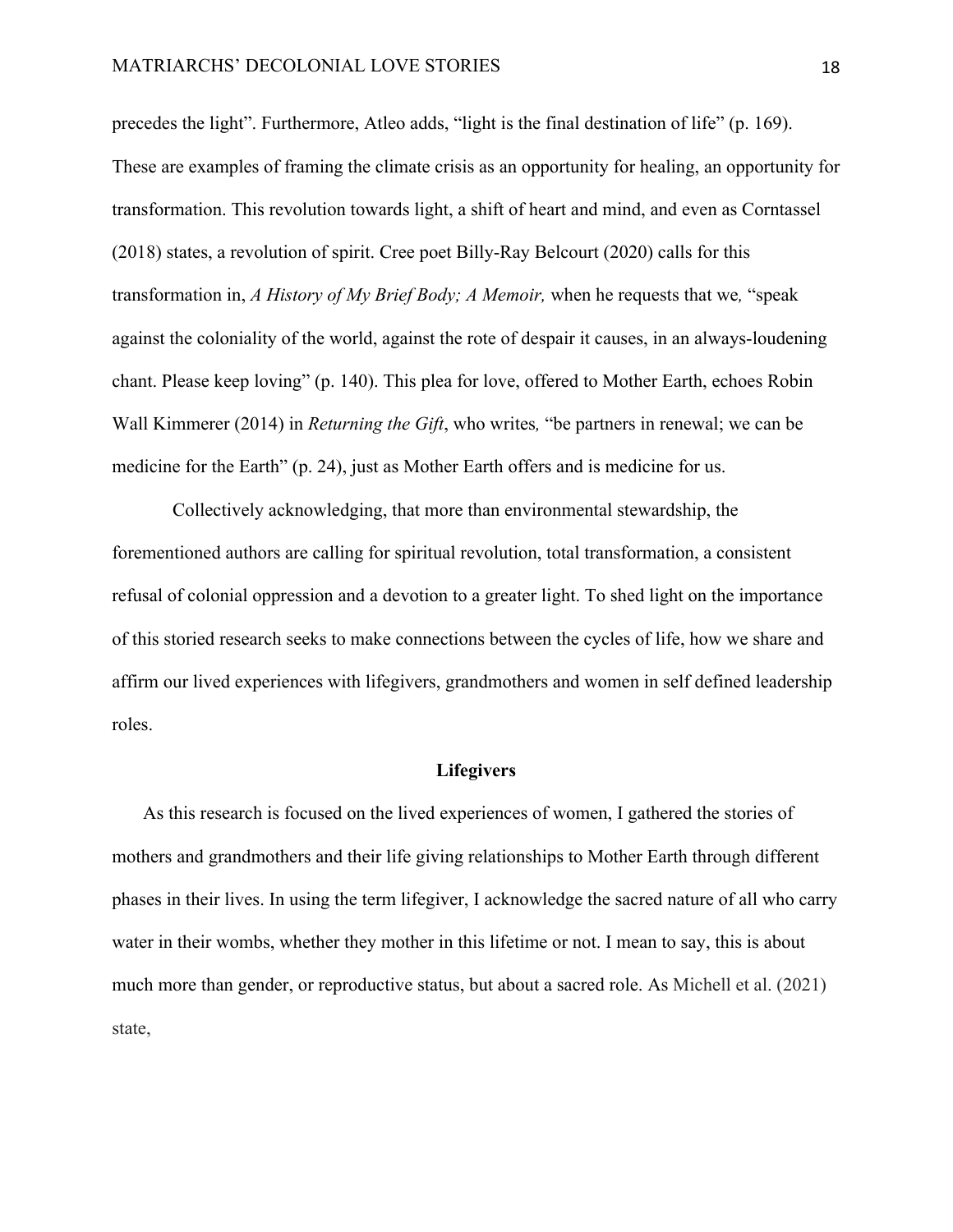In the Cree culture, the earth is viewed as a lifegiver. Women are the first teachers of the natural world. We hear the rhythm of life inside our mothers for nine months. Women teach us to walk gently on the land. They have knowledge of plants, medicines, healing practices, and animals we depend on for our existence. For the first five years of our lives, they teach us values of respect, sharing, caring, and honesty (p. 29).

To recognize the power of the feminine aspect is to acknowledge that mothers and Mother Earth play sacred roles in the lives of the children who will become future leaders. In "Learning From the Land; Indigenous Land Based Pedagogy and Decolonization", Wildcat et al. (2014) states, there is a "need for more thoughtful consideration towards gender" (p. 10). Lifegiver is a thoughtful and respectful term outside of patriarchal philosophy that is rooted in a creative and fertile (natural, not systemic) power. Just as women can be lifegivers, rivers for example, can be seen in this way by their flowing relationships and regeneration. However, we are living at a time where patriarchal systems still hold much authority and power, have oppressive impacts, and as May (2020) acknowledges, "Women's voices are contested in a way that men's never are" (p. 226). Though often contested, that is not stopping the voices of matriarchs from claiming their roles in leadership. As Sherri Mitchell (2019) says,

There's no question in the mind of any thinking person that the role of women is critically important at this time. If we think about the role that women have traditionally held within our societies as the givers of life, the nurturers of life, the sustainers of life, and the way that women have been suppressed, oppressed, subjugated, killed, removed from any type of central position within the patriarchy, it's easy to see how the value of life has been diminished over time under that structure. And so, bringing back the voice of the women into these social dialogues that are contemplating our ability to live is immeasurable (27:25).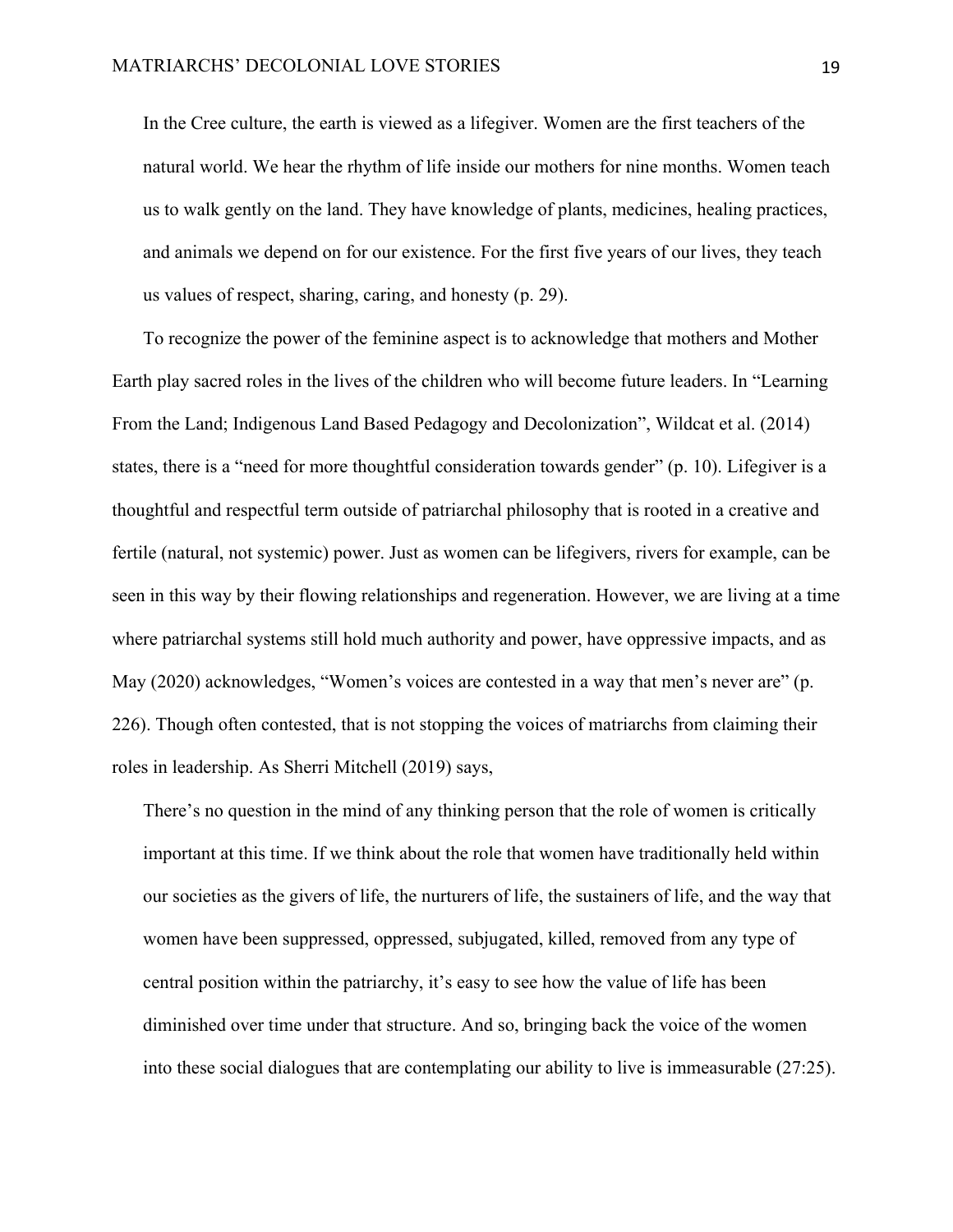Mitchell connects the patriarchal dominance of women to extractionist degradation and maligned dominance of Mother Earth. Furthermore, she urges lifegivers to reclaim their sacred role at the centre, within the web of life. The treatment of human mothers parallels the way we have treated Mother Earth, just when feminine power is needed to meet this existential threat by nurturing life back to health at this critical time in our history. Neidhardt (2019) aligns with this regenerative thinking when writing about climate change and the role of feminine power, when he offers that we must, "share more, support generosity, develop gratitude, and celebrate our differences" (p. 188). This perspective is not about gender, not about excluding people who identify as male or otherwise, rather it offers an uplifting of nurturing qualities and the feminine aspect within *every* person. Mary Hasbah Roessel (2018) echoes this statement, and goes further to say that the feminine is a home place,

Women will heal by using the wisdom of returning to the *hogan* or the 'home place'. We literally have to return to our home. The *hogan* is where life is created, and represents the womb, which is life-sustaining. Our Indigenous women leaders will lead with love and nurturing of all peoples and our Mother Earth to heal the trauma and restore through love and everlasting beauty. They will do it with wisdom and guidance from the Elders and children (p. 120).

Acknowledging the sacredness of the womb and its connection to Mother Earth can help restore wisdom, love and care. Also, Roessel highlights how lifegivers allow guidance and collaborative leadership from Knowledge Keepers and future generations to inform their leadership, to uphold their responsibilities within the community. This relational pedagogy is a stark contrast to the patriarchal system of dominance, individualism and control. Mitchell (2019) builds upon that feminist approach to leadership,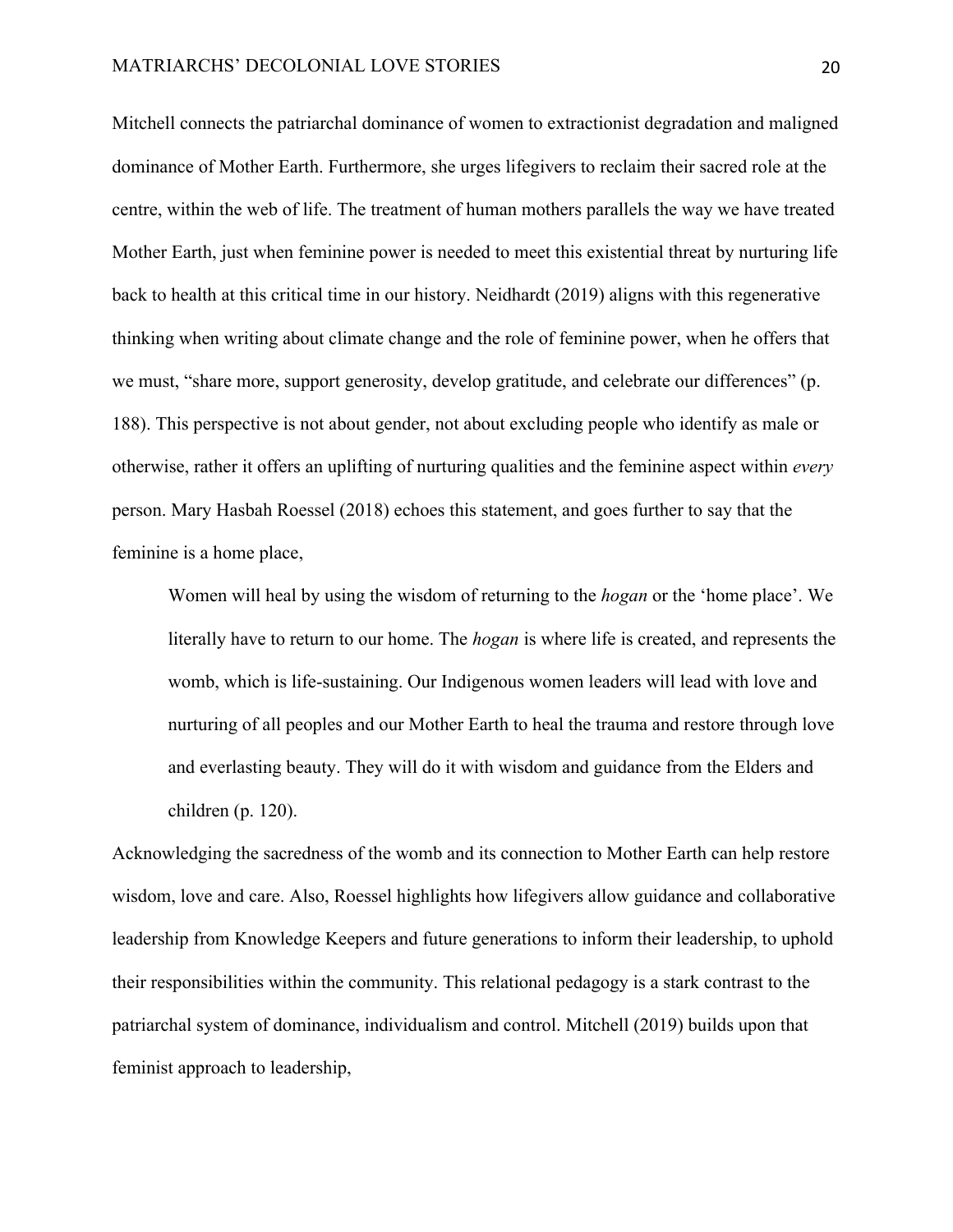We don't need women who can prove that they are the same as men, we need women who are willing to stand up for the protection of all life on this planet. We need women who are willing to stand up for the continuation of the species, for our future generations. We need women who are willing to say no, your behavior is out of control and we're going to stop you. We need women to rise up right now, and to rise up wild. When we start talking about these aspects within climate change or social justice that voice of the woman has been missing, and it's desperately needed (32:45).

Mitchell embodies that needed leader, a woman who is a strong protector, wise, and wild; using her voice to share this message broadly. Grandmother Isabelle (2015) acknowledges, that the laws of women have been oppressed by patriarchal systems that interfere with women's ways of being. The losses she mentions relate specifically to women's "own way of producing knowledge" and to their power over their own bodies (as cited by Gaudet and Caron-Bourbonnais, 2015, p. 173).

Lifegivers have always played a central role within families and society. As Diné grandmother, activist, writer, and ceremonial leader Pat McCabe, says on the podcast, "This Mythic Life", "The women tend to be the ones that oversee life entering and life exiting this world" (45:50). Mothers are the first teachers in the nurturing of future generations, beginning in the homeplace of the womb. Women are essential to human survivance, as Stó:lō orator and prolific writer Lee Maracle (2017) writes in *Daughters Are Forever,* when they say, "women, the keepers of cultural survival, passed on stillness as the ultimate in being so they could protect their daughters. Daughters are forever. Daughters never leave" (pp. 9-10).

Women are often seen as the keepers of culture because they predominantly carry and raise up children, passing on teachings to them. The story of the mother is a component of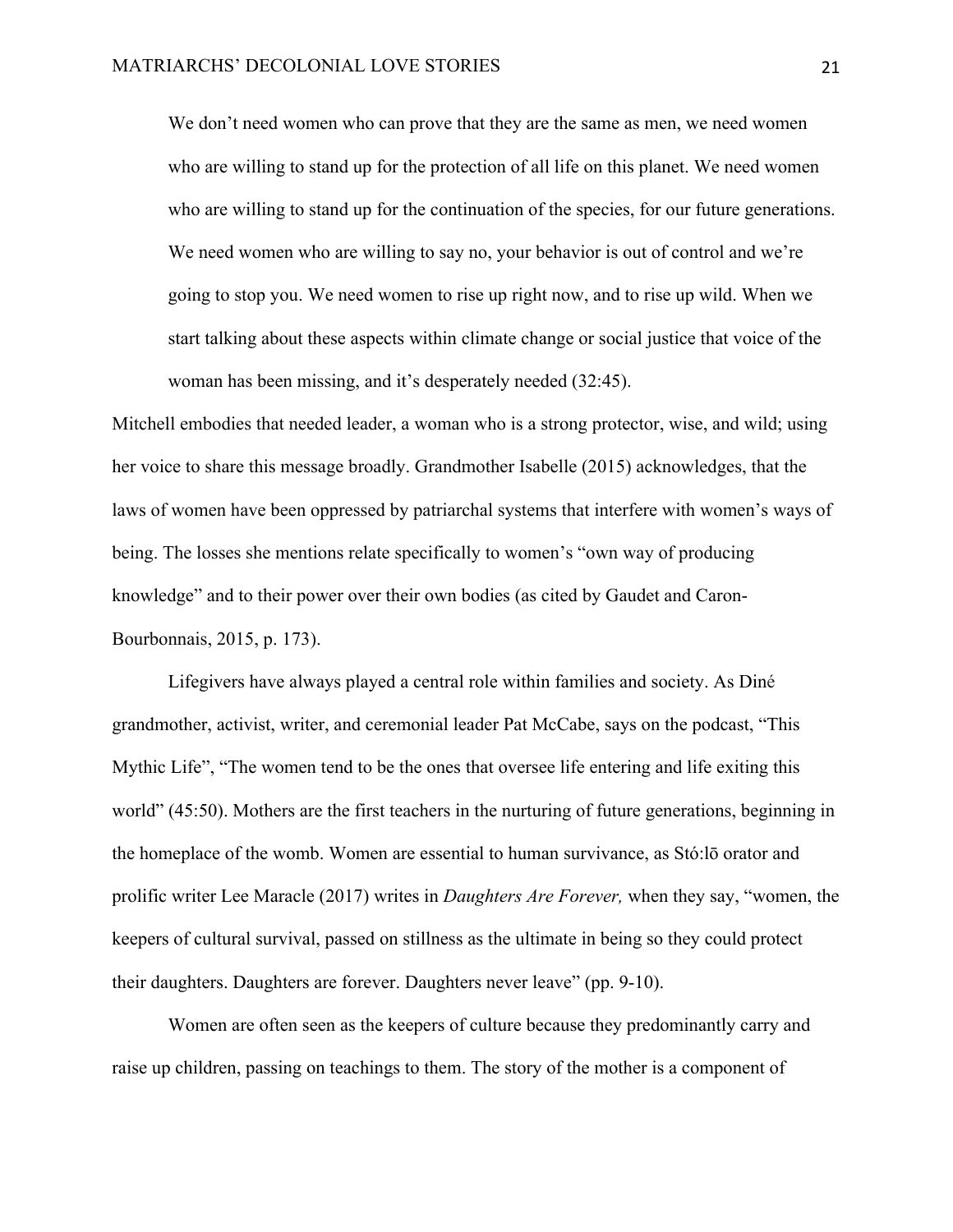human existence that connects all human beings and animals as we all come from our mothers and we all come from our stories of the mother. As Cree/Saulteaux Professor Dr. Gina Starblanket (2018) writes,

The relational nature of processes of learning and transformation is particularly evident to me when I reflect upon how my relationship with my daughter has driven me to live in a more balanced and sustainable way. By sustainable, I am referring to the maintenance of a healthy physical environment for her and her future generations to live in, but also the act of living in a healthy way so that I can be a positive presence in her life for as long as possible (p. 30).

Starblanket makes important remarks, about how sustainability starts at an individual level and can then expand outwardly, as well as how the relationship with her child motivates her. The relationship between lifegivers and their children flows reciprocally, both greatly influencing the other. Though as Gaudet and Caron-Bourbonnais (2015) state in, "It's In Our Blood; Indigenous Women's Knowledge as a Critical Path to Women's Well-being", "European colonization of other cultures around the globe resulted in re-shaping these cultures away from traditions of women-healers, women-shamans, and women-leaders toward male dominance of these fields" (p. 18). Though patriarchal systems may have attempted to limit women's presence, energy and authority, mothering energy has always been a powerful primordial creative force in the world.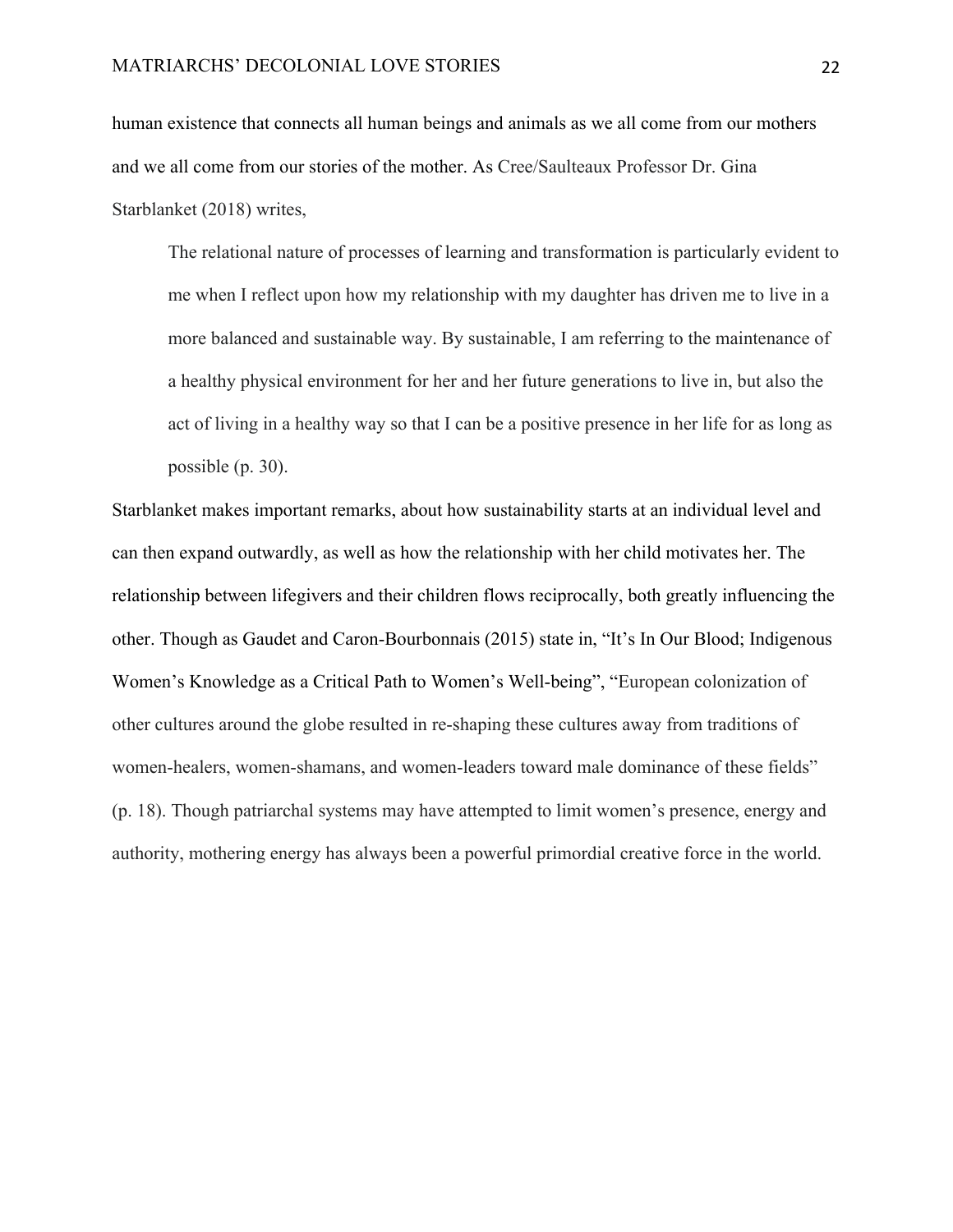*Research Themes [photograph].*



Note: This diagram illustrates the three research themes: life cycles, life-affirming attitudes and lifegivers. The images purposefully overlap and connect to allow themes to intersect and relate in unique ways. All photos are my own. Design layout, Chris Short.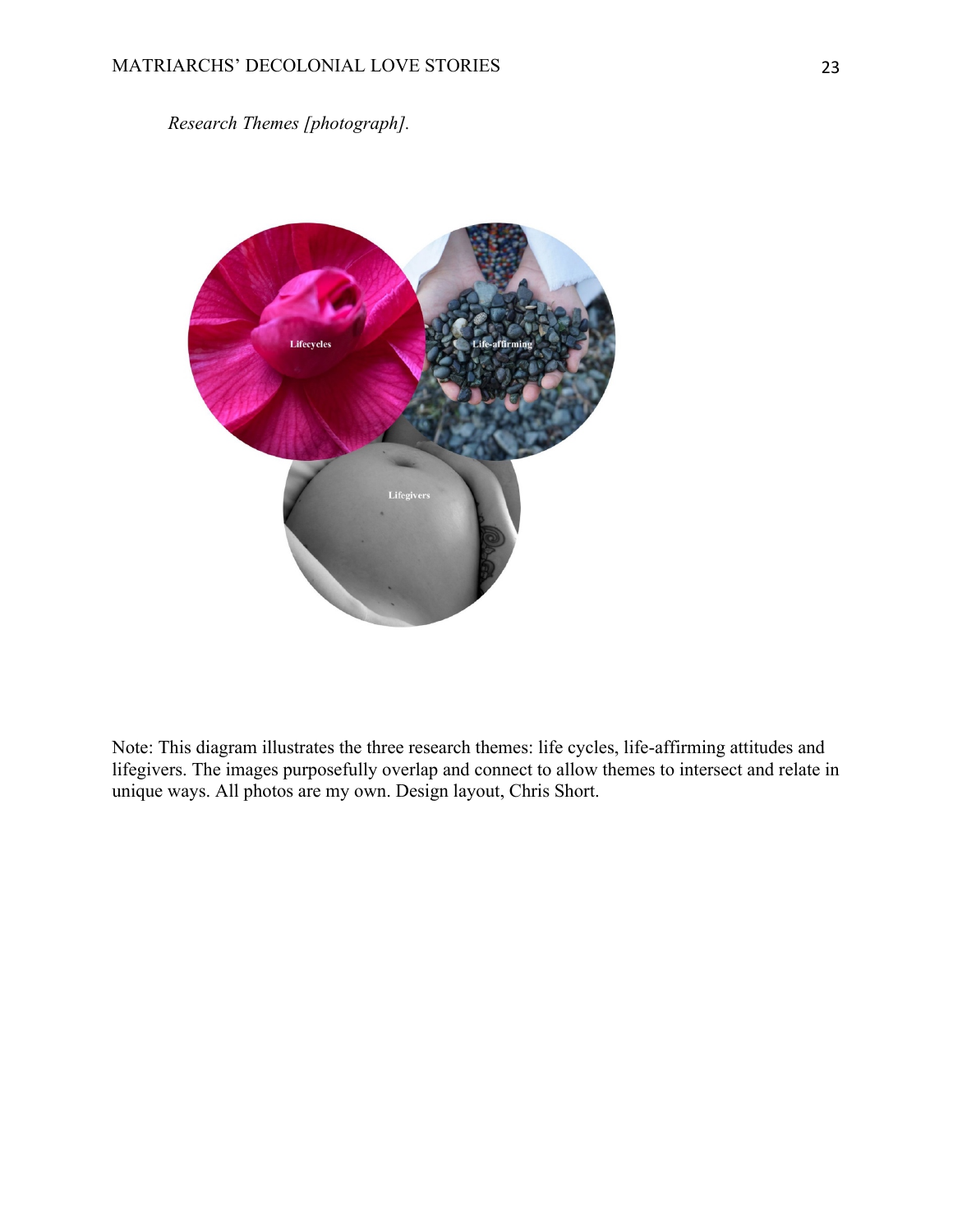#### **Chapter 2: Literature Review**

#### **Storytelling**

Storytelling as a research method is a potent tool for understanding narrative, both of the stories we have lived and stories of another's lived experience, an ancient and an instinctive way to communicate that is foundational to many cultures. I chose storytelling as the primary method for this research, both in the way I write the research story and the way I asked the matriarchs I sat with to share a story with me. This open approach respected their sovereignty to tell their own stories when and how they chose to do so without pressure or expectations from myself as the researcher. Storytelling can affect the listener by creating greater understanding and by humanizing a topic. Legal writer, filmmaker and Indigenous rights advocate, Larissa Behrendt (2019) says, "Storytelling humanizes. It gives voice to people" (p. 180). Behrendt is an Aboriginal Australian woman of the Eualeyai/Kamillaroi peoples, which is important, as this quote is not only her speaking for herself, but on behalf of others as an advocate as well. For me, it is 'giving voice', paired with listening, where new understanding can emerge.

Many contributing voices added to a diverse and broad representation in the knowledge found in academic research. The diverse presence of many perspectives is important for inclusive representation in what constitutes important knowledge, and it is critically revealing of systems of power regarding which voices are considered more valid. In *Indigenous Storywork; Educating the Heart, Mind, Body and Spirit,* Stó:lō Preofessor Q'um Q'um Xiiem, Dr. Jo-Ann Archibald (2008) writes, storytelling is "our most instinctive and human form of communication, of teaching, of persuasion, of validation, of healing" (p. 176). It is the instinctive connection that stories offer which can assist greater understanding and enhance diverse ways of knowing. In this space, many truths can be held simultaneously.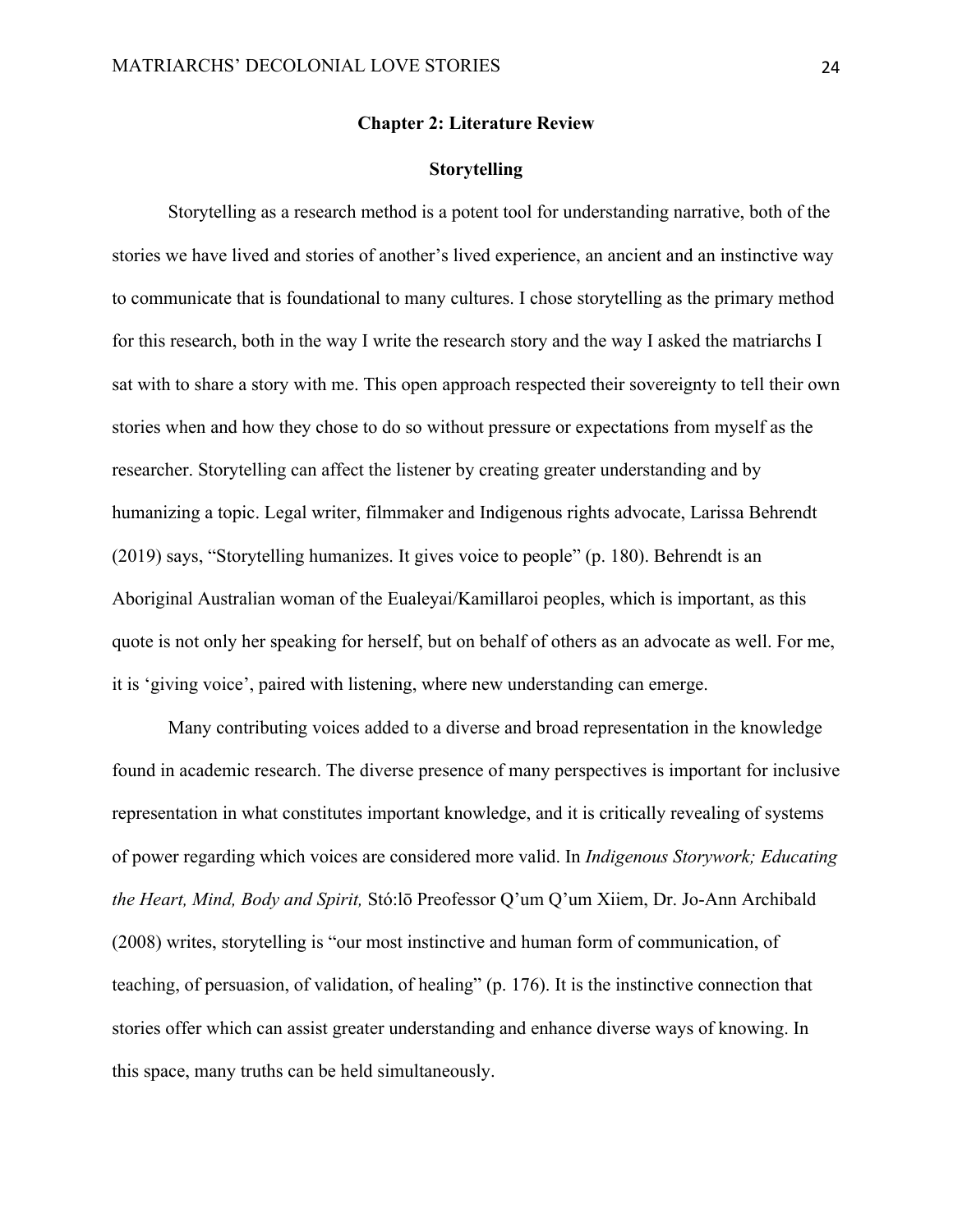In the book, *Indigenous Methodologies; Characteristics, Conversations and Contexts*  (2009) Professor Margaret Kovach of Nêhiyaw and Saulteaux ancestry says,

Stories remind us of who we are and our belonging. Stories hold within them knowledges while simultaneously signifying relationships. In oral tradition, stories can never be decontextualized from the teller. They are active agents within a relational world, pivotal in gaining insight into a phenomenon. Oral stories are born of connections within the world and are thus recounted relationally. They tie us with our past and provide a basis for continuity with future generations (p. 94).

Storytelling is a powerful Indigenous methodology and pedagogy which is needed even more now in education for greater understanding of the nature of a relational world. This relation between humans and Mother Earth contributes to attitudes of environmental care. This reconnect can happen through the sharing of stories. As Kimmerer (2013) says, "Stories are among our most potent tools for restoring the land as well as our relationship to the land" (p. 341). Relationships to land, and building a regenerative kinship are deeply relevant to the field of environmental education, and to the learning journey in general. The transformative qualities of both storytelling and listening are also relevant to Canada's Truth and Reconciliation aims regarding changes to the current education system.

#### Story and Education

Part of the Canadian government's assimilation strategy has been the colonizing of Indigenous peoples through the Residential School system. Cree author Gregory Younging (2017) offers that this systemic extraction of children from their families and communities parallels the colonialism of aggressive resource extraction. After interviewing thousands of Residential School survivors, the Truth and Reconciliation Commission of Canada (TRC) (2015)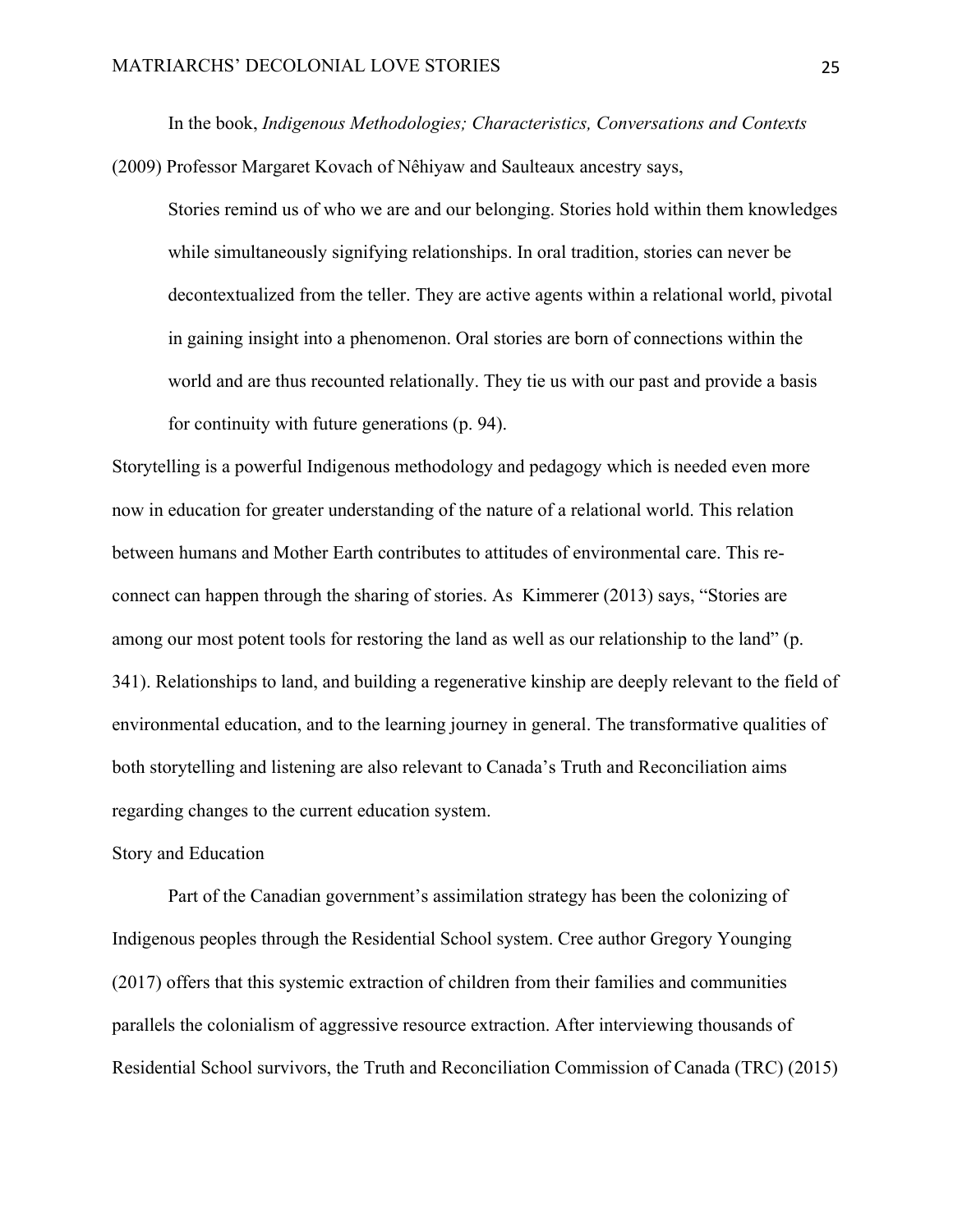publicly released the recommendations toward reconciliation and calls to action. The TRC's 10th call to action, is the request the development of "culturally appropriate curricula" (p. 2). Bringing more storytelling into the classroom can help fulfill that aim to meet culturally sensitive and inclusive ways of learning. Kovach (2009) teaches that, "the interrelationship between story and knowing" have been bound since time immemorial (p. 95). Therefore, story is also a way of knowing, and learning about the world and oneself.

#### **Story and Self-identity**

Storytelling is a conduit that can connect people from diverse walks of life, creating opportunities for knowledge sharing, enhancing understanding and fortifying a sense of selfidentity. As Archibald (2008) says, "There is the self-determining role that storytelling can play it takes our voices from the margins and puts them in the centre" (p. 183). From this center, there are opportunities for more holistic environmental education where learners from all walks of life see themselves represented and included as a part of the collective circle. In *Women Who Run With The Wolves; Myths and Stories of the Wild Woman Archetype, mythologist, Clarissa* Pinkola Estes (1972) writes, "Story is medicine" (p. 15). Story *is* medicine and can bring transformation for the storyteller, story listeners and broader communities.

## **The Power of Story**

In *The Truth About Stories: A Native Narrative,* author Thomas King (2003) of German, Greek and Cherokee descent, repeats many times, "The truth about stories is that that's all we are" (p. 2). Stories are a part of human nature, or in other words, they are part of the nature of our very humanity. Not only conduits for healing, but King (2003) also acknowledges how narratives can keep us bound when he writes, "Stories can control our lives, for there is a part of me that has never been able to move past these stories, a part of me that will be chained to these stories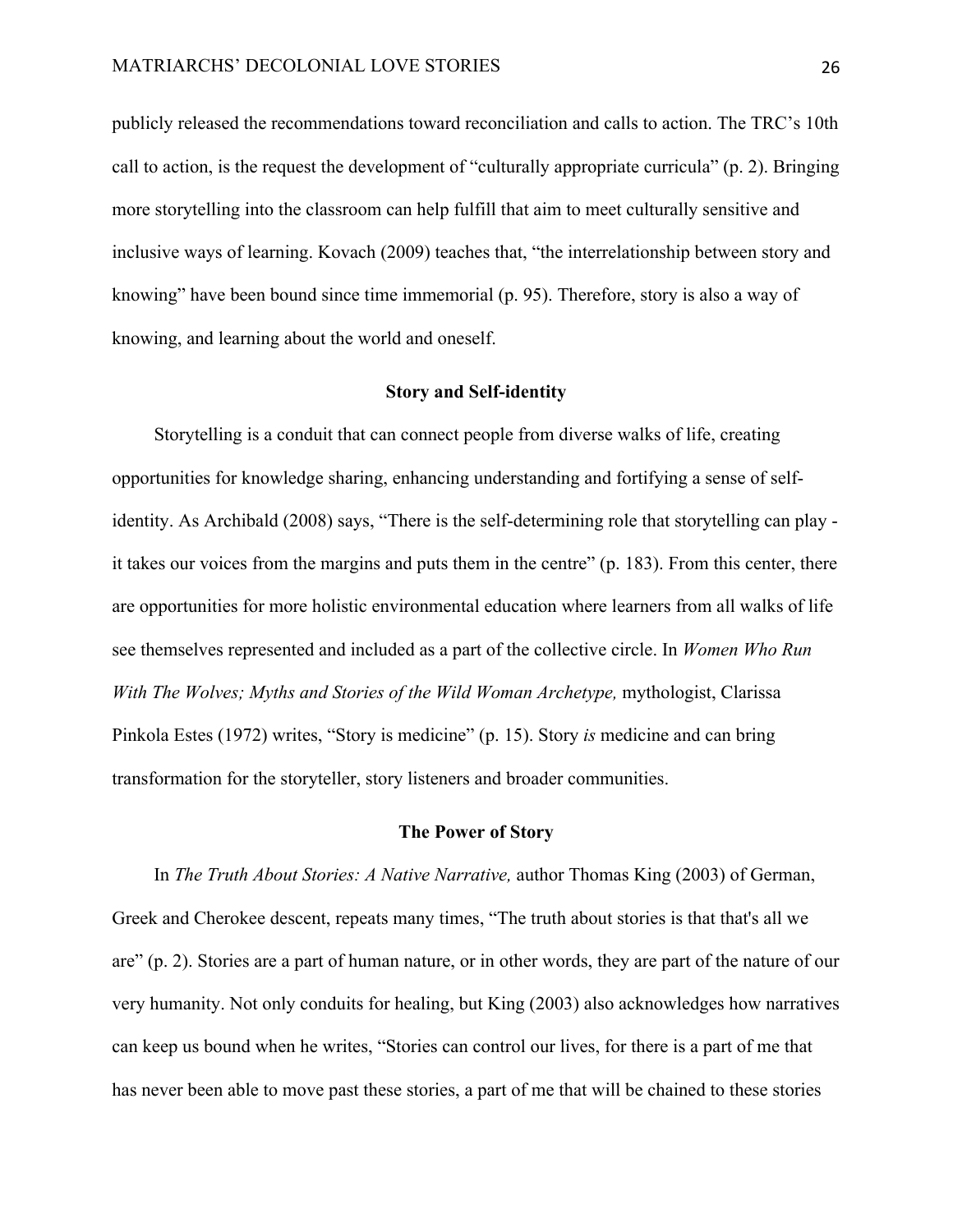for as long as I live" (p. 9). Where many would assume we are the keepers of our own stories, King's quote implies that some stories may in fact *keep us*. In that way, we may wish or strive to be free of them. Explaining that further, King (2003) says, "Stories are wondrous things. And they're dangerous" (p. 9). The danger he is speaking of is in an acknowledgement of their power. Power can always be wielded for the classic themes of good or evil, light or darkness and all the complex and nuanced dynamics in between. King (2003) warns the reader,

Once its story is told, it cannot be called back. Once told, it is loose in the world. So you have to be careful with the stories you tell. And you have to watch out for the stories that you are told (p. 10).

This cautionary tale advises the storyteller towards a discernment of words, taking a considered approach to what is said and how it is delivered. However, this extends to story listening as well. As the listener, the narratives we internalize become a part of who we are and can have a powerful influence on our lives too. Therefore, the final and repeated warning, King (2003) reiterates is, "Don't say in the years to come that you would have lived your life differently if only you had heard this story. You've heard it now" (p. 29). This reminder places a responsibility on a listener, that once told, we are responsible for that knowledge. The carrying that responsibility is then left with the story listener.

Much of qualitative research could be framed as a way of telling a story. In *Research Is Ceremony; Indigenous Research Methods,* Opaskwayak Cree professor Shawn Wilson (2008) claims that it is more culturally appropriate to, "take the role of storyteller rather than researcher/author" (p. 32). This presents a new way of seeing research for many academics. This idea is supported by King (2003), who explains,

The magic of native literature - as with other literatures - is not in the themes of the stories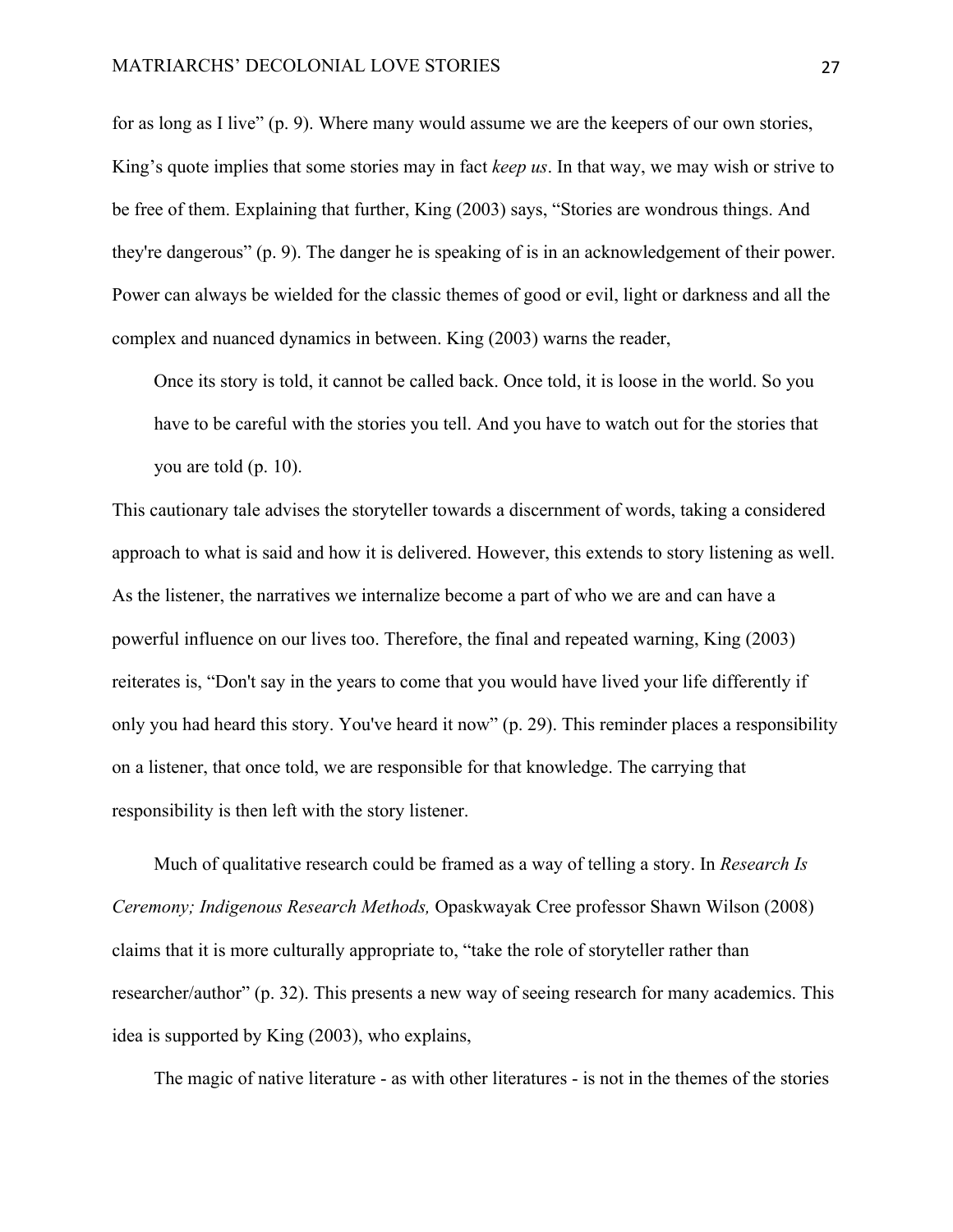identity, isolation, loss, ceremony, community, maturation, home - it is in the way meaning is refracted by cosmology, the way understanding is shaped by cultural paradigms (p. 112).

Story can help us to understand ourselves, but furthermore, story is both informed by and informs the cultural context it exists within.

## Story as Decolonial Love

A way of making meaning from relationships, decolonial love faces the historical legacy of violence, whilst "piecing together a way to return to love" (Benaway, 2018, p. 1). The story of colonization is built on the falsity that European explorers found a 'New World', mostly uninhabited and in need of European rule. Upon arrival,

European imperial explorers not only refused to speak to any women who held power in indigenous native communities, literally granting power exclusively to males, but they also interpreted cultural practices, symbols, and stories through their patriarchal Western perspectives (Gaudet and Caron-Bourbonnais, 2015, p. 22).

This is how the colonial patriarchy changed the narrative of power, community and culture. Much of the violence and devastation that arrived at first contact remains today, systemically. What if the narratives shift, so that story transformed to one of decolonizing praxis and decolonial love?

## **Story as Context**

Story lives in and is context. Inuit activist Sheila Watt-Cloutier (2015) opens her book, *The Right To Be Cold; One Woman's Story of Protecting Her Culture, the Arctic and the Whole Planet* by quoting American poet Louise Bogan, "In a time lacking in truth and certainty and filled with anguish and despair, no woman should be shamefaced in attempting to give back to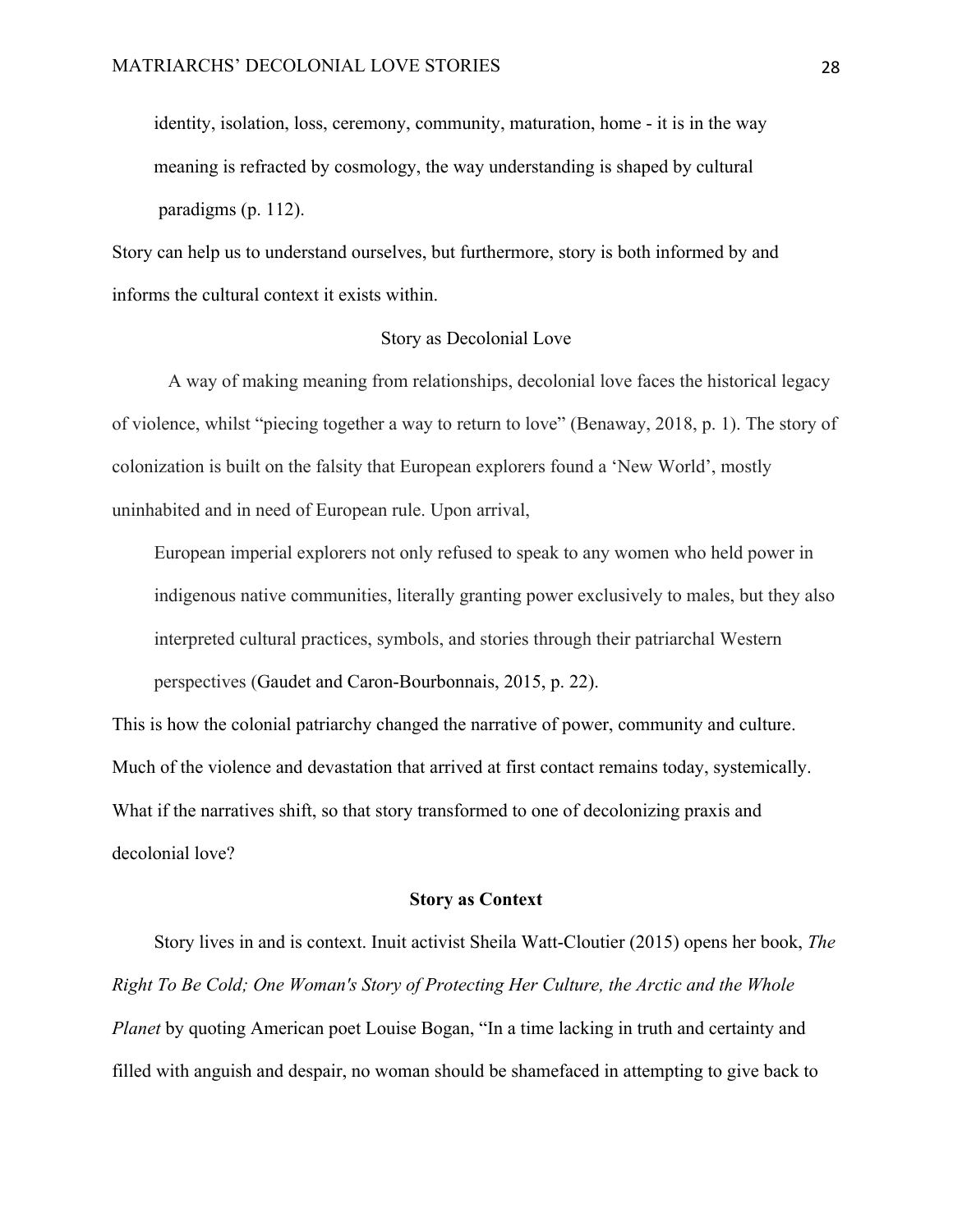#### MATRIARCHS' DECOLONIAL LOVE STORIES 29

the world through her work, a portion of its lost heart" (p. 1). Furthermore, Watt-Cloutier embodies this by saying, "I decided that I would never give up, that I would continue to lead with love and not fear. Love for children affected, love for my culture, love for our planet" (p. 235). This gives great meaning and context to the story she lived and wrote.

Manulani Meyer (2013) examined the importance of context stating that, **"**knowledge through experience, individual or collective, and a way of being via site-specific familiarity through years, generations, and life-times" (p. 98) affirming the knowledge that comes from lived experiences, and even intergenerational experiential knowledge. This highlights that knowledge is rooted in place and personhood, therefore the meaning of a story and the storyteller themselves cannot be extracted from the whole without negatively impacting the meaning. Listening to the story is how the listener can empathize with another, and through their responses can understand both their own positionality and that of others more thoroughly.

#### **Story as Self Governance**

The representation of Indigenous people and content in *storywork (*Archibald, 2008) is both a method of expressing one's current self-determination, and a praxis to encourage a greater overall sense of self-determination. As Behrendt (2019) says,

Reasserting our stories on our land is a way of reasserting our ownership. This is an important role within the academy, in spaces that have been unwelcoming and alienating for Indigenous people and in disciplines that have privileged colonial perspectives over Indigenous ones (p. 177).

I understand this quote to portray a thinking that honors story as a form of land acknowledgement, and in offering such, acknowledges the rights of Indigenous peoples and the place for respectful guests on their territories. Working towards decolonizing systemic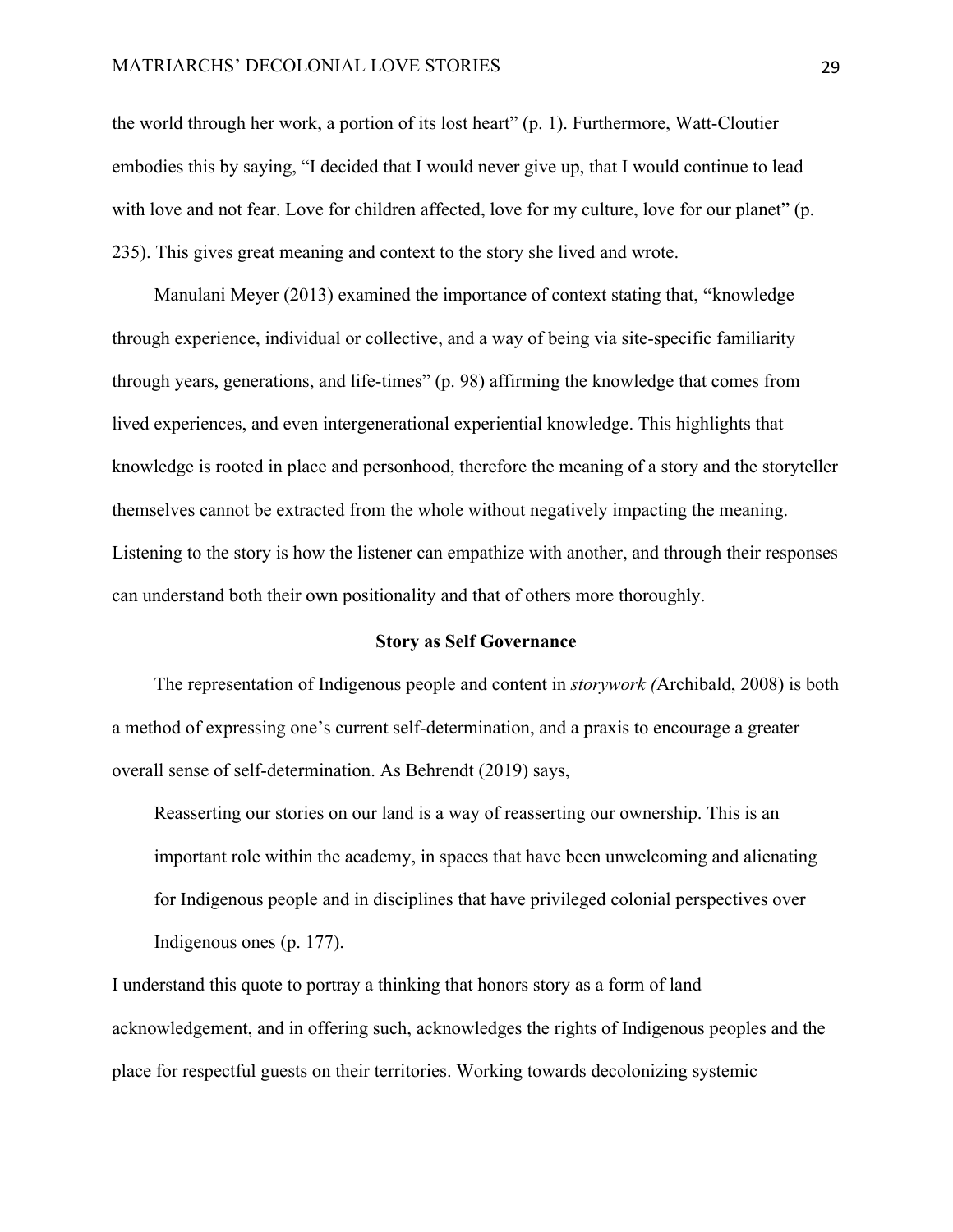dominance and a predominant patriarchal structure, a more storied approach to research can play a critical role in the dismantling of patriarchal colonial oppression. Stories, as a part of the knowledge creation that broadly represent a variety of perspectives, effectively contribute to the decolonization of research through equity and diversity of representation. It is in part through the sharing of lived experience and other systems of knowledge that research can contribute to decolonizing research and moving towards authentic conciliation.

#### **Story as Healer**

Stories have the power to connect. Richard Van Camp (2021) in the book, *Gather: On the Joy of Storytelling*, shares what is so compelling about stories,

Its connection, community, and purpose, plain and simple. It's giving someone the same goosebumps I receive after I retell an incredible story that gives me a soul sigh. It's seeing someone tear up with a story I've retold that moves my heart, as well. It's being human; it's the gentle reminder that we're all children of the great mystery of life. I am a storyteller, and I'm a good storyteller because I'm a good listener (p. 16).

Van Camp (2021) explains the links between: stories, connection, community, the human experience, and healthy well-being. This is highlighted further by Dr. Michelle Auerbach (2020) in *Resilience; The Life Saving Skill of Story,* who impassioned that a story, "transforms us and our lives and can save the world" (p. 2). Here, story is acknowledged as a skill, a resiliency, a healing modality that we can access to heal ourselves individually, and in turn, explore a greater understanding of the collective. Stories impact who we are, how we see ourselves and who we may become. Stories communicate what needs to be expressed. As Meyer (2013) affirms **"**we communicate through our world view shaped within knowledge systems prioritized by the needs of people and the lessons of place" (p. 94). Again, personhood and place are intertwined and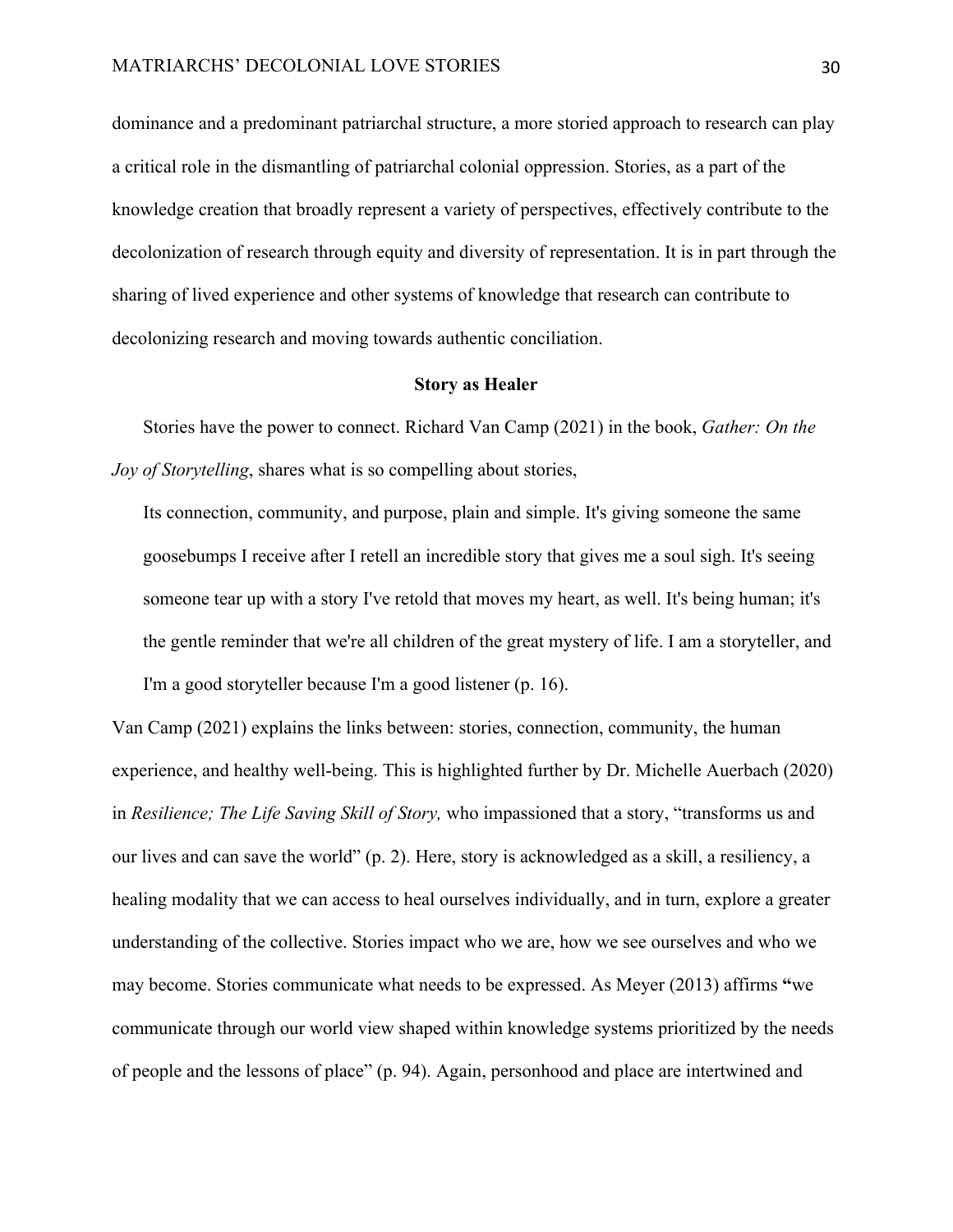inseparable. To understand life, the context of place/land, affects the relationship between self and place and becomes the story we not only tell but live out in the world.

#### **Identity Formation**

The stories we take in can ask us to adapt and adjust our perception of self, our actions and our relationships to the ecological world and kin around us. Understanding one's identity is part of a lifelong journey. However, a person's sense of identity is shaped by many contributing factors. In "The Complexity of Identity: Who am I?" Psychologist, Beverly Daniel Tatum (2000) says some of those factors are:

Individual characteristics, family dynamics, historical factors, and social and political contexts. Who am I? The answer depends in large part on who the world around me says I am. Who do my parents and peers say I am? What message is reflected to me in the faces and voices of my teachers, my neighbors, store clerks? What do I learn from the media about myself? How am I represented in the cultural images around me? Or am I missing from the picture altogether? (p. 5).

What Tatum writes is important because identity and meaning are not formed solely as an internal process, but rather also shaped by our relationships and externalities as well. The climate we exist within reflects messages back to us about our identity and place, or lack of representation. In "Identity, Prejudice and Healing in Aboriginal Circles: Models of Identity, Embodiment and Ecology of Place as Traditional Medicine for Education and Counselling" Mi'kmaq Two Spirit educator and counsellor, Kisiku Sa'qawei Paq'tism Randolph Bowsers (2010) states, "History lends us a time to pause and reflect on where we have been and who we are today. This is an ever-changing landscape of identity" (p. 204). Therefore the journey to exploring self-identity is ever shifting and not constant or fixed in time. In "Speaking of Nature",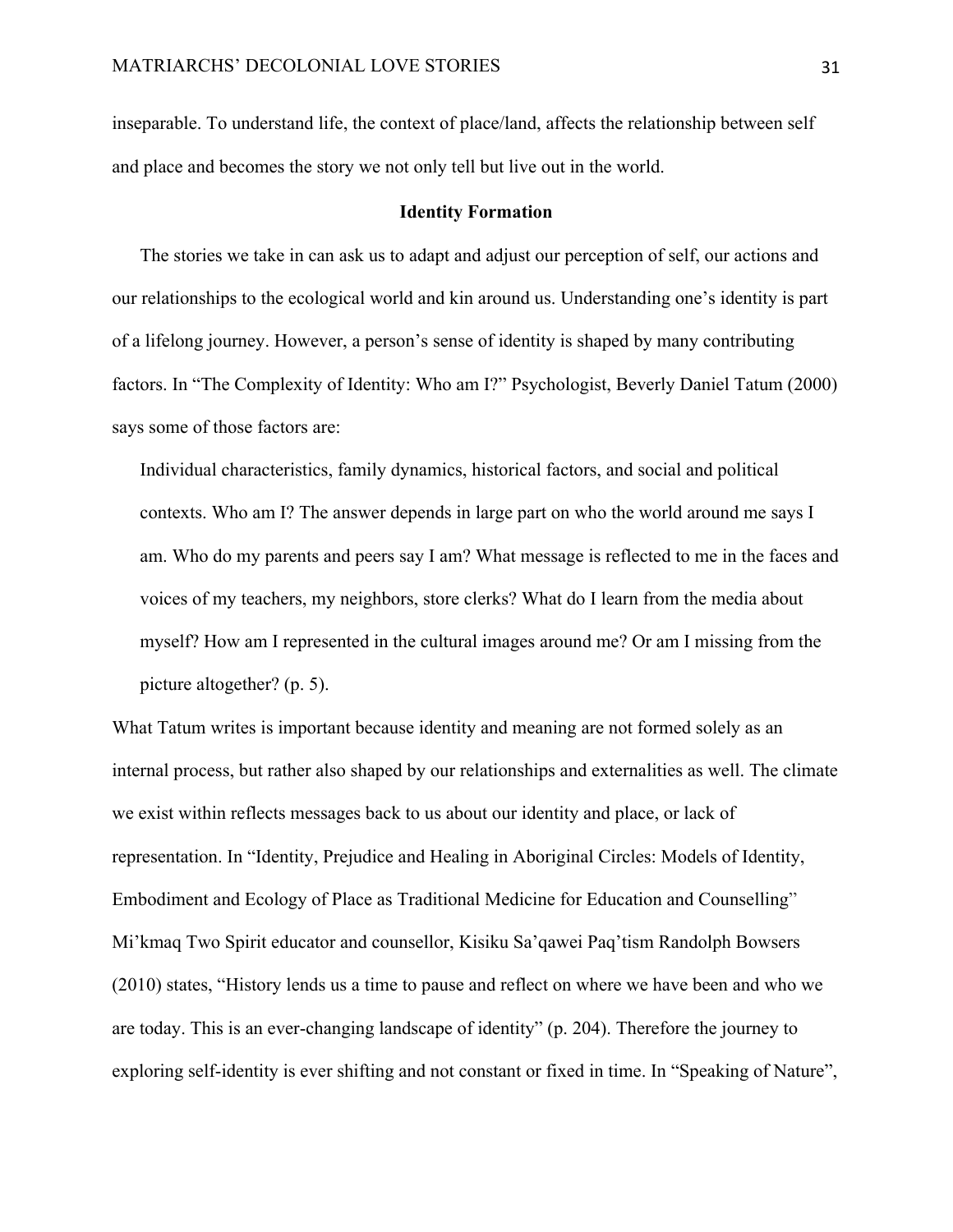Kimmerer (2017) adds, "it is healing to allow our identities to be shaped by the relationships around us, in an inclusive world view of personhood for all beings" (p. 14) in which we are all interconnected. This inclusive worldview is foundational to this research in its respect for both an individual sense of self, and a relationship with the intrinsic greater whole.

#### **Ecological Identity**

Ecological identity is how a person understands their own nature and the nature of the surrounding world and its inhabitants. Joanna Macy (2007) writes that the *greening of the self* means a wider sense of oneself or identity construct, that calls upon the ecological self. The ecological self then, develops and co-exists with all other beings on the planet.

A personal sense of ideas about the world is one's worldview, where identity politics is the political stance where people of a certain identifying factor (e.g., religion, race, social background, sexual or gender orientation, economic status, etc.) develop political agendas based on the systems of power and oppression that affect their lives. Tatum (2002) writes, "integrating one's past, present, and future into a cohesive, unified sense of self is a complex task that begins in adolescence and continues for a lifetime...." (p. 6). As the journey of discovering one's sense of self-identity is ongoing and life long, so is the path of self-determination. Kimmerer (2017) writes, "language, personhood and politics have always been linked to human rights" (p. 14). Personal politics and expression as such are an important aspect of telling one's stories and in the collective sense of story – as the stories hold implications for critical awareness, social change, leadership and a more holistic approach to research and knowledge creation that can uphold or challenge dominant narratives.

In *Native Science; Natural Laws of Interdependence*, Tewa professor Gregory Cajete (2000) states, "the connection of Indian people to their land was a symbol of their connection to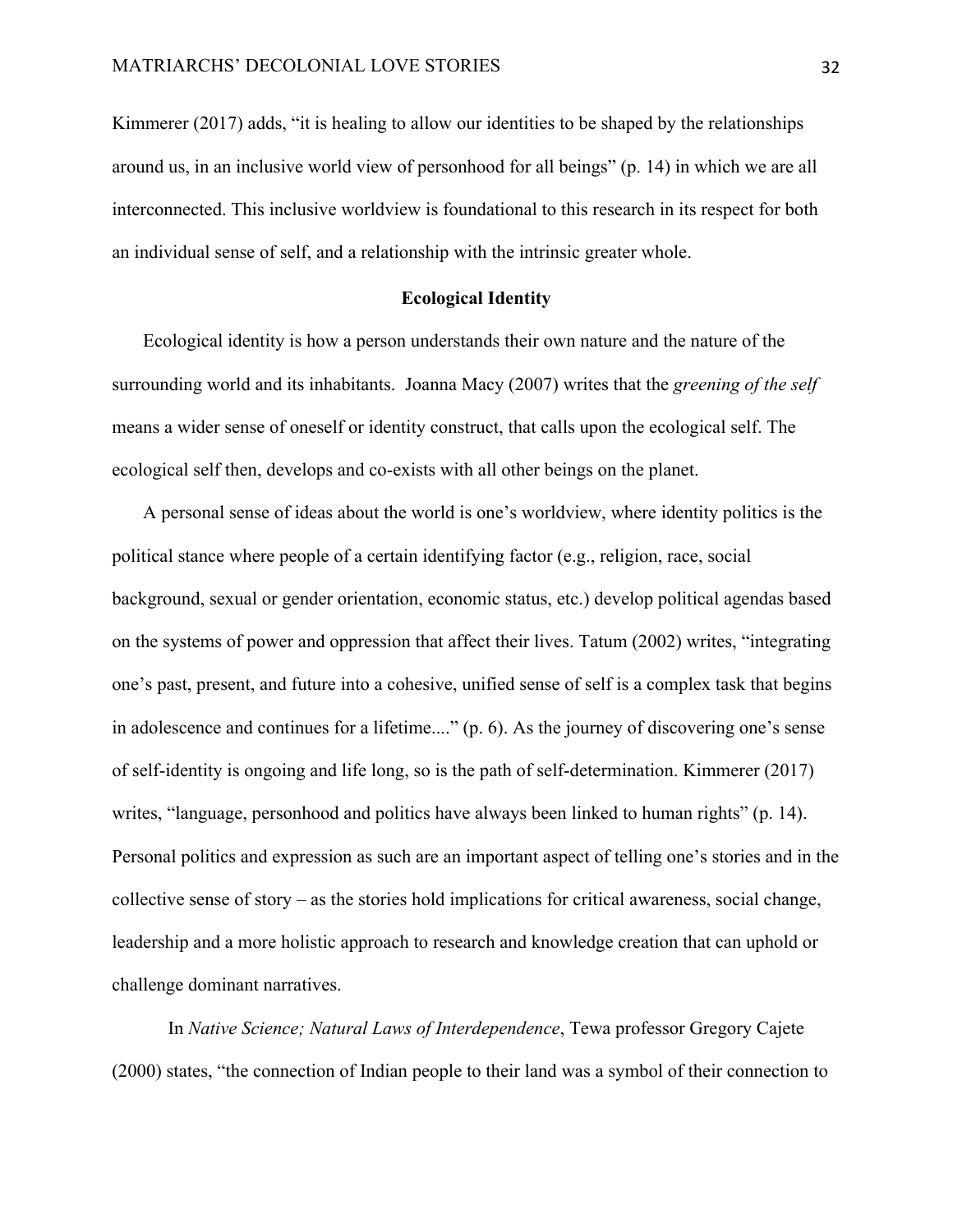the spirit of life itself" (p. 188). This is crucial in understanding that matters of self-identity and place attachment cannot be separated without damaging psychological and spiritual implications. In that spirit of deep ecology (Naess, Macy), the philosophy is not that people and land are connected, but rather people are a part of the land itself.

#### **Relationality**

In academic research, the researcher is asked to admit their biases, or any pre-existing relationships that could be viewed as an ethical concern or a potential shortcoming. Relational theory tends toward relationships with a view that this is instead a powerful way to challenge the male-dominated Eurocentric attitudes that remain prevalent in most social sciences theory (Howitt and Owusu-Bempah, 1994) and uphold separations. My research does not aim for an objective stance, but instead honours a relational and connected approach with stories about relationships as the primary method. As Gerald Taiaiake Alfred (2019) says "What we need is a fundamental shift away from a conquest mentality to a frame of mind that places human beings in real and lasting relationships with each other and the natural environment" (p. 127). Real and lasting relationships indicate a mutual patience, perseverance, and accountability. According to Burnette et al. (2011), relationships can be assessed by strengths such as: "respect and commitment, mutual trust, affirmation, harmony among multiple worldviews, responsibility, and spiritual/personal growth" (p. 280). These relational qualities can determine and enhance the depth of relationship and are essential to offering a safe space for stories to emerge in. As Bouvier (cited in Moffat, 2016) says, "we are all a part of something greater than our differences" (p. 767).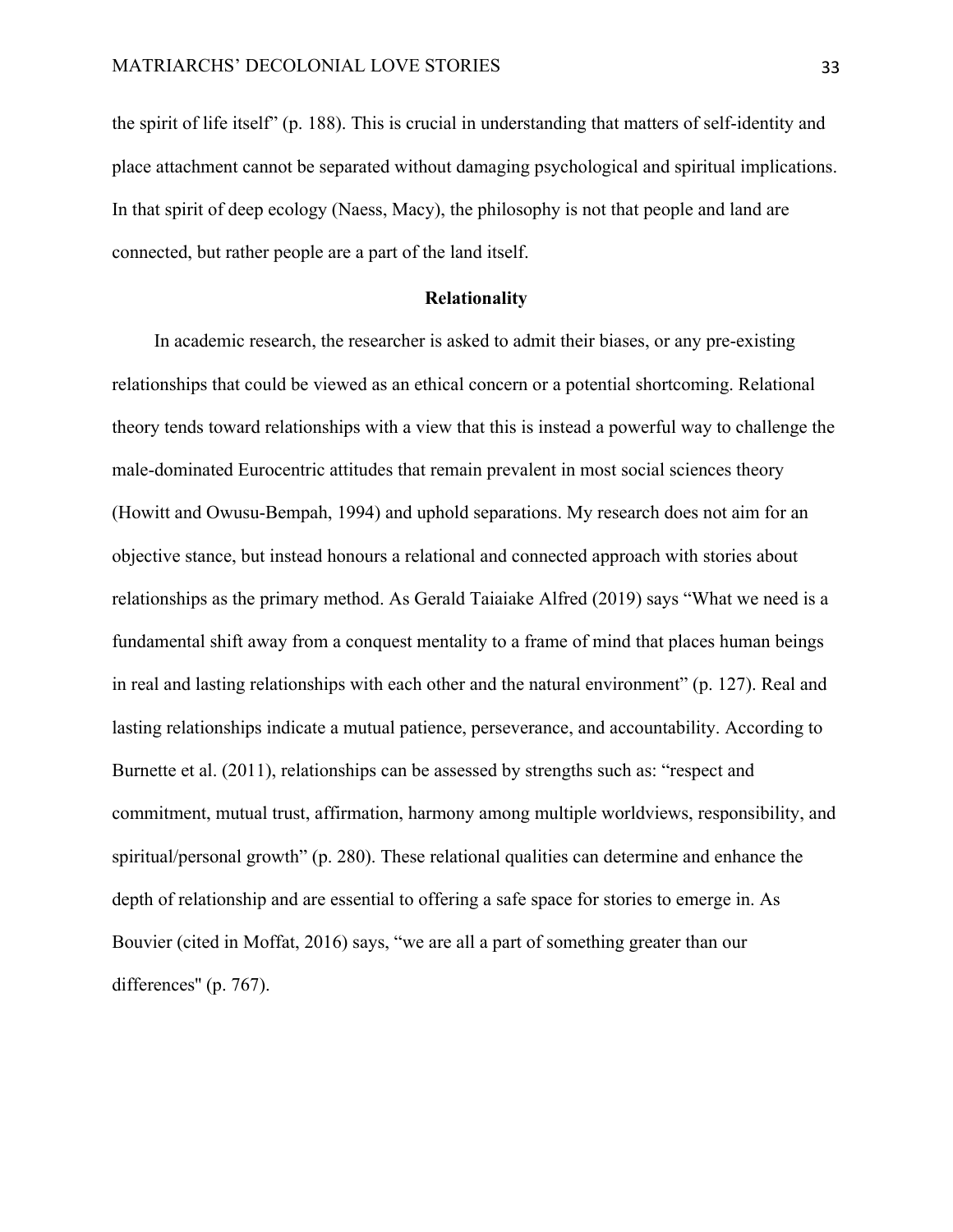Beyond research, it is also our ability to empathize that can transform our relationships, not only within the human world but also with the land itself and all its inhabitants. Gilpin (2018) writes,

Love teaches us to not only acknowledge interconnected relationships, but also how to enact a practice of accountability and respect to these relations. Love is a softness and patience with the other. Love demands truth and freedom from fear; but must come first from a place within and to ourselves. In this way, decolonial love in the enactment of conscious relationship to the self, others, spirit and the Land and furthermore accountability to these relationships through patience, reciprocity and respect. We know that this process must first come from the land (p. 50).

A great love is needed at this time of great difficulty. As protectors and stewards of Mother Earth, to view ourselves as respectful guests focused not on a right to take, but a responsibility to (care) give instead. In "Ways of Knowing; Heritage, Living Communities and Indigenous Understandings of Place", Professor of anthropology and sociology, Rachel Breunlin (2020) connects relationality beyond humans stating, "the importance of connecting kinship to place. In many Indigenous cultures, it is important to trace descent beyond human connections to the natural and built environment" (p. 14). This kinship and connection that binds people to place is an important relationship to explore for further understanding the notion of place attachment in terms of lived experience and ecological identity.

# **Relationships Within Nature**

Currently, there are leading ecologists proving with science what many cultures have always known, that plants, trees, and fungi have relationships too (Sheldrake, 2020; Simard, 2021). Furthermore, it's relational species that are at the roots of all nature as we know it. As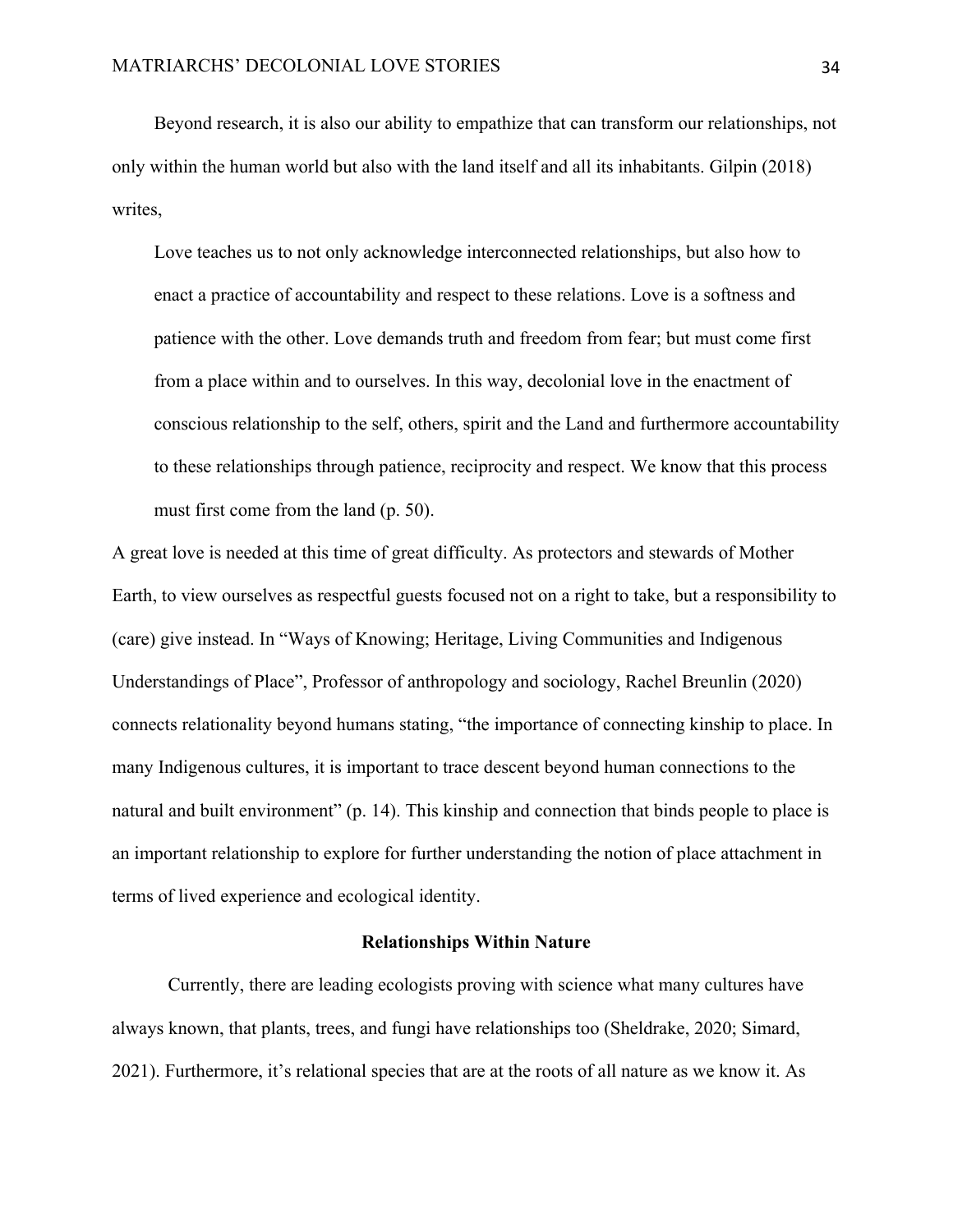ethnobotanist Merlin Sheldrake (2020) writes, "Fungi are everywhere but they are easy to miss. They are inside you and around you. They sustain you and all that you depend on" (p. 3). Sheldrake continues throughout, *Entangled Life; How Fungi Make Our Worlds, Change Our Minds and Share Our Futures* to explain and explore how the fungal world is the foundation and literal flooring for the ecosystems we live in. As forest scientist, Suzanne Simard describes these relationships in *Finding the Mother Tree; Discovering the Wisdom of the Forest*, "There is a necessary wisdom in the give-and-take of nature – its' quiet agreements and search for balance. There is an extraordinary generosity" (p. 3). Both Simard and Sheldrake write about the natural world with a wise curiosity and enthusiasm, seeking deep ecological meaning and encouraging readers to be open to the 'loosening of certainties and an increased understanding" (Sheldrake, 2021, p. 23). Science is now proving the relationality of the natural world; this research explores human relationality to and within Mother Nature.

The experience of life and its cycles shape a sense of self-identity. That self exists in the context of culture, place and kinship. The dangers of climate crisis are upon us, it is a painful time to be a sensitive person, and that takes fierce courage. Meyer (2013) offers, "it is the quality of our relationships that will help us evolve" (p. 99). Therefore, a relational approach that embodies the notion that the sum is greater than the whole of its parts is called for and necessary. Merle Lefkoff (2018) says, "In order to change the existing rules that keep us in bondage to greed and corruption, we must build deep and mutually supportive collaborative relationships among a diverse community of allies" (p. 110). The strength that comes from diversity is embodied in the natural world. Diversity supports resilience. It's that resilient spirit that is needed for real change to happen. Mitchell (2019) says "we have to step into our role as cocreators and step into active creation to be able to change those things" (42:42). And creating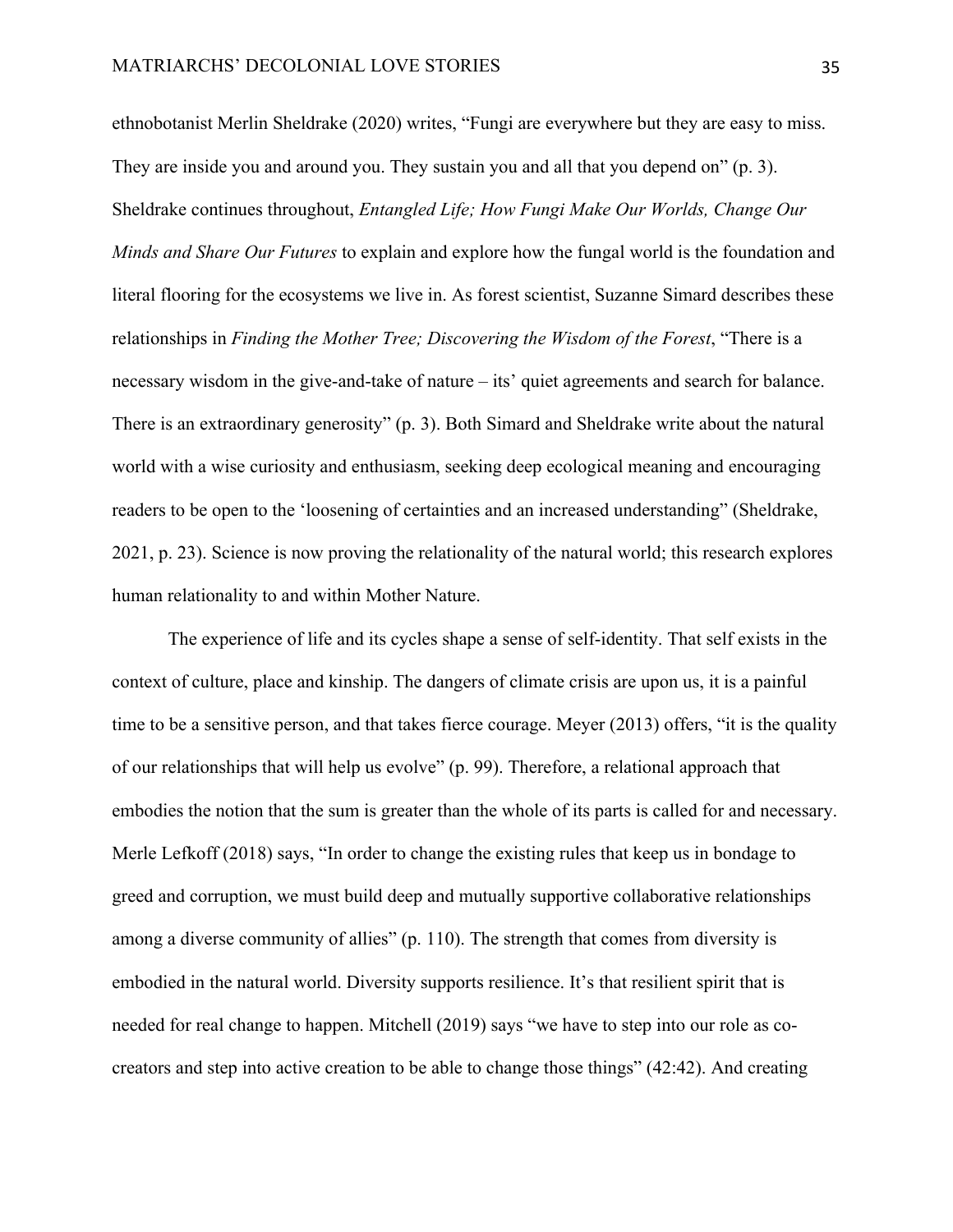change is a must. For the survivance of our future ancestors, and all our relations, we must rebalance our relations with Mother Earth.

Winona LaDuke (1999) shares the Haudenosaunee teaching*,* "We are a part of everything that is beneath us, above us, and around us. Our past is our present, our present is our future, and our future is seven generations past and present" (p. 1). In this teaching, we are all created equal, we all have a sacred place. This place is between the ancestors who made it possible to be here, and the ancestors yet to come. Furthermore, those ancestors extend to nature as well, and as Lil'wat grandmother Loretta Pascal says.

This is my reason for standing up. To protect all around us, to continue our way of life, our culture. I ask them, "Where did you get a right to destroy these forests? How does your right supersede my rights?" These are our forests, these are our ancestors (as cited in LaDuke, 1999, p. 5).

We are all related. The land is not just a place to inhabit, but also a relative, with gifts and teachings to share. Wildcat et al. (2014) questions, "What does it mean to think of land as a source of knowledge and understanding?" (p. II). It could mean that we look directly to place for teachings, guidance and insight to bring into life by witnessing the natural world and observing lifecycles that may inform life and lend insight to life. As Yunkaporta et al. (2020) explain, "your culture is not what your hands touch – it is what moves your hands. Your hands must not be guided by someone else's rationality, but by your own relationality" (p. 3). Therefore, if we rely on our culture, our lived experiences, what we know, the teachings from the land to re-story a life affirming and regenerative relationship with Mother Earth and all our relatives, then what are the implications for our shared future?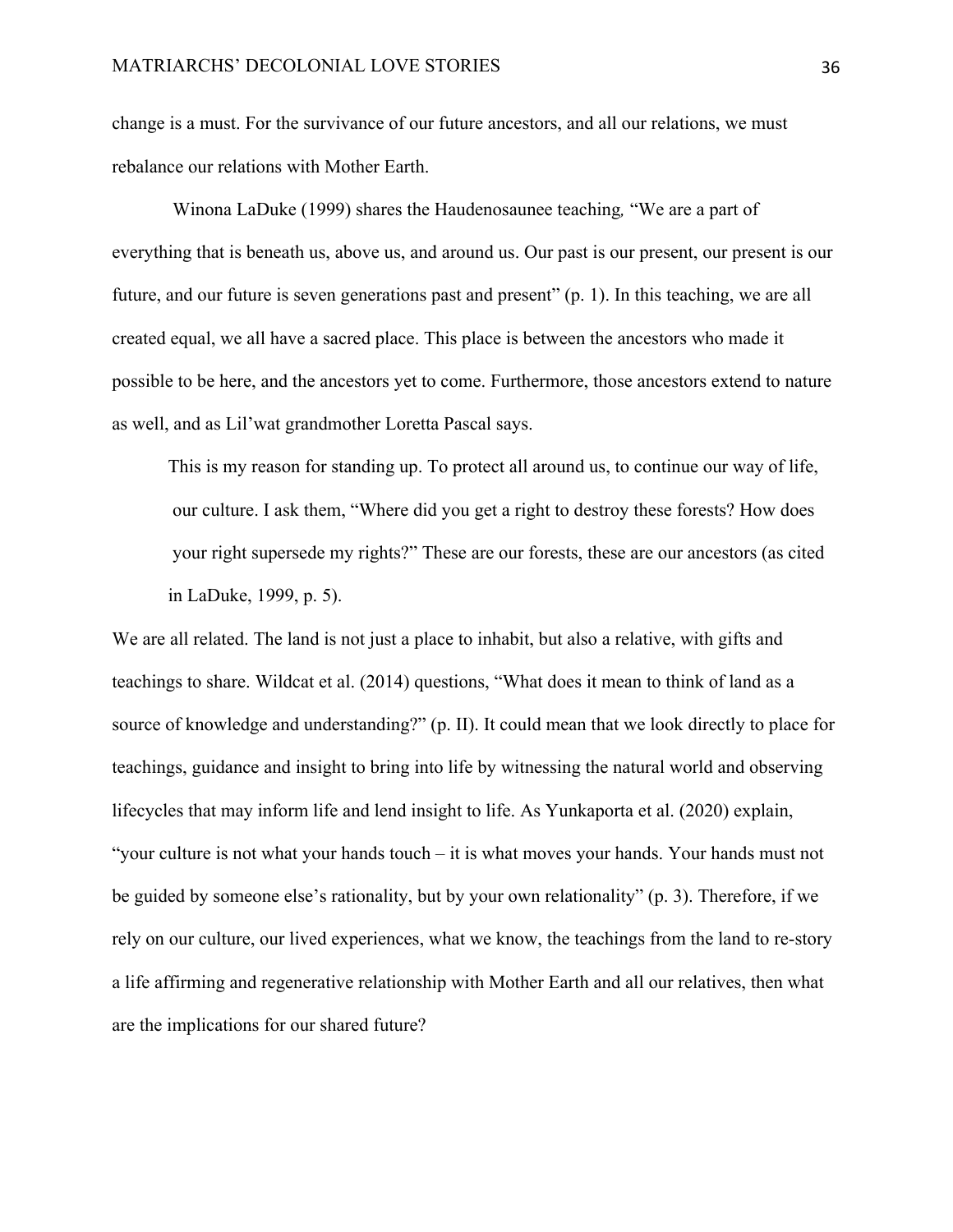## **Land/Place**

The discussion of land and place inform every aspect of life itself, as Isabel Altamirano-Jiménez and Nathalie Kermoal (2016) editors of *Living on the Land; Indigenous Women's Understanding of Place* write that, "As a system, indigenous knowledge is interrelated with territory, kinship, identity, governance, economy and education" (p. 3). Hence, personal relationships, sense of self, home, relationships, family, power and knowledge are all affected by the state of the place. For the purposes of this research, I will use the words land and place interchangeably, and include water, air, spirit and all the present elements, not just the aspect of Earth.

In *Learning the Grammar of Animacy,* Kimmerer (2017) writes of how she learned a "grammar of animacy" by studying her family's language. One example of how the language is significant is "just as we would recoil in English from someone who refers to a person as 'it', so would a fluent Potawatomi speaker if they heard someone objectifying plants or animals" (p. 56). In this way, language used to describe a place also starts revealing one's relationship with that land. In *Honoring Place Through Home Languages In the Mid-twentieth Century*, W.E.H. Stanner (1979) wrote to Anglo audiences about what can be learned from Indigenous languages in Australia:

No English words are good enough to give a sense of the links between an Aboriginal group and its homeland. Our word 'home', warm and suggestive though it may be, does not match the Aboriginal word that may mean 'camp', 'hearth', 'country', 'everlasting home', 'totem place', 'life source', 'spirit centre', and much else all in one. Our word 'land' is too spare and meagre (p. 8).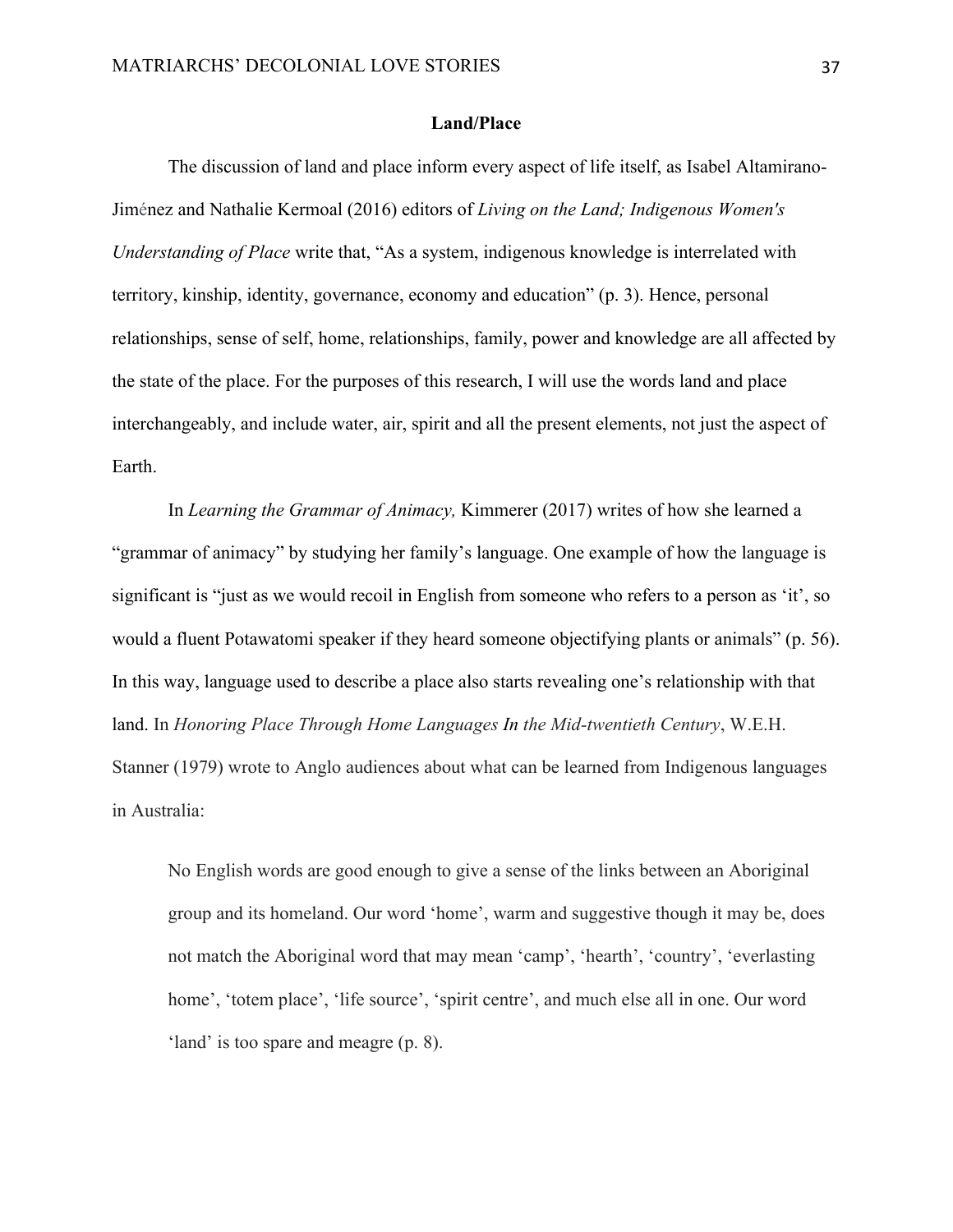Here, Stanner acknowledges rich and diverse meanings embedded in Indigenous languages, and the way home and land are interchangeable and can reveal significance to spirituality. Stanner also highlights how the depth of meaning contained in words often gets lost in the translation to another language which can impede true understanding.

In *Settler: Identity and Colonialism in 21st Century Canada,* settler scholars Emma Lowman and Adam Barker (2015) write of the colonial desire to conquer land where the only requirements for that 'New World' acquisition were that, "lands were empty and therefore free to be claimed" (p. 5). This 'empty' falsity is a foundation colonial governance is built upon. Furthermore, Lowman and Barker assert that it is important to remember about land and land conflicts, "events and moments when indigenous peoples have insisted on protecting their lands, cultures, histories, and bodies against incursion, elimination, or theft…" (p. 9) as a response *not* the cause of the conflict. Their book emphasizes the importance of placing responsibility for the land conflicts onto settlers/people of settler ancestry, so that the responsibilities for reconciliation are also framed as a settler responsibility. Furthermore, Lowman and Barker (2015) urge the reclaiming of the title 'settler' to break the stigma and shame associated to being a non-Indigenous person occupying unceded Indigenous territory.

Colonial conquest has been driven by a greed for land, therefore healing the relationship with land will need to be a part of a decolonizing praxis. Looking at Indigenous land relations, in "Re-envisioning Resurgence; Indigenous Pathways to Decolonization and Sustainable Self-Determination" Corntassel (2012) says that the dominate culture sees rights as appointed by state-centric forums, while Indigenous responsibilities to the natural world are rooted in the "long-standing relationships with their homelands – relationships that have existed long before the development of the state system. Rights, on the other hand, are re-gifted rhetoric from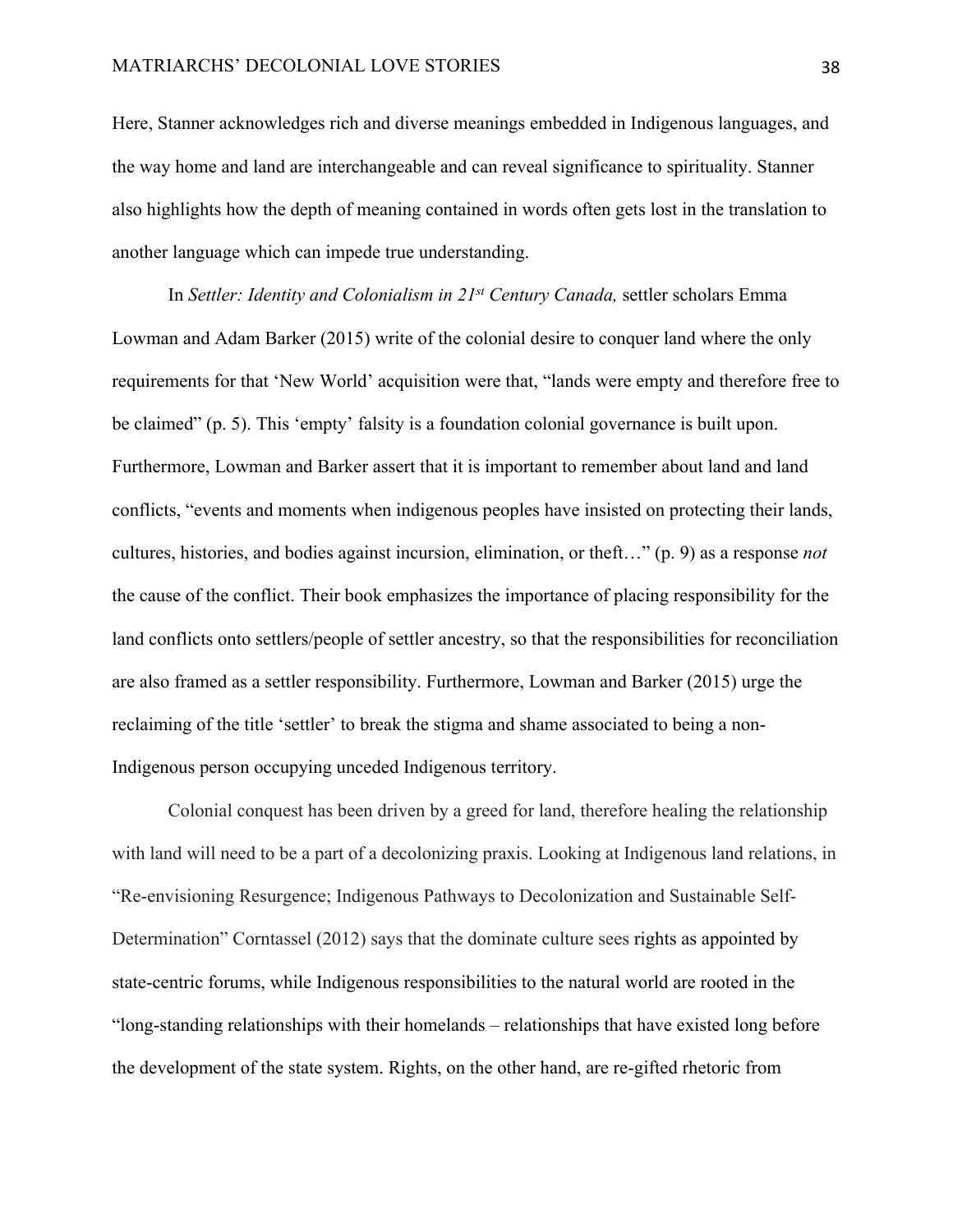artificial states. As Indigenous peoples we act on our enduring, inherent responsibilities" (p. 92). This highlights a key issue in how land is viewed and the right to own the land vs. the responsibility to care for a place. This is addressed by Alfred (2019) where he writes of the current Land Back movement,

The basic problem is settler society's dispossession of Indigenous peoples, the continual illegitimate occupation of our lands, the separation of our people from our scared places and the entirety of our homelands, the denial of the fundamental essence of who we are as nations. Ignoring this problem, we have a massive engine generating social, cultural and psychic discord. And not only among the perceived victims but among the imagined beneficiaries of this contemporary colonialism too. The engine is hot and running fast and producing a toxic smoke of social discord, health harms, and environmental destruction at a never seen before pace (p. 127).

'Land Back' is not only about reconciliation and reparations, but also about the return of respecting culture, values and the relationships that may shift the social discord and destruction of Mother Earth.

Identity and healing are connected, as Bowers (2010) writes, "diversity in creation that allows us to respect each other's story, because our story is our 'medicine'. Like the thousands of spirits who inhabit the local environment, so too identity is multifaceted and ought to be respected" (p. 204). Bowers goes further to examine how embodiment and land are connected, writing that identity grows out of place and cannot be separated from it. "One cannot grow unless planted in the ground. Mother Earth and her places are the environments in which we have our being, discover our blessing and come to live our quest or to waste our chances" (p.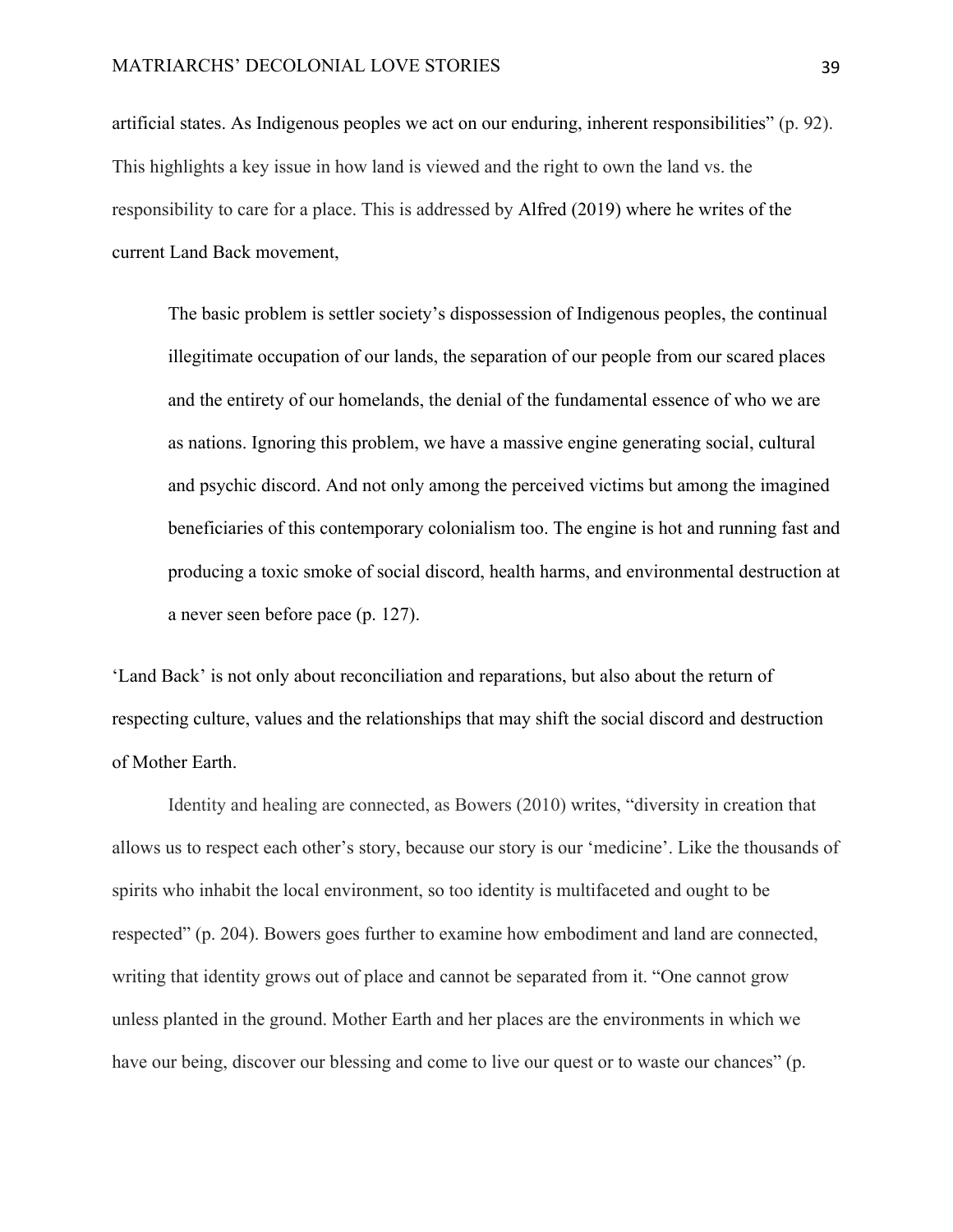217). Environmental practices offer the opportunity to shift from objectifying the natural world as 'resources' for extractive capitalism, towards a regenerative relationship.

One's personal experiences, stories, and approach to life are all rooted in place. Anthropologist Keith Basso affirms that, "historical tales have the power to change people's ideas about themselves" (1996, p. 60). Where the dominant Eurocentric narrative has been historically oppressive, it is becoming increasingly decolonised and multi-faceted.

It is important that women be placed at the center of this transformational process, as Isabel Altamirano-Jiménez (2009) writes in *First Voices; An Aboriginal Women's Reader,* "Indigenous traditions portrayed by women generally place women at the centre of communities, families, and political and cultural practices including the participation of the collective in achieving balance and consensus" (p. 146). Therefore, the need to restore greater balance to Mother Earth, must not only include women but rather women will be central to making it so. However, this is not to put the burden solely on any gender, race or specific group of people. In *Sacred Places; How the Living Earth Seeks Our Friendship,* Professor James Swan (1990) writes,

Wise minds say that the power of sacred places lies in more than visible beauty. They acknowledge that history is important, but have much greater importance, they insist is spirit. This spirit can work with people of all races, but only if one's mind is clear and one's heart is pure (p. 82).

Swan's research is rooted in the belief that simply being in nature, in sacred places, is a way to open oneself to the power of the place bringing forth what is needed. Simpson (2014) writes about the importance of being out in nature and on the land as well, in "Land as Pedagogy: Nishnaabeg Intelligence and Rebellious Transformation" which encourages the land to,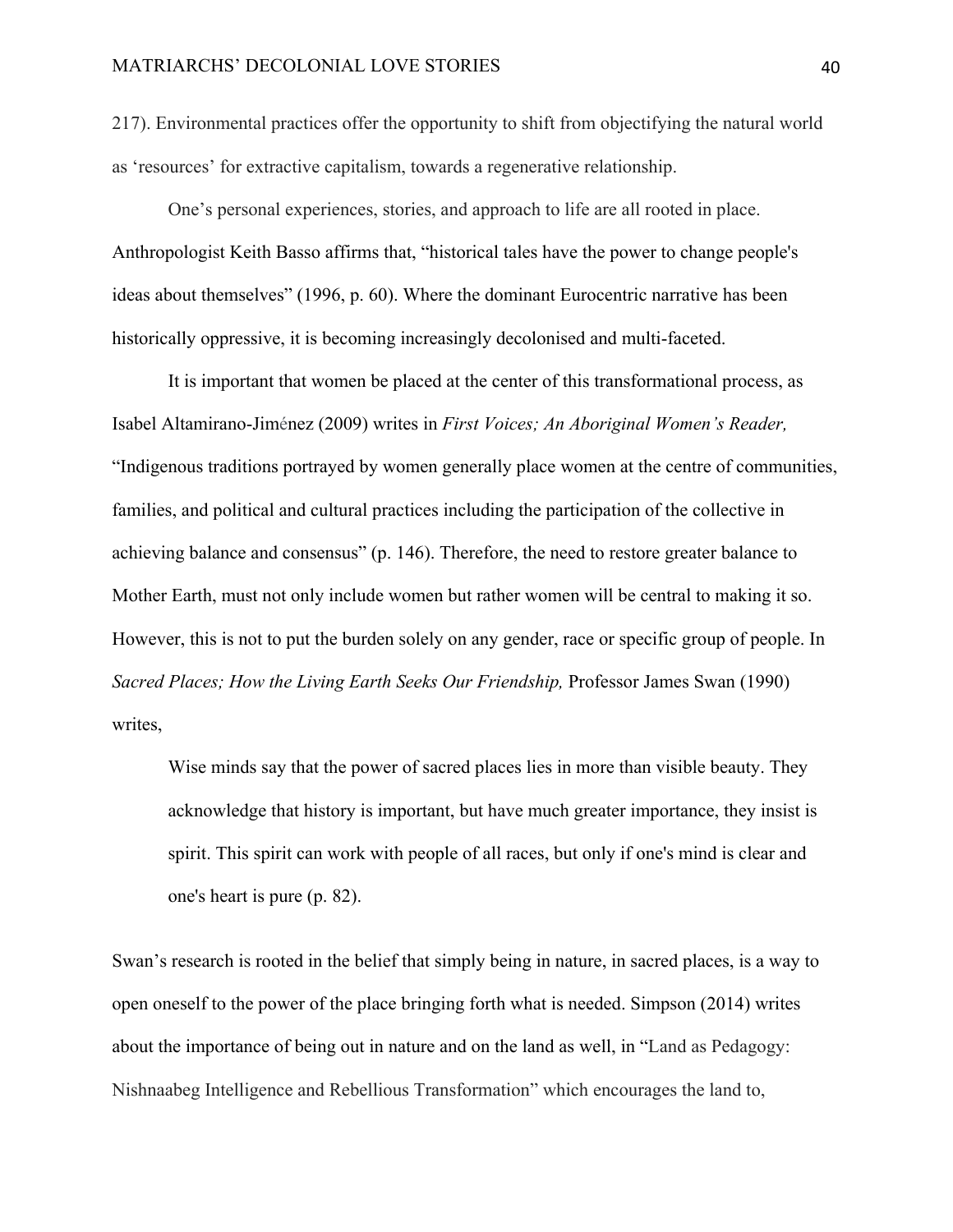Propel us to rebel against the permanence of settler colonial reality and not just "dream alternative realities" but to create them, on the ground in the physical world, in spite of being occupied. If we accept colonial permanence, then our rebellion can only take place within settler colonial thought and reality (p. 8).

This is significant, as Simpson asks that we turn dreams into manifest reality, to take theory into the world and rebel from a rooted place that exists outside of colonial thoughts and systems.

# **Multicultural Perspectives**

Now is an important time for humans to seek to repair some of the ecological crisis that Stephan Harding (2006) describes as, "4,000 years of abuse" (p. 208). Or at least we can attempt to individually and collectively diminish as much of the harmful impacts that we can. Furthermore, the Earth's response to the environmental abuse inflicted by humans will "almost certainly be abrupt, catastrophic climate change" (p. 209). Climate catastrophe is already upon us. The United Nation's "Report on Climate Change" (2021) states that we are facing unprecedented rapid warming from human activities. At this crucial time, continuance of the human species may depend upon that return to a kinship with Mother Earth.

Diné leader, Pat McCabe describes herself as a mother, grandmother, activist, artist, writer, ceremonial leader, and international speaker. On *This Mythic Life* podcast hosted by mythologistwriter, Sharon Blackie, McCabe says,

…to live in a new way with one another, to live in a more harmonious way with the water, the land, with all living beings within creation as well, healing our relationships with one another and healing the relationship that human beings have with the rest of life. We are the only species that's out of step with creation (58:15).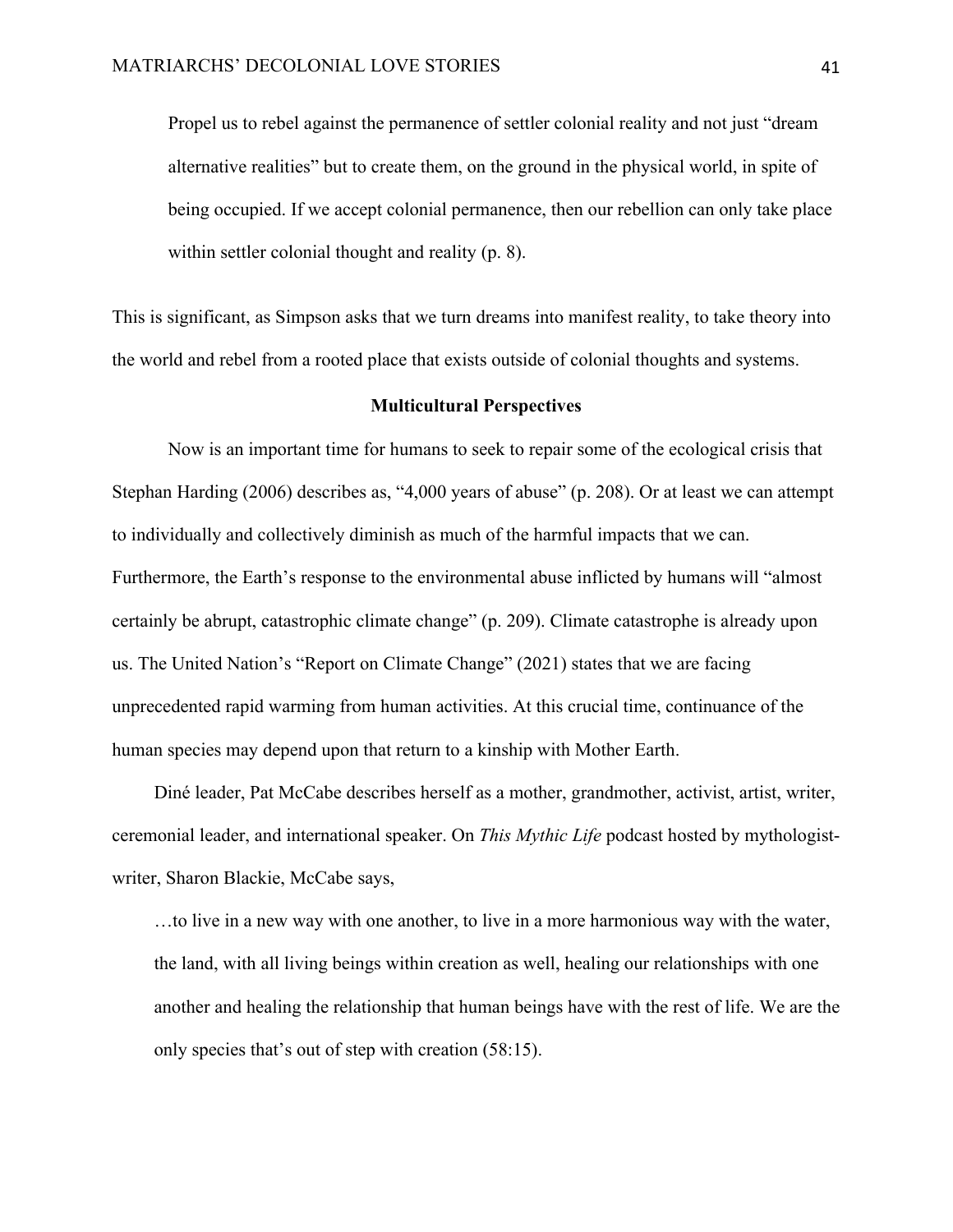We must find the harmonious way of living that restores a regenerative relationship with Mother Earth. As Euro-Canadian ethnobotanist, Nancy Turner (2005) who maintains strong relationships with Indigenous communities on the West Coast says in her book, *Earth's Blanket*: *Traditional Teachings for Sustainable Living*, "I believe there are many ideas and approaches we can look to (in the Indigenous world) to help us in our search for better, less harmful ways to live, while maintaining healthy, fulfilling and satisfying lives" (pp. 1-2). Turner is amongst the environmentalists who recommend respectful multicultural approaches to our environmental response.

Multicultural approaches are complex systems that require space for both the individual and the collective, sovereignty and collaboration. In Métis scholar, Dr. Gregory Lowan-Trudeau's (2015) book, *From Bricolage to Métissage Rethinking Intercultural Approaches to Indigenous Environmental Education and Research*, in the chapter, In Search of Common Ground: To Blend or Not to Blend?, Lowan-Trudeau dives into the complex intersections of race and culture, acknowledging the colonial context, where relationships have not always been mutually respectful and reciprocal towards Indigenous peoples. Gregory Cajete says that, "the collective survival of our society will require the combined wisdom of Aboriginal and non-Aboriginal cultures" (cited in Lowan-Trudeau, 2015, p. 55). This curation of stories seeks to *'look to'* and collaborate, as Turner (2005) does with both Indigenous and non-Indigenous teachings. It is in the gathering of strength and diversity that keeps systems healthy, strong and adaptive.

This research aims to provide a space for matriarchs, as Macy (2014) says, to "speak the truth of what they see and feel and know is happening to their world" (p. 25). Where sharing the truth is important, Corntassel (2012), reminds not to tokenize Indigenous people or over-simplify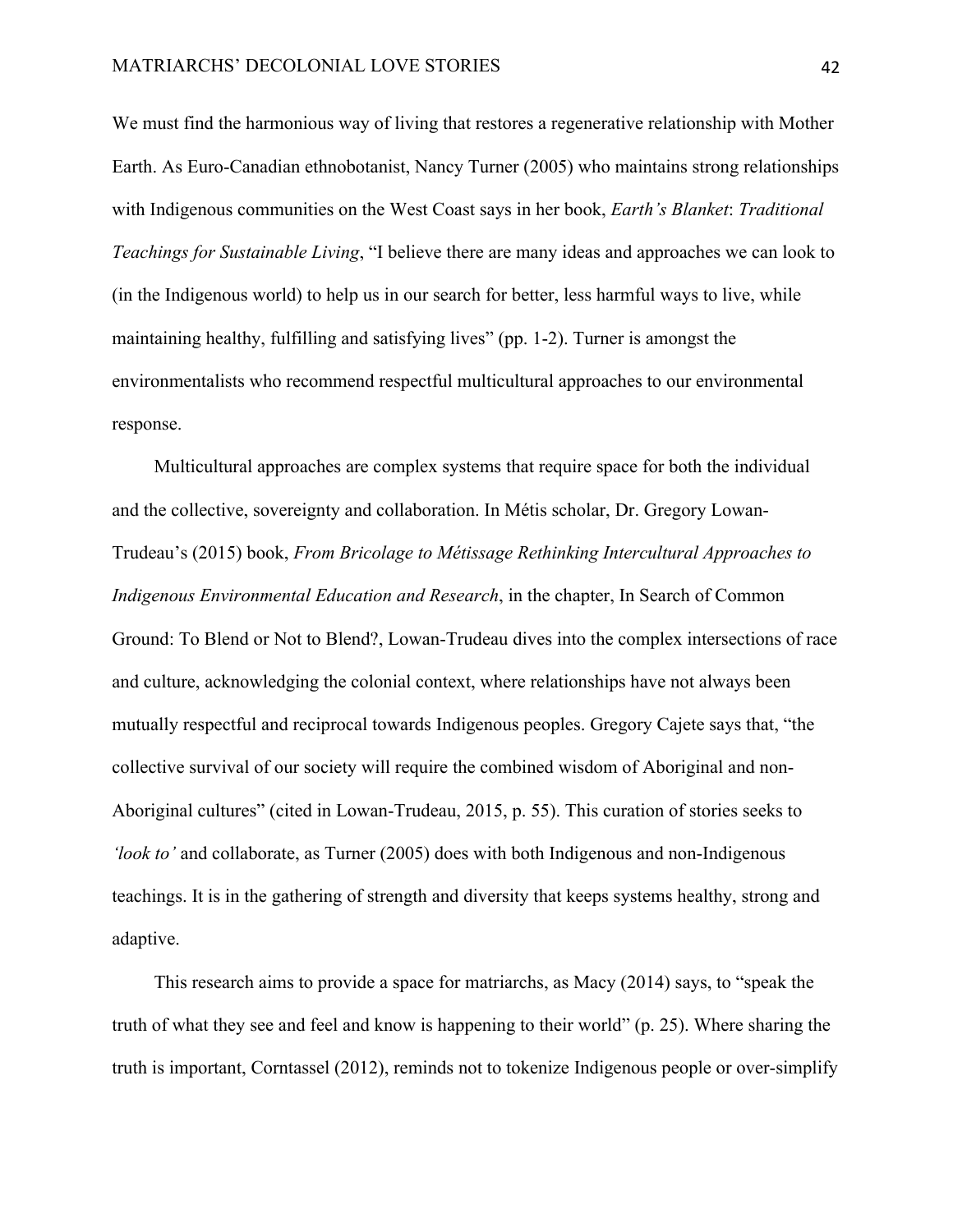the complexity of 'what to do' in the face of environmental crisis, and instead, to focus on collaboration and working together. This is reflected by Erin Freeland Ballantyne (2014), who self-identifies as a settler, and calls for settler people to take responsibility for settler colonialism, which importantly places the call to action on non-Indigenous people in support of decolonizing efforts. Freeland Ballantyne (2014) "articulates a site of multi-cultural decolonizing praxis where all students learn from the land in a shared space in which Indigenous epistemologies are central" (p. 76). Ballantyne further suggests,

Building strong relationships of reciprocity with the land results in the crumbling of settler capitalism because it fundamentally shifts the relationships people experience and what they believe about who they are, how they are in relation to and with land, and what they believe to be true (cited in Wildcat et al., 2014, p. 77).

This is a type of re-imagining and re-storying that shifts the colonial narrative of *land as resource*, to *land as relative*. An allied approach addresses both a shift in the narrative that is required to change the climate crisis, and a shift in the colonial capitalist dominance that underpins that story.

As an example of working together, many Elders lead the way. Sliammon Elder Elsie Paul Chi-chia (2014) writes in her autoethnography, *Written As I Remember It; Teachings From The Life of a Sliammon Elder* (the story of her life and the history of her people),

We should be proud of our history. We *all* should have that. To be who we are period, to be proud of our ancestors period, of where they came from, our history, our rich history. We each bring something to this world of ours. (p. 17)

Again, this highlights the importance of how a story is framed and how owning our position, origin and ancestry can create a path to being able to experience belonging and pride,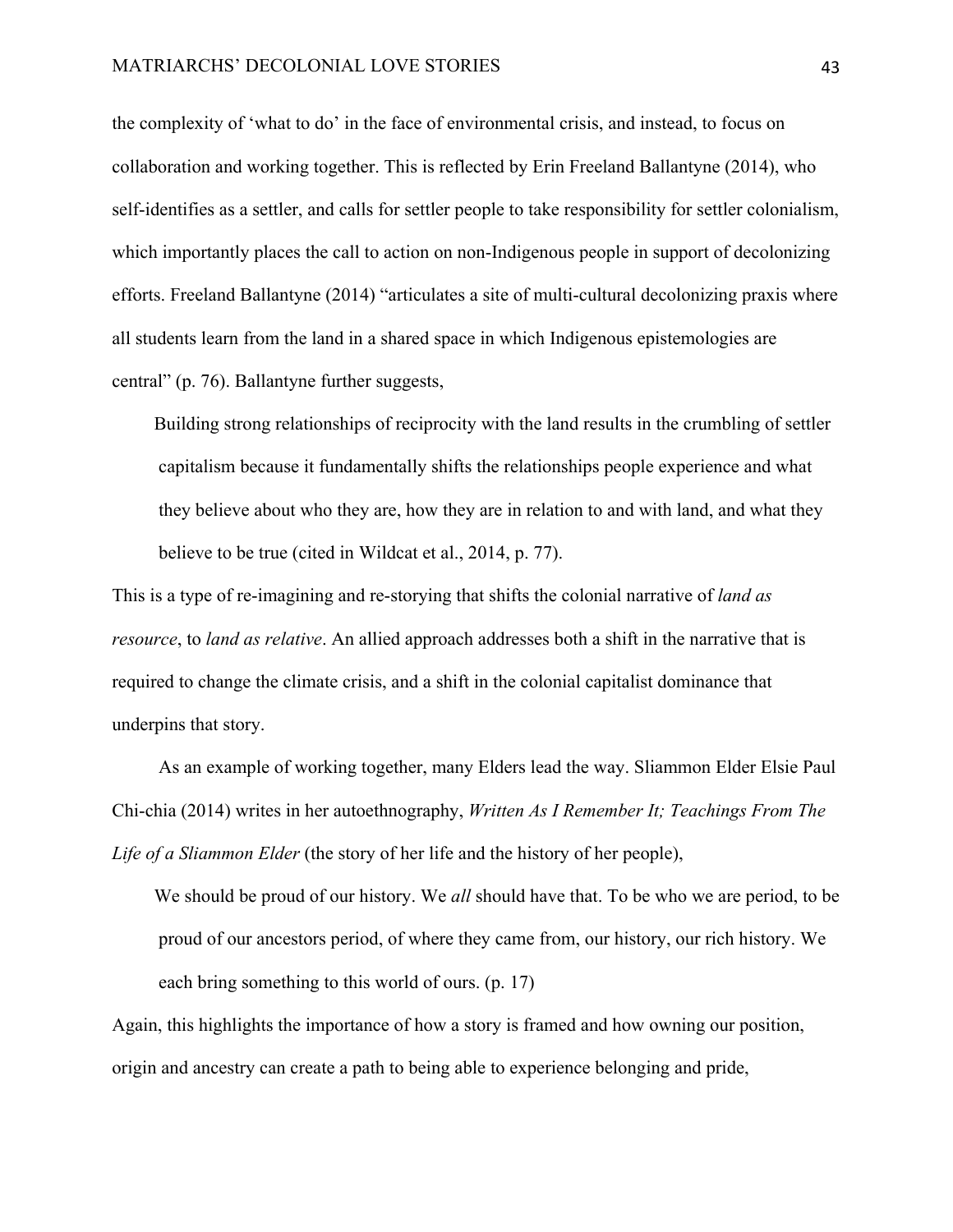collectively. As Cajete (2000) states, the Lakota saying 'mitakuye oyasin' (translation: We are all related) is a value shared by many Indigenous people. Furthermore, the meaning extends beyond people to all of nature to include "plants, animals, stones, trees, mountains, rivers, lakes and a host of other living entities-embodied relationships that must be honoured" (p. 178). This honouring includes respect and a mutually sustainable relationship with Mother Earth that could aid the human way of life as we know it now, diminishing further crises. We are all connected, and this whole systems view is crucial to shifting the impact human choices are having on the lands, which we need to survive.

### **Ecofeminism & Indigenous Feminism**

This exploration of stories finds alignment with many values within the philosophy of ecofeminism. As researcher, I identify as an ecofeminist, therefore this research will be filtered through that subjective lens. As self-described 'street philosopher', Dr. Karen J. Warren (1997) writes in the book, *Ecofeminism; Women, Culture & Nature*, "Important connections exist between the treatment of women, people of color, and the underclass on one hand and the treatment of nonhuman nature on the other" (p. 3.) By asserting the stories of matriarchs in terms of environmental education research, I hope to elevate the shared voice and wisdom of women committed to nurturing the animate world we live in.

Acknowledging Indigenous feminists as bringing unique influences on feminist discourse prevents this research from the error of assuming all women or all feminists have had the same lived experiences, whilst avoiding perceived differences coming between us. In the book, *Making Space for Indigenous Feminism,* Professor Joyce Green (2017) writes*,* "Indigenous feminism draws on core elements of indigenous cultures - in particular, the nearly universal connection to land, to territory, through relationships framed as sacred responsibility predicated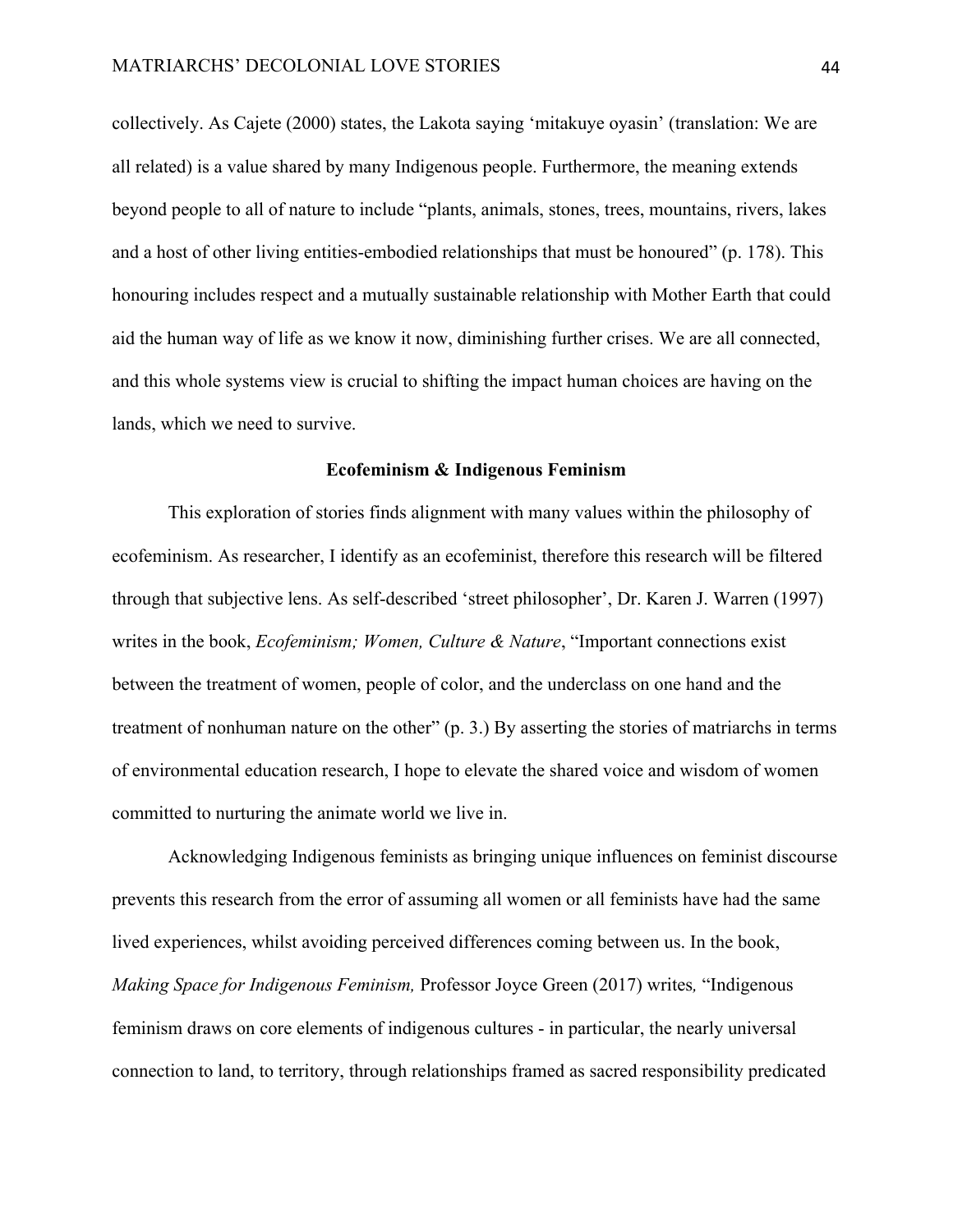on reciprocity and definitive of culture and identity" (p. 4.) As this research is very much about land, relationships and responsibilities, it intends to be a work of allied research. Many important written collaborations of both Indigenous and non-Indigenous authors and allied works are emerging now (Corntassel, 2018; Dobell, 2018; Joyce, 2017). This method of a shared written space inspired the multi-cultural way I intended to curate and hold space for the stories shared with me.

There is much common ground between Ecofeminists and Indigenous Feminists, and yet as Verna St. Denis (2017) says, "I find it problematic that feminism is interpreted as a desire by women to be treated like men, and equality is interpreted as advocating 'sameness' in treatment" (p. 53.) I intend in this research, to be in support of and in allyship to Indigenous Feminists. Rather than treating stories with the dichotomy in thinking of 'same' or 'othered', I will tend to each story as a sacred sharing, full of unique wisdom, lived experience and inherent value. As co-author of, *Ecofeminism* (2021), world-renowned environmental leader and 2010 Alternative Nobel Peace Prize winner, Vandana Shiva writes, "the patriarchal worldview sees man as the measure of all value, with no space for diversity, only hierarchy" (p. 164.) I seek to challenge that patriarchal narrative by valuing connection and collaboration over unnecessary, hierarchal power structures by design using story as method and as a conduit for connection and relationship well suited to a more relational pedagogy for environmental education.

As black, queer, feminist, scholar and poet Audre Lorde (1984) writes in *Sister Outsider,* For women, the need and desire to nurture each other is not pathological but redemptive, and it is within that knowledge that our real power is rediscovered. It is this real connection which is so feared by a patriarchal world (p. 111).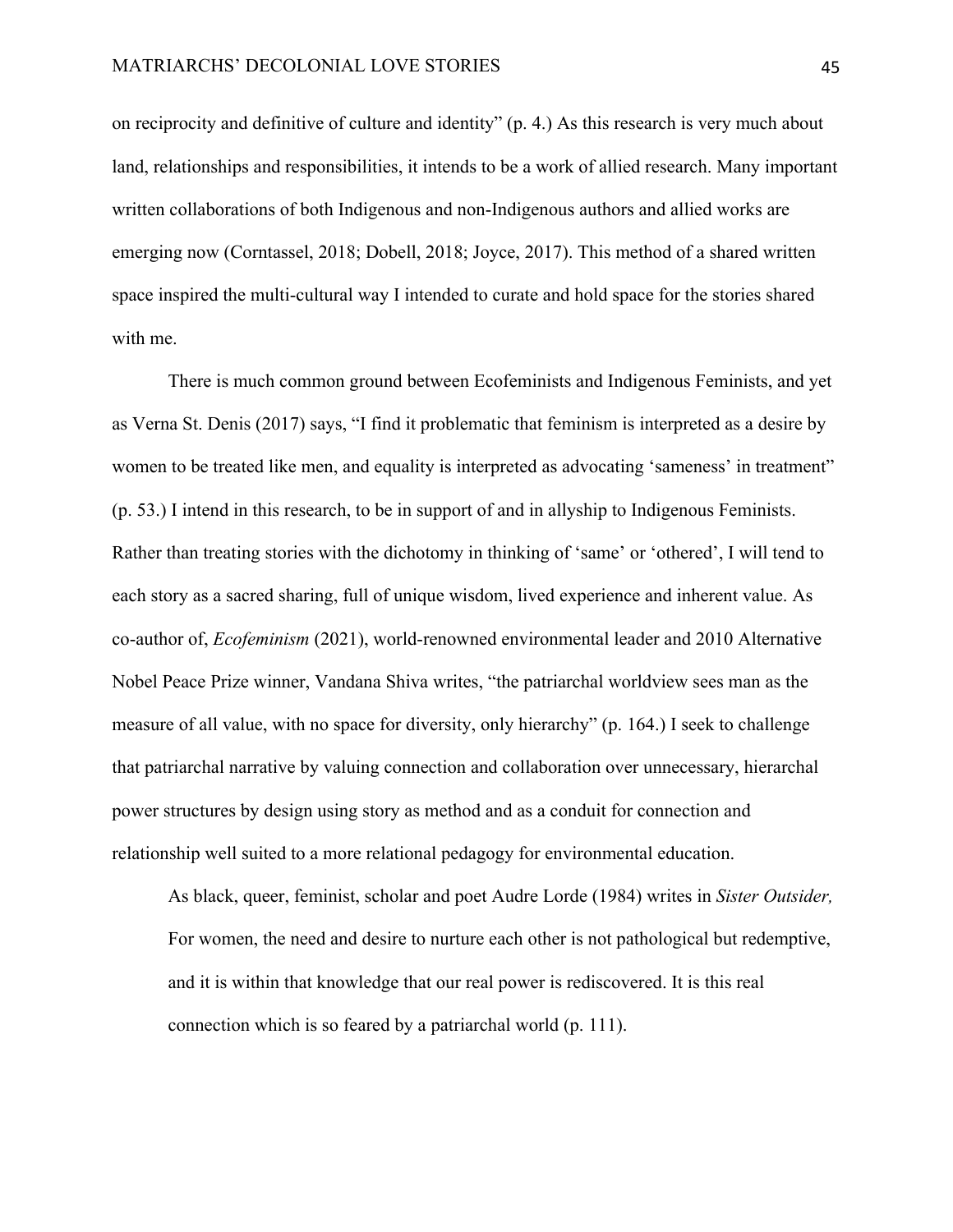This re-storying oneself rebuilds the connection to that redemptive power and truly gives the patriarchal systems a reason to fear the loss of oppressive power.

## **Rematriation of Stories**

Relationships to oneself, culture and the land are essential to wellbeing throughout the cycles of life. McCabe shares, "women tend to be the ones that oversee life entering and life exiting this world" (45:50). Women are the first teachers, their heartbeats the first sound the child hears in utero and often the final witnesses to life as well. Gaudet and Caron-Bourbonnais (2015) write, **"**communities and individuals ensured the survival of their traditions through passing down the wisdom related to medicinal plants, healing rituals, and transformative storytelling" (p. 24).

I wondered, as mothers and grandmothers who balance their love for their many relations, and many needs and wants, can this ability to balance re-balance the environment in which we live? Kimmerer (2020) addresses balance when she writes about economies of abundance and how having a reciprocal relationship with the natural world will enhance life,

Regenerative economies which cherish and reciprocate the gift are the only path forward. To replenish the possibility of mutual flourishing, for birds and berries and people, we need an economy that shares the gifts of the Earth, following the lead of our oldest teachers, the plants (n.p.).

Kimmerer is a woman in balancing her work both academic and community leadership who embodies that consideration for kin in her body of writing. Mitchell (2019) aligns to this thought by offering sacred instruction on how to claim this for ourselves first, by extending empowered and thoughtful leadership out into the world when she says, "We need to take back our own agency. We need to take back our moral autonomy. And take responsibility for creating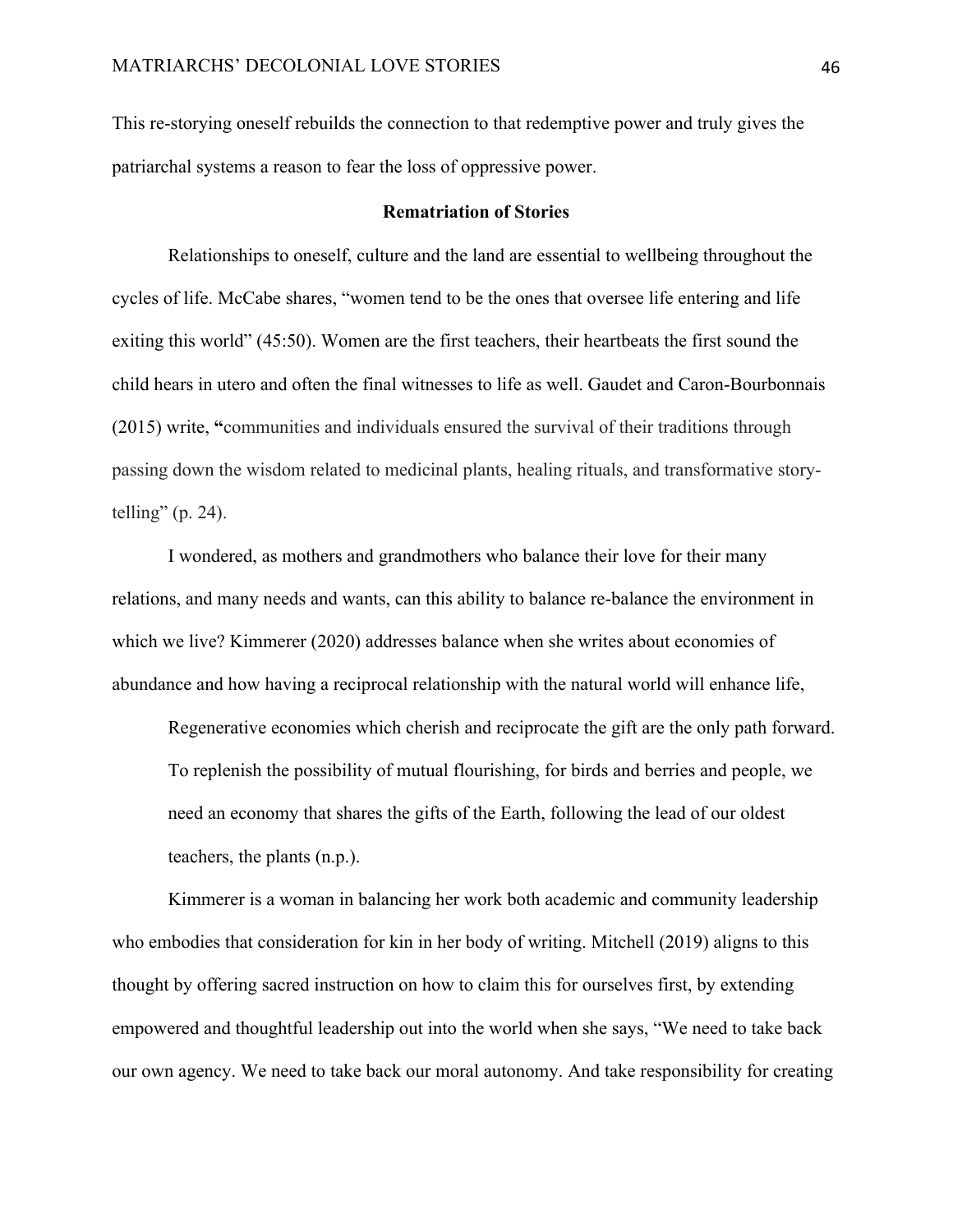the type of world we want to inhabit" (37:22). It is this taking or taking back that is required because patriarchal systems have taken from women and have historically oppressed them. As Gaudet and Caron-Bourbonnais (2015) state, "Centuries of European colonization of other cultures around the globe resulted in re-shaping these cultures away from traditions of womenhealers, women-shamans, and women-leaders toward male dominance of these fields" (p. 18). It is important to acknowledge the many people who actively resist patriarchal and colonial attempted oppression to continue to both lead and contribute to these fields.

Mothers, grandmothers, lifegivers, matriarchs, carry life forward. The first Native American Poet Laureate, Joy Harjo (1994) says in the book, *The Woman Who Fell From The Sky*, "I believe love is the strongest force in this world, though it doesn't often appear to be so at the ragged end of this century." (p. 30). We are relying on this fierce and loving strength to bring the courage required to make such drastic changes to the way we are impacting the Earth. As psychotherapist, ritualist, activist and author, Francis Weller (2015) writes, "This idea of outrageous courage touched me. I could feel this was the invitation nested inside of this despair. I, or rather, *we* are being asked to cultivate outrageous courage in the face of outrageous loss" (p. 139). The outrageous loss, change, and death upon us now, may take us back to the beginning, as systems do, towards a rebirth a new life cycle that emerges with greater resilience, diversity and enduring adaptability through the rematriation of stories and the restoring or remaking of a new collective story.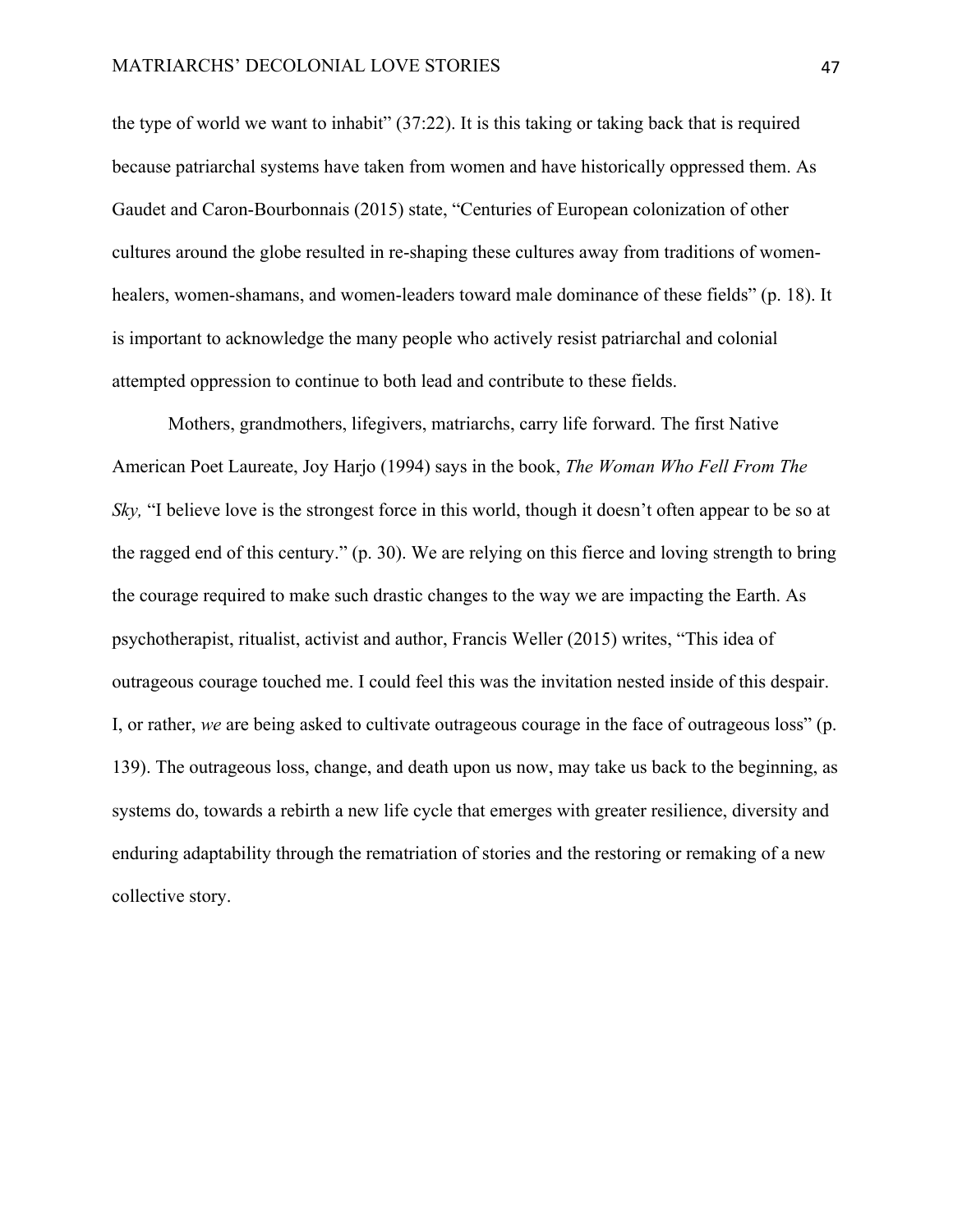## **Chapter 3: Research Methods & Methodology**

### **Intentions**

I conducted this ethnographic research to explore the wisdom of matriarchs through their narratives, to understand how their stories, their wisdom might contribute to academia and the field of environmental education. This research explores relationships and place attachment, as Wagamese (2011) describes, "the magic I've found in being a member of this human family. Kin. A part of the one story, the one song we all create together" (p. 4). I was curious about how a relational approach to the environment could add to the dialogue of life affirming and regenerative relationships with Mother Earth*, the one song*, the one collective story that we are living together.

## **Ethnography**

The word ethnography is of Greek origin. ἔθνος or *ethnos* meaning 'people or nation' and *graphy* meaning 'writing'. Ethnography is a research method that combines both academic research and the narratives of a particular identified group to describe a phenomenon in greater detail. As qualitative researcher Laurel Richardson (1999) acknowledges, ethnographies "are in and of themselves valid and desirable representations of the social" (p. 661). Subversive in its nature as a method, ethnography attempts to "disrupt the binary of science and art", writes ethnographers Ellis, Adams, and Bochner (2011, p. 11). To approach narrative research with the aim of balancing artistic expression and sound research methods, is a challenge worth undertaking. It is in this space that challenges a dichotomy between art and research where rich and fertile shared ground can be unearthed.

When researchers perform ethnographies, they study a culture's relationships, values, beliefs, and experiences. According to Tatum (2002), "dominant groups by definition, set the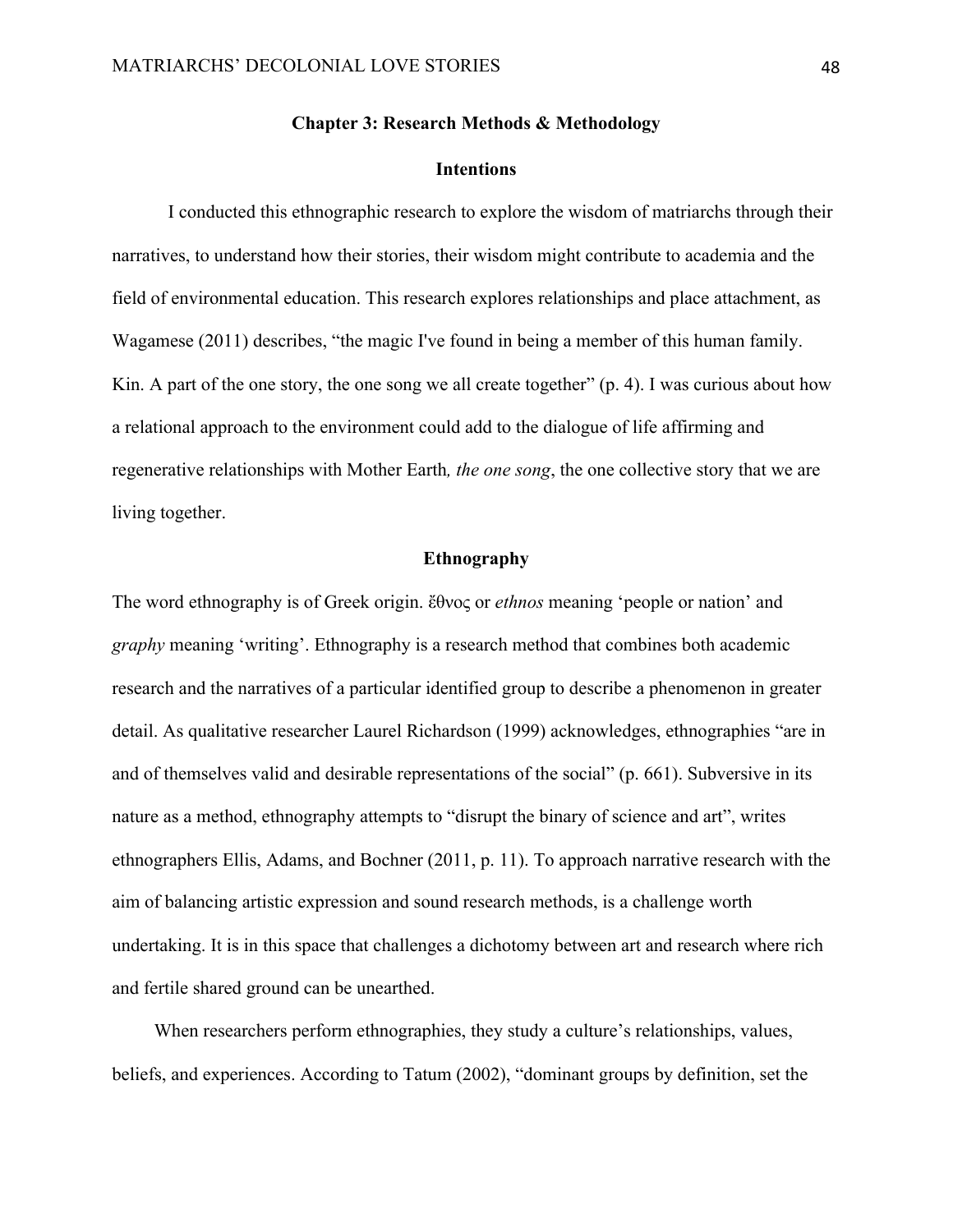parameters within which the subordinates operate" (p. 7). Systemically, the dominant group holds authority in society over the subordinate minority and has greater power over how that dominance is used. As a method, ethnography is both a process and product that challenges the way research has typically been done, by whom, and with which method. As Richardson (1999) states, the more ethnography is used, the more space there is in academic research for greater diversity. Ellis, Adams, and Bochner (2011) suggest that this type of research is a "political, socially-just and socially-conscious act" (p.2). This was deeply important as I sought to be entrusted with hearing and caring for the stories of the women I interviewed. Part of the caring for stories is in individualized care and nourishment of each participant, to nurture relationships that are regenerative and rooted in reciprocity. This relationality challenges extractivist attitudes in research regarding knowledge creation and ownership.

Ethnography is an approach that acknowledges subjectivity, emotionality and the researcher's influence on research, as well as the research's influence on the writer. There is potential, and even hope, for the writing process to bring an increase of knowledge and understanding, both personally as well as collectively. Ethnography is a shift from denying the subjectivity issue or pretending biases don't exist or can be fully moderated. In ethnographic writing, lived experiences are then placed within the context of a greater cultural understanding. As Jennifer Katz and Kevin Lamoureaux (2018) state in *Ensouling Our Schools; A Universally Designed Framework for Mental Health, Well-Being, and Reconciliation*, "If prejudice, discrimination, and ethnocentrism can be learned, so too can peace, acceptance, and respect for diversity" (p. 19). Therefore, one could say ethnography is a form of storytelling that can help both unlearn and learn, utilizing academic research and qualitative techniques for personal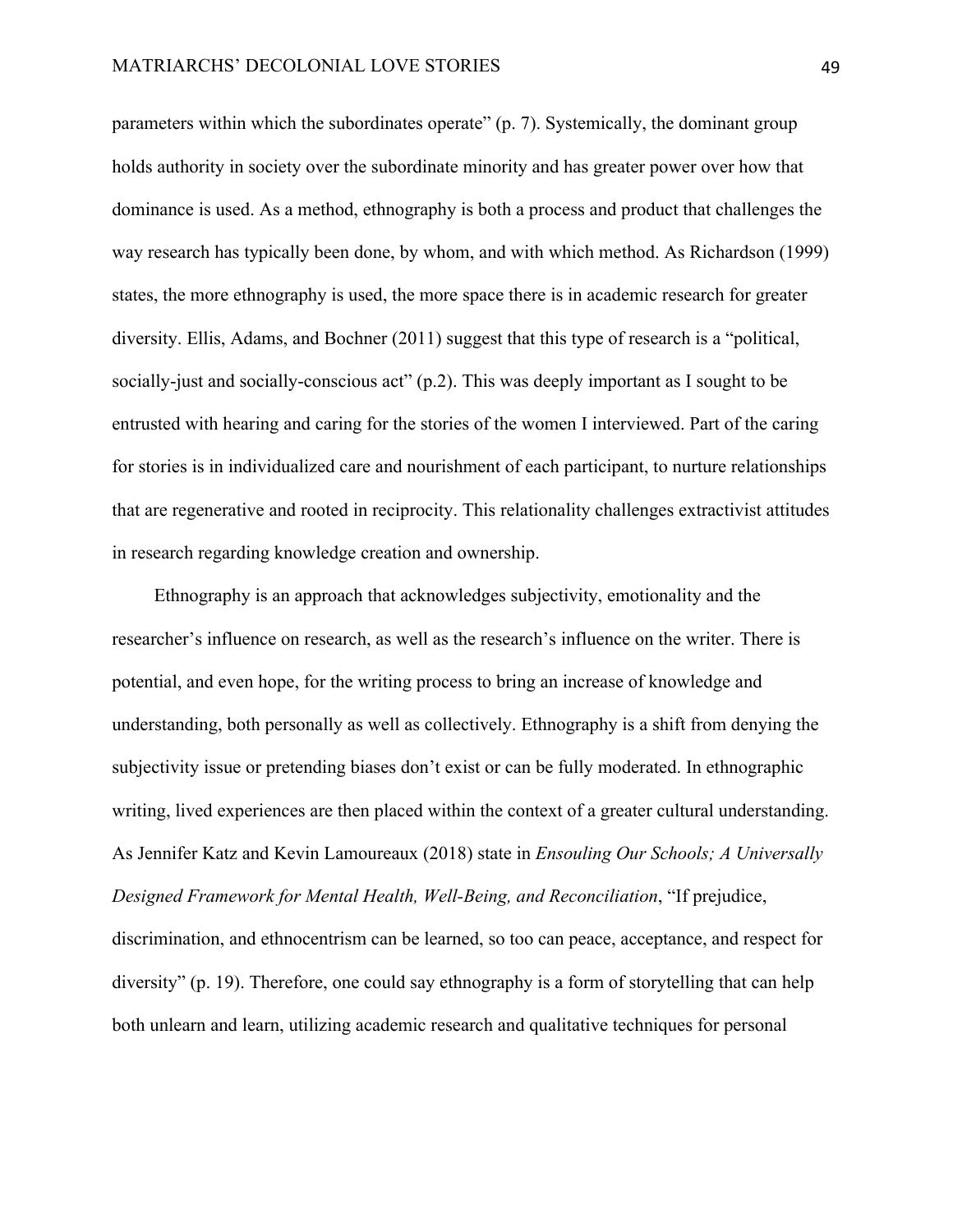growth. Ethnography can contribute to broadening the scope of academic research, and be an individual's expression of self-determination, with broad cultural relevance.

Erve Chambers says, "The most immediate measure of the significance of applied research is its contribution to decision making" (2000, p. 851). Therefore, ethnography was an excellent method for a project hoping to inspire social change.

## **Research as Ceremony by Design**

Early in this research journey, I was inspired by Shawn Wilson's (2008) approach in *Research as Ceremony*. I was moved by his intention of situating research in relation to his children, and inspired by the deep purpose that this relationality lent to the work. Bringing his family into the work provided me with an example of how to reframe my time spent in academia. Instead of taking me *away* from my daughter, the work became an affirming of her presence *in* my life.

Another key influence was Wilson (2008) establishing, "research is a ceremony. And so is life. Everything that we do shares in the ongoing creation of our universe" (p. 138). Wilson is a storymaker and a researcher who views life in a sacred and ceremonial way. Oftentimes, academics separate these two aspects of their lives, whereas Wilson finds a way to bring them together. Furthermore, the final sentence of his book is a powerful statement that affirms the spirit within the research when he says, "I have faith in the ceremony" (p. 138). Imbuing the research with faith ends the book in beauty and points back to the previous statement of life and approaching living in a faith-filled way.

# Ritual of Recruitment

I approached each interviewee one at a time and described my research to them within the context of a personal visit. I asked for an interview and left the potential interviewee to think on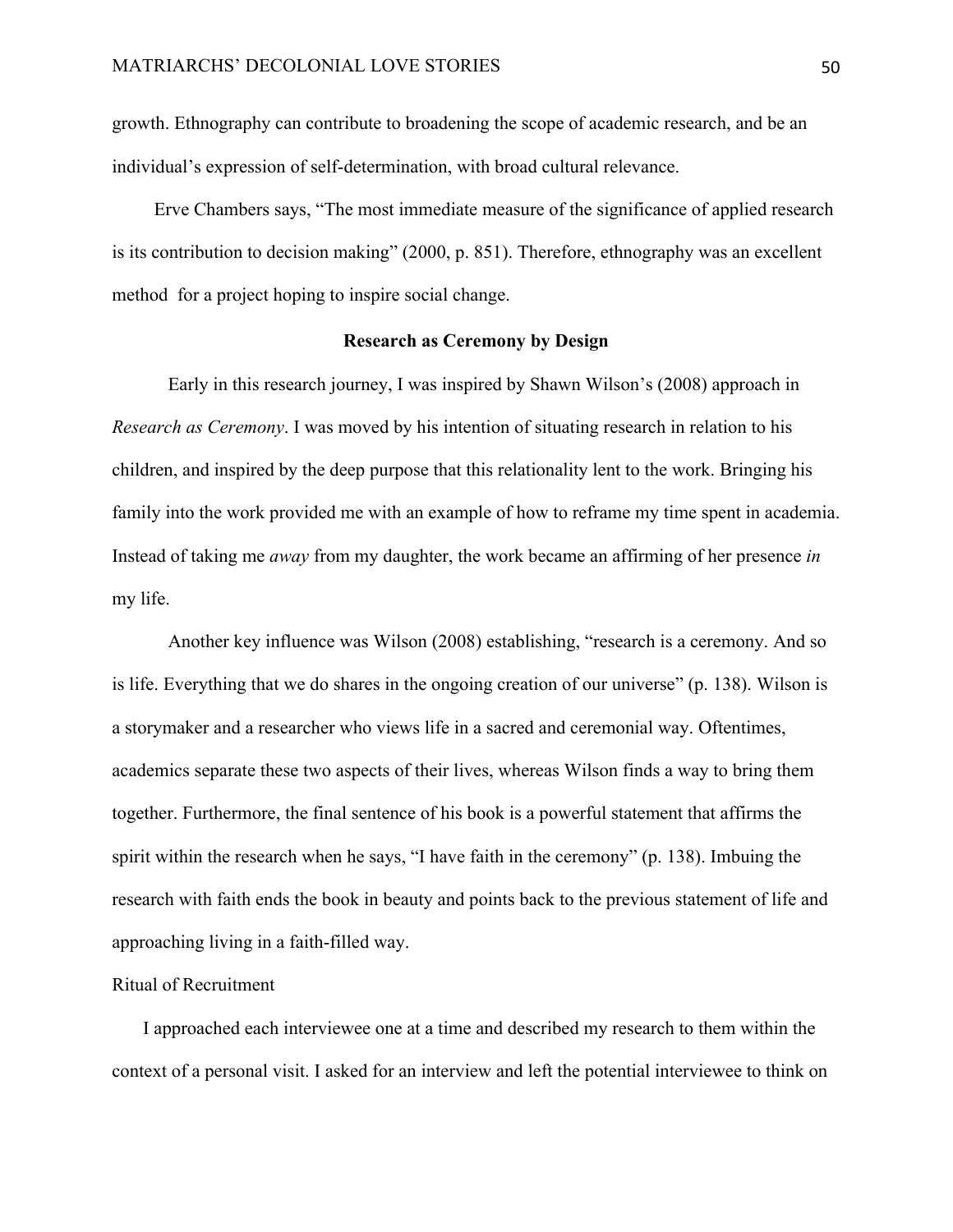it and decide as I had been advised to ask 'in a good way' (personal communication, Jones 2020). This meant calling to ask for the visit, asking for the interview in person, and investing the time in communicating as much in person as possible.

I selected women over the age of 52, who self-identified as matriarchs and who were women in leadership within their families or communities. In the Moondance tradition, there are thirteen moons within a year, and thirteen years in a cycle of life. Once a woman has completed four of these cycles of thirteen, at age fifty-two, she is seen to have a grandmother's wisdom from her lived experiences (Abuela Anna, personal communication, 2021). Therefore, grandmother acknowledges a woman over age fifty-two, not necessarily a biological grandparent. In this context, lifegivers are women, mothers, grandmothers. Originally, I intended to recruit two Indigenous interviewees, and two non-Indigenous interviewees, but ran into limitations in the scale of this paper and the quantity of data, so I stopped the interviews at three participants. Two interviewees identify as being from non-Indigenous ancestry, and one is of Indigenous descent. I believe there must be room made for all of us to share stories together; in fact, I believe we must cultivate greater understanding in this way.

After the first recruitment of one individual, I interviewed, transcribed and highlighted the first story into draft form before approaching the next interviewee (I will describe more about that care of the stories below). This one-on-one, one-at-a-time approach intended to show my care for each matriarch and their story, as well as to allow the space and time to document how listening to the story affected me and not least of all, it allowed me the time I might need to prepare for the next story. I stayed open to how each new story shifted my perception of who I may interview next as I let my intuition guide me in terms of the next recruitment. I narrowed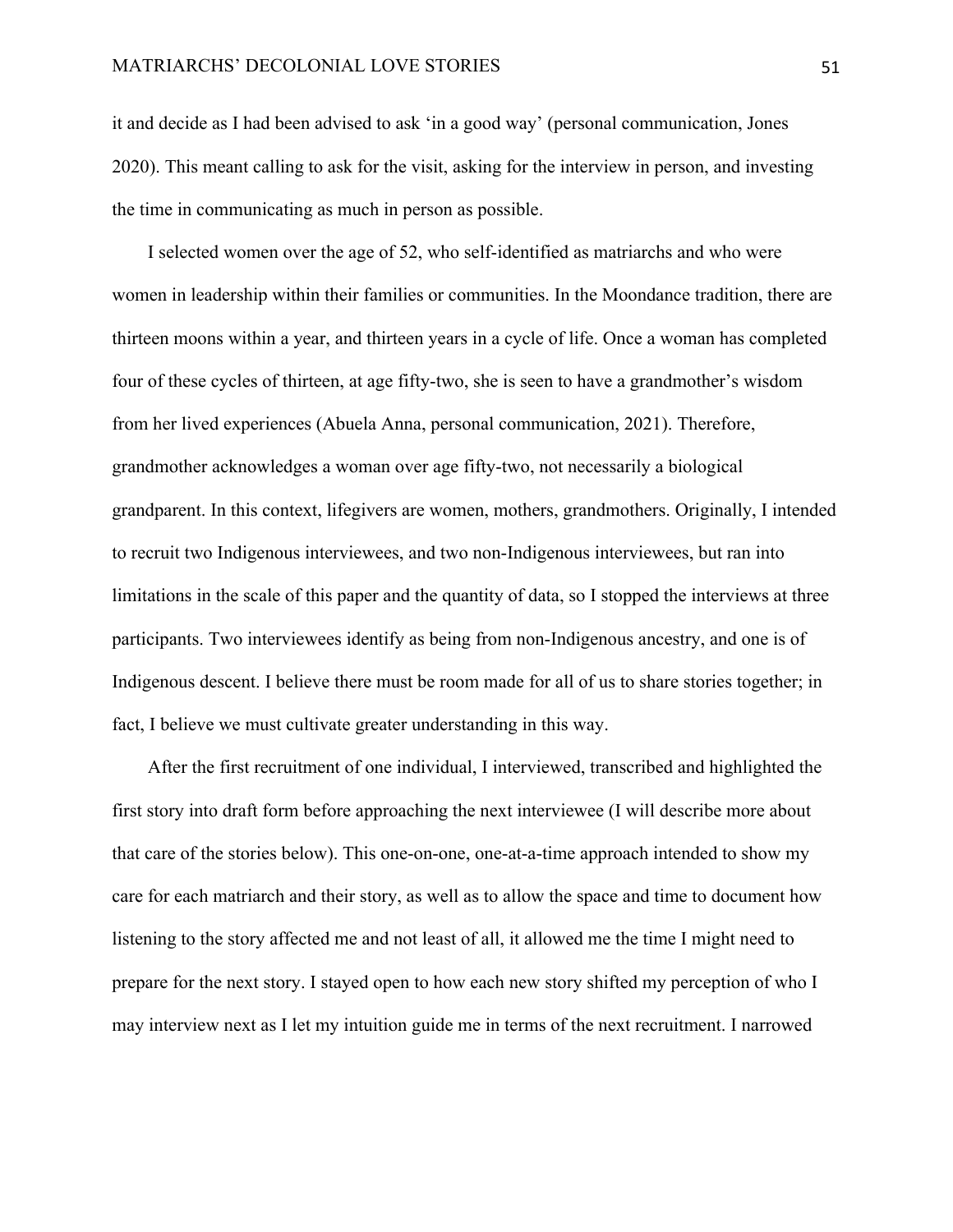my selection criteria by focusing on women who live on Vancouver Island, where the research took place.

The conversations I recorded were congruent to oral traditions and story as methodology. As Kovach (2009) says, "stories remind us of who we are and our belonging. Stories hold within them knowledge while simultaneously signifying relationships" (p. 94). It was important to take respectful time and care with interviewees, to recognize the importance of both the stories shared and the relationships between us. In *Decolonizing Research Indigenous Storywork as Methodology* particularly, when working with Elders, Secwepemc scholar Georgina Martin (2019) writes, "elders must be recognized for their storytelling wisdom, or the intent and content of the stories change" (p. 70). Keeping an open timeframe with each interview showed the respect for each interviewee and the pace of the process itself.

## Convening Ceremony

Prior to the beginning of each interview, I prepared myself by cleansing my personal space. I showered prior to each interview, dressed and prepared myself as I would for ceremony. I took a short time to check in with interviewees before and after our interviews, to ensure their wellbeing. At each interaction, I brought food to leave as a gift, reciprocating nourishment for the matriarchs in a practical way as they had each nourished my research and spirit.

# Place

I interviewed participants in a place of their choosing, to invite 'place' to act as a third presence in the dialogue. All interviewees chose their homes or backyards, which I believe added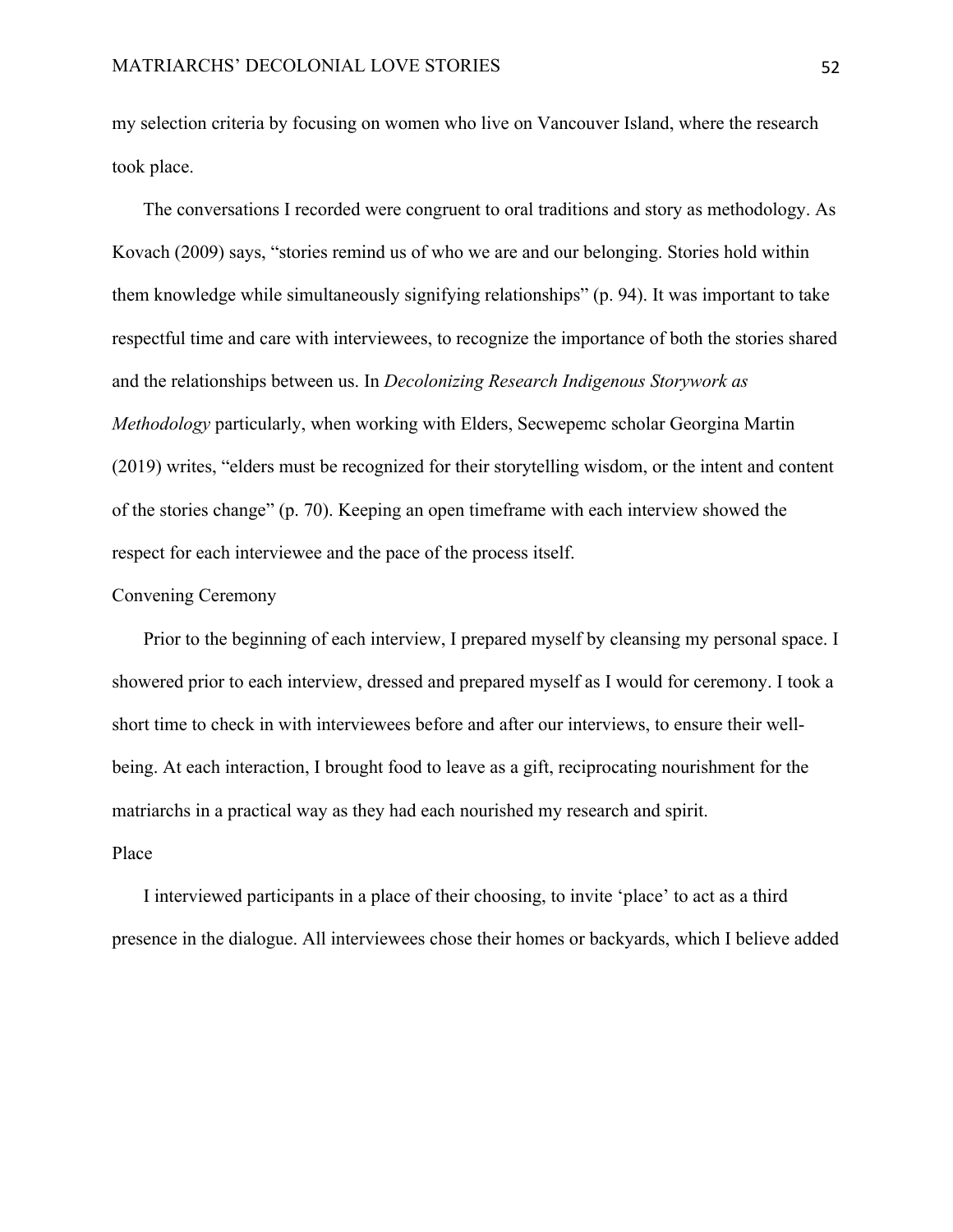a familiar comfort to the conversations. Often, there were visitors such as birds or butterflies and other more than human relatives. 10

Here you ought to consider inserting the Interview Questions you asked as part of Methods section – simply put to just show what you did or after the next section perhaps?

## **The Interviews**

With informed consent from the participants, I used a voice recorder to capture the interviews. I conducted the interviews in a semi-structured manner, which Zina O'Leary (2017) states, "starts with a defined questioning plan, but will shift to follow the natural flow of the conversation" (p. 240). This was useful in that the interviewees required little prompting and guidance and were happy to share in their unique ways. This relational method respected and allowed the interviewees to guide their pacing. Congruent to Indigenous storytelling pedagogy, each story organically flowed in circles and loops, allowing the interviewees to share rich details rather than me prompting for information. With each interview my confidence grew in allowing space for the storyteller to find their own way, and often what was said after a moment of silence was a very impactful statement. This truly emergent and feminist approach added value to the stories, where the interviewees gave more time and attention to what they felt was most important to reveal that day.

The process of deeply listening to and reflecting on stories, is described by Archibald (2008), as *storywork*. *Storywork* requires the reader/listener to engage actively, more than being just a passive witness. As Archibald, Lee-Morgan & De Santolo (2019) write decolonized research means that relationships are established through protocol, visiting, listening and "being there" (p.

<sup>10</sup> A term borrowed from ecologist and philosopher David Abrams' book *The Spell of the Sensuous: Perception and Language in a More-Than-Human World* (1996). As Abrams stated, "The narratives respond directly to the land, as the land responds directly to the spoken or sung stories" (p. 177).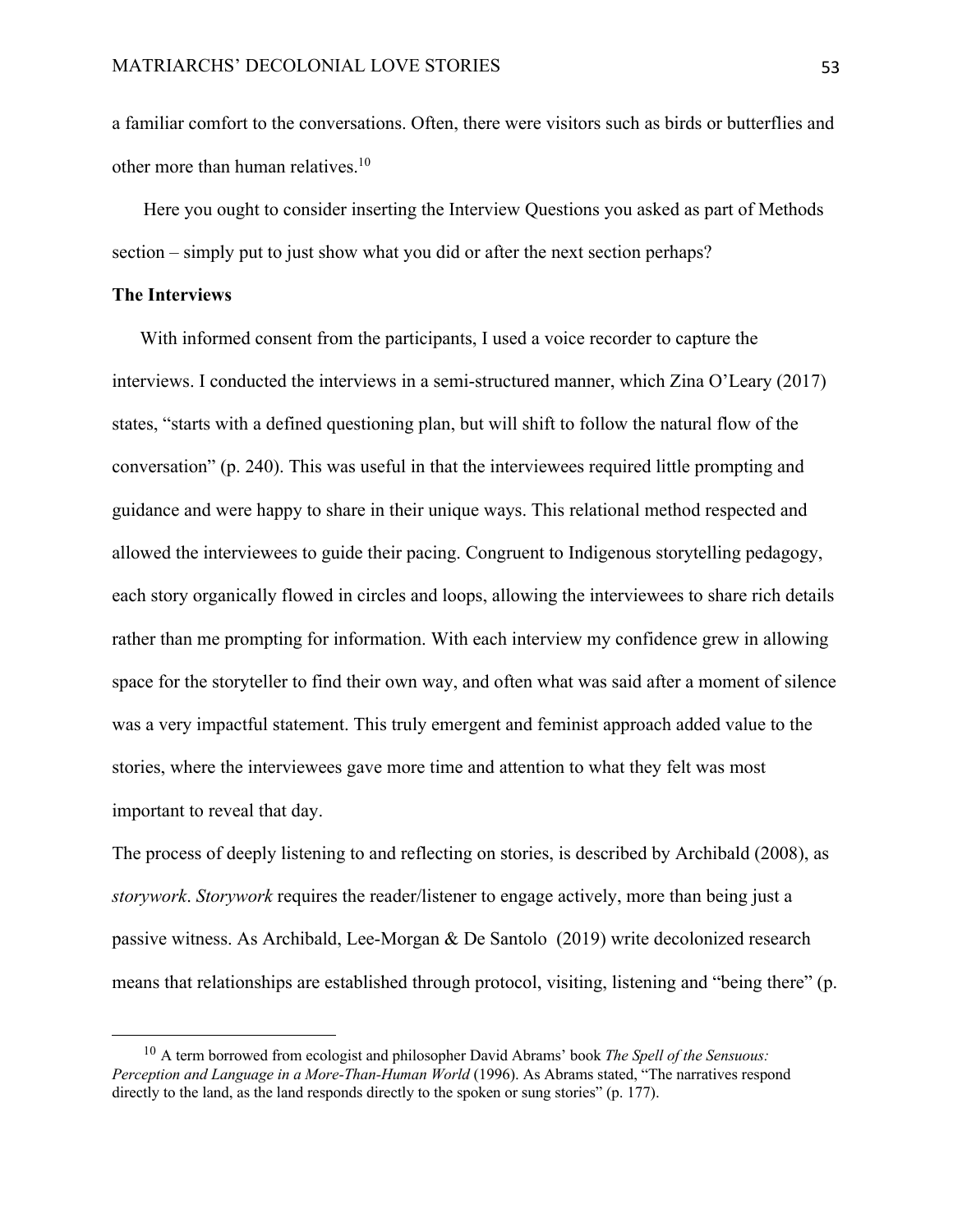76). I prioritized these ways of being to take care of those relationships, expressing my appreciation and respect. I made every conscious effort to hold space in a deep, collaborative and consensual way at every interaction.

As a design challenge, O'Leary (2017) offered that semi-structured interviews will face dilemmas due to the researcher's inability to generalize the data or findings as each interview will be unique in some way to the nature of storytelling. Nevertheless, it was essential that my design stay emergent, setting out to *discover* in the research, rather than to *prove* a predetermined hypothesis. Therefore, flexibility in the research method was intentional and necessary.

## **Story Collection & Care**

I used a voice recording device and the dictate function in Microsoft Word to create transcripts from the interviews. From there, I listened to the interviews, adding in the speaker's initials, hand gestures and laughter, etc. in order to capture everything that was communicated. I transcribed the interviews and began to organize the stories shared with me. Resisting overanalyzing, I removed my dialogue from the conversations to share each matriarch's story purely from her own voice.

I reviewed my dialogue separately and wrote parts of what I had said during interviews into sections of the research. As a standards check, I utilized the ethnographic lens of Creative Analytical Practice (CAP) for guidance, which Richardson (1999) created to ensure more validity in ethnographic research. Richardson and St. Pierre (2017) write about the CAP ethnographic lens, which includes five criteria for validity and reliability of research, and that asks these questions:

1. Does this writing add to our understanding of social life?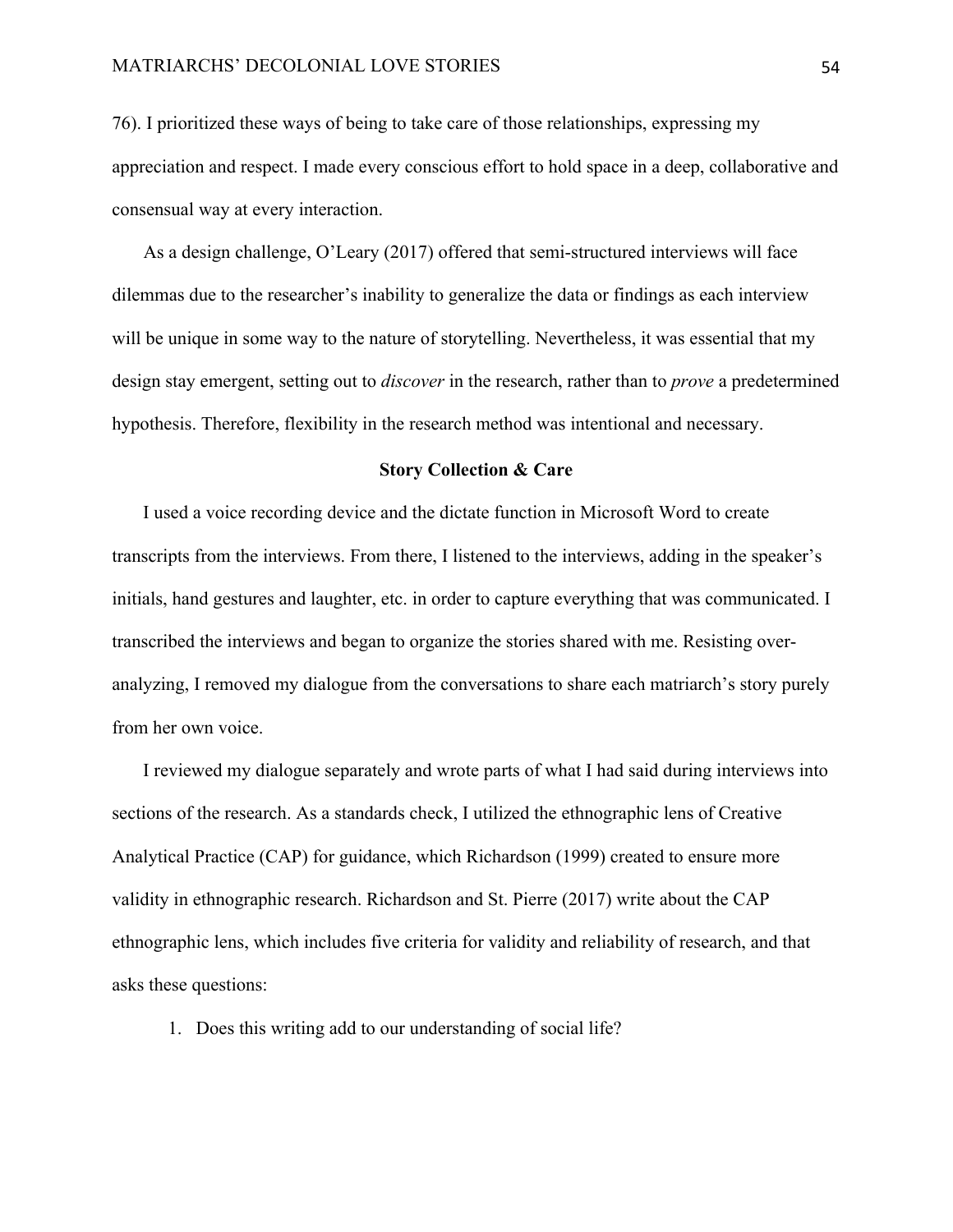- 2. Does this piece have aesthetic value? Does the use of CAP invite exploratory responses from readers?
- 3. Is it reflexive? How did the author go about writing this text? Are there any ethical issues to consider?
- 4. Does the writing have an impact, emotionally and/or intellectually?
- 5. Is this text authentic? Is it "true" to a lived experience of culture, society, community or an individual? (p. 964).

Once the research had reached a place where I could answer yes to all of Richardson & St. Pierre's (2017) CAP ethnographic criteria, I concluded the process. After transcription was completed, I offered the interviewee a copy of their story to edit. I asked the interviewee to read, review and suggest any changes or adjustments to their words to ensure increased integrity and accuracy of their stories. I strongly encouraged all participants to read the interview document in order to make any adjustments necessary. This method of checking for accuracy, clarity and certainty is a way to double-check for accurate representation and ethically address any inaccuracies as well as identify any potential misunderstanding or interviewer bias. Participants had time to change or withdraw their stories and I was willing to extend beyond the first deadline to accommodate everyone's needs and negotiate a version that was satisfactory for all. Themes and Threads

First, I transcribed stories as accurately as possible without changing or adding meaning to the knowledge shared with me. I took care with my words to never represent the matriarchs or their stories as objects, but instead respected mentors, collaborators, and guides of this subjective process. These were the first iterations of the three stories.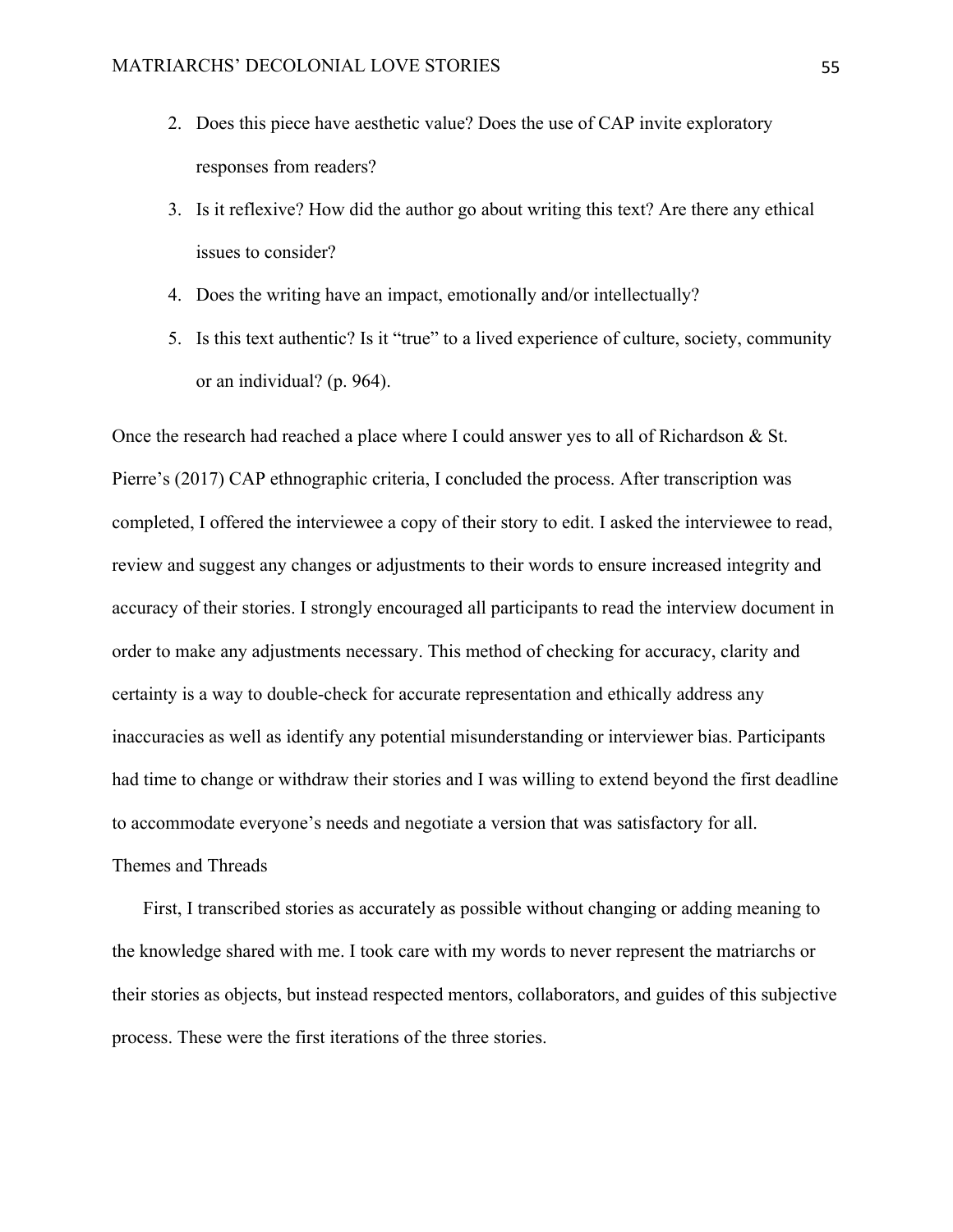Next, I read the full transcriptions, highlighting what I found impactful, and omitting socializing remarks or comments not connected to the three research themes. I assigned five colours to highlight each theme represented: life cycles (green), life-affirming attitudes (blue) lifegivers (pink) as well as 'other interesting' shares (orange) and lastly, when I was speaking (yellow). I acknowledge that I curated, as often one quote could have fit in more than one section, and I made the choice of where to place it in the compiled story (see Chapter 4). This became the second version of each individual story, now significantly shortened.

Lastly, I took these five coloured themes, and wove them thematically. I curated all of the stories into Chapter Four, organizing the three main research themes onto a page in a concept map, a visual framework that can help to plan ideas (Trochim, 1989). On each of the three themes, I listed the titles of the quotes, which I then numbered to create a flow for the curated story. There were similarities and contrasts. This curation is how my voice found its way into the research, and I acknowledge that this sifting and sorting of storylines could have been seen/done in many ways. I respect that each of the three stories that were shared with me are whole and powerful individually. I have referred to this as a braid, as the 'fourth story' to acknowledge that changing the context, and order that each quote was used in, changes the story itself. Yet, like a braid of five colours, I chose not to blend the verbatim quotes, yet to weave them together as full strands. I chose to honour the matriarchs I interviewed, and their ability and right to speak for themselves by leaving the quotes intact and with minimal descriptive context. The three stories originally shared with me, emerged into a fourth story narrated *through* me.

#### Story Edits

I began by situating myself in the first chapter, where I then emailed every person, I mention by name (who had not read the thesis yet), to ask permission to acknowledge them in this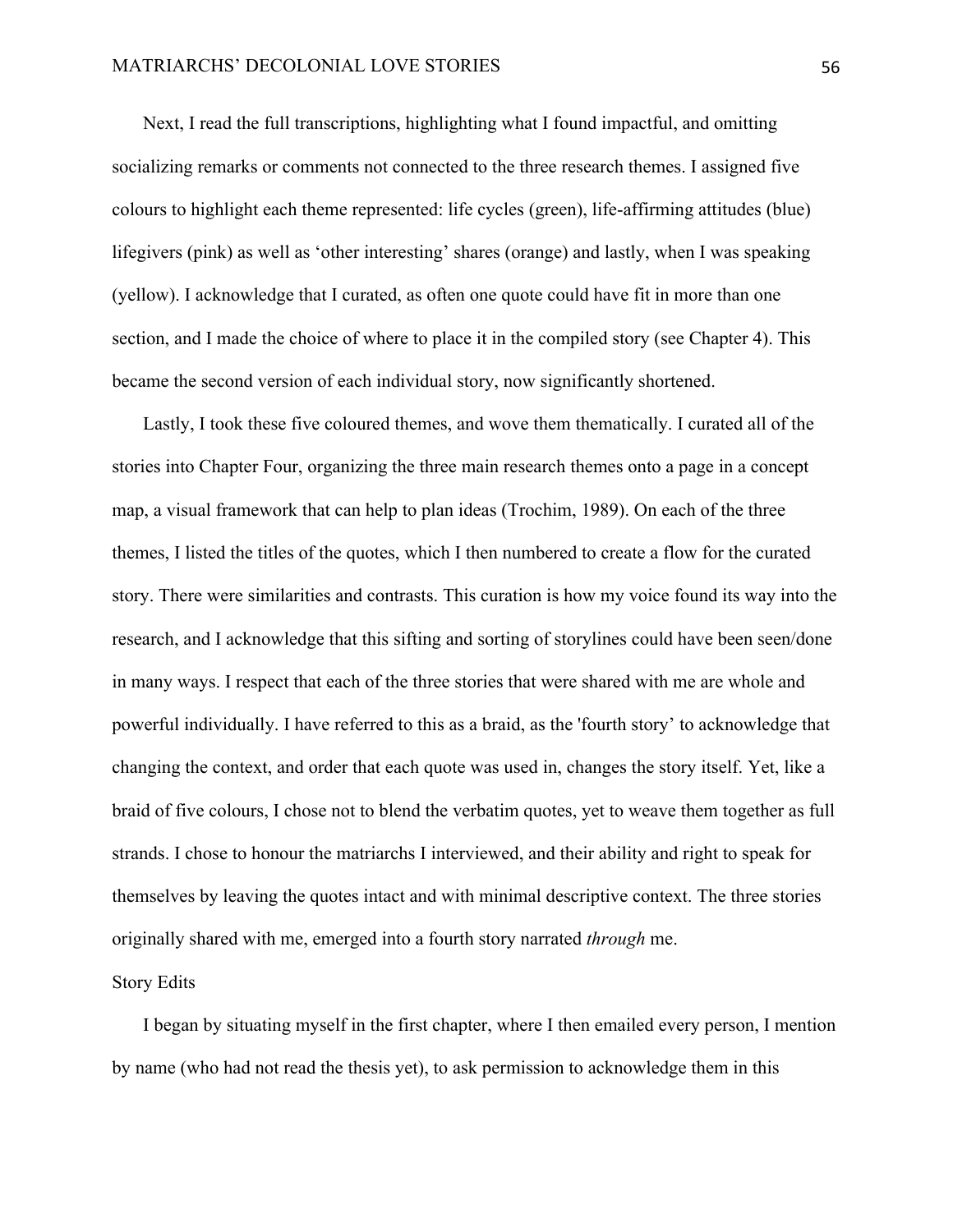research. Some offered their traditional Indigenous names to mention, and everyone gave their enthusiastic consent and expressed gratitude to be acknowledged.

With regard to the relationship with the matriarchs I interviewed, I again turned to them for their approval before sharing their words with anyone else. As De Santolo (2019) says, Elders are "both collaborators and mentors in this story research process" (p. 242). The matriarchs acted as both collaborators and teachers, more than the sole role of being interviewed.

Further examples of this honouring included when I sought the interviewees approval for the collective story in Chapter Four, where one interviewee responded that she wasn't feeling well and would not be able to read the draft, but to go forward as she trusted me implicitly. I responded to ask if I could deliver anything needed and brought her a care package. In this way, the research continued in reciprocity to nourish us both. Similarly, another interviewee read what I had written and asked to strike certain statements from the fourth story. I sat with her, and cooked for her, an additional three times to bring the chapter to where we were both satisfied with it. The third participant made significant edits to her story to clarify her meaning.

Oluo (2019) advises, "I speak quite often about how important it is to be open to those who are generous enough to tell you that you fucked up - especially around issues of race" (sic)(p. 14). Whereas this was an issue of perspective informed by cultural values, not race, Oluo's advice is crucial here. We all invested more time and energy than anticipated to find a version of the story we could live with, and compromises were made. Too often, historically, an academic perspective has colonized research by dominating other perspectives, with researchers viewing the final research as *theirs* and/or have made final decisions without the necessary labour of finding a common ground with contributors. As anthropology professor Helene Demers (2021) writes in, *What Was Said to Me; The Life of Sti'tum'atul'wut, a Cowichan Woman,* academic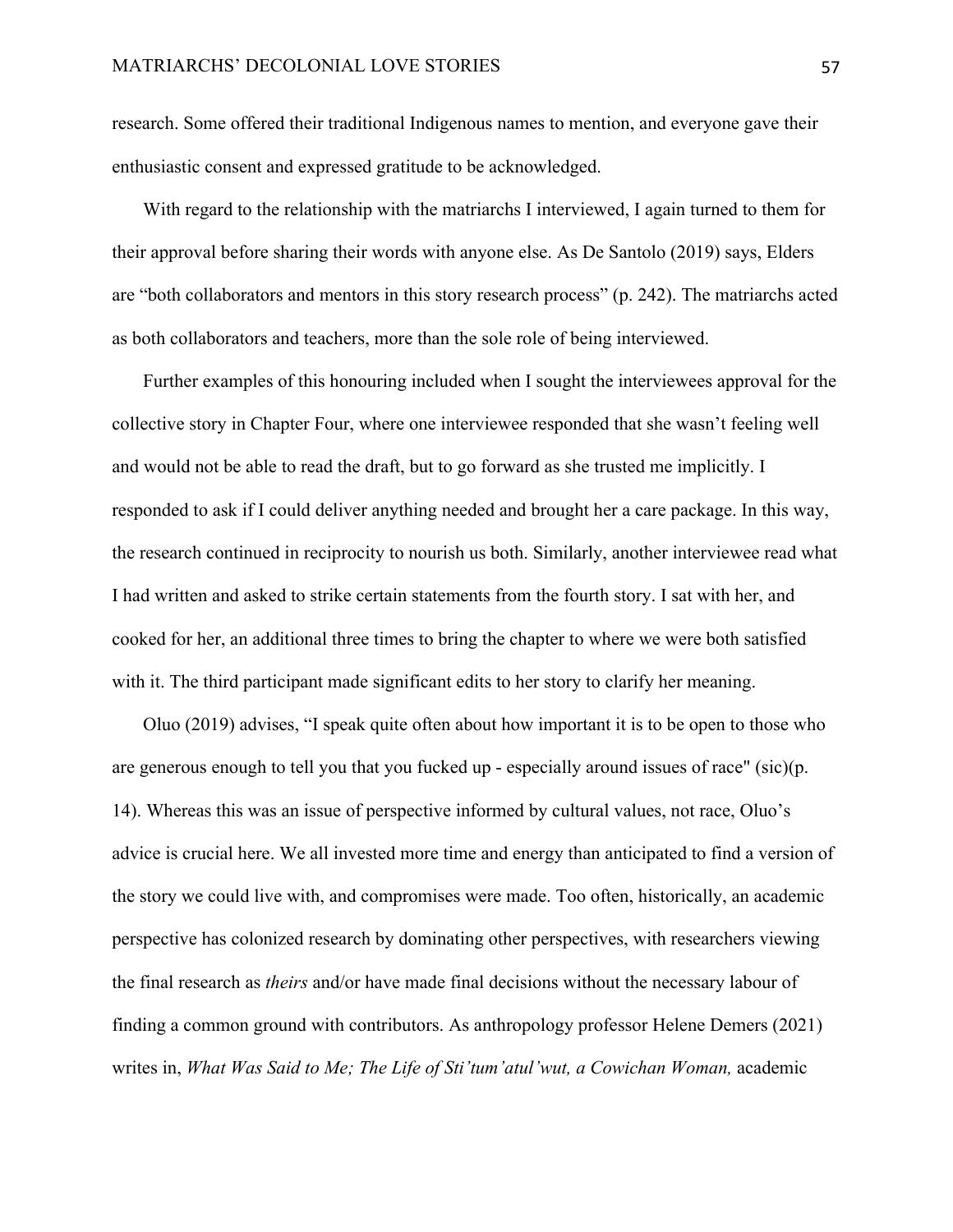notes can provide context, yet contradict decolonizing methodology by influencing the way that the story is read, "reinforcing a stance of outside expertise that I find particularly problematic in documenting oral narratives" (p. 14). Demers explicates that life stories and teachings can 'stand on their own'. I have also experienced the conflict and tough lesson that Demers describes around methods, "a tendency to attempt to shape oral life accounts into conversational autobiographic texts" but these are different methods and Demers says the methods, "should not be conflated" (p. 12). Applying this to my research, if I were to do this again, I would now consider staying true to oral tradition with a final "text" as podcast, and/or restructuring my questions so that the themes were clearer. Where the emergent nature was interesting to me, it left a lot of room for misunderstanding and different perspectives of how it should be processed and written up.

Throughout my research, I was told about several of these negative research experiences in Indigenous communities which have made many Indigenous people understandably mistrust 'researchers' (personal communication, Edwards and Schooner, 2021). This required great commitment and listening from me to amend, despite my looming deadlines and high stress levels. It tested my ethics to prioritize the relationships within this research, remembering that the two could not be separated. I learned from this process that the way we hear ourselves can be more critical than how others hear us, and that compassion and the time that it takes, is needed to process and to find common ground. I prioritized lifting the matriarchs voices and respected the ways they framed their stories. This was an example of decolonizing, feminist, and relational praxis. However, I do regret not being able to accommodate more of one matriarch's views, learning through this process that if I left the story 'untouched' or 'standing on its own', this research may not have displayed the level of academic analysis a thesis is required to show. I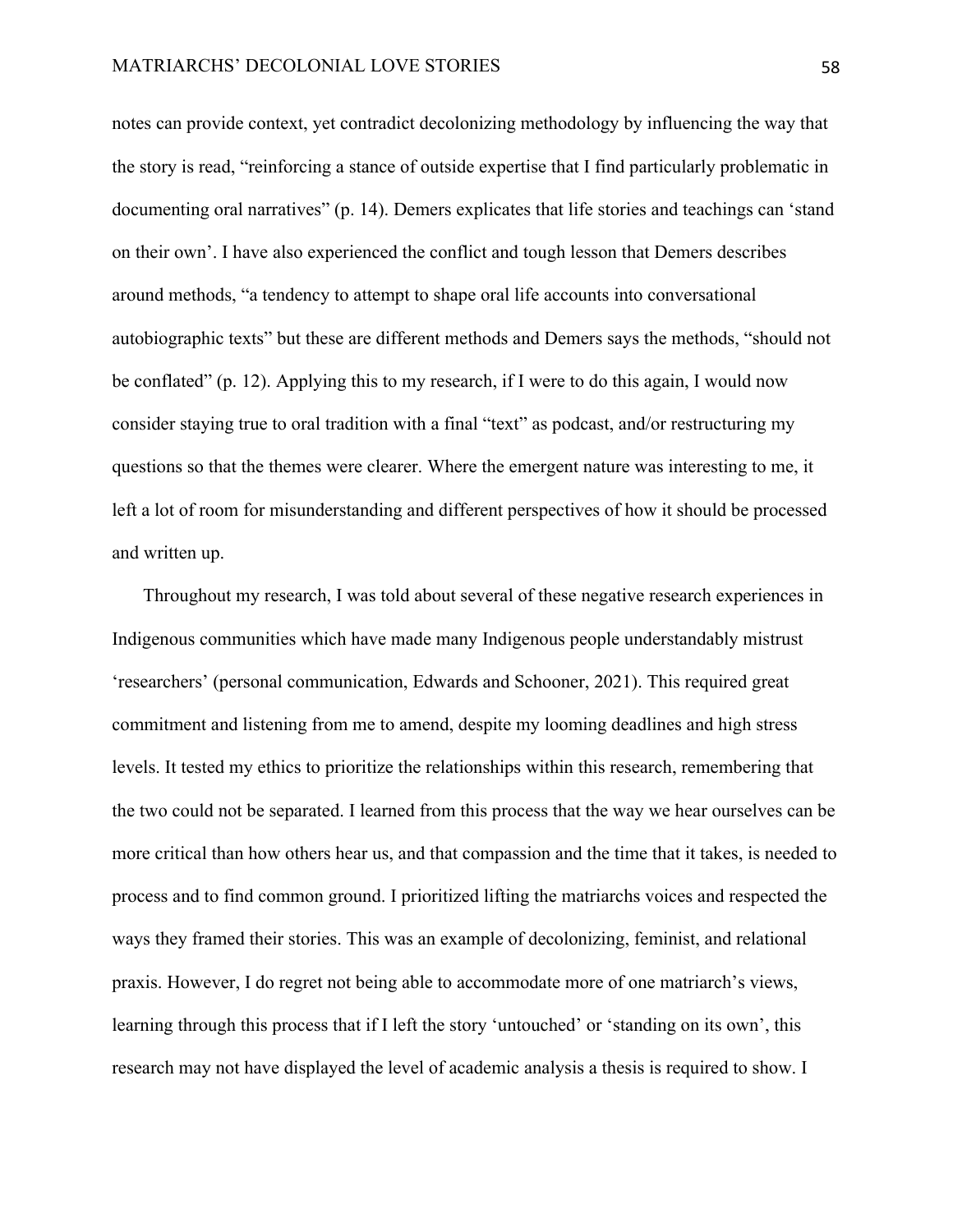#### MATRIARCHS' DECOLONIAL LOVE STORIES 59

agreed with her perspective fully, that the stories on their own (not braided) would have been a beautiful sharing. I am grateful for the compassion and lenience from the matriarchs, as their compromise in support of my success came from understanding I was pulled in multiple directions: my heart, my desire to respect their lead, and the requirements of the academic system and my place within it as a non-Indigenous scholar.

## Responsibilities

I found immense value in each story, as I hope other readers do as well on the pages that follow. As Archibald (2008) shares the teachings of elders*,* "it is important to listen with three ears: two on the side of our head and the one that is in our heart" (p. 8). I hope that my attempts to do that with each participant's story translate to the research, and the fourth story shares their hearts and mine.

## **Rematriation of Research**

 I have gathered stories that contribute to the presence of matriarchal perspectives and wisdom for environmental education. There are benefits and value to holding space for lifestories and lived experiences as narrative research. The research was uplifting to the interviewees, and all mentioned that it was empowering to share their stories with me. The matriarchs felt respected by my interest in their lives and the research questions, and their voices have contributed to a broader representation in academia and environmental education.

# **A Letter to Conclude the Ceremony**

Concluding my research in a letter to my daughter is a reflective writing technique that helped with a deeper integration of the meaning of the stories shared with me to connect the research to my young daughter and future generations. When used with family ties, Richardson (1999) says, reflexive writing practices can "evoke deep parts of the self, heal wounds, enhance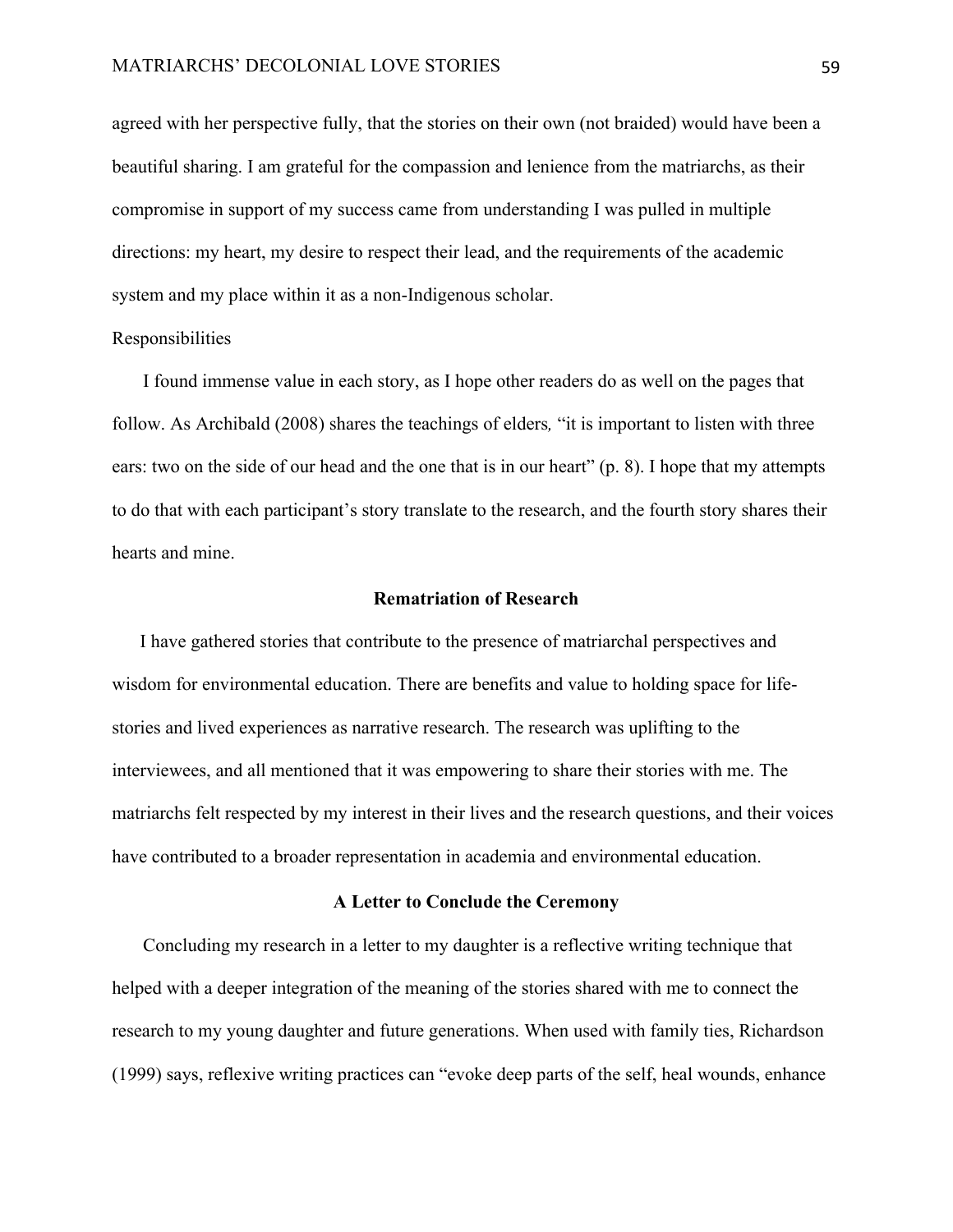or even alter one's sense of identity" (p. 665). I wrote the final chapter in letter form to my daughter as my way of sharing what I have learned with her. Inspired by Wilson (2008) when he says, "Indigenous epistemology and ontology are based upon relationality. Our axiology and methodology are based upon maintaining relational accountability" (p. 11). The letter respects my relational responsibility as an educator and communicator for a more kin-focused world, but more importantly to me, my responsibility as a mother. As Moffat (2016) says, "to retreat, reflect, dialogue and share understanding means to collaboratively create a shared future" (p. 767). The sharing of this research is intended to give back to my community, in thanks for what has been shared with me, and as a prayer to close the ceremony of this research experience.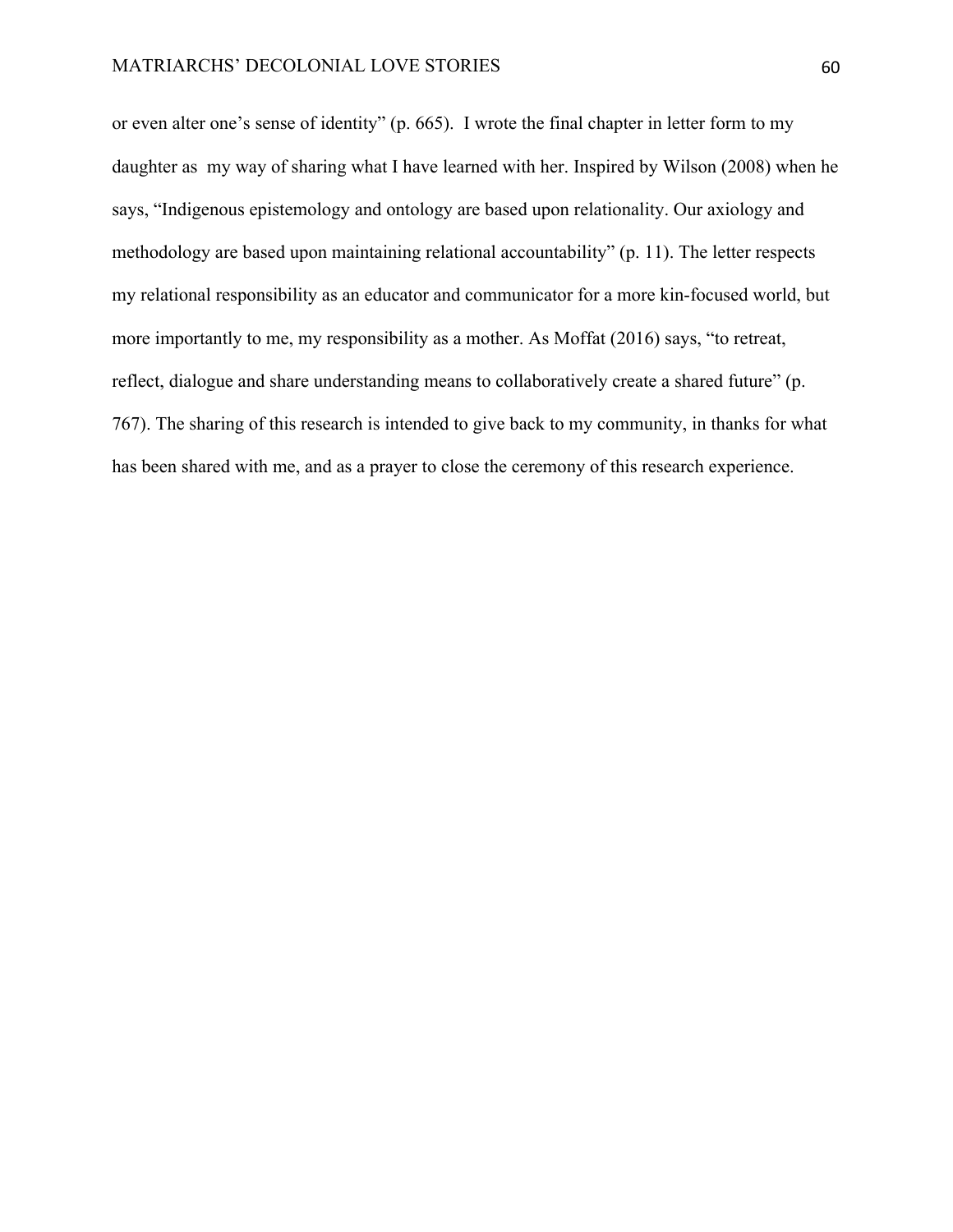## **Chapter 4: The Matriarchs' Braided Stories**

As a qualitative researcher and story weaver, my insights and way of seeing is connected to the entire story, which could have been braided together and told in many ways. The matriarchs have introduced themselves, and in Chapter One I share my positionality at length. So now, there are four voices present, but some readers may also hear the voices of the ancestors and the land whispering in as well. With a friendly invitation, I invite the reader to be an additional voice that the story is perceived through. We are all connected, and stories need to be both shared and heard. As Atleo (2011) writes, a "struggle towards wholeness meant a deliberate exclusion of any form of reductionism. In fact, any emphasis upon reducing the interconnected nature of reality was considered as a step towards weakness (p. 140). It is my hope that in keeping the stories true to their telling, yet braiding them together here, fortifies the strength of this shared story.

This chapter begins with introductions of the interview participants and are offered in sequence in the order that I sat with the three matriarchs as they shared stories of their lived experiences with me for this research. These are verbatim from each matriarch, in her own voice, after they made edits or preferred changes. It was a top priority to the research methods to honour and amplify the voices of the matriarchs by leaving them as whole as possible, respecting their unique way of expressing their self and experiences within the inter-connected world we live in. My unseen voice, the narration and curation of this research, weaves together unique themes, celebrates convergences and honours the divergences of lived experience. My intention was to celebrate life, diversity, and connection and to allow the three stories to sit in a circle of wise women, rest together, and emerge into this chapter that became the telling of another, fourth story. Furthermore, environmentalist Paul Hawkin said, "one person's knowledge can only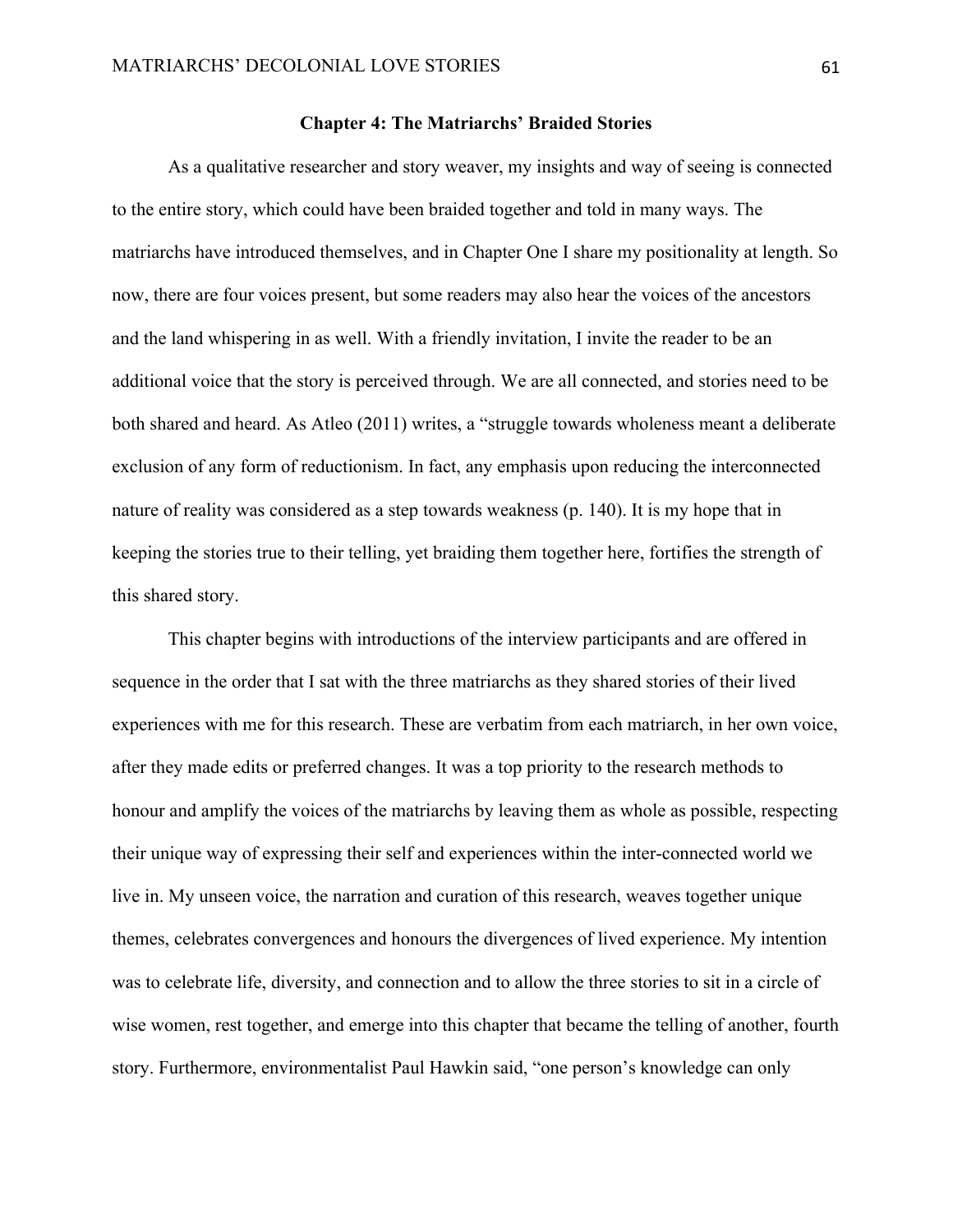represent a fragment of the totality of what is known, wisdom can be achieved when people combine what they have learned… the defense of the world can truly be accomplished only by cooperation" (cited in Macy & Brown, 2014, p. 73). The cooperative fourth story is braided together from the matriarchs' descriptions of their lived experiences. Story weaving can add a collective view, where many people relate and see themselves in it. This story braiding, as Professor Hilary Leighton (2022, in press) states may, "weave new and significant patterns of thought and provide leeway for imagining what could not have been possible through just the telling of one story alone" (n.p). I looked to three matriarchs for insight on how to be more supportive kin to our Mother Earth, and through the method of storytelling, the women answered this question: *Will you tell me a story about a time in your life where your relationship to the land/place was important?*

## **My Name**

Lillian: My name is Lillian Sly. I am a mother, a grandmother, a retired midwife, a gardener, a photographer. I am sixty-six years. I'm female! (Laughter) You know if there's a spectrum, I'm at this end of the female spectrum (gestures an extreme side). Absolutely fully female. Yes. (Laughter) I don't wear pants! I always wear skirts! Pants are uncomfortable. I don't know why anybody wears them. I think guys should wear skirts all the time too! I'm a white Anglo Saxon Protestant. I was born in the Ottawa Valley. My ancestry is: English, Scottish, German, and French Canadian. I am now the oldest woman in my family, after my mom died. I'm now the matriarch, which seems weird (laughs).

Charlene: Yaw smadumxc, (greetings) I am from our Nuxalk territories, born in the Nuxalkmc (Bella Coola) Valley. I am the great granddaughter of Bux'wa'lox-wa, I am the great granddaughter of Ga'Nelth-gus. I am the granddaughter of Sx'imanna and the daughter of Na'tupsta. I'm presently living here within the territories of the Snuneymuxw. I am Tla-lia-outs, my English name is Charlene Schooner. My great Grandfather was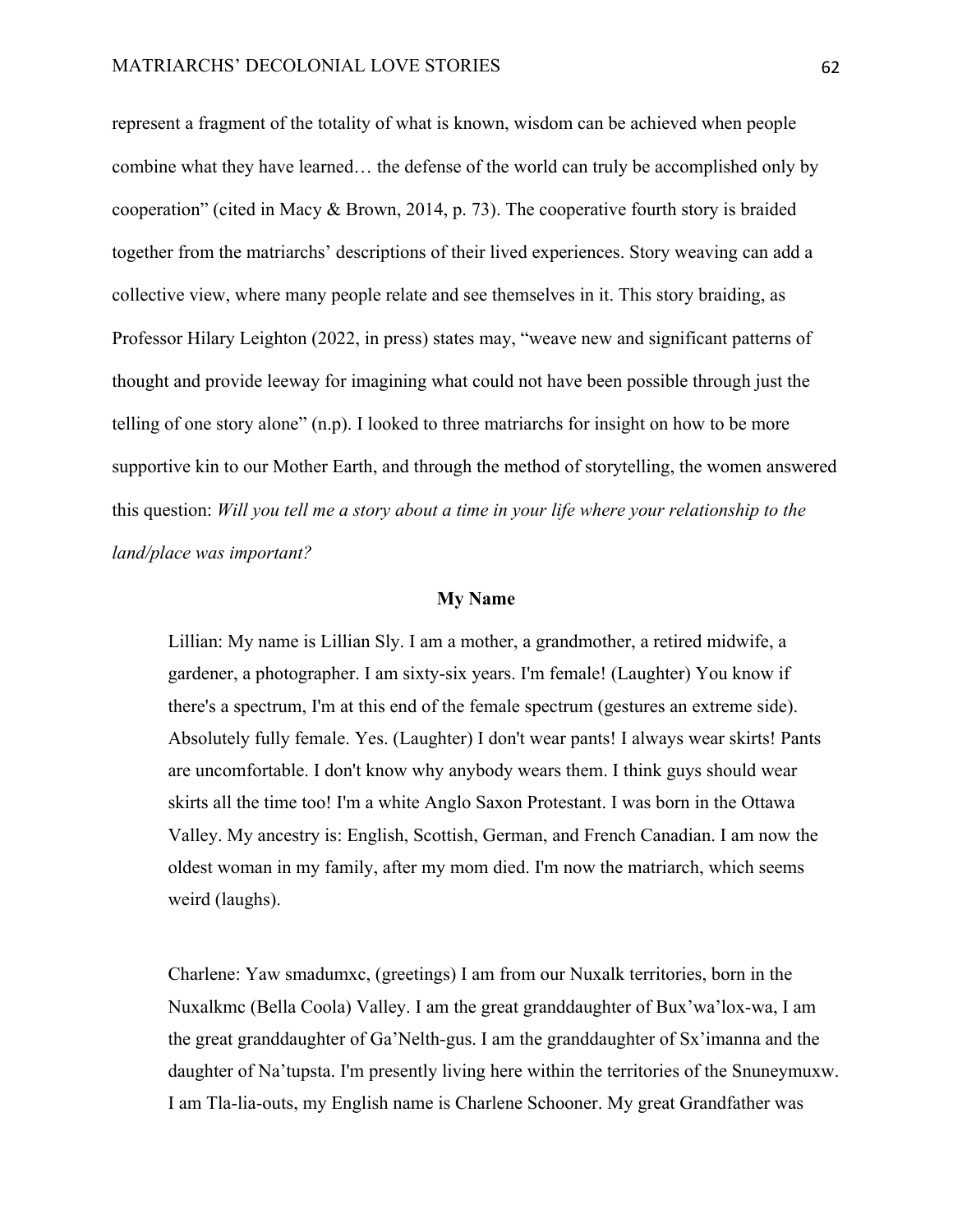Captain Schooner, and that's the first English name we have within our family. I'm thankful to our mountains, they shielded us from the colonial history here in what they call 'Canada'. The explorers couldn't make it to the coast, because they couldn't make it through the mountains. That's why I really treasure our mountains, oceans and rivers.

Rachel: My name is Rachel Cooper. I acknowledge the land which I live on now, which is the land of the Stz'uminus Peoples. I was born in the Midlands in England. I grew up in a brewing town in Staffordshire, Burton-on-Trent. My father, now in the spirit world, was David Cooper. The name Cooper originates from the barrel makers and recently I've had some visions and insights to being connected to a long line of ancestors that brewed beers with herbal plants: mugwort, sage and other things. My mother is Audrey Lindsey whose heritage I believe is from the North of England. I know I have some Nordic ancestry as well as Anglo-Saxon, and some Celtic. I left the Midlands and moved to the South Coast, Plymouth and did a degree there in psychology which led into a PhD in developmental psychology. From there, I taught developmental psychology at Brandon University in Manitoba for three years. I met my husband there. He is a farmer and very connected to the land. Then we moved to BC in 1990 where I taught at Vancouver Island University. I retired in 2019. Now I am working on the organic vegetable farm, doing markets which I enjoy. I've done some trainings, for psychedelic psychotherapy and have been working with some people in that field, which I find very interesting. I have two children, both grown.

# **Threads to Weave a Story With: Lifecycles, Life Affirming, Lifegivers**

Through this research, I seek to amplify connections between and around the themes of life cycles, life affirming narratives, and lifegivers. Life cycles acknowledge all that is. This refers to not only what we see: plants, Earth, birth, living, dying, but everything 'unseen' and all around us. As Abram (2017) writes, "nonhuman animals, plants and even 'inanimate' rivers once spoke to our tribal ancestors" (p. 131). Perhaps, they still do speak to those who are listening?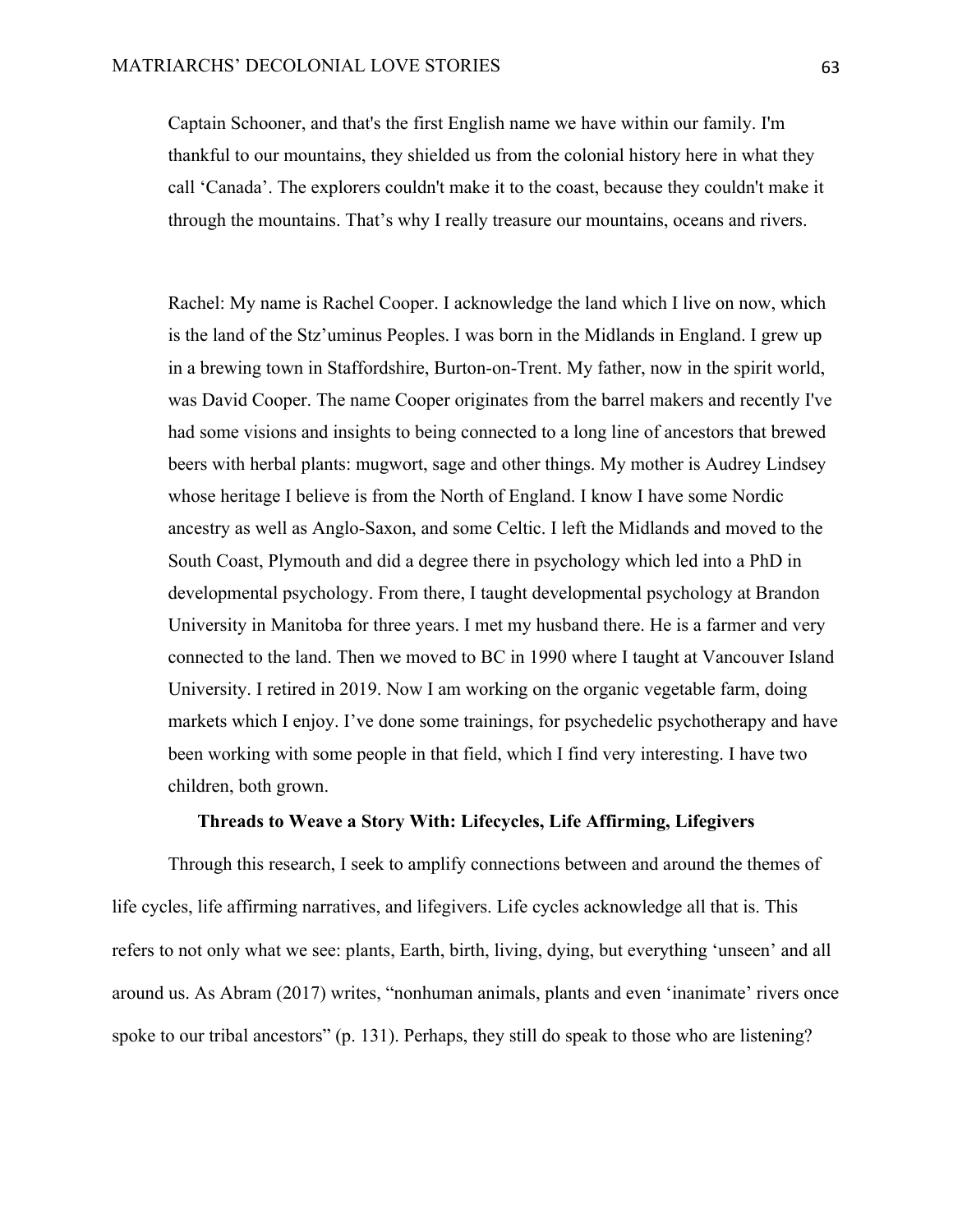Throughout this re-search process, I have wondered, *"Does celebrating the cycles of our lives through story, create a life affirming attitude?" "Could we be stronger stewards of the land and place if guided by the insights of women leaders and matriarchs?"* These questions are rooted in the belief that humans will usually protect what we love. Lifegivers may have unique insight and wisdom to share that hasn't always been welcome in academia or other forums valued for change.

Given the state of our planet, I also believe that now is the time to dismantle illusionary silos that tend to keep people bound and separate and instead, come together in equitable and collaborative ways, for an intercultural and intergenerational experience.

# **Lifecycles**

A complete life cycle contains a series of changes that return to the starting state in the end. In my garden, I begin with fortifying the soil, planting the seeds, culminating in full fruition and then back to seed again. As Shiva said, "'Growing your own food is the ultimate act of rebellion... the most empowering thing we can do, is plant one single seed, and care for one single plant" (cited in Brillon, 2019, p. 70). This is to affirm that small acts of tending, and caring can be accumulative, and add to larger scale change over time. Such was the compiling of these stories, transcribing, theming, and braiding into something bigger. Each matriarch intuitively discussed certain aspects of their lives within their stories. They shared stories of early childhood, times of growth and transformation, rites of passage, and even looking ahead to death and dying. The stories didn't end there, but further explored the supernatural world and consciousness, which perhaps *is* the returning state. Contrary to some thinking, Atleo (2011) states, "non-physical reality is the source of physical reality" (p. 144). Not the other way around.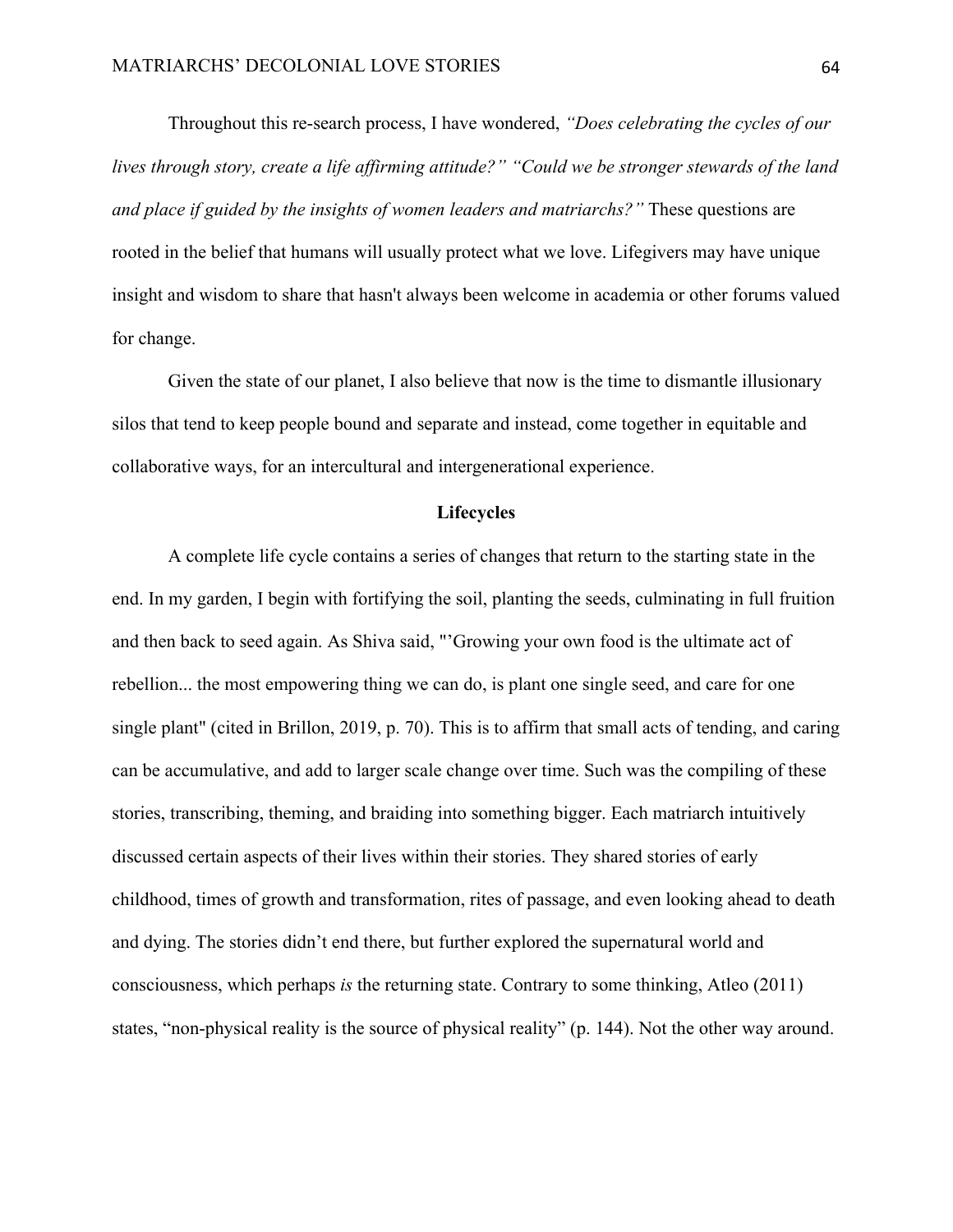These are the great life questions that cannot be answered with scientific knowledge, only explored with faith, respect and reverence. In this section, I do not attempt to assert my worldviews or expand them to apply to other people or situations, only to narrate enough to explain the reasoning that led to this order in the story.

# **Childhood**

Lillian: I was born in the Ottawa Valley, and we lived rurally, and then when I was 10, we moved to Montreal. That was quite the shock to my system, I think. I used to (voice cracks, tears) put myself to sleep at night, walking through the garden we used to have. I'd go through the garden in my mind: 10 rows of green beans, 10 rows of yellow beans, 5 rows of corn, and the raspberries were over there, I knew the garden and that was my that was my comfort place. To 'walk through the garden' as I went to sleep, and this is at 10 years old. It was about a connection with the soil.

Charlene: My name is Tla-lia-outs. I say that's our responsibility to remember our relationship to where we're from, our ties or connections to the land. There's a connection to my name, that I was given as a baby in our language. A knowledge keeper tells me this beautiful story of our Smy-usta, our family story. It's how we originated from the earth. From the beginning of time. When Skymaker stepped on to the Earth. It was deep within the heart of the Earth. Skymaker (Mana-kays) was riding in the canoe with Raven and stepped out on the Earth and it became day. It was in the land of copper which was very shiny and bright. The chief of the land of Copper was really excited, and brought wealth and feasted. He brought a whole bunch of gifts and gave Skymaker one of his daughters. They all feasted for a long time in the land of Copper but then it's time to get back into the canoe to continue the journey. There were other stops along the way, like in the land of abalone, but when they come out, they came through the shell of a seastar. That's where they landed on the earth as the first people. The daughter's name of that chief of the land of Copper was Tla-lia-outs, that's my name. I'm the first woman within our territories, the beginning of our time here on Earth.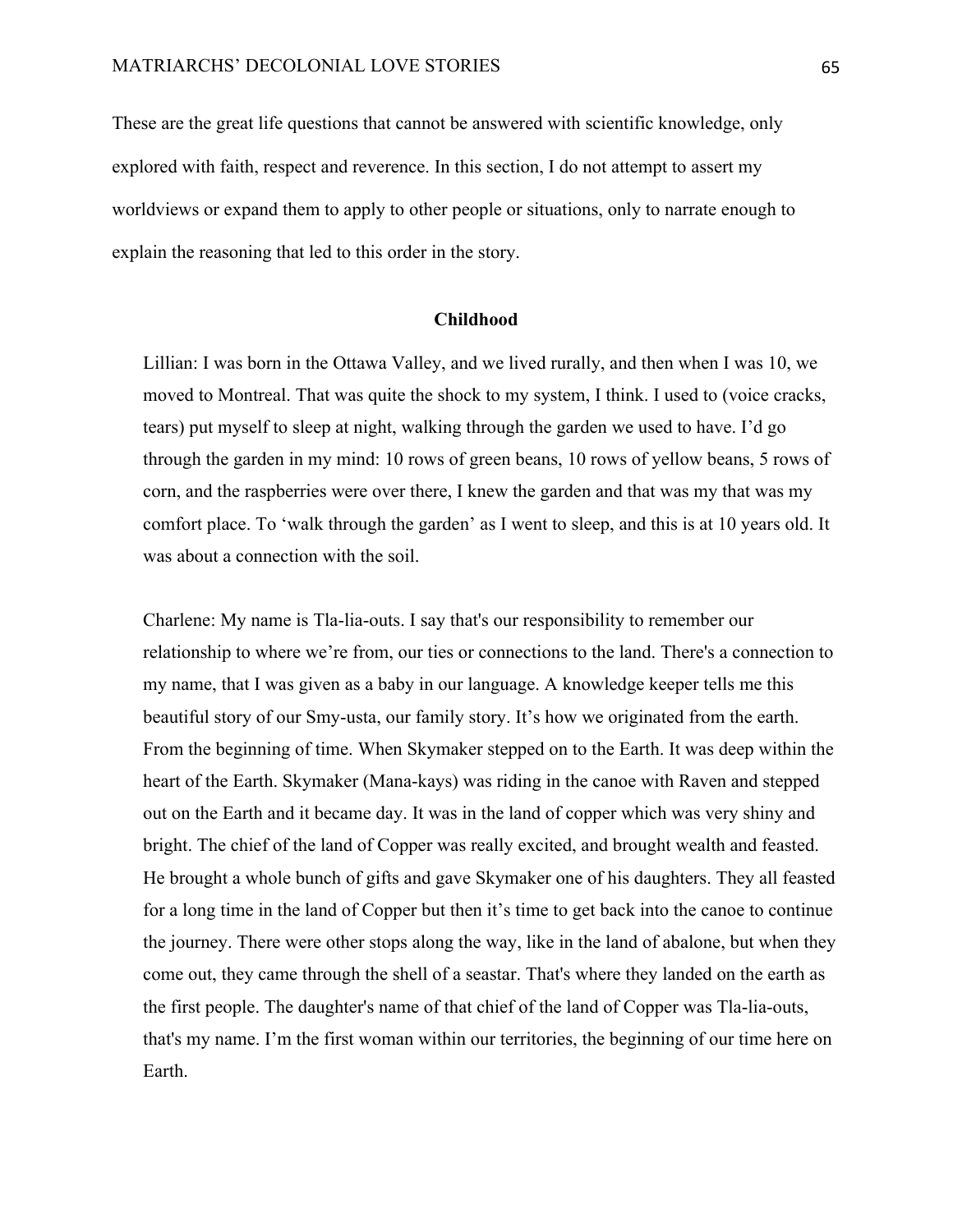Presently, our English names aren't like the longstanding English names of Europeans. A lot of these names were just a first name, that might have turned into a last name, and some people had just one name - they didn't get a first and last name. You got a name from the Indian agent and that is what was recorded. Sometimes, brothers and sisters are of the same family, and they'd have different last names. Some surnames are the same- but it's not the same family. It's just the Indian Agent handing out names.

Rachel: Oh, my goodness, my relationship with land. The seeds were set for this by my parents. My dad grew a big garden, and we always went for walks by the river, identified birds and plants and we talked about the importance of water. I am so grateful for that part of my upbringing. Mum and Dad always used to take my brother and I down to a little fishing village in Dorset, called Lyme Regis. It is famous for its fossil beach, and I found many ammonites which are estimated to be close 290 million years old. It always raised a question of awe and wonder about what this planet is, its history and how we all came to be? These huge questions of wonder, of cycles, life and death, and what was this world like when these things were living at that time? Fascinating, I always had this awe and wonder about these things.

The women all spoke of their families, the importance of names, their experiences of being a mothers/grandmothers, and their ancestors that helped shape them into the people they are today. For each woman, their stories included formative childhood memories of connection to land and place. The experiences they had in their early years enhanced their life affirming attitudes towards land/place. Memories of a garden, traditional territory, and places of family vacation and memory making were all described vividly, decades later.

There were also difficult lived experiences shared. The importance of mountains, rivers and land are acknowledged even within introductions to say, "This is who I am". As Vernon Masayesva said of the waters of the Hopi and Navajo territory, "We'd violated a religious covenant: treating water like a commodity-selling something sacred" (cited in LaDuke, 2005, p.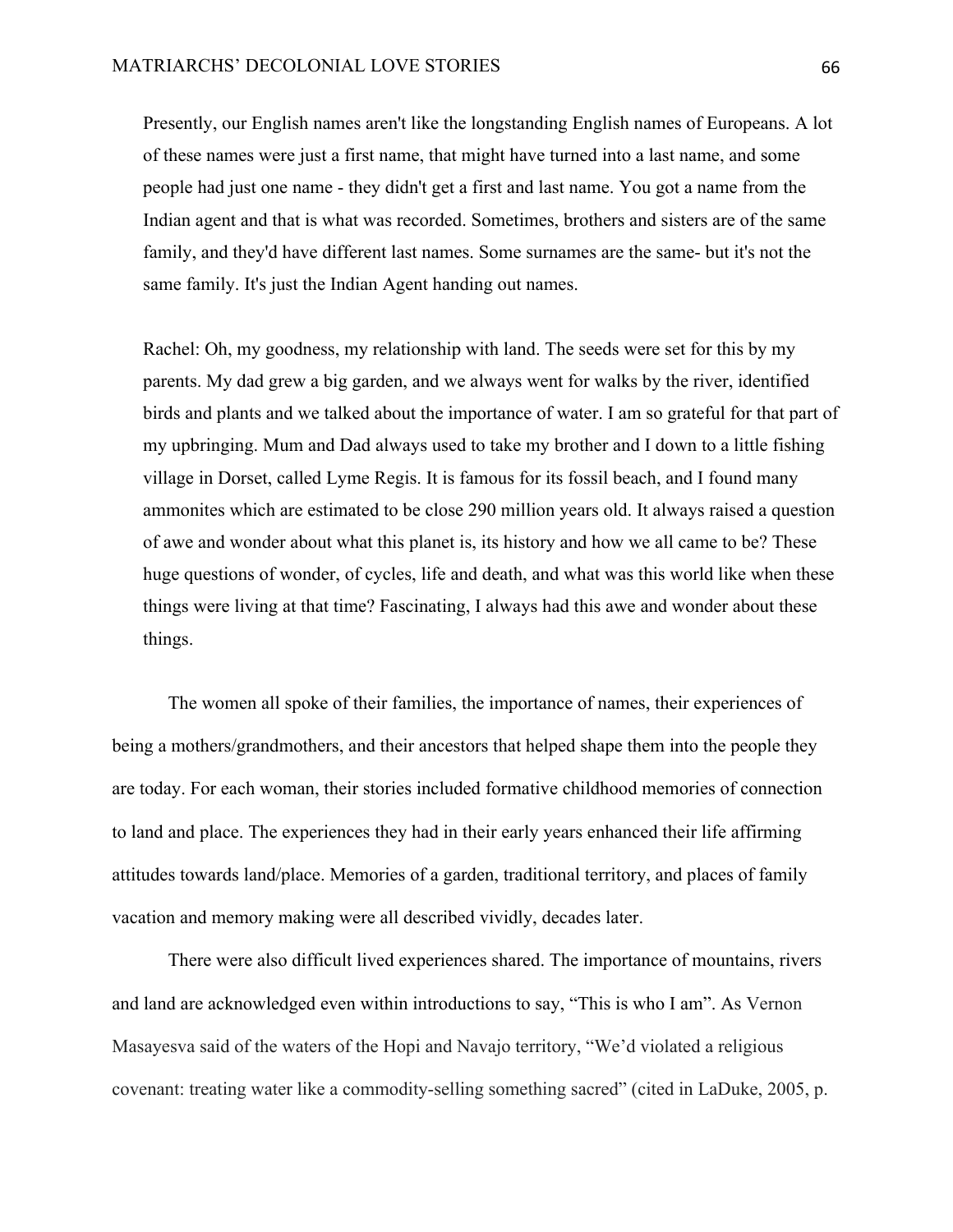38). Women are said to be the protectresses of water, and already in the interviews water flows through us in our tears inspired by memories.

The strands of childhood experiences from the land influenced a life affirming outlook when sharing these memories and stories. As feminist professor bell hooks (2001) writes in, *All About Love; New Visions,* "like every wounded child I just wanted to turn back time and be in that paradise again, in that moment of remembered rapture where I felt loved, where I felt a sense belonging" (p. 10). hooks describes the safety of being held by the mother.

The themes of lifegivers, lifecycles and a life affirming worldview were already blending into the story, perhaps alchemizing the tone, or colours that changed when mixed together in one bowl. It became impossible for me to change them back to the state they were in before they were blended.

Each matriarch also shared stories of growth and transformation, that included facing challenges, and the journey of finding their way home. King (2012) writes in, *The Inconvenient Indian*, "land contains languages, the stories, and the histories of the people. It provides water, air, shelter, and food. Land participates in the ceremonies and the songs. And land is home" (p. 218). For the matriarchs, finding their way home did have to do with the land. That home is also a metaphor for being at home within themselves, rooting into who they are. As Weller (2015) says, "There is some strange intimacy between grief and aliveness, some sacred exchange between what seems unbearable and what is most exquisitely alive" (p. 12). To live fully is to allow this sacred exchange of life and all of its experiences to transform us.

#### **Transformative Life Experiences**

Lillian: I went to James Bay in a program that made summer jobs for young people. The place was called Fort George at that point, but now it's (renamed) Chisasiby. It was the last Cree village on James Bay, and the next village up the coast was Inuit. There were a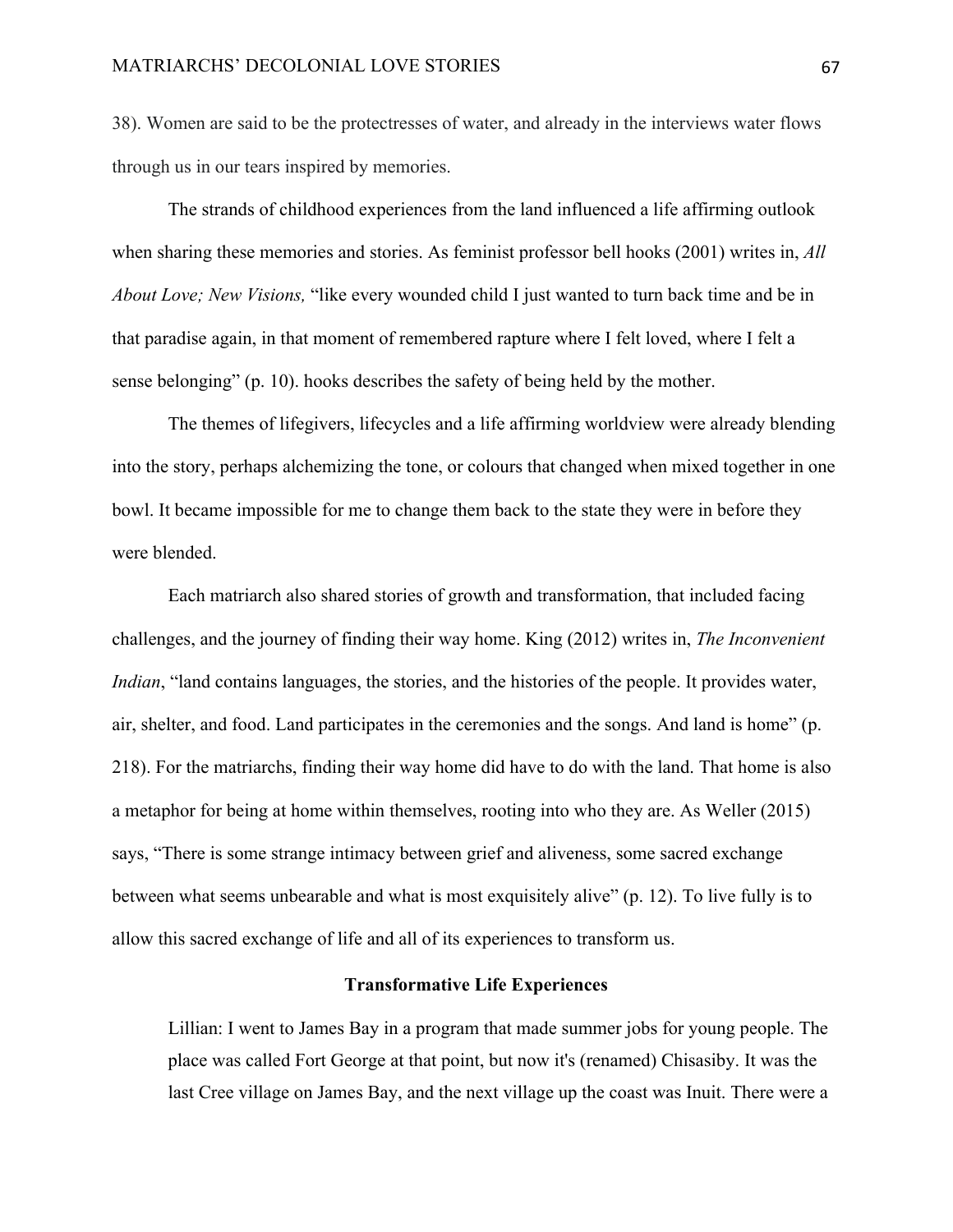fair number of Inuit in town as well as Cree people. I was 300 miles from asphalt, there were only two roads in town, the airstrip was sand. I was eighteen, and that was a very profound summer for me. The term 'white privilege' wasn't around at the time, but that's what I learned. That I was very much a product of my culture, and that the world was way, way, bigger than my culture. I could make choices! That I didn't have to live within the structures of the way I was brought up. That was super profound for me. It was also just so wonderful to get away from cities. I hadn't realized, how important that was. I just felt like I was a sponge all summer. It wasn't about like 'Oh well imagined anybody doing things like that!' It would just be like, okay yes that works, doesn't it? Yes, course it does! I went out for goose hunting trips, I went out with the women to pick berries, at the very edge of the tree line, so there were trees there, they only grew on the North side of bodies of water, and you know they didn't get any bigger than about this. Tree that big (gestures) would be 1000 years old, maybe six feet tall. I learned how to make fish gut pancakes and cook on a wood stove. I was staying with a Cree family. The interconnectedness of the families, and the community, and how cohesive they were.

Also, hearing stories about the disruptions, about being sent away to residential schools. The teenagers at that point, they had a primary school in town, but the teenagers went away in the wintertime to go to high school. The disruptions in language, like uncle only speaks Inuktitut, but because I went away to school, I really don't remember that much of it anymore… That kind of disruption that was happening to their culture, but despite that, how cohesive they still were as a community. Still very much living off the land. Hunting was a very large part of what they did, hunting and fishing. Berry picking, Spruce bough tea, stuff like that! It was the most profound two months of my life ever. There have been many other profound moments in my life, but for a whole lot, crammed into a small amount of time, it was a profound experience. I feel very lucky to have had that opportunity.

Charlene: Colonial systems try to dictate, steal, and crush our stories. I was talking of the harm of what I've seen through institutions, academia, researchers and what they're doing, that they're not listening. I said they support stealing stories and not giving back, thinking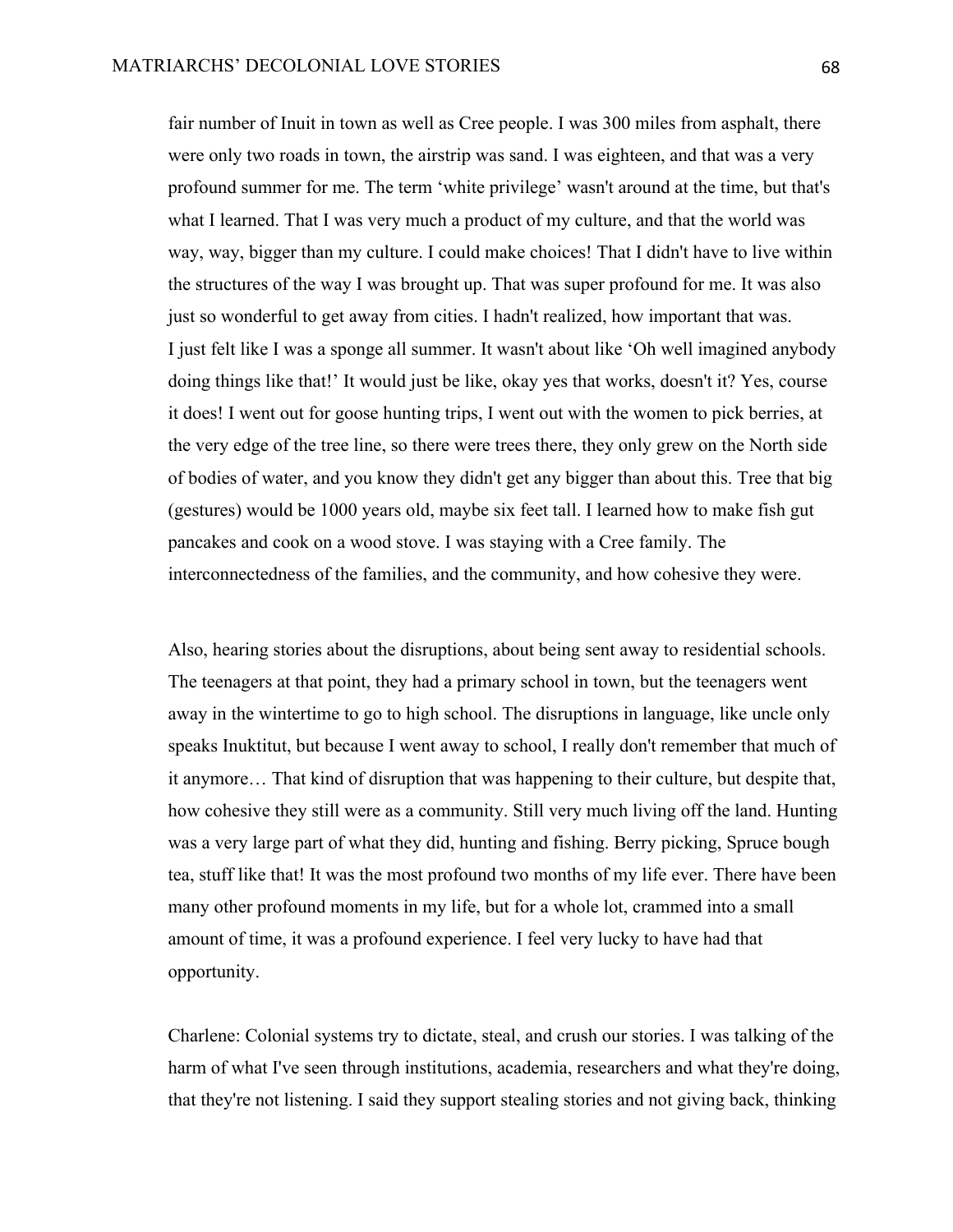they have the right to own it now. One elder said, "That's what they've always done". That's just a common theme, nothing's changed.

Something I was allowed to go through, to witness colonial oppression and violence that sometimes goes sideways. Another story, I found myself in a motel, in my last month of school for my undergrad in *Aotearoa,* New Zealand. Either I give up and leave, 'cause things unraveled with the homestay family as it wasn't a healthy, safe place. So, I had to leave the home. A counselor at my school, supported my daughter and I in a temporary placement. I had to decide, are we going to stay or go back to Canada? My daughter's school found us a new homestay family, it was safe, comfortable, and warm. I realized, you got to make it through some tough things. I have fought many times in my life and faced some challenges to keep going, to keep living.

Our life story is bigger than we know. Sometimes we must rise above our circumstance and it's much more than we can fathom in our minds. We might look at our calling, the work that we're doing, is SO much greater. And there's been loved ones who have been helping to guide or teach you to get ready for the work you're doing. That's why I say, I really love and respect you. That's why I said I'm okay to share some stories or some time with you. My door is open. Don't give up with these little things, keep going.

Rachel: Our teachings on plant spirit medicine throughout this year, culminated in what my teacher refers to as a rite of passage, and this involved four days alone in the woods with only tea from the plant, which had chosen us, to work with. I was led to Angelica which isn't native to this land. She's a member of the carrot family from Europe and the middle east and she's quite magical. My grandma used to use Angelica to decorate cupcakes. It was sugared, and she used to say to me, "come on lovie, let's put angels' wings on the cupcakes", and this was from Angelica, there was a lovely connection from the homeland. I grew Angelica here to take a plant to journey with. It was a transformative time. I was in a wooded area with a beautiful stream running through it. My space was a little hollow, and it felt like I was going back to the womb. It was a precious, sacred space.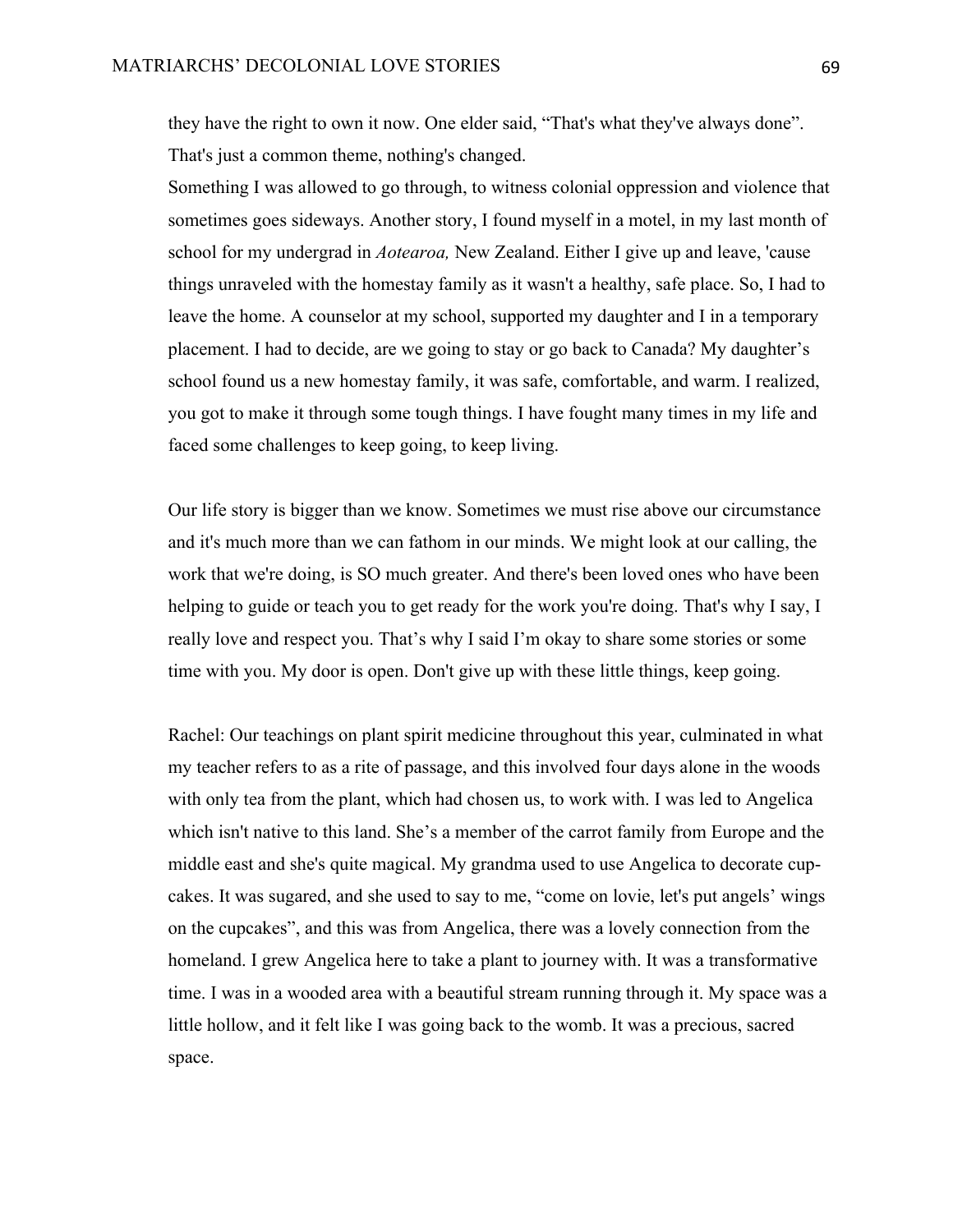Since my retirement, I've really been struggling with the question of what to do. What is it that I have? There is a deep inner calling. I've had several readings; everyone says you're going to be teaching again and doing this and doing that! I'm thinking, okay but what do I have to offer now, what does it look like now?! Where is that teaching? What is it? So that's what I got from the rite of passage from my power centre, "You will move forward step into your power."

Each matriarch spoke of facing challenges and finding the inner resources to persevere. As Macy (2007) explains, "this time of great challenge demands more commitment, endurance and courage than any one of us can dredge up out of our own individual supply" (p. 29). In this way, each story was about transforming, growing, and becoming stronger in some way, and compiling the stories together is about increasing that collective supply of enduring courage. This is the lived experience of confronting what is known and then journeying into the unknown. Each person was able to look back with a sense of gratitude for the experiences in their lives that facilitated growth and fortified them. As Blackfeet scholar, Leroy Little Bear (2005), states, "our stories need to be re-told and acted upon as part of our process of remembering and maintaining balance within our communities. It is the stories that sustain us and ensure our continuity as peoples" (cited in Corntassel, 2012, p. 89). Remembering their stories offered sustenance to the matriarchs and to me. The continuity of this knowledge is now bolstered by the sharing, as the readers and I bear witness, and the stories live on documented here as well.

#### **Death**

Physically, death is the cessation of life. It is often surrounded by mystery and for many, shrouded in secrecy and fear. Here, personal beliefs inform whether or not death is the end of the lifecycle for each participant, or if death is simply another beginning. As hospice nurses Maggie Callanan and Patricia Kelley (1992) write in, *Final Gifts: Understanding the Special Awareness,*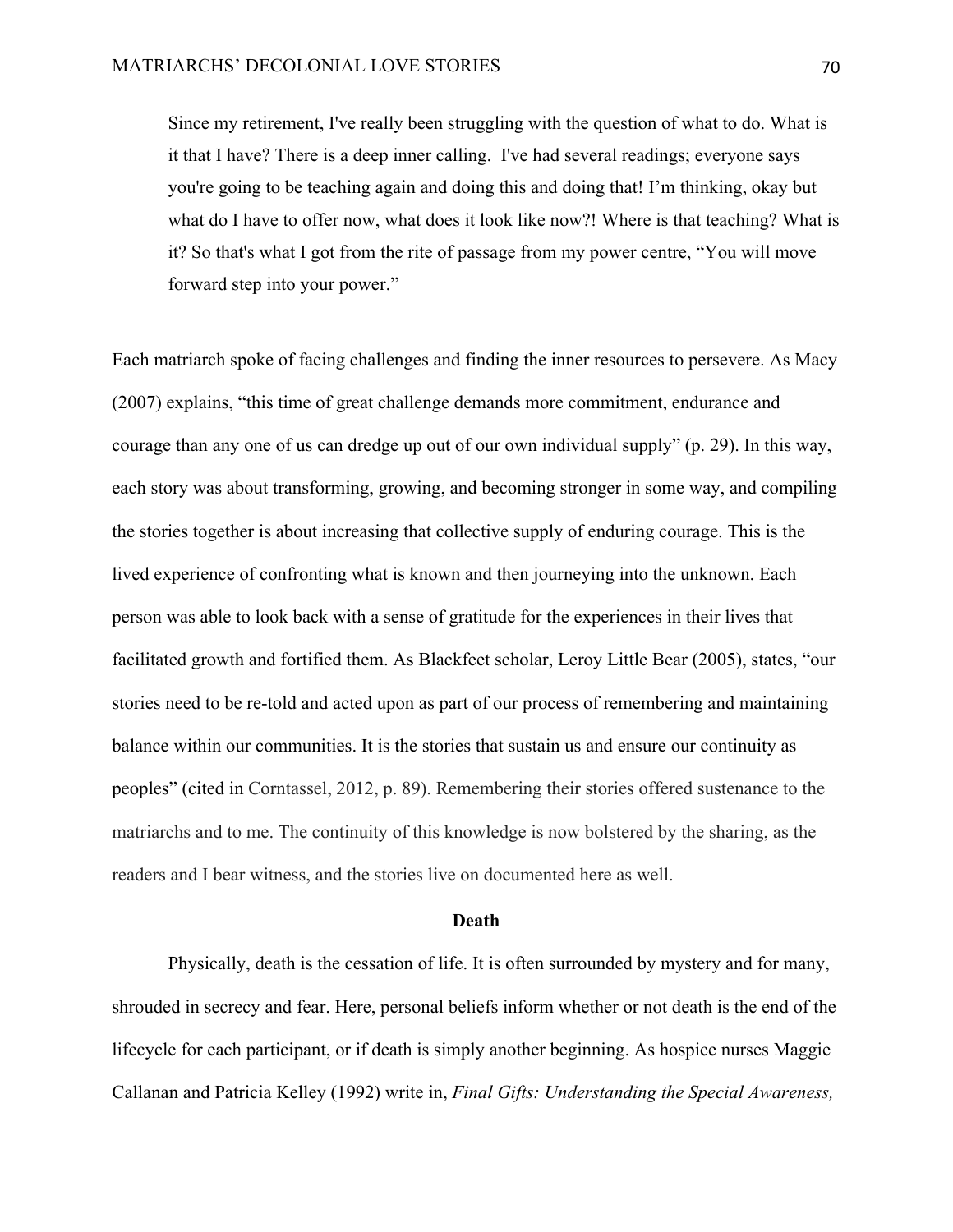*Needs and Communications of the Dying*, "We have come to recognize the parallels between being born and dying-between entries swirling bold and leaving it" (p. 28). Both being born and dying are described as transitions, a parts of the lifecycle, a common truth of being human.

Lillian: If it ever gets to the point where I am incapacitated enough that I need to be institutionalized, I'd rather just swim out to sea. I can't imagine myself having to live with 'oh we'll take you to the park today, or maybe tomorrow!' (laughter). I feel more fragile than I used to. I feel my mortality, that is not just my age, but specifically falling on my head which could have killed me and certainly has changed my life. So, I'm much more aware of the fact that I might not have very much longer. I've lost two of my siblings already. I do think about it I want my last days to be able to look out the window and see nothing but green. I hope that will be here, I hope so. Mike died at home. I'm very glad that that happened, that he didn't have to be hospitalized at the end. That we just stayed here. Which is also one of the reasons of course I'm really attached to this place because Mike and I were happy here.

Rachel: I spent so much time in Hambury, in England where my grandma used to live. It's a tiny little village, with this incredible church with a beautiful huge stained-glass window in it. I have ancestors on my mother's side buried there, and there's a huge Yew Tree there. There are so many Yew trees in cemeteries in Britain. They were important to the Pagans and the Christians took over many of those sites. The Yew tree is the tree of death. All parts are poisonous. I'm so drawn to that land when I go home to visit my mom. We always go to Hambury, we walk over the crater, we go into the church, we spend time in the churchyard, and we go to the pub for lunch. There's something that changes in me, physically in that place. I feel that so, so deeply. It's made me think a lot about where I'd want my ashes to be. There's a connection there which is really, deep. It's interesting through the lifecycle how aspects of land have become important in different ways, at different times.

I mean the flowers come into bloom and then they die, and then new flowers come, and this is life. I think the ancestral piece is such a beautiful part of that too, because we can see ourselves as the ancestors.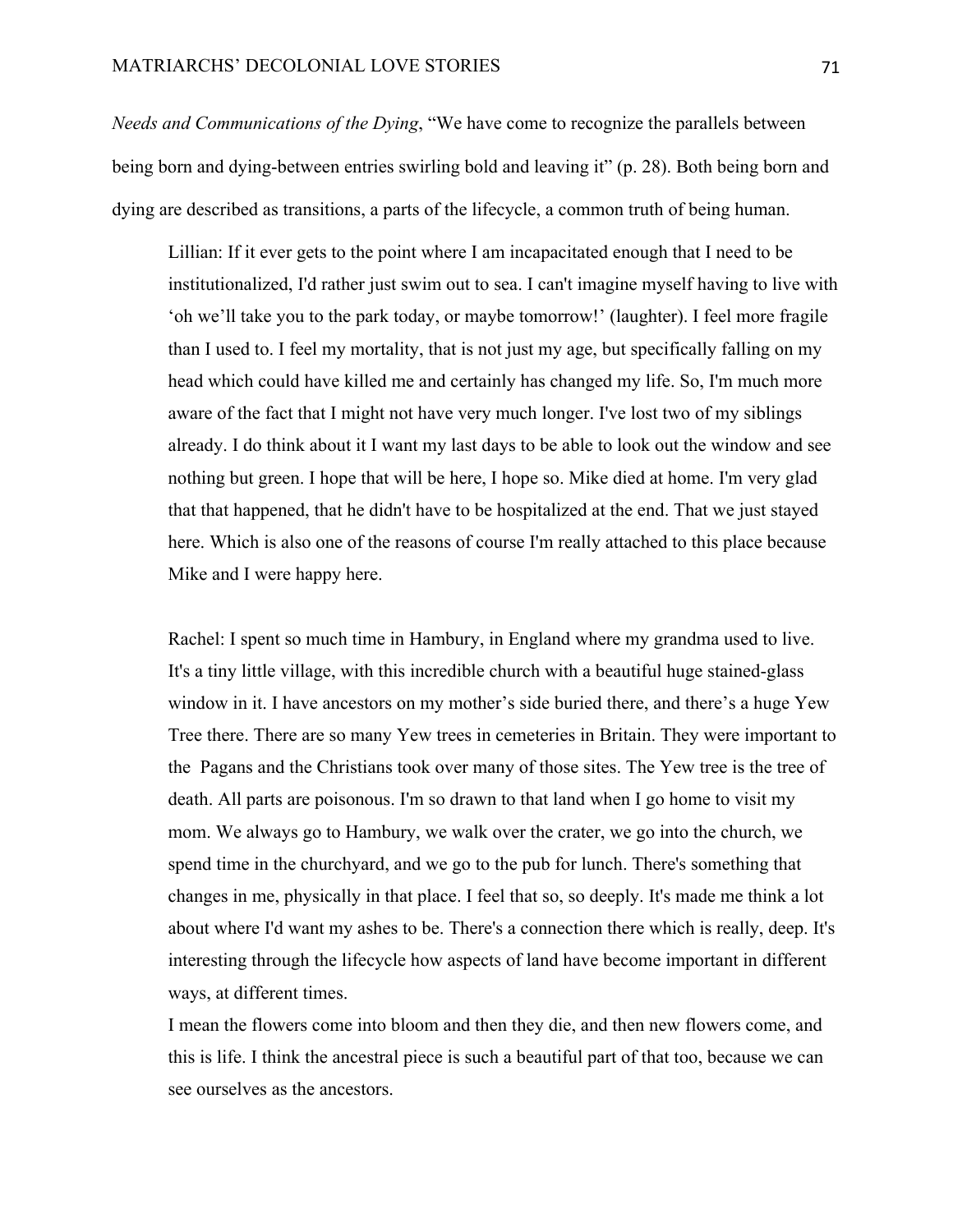#### MATRIARCHS' DECOLONIAL LOVE STORIES 72

Again, here, themes of land and death merge. Stories involving the supernatural may stretch some minds and ways of thinking about the world. Supernatural is a word used by the matriarchs themselves. An energy or force beyond what can be scientifically proven, the supernatural is a belief one may or may not hold. If it is a stretch for you, I invite you to just listen. No need to compare or contrast to your beliefs, just 'stay open' to listen to the story. As Weller (2015) writes,

The gift of grief is the affirmation of life and of our intimacy with the world. It is risky to say open and vulnerable in a culture increasingly dedicated to death, but without our willingness to stand witness through the power of our grief, we will not be able to stem the hemorrhaging of our communities, the senseless destruction of ecologies, or the tyranny of monotonous existence (p. 113).

Sharing these stories of grief and death openly embodies Weller's 'willingness to stand witness' and live with all the messiness of a full and complex emotional life, talking back to that 'monotonous existence'. To resist and deny what is difficult also blocks the power of not just the grief, but the love that drives it as well.

## **Supernatural**

Messages from the spirit world, through our dreams, the voices of our ancestors, plants, animals, land and the supernatural can deepen intelligence into deep wisdom and intuition. The ability and wisdom to hear the messages, warnings, and guidance from the great mystery is a way of deep listening beyond the manifest world. Abram (2019) says "atmosphere is that *through which* we see everything else-much as consciousness, which we cannot see or grasp, is that *through which* we encounter all other phenomena" (p. 151) (italics added). The matriarch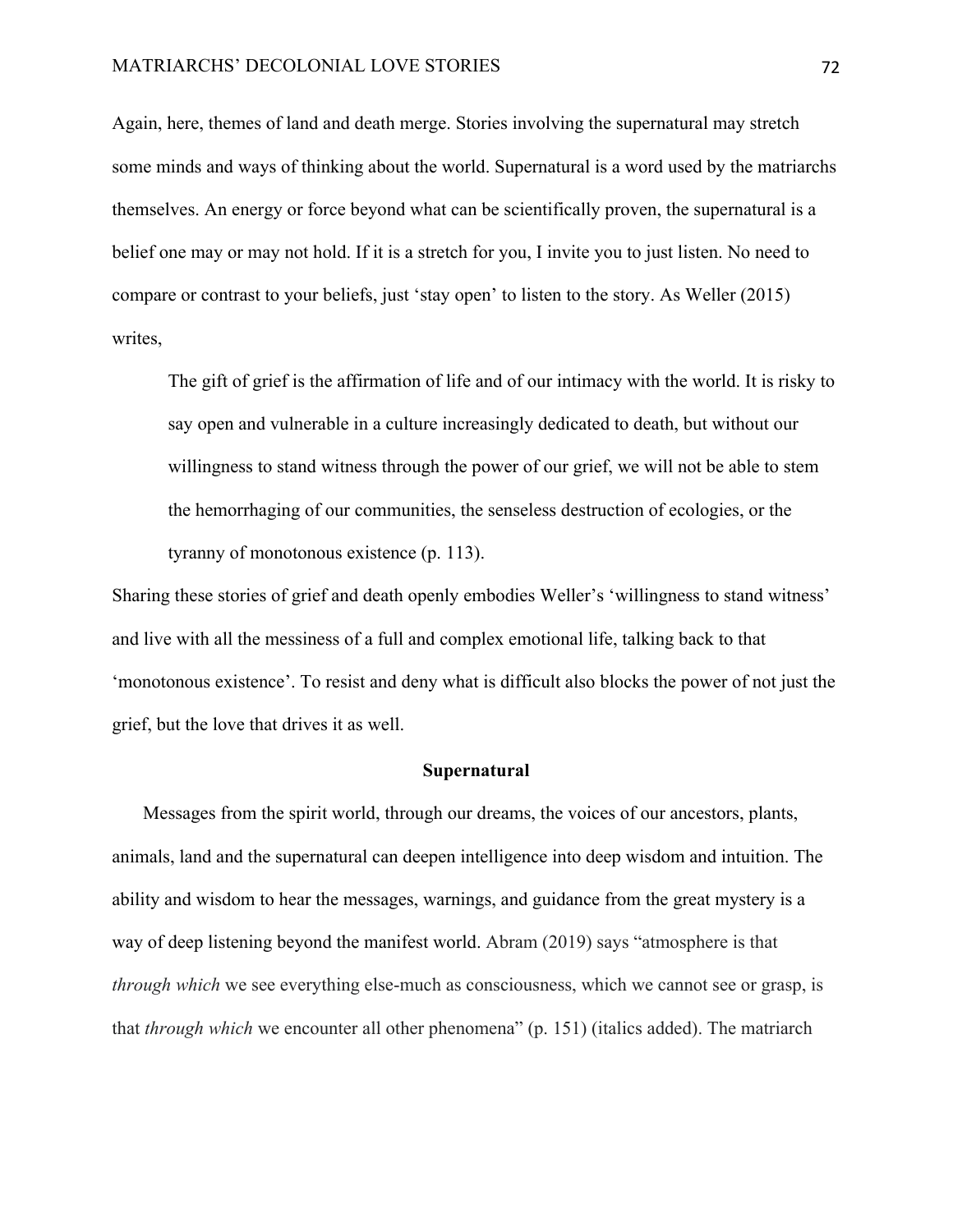explored consciousness and phenomena as a presence in their stories that cannot be seen but instead must be felt or sensed.

Charlene: I find a lot of my life is not just in this world, my lived experiences come in the supernatural. In the physical realm, sometimes I can't tell if I am awake or asleep, in a vision or dream. I see what I will be doing, sometimes it takes a long time to come into being and sometimes it happens so fast.

Rachel: I felt some dark spirits in the rite of passage. The birds were amazing. I had a Barred Owl which visited every night and a Red Tailed Hawk which is a wonderful guide. I've had several journeys with the Red Tailed Hawk guiding me. This dark energy, I felt came from birds. I sensed them only in the fringes of experience. I had a very strong feeling that I didn't want them to come into my space. I felt that they were shadow birds, there to remind me to work on my shadow, and to be aware of dark entities. To be careful and to tread carefully and to protect myself. To deepen my ritual practice for selfprotection.

I believe consciousness of who we truly are, can be so expanded through connecting with plant medicines in many ways… The plants can all help us with this work, psychedelic or not, for those open to this of way of healing. The connection with the Universe and the grief, and who truly we are, it's been a magical journey for me.

To affirm all the experiences a full life offers, is to include not just what can be seen and proven but also the subtle realms. This wholeness is what connects lifecycles to a truly life affirming vision. To acknowledge the darkness in ourselves, as an energetic presence and in the world allows us to face what we need to with protection. To be authentic, as May (2020) says,

Sometimes the best response to our howls of anguish is the honest one. We need friends who wince along with our pain, who tolerate our gloom, and who allow us to be weak for a while when we're finding our feet again. We need people to acknowledge that we can't always hang on. That sometimes everything breaks. Short of that, we need to perform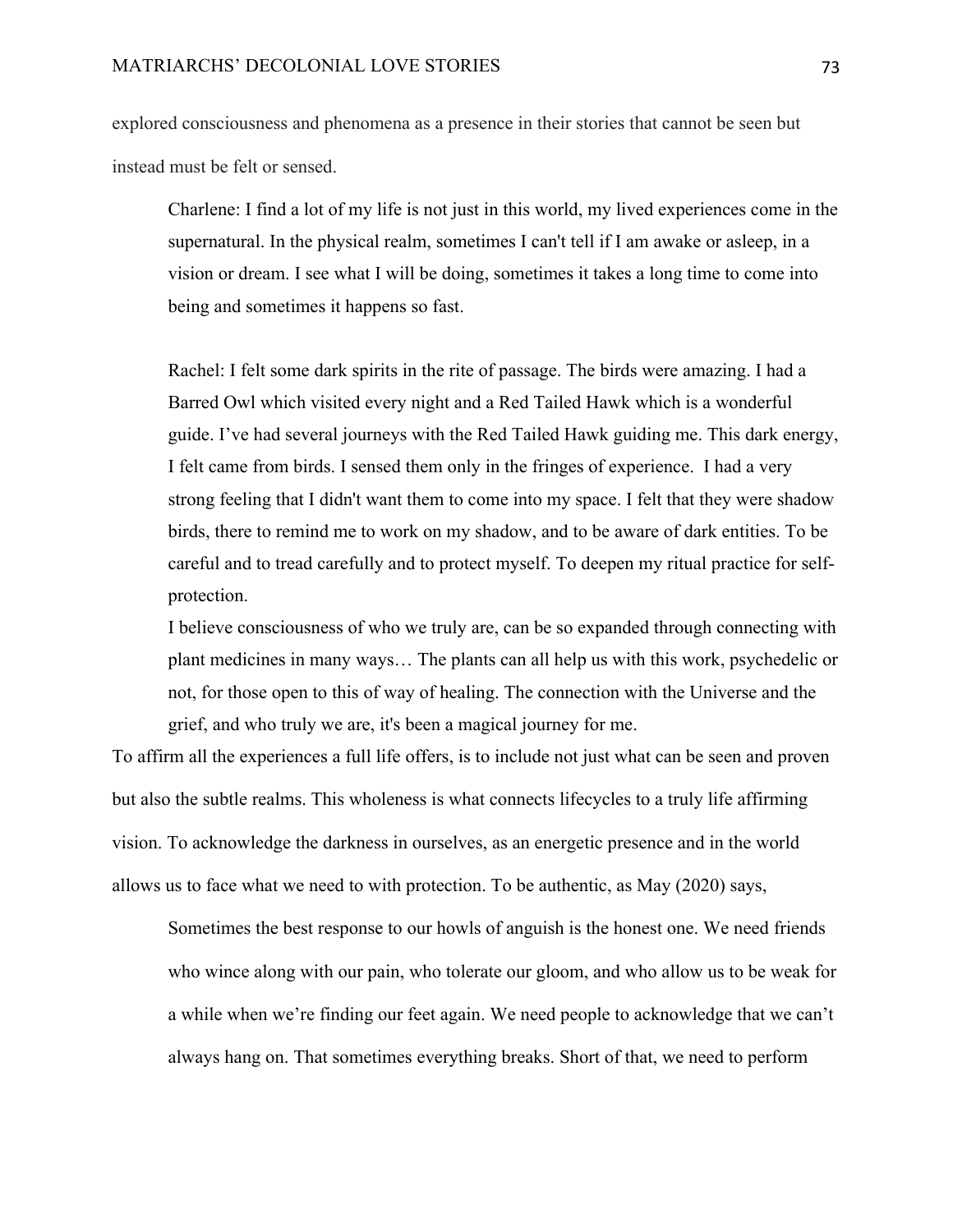those functions for ourselves: to give ourselves a break when we need it and to be kind.

To find our own grit, in our own time (p. 237).

It's so important, as recognized in the quote above, to have friends on this path. The acceptance described above is a safe space to allow all of life to unfold, even the parts that are commonly hidden. In *Split Tooth,* Inuit throat singer Tanya Tagaq writes, "There is nothing more beautiful than someone being real" (2018, p. 52). This state of being real is what I mean by a life affirming reality, the accepting of all of life's messy, beautiful complexity.

## **Life Affirming**

To affirm is to support, validate and encourage. Regarding the care of Mother Earth, we must move beyond sustaining the current destructive status quo and return to a life affirming and regenerative relationship. The matriarchs shared that there is a place for every one of us here at this time. Each of us has a purpose and a place within the circle of life. That to affirm life, is not to deny our experiences of grief and loss, but to embrace them. To keep living, beyond the pain and suffering that is part of the human experience, and to let those experiences strengthen us to be able to give back, to help others by sharing the wisdom gathered from our lived experiences.

Next, I asked about gender orientation, as I set out to interview women. This is a way to check my assumptions, that just because the interviewees present as female, that may not be the way they self-identify?

Charlene: That's a good question, I am a breadmaker, I don't know how important it is sometimes to have to say that. You know I love going against the normal society, what society accepts or what has been accepted. A binary like this or that. In our families or in our languages there has been up to eight or more genders identified. You're not shamed, for your role, you're honoured and lifted up, it's part of your vision, as to what role you want to walk in.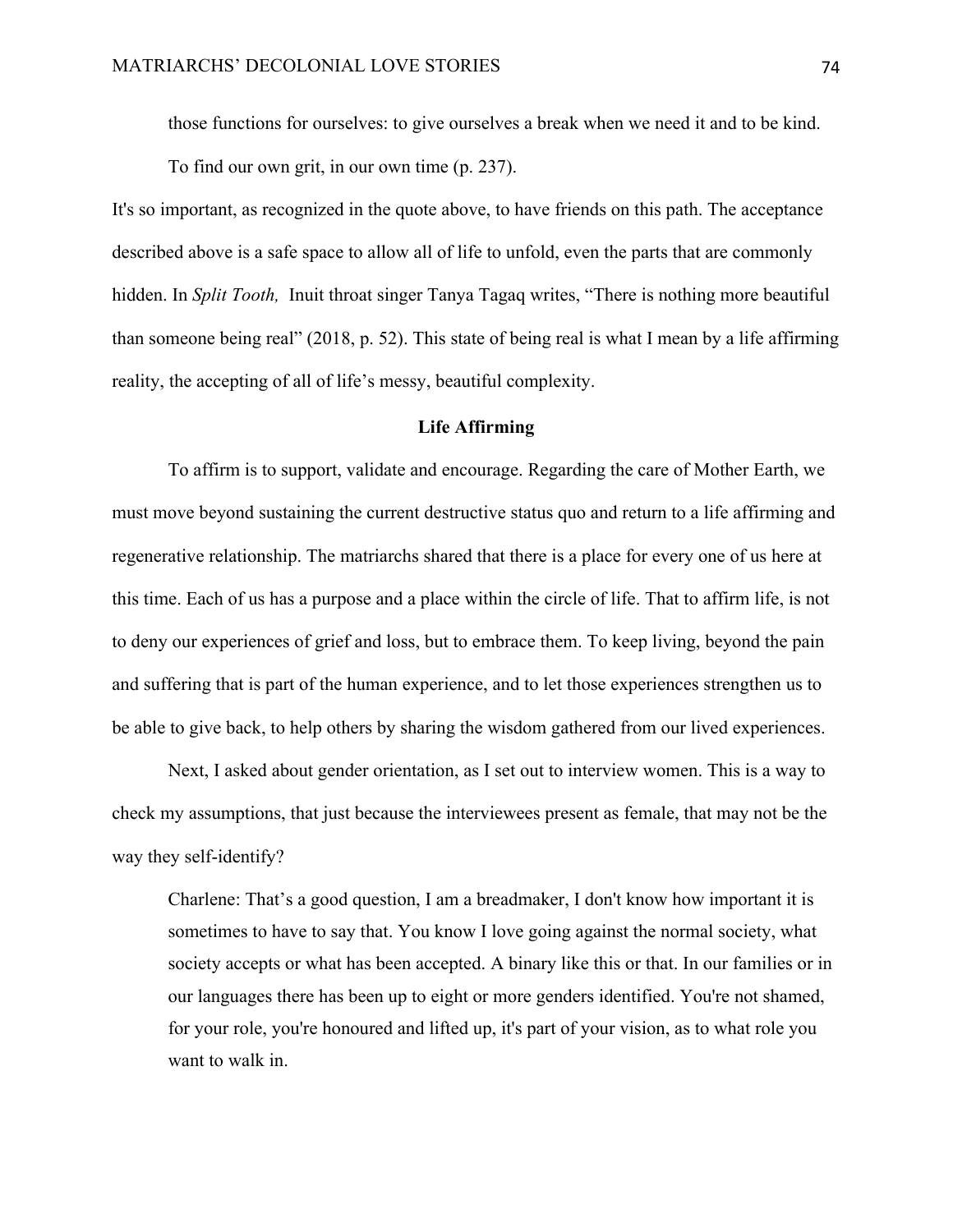I'm going to share part of a song with you, cause this is what is stirring in my heart. To help us cause this is a big conversation, you're going to have to figure your way through, how you're writing, how you're presenting it… I appreciate that you ask.

*This teaching was shared in song and dance:*

Maybe Aunties, maybe Grandmothers, Sisters will come and stand with the young one to direct or teach her. In the outer circle, are those who are hunters/warriors. Those who are going to fight and protect. Cause it takes all of us to teach and help grow our young. Our responsibility. We invited guests to come and stand where you see yourself. We don't want to say it's just men or women, this or that. So, whatever it is, it's in our names. We have warriors within my family, like my mom. Strong leaders. Discipline, in activism and how you move, how we move in our community.

# **Colonization**

 The systemic colonial patriarchy that pervades most of authority currently, has infected power dynamics within communities. Gaudet and Caron-Bourbonnais (2015) describe this power shift,

Only with the arrival of patriarchal religions and patriarchal social orders (through military, cultural, and religious invasions) did these societies experience a shift in regard to the role of women as inferior and subordinate, occurring approximately 4000 to 5000 years ago. However, women's healing practices appear to have persisted (p. 20).

Patriarchal norms have discounted female knowledge, whereas knowledge or values produced and reinforced by males are represented as "true" information The matriarchs also shared their lived experiences with me, of harassment, sexual abuse and violence. I chose to leave the most tender of personal harm out of the paper, to honour and protect those stories. To hear them and hold them gently. To acknowledge that outside of gender, we have all been harmed by colonial patriarchy and systemic oppressive dominance. Yet, we are not fully defined just as victims. My intention was never to compare the experiences of the matriarchs. As each interviewee shared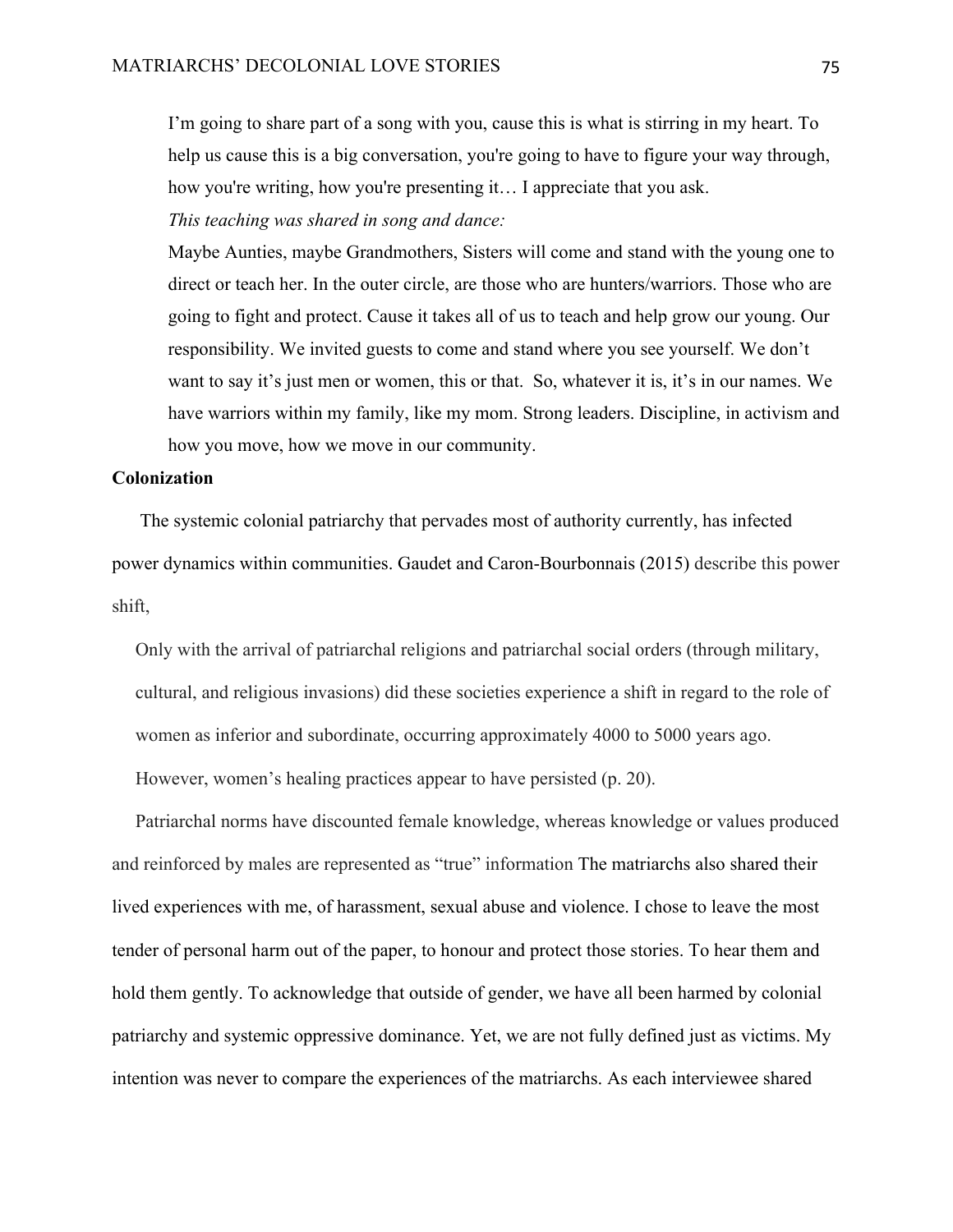just one story from their lives with me, I recognize this is a small glimpse into their stories. It is a tender contrast to share how one woman discovered white privilege and the traditional way of life as a teenager, and another lived through multi-generational impacts of residential schools and colonial systems as an Indigenous matriarch. At the time of our story sharing, the news was full of reports of the found remains of Indigenous children, which brought grief into this research ceremony, and discussion of conciliation and how to share stories or even move forward together. Two matriarchs discussed forgiveness as being key in releasing the internalized pain they had been carrying.

In *Indigenous in the City: Contemporary Identities and Cultural Innovation,* Chris Anderson (2013) expands the definition of identity as not just the decolonizing of who a person *is*, but also who they may *become*. Furthermore, Anderson states, "identity as *being*, essence, or sameness offers a sense of community and a point of solidarity" (p. 49). Whereas Anderson describes *becoming* as it relates to those parts of the self that are still fragmented from interruption and in need of integration. I witnessed that this *storywork* both recorded the matriarch's presence and identity and turned the wheel of becoming. Where the listening was powerful for me, the storytelling was powerful for the matriarchs

#### **Trauma**

Each woman spoke of a sexual trauma. In the book, *Women, Race and Class* by Angela Davis (1983) she acknowledges that, "after ages of silence, suffering and misplaced guilt, sexual assault is explosively emerging as one of the telling dysfunctions of present-day capitalist society" (p. 172). It is important to acknowledge the violence against women is connected to the violence against Mother Earth. Davis (1983) describes that the oppression of women is a crutch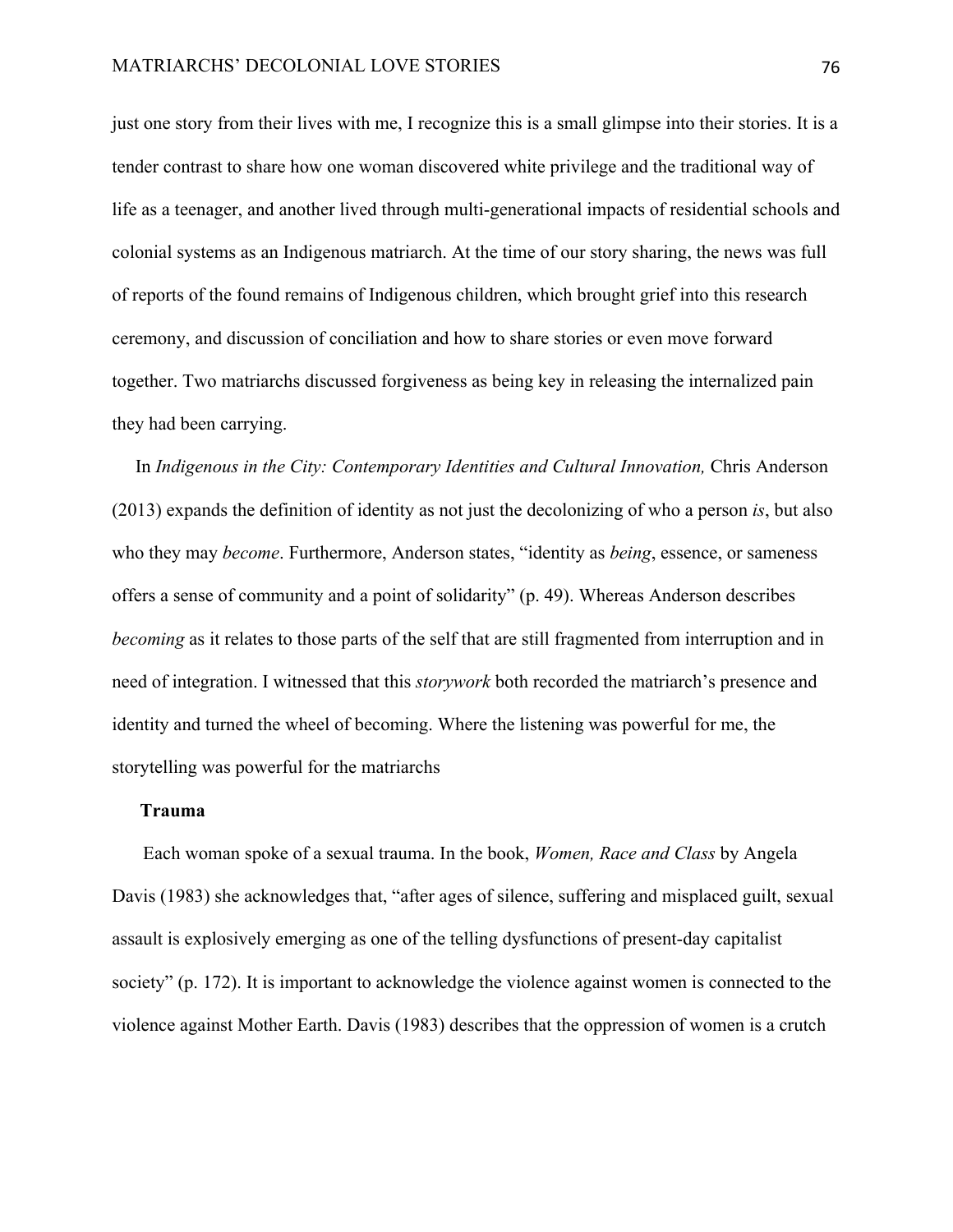for capitalism. As the grandmothers share their stories, together we weaken that crutch, and contribute to the necessary dismantling of colonial patriarchy.

The matriarchs shared stories of sexual harassment from a professor at university, remembered child sexual abuse, two experiences of disclosure and not being believed, abortion and remorse from sexual encounters. These stories were difficult to re-story. In the end, I decided to hold them privately and tenderly, as an open and unknown audience did not feel safe enough to share for both the safety of the matriarchs and the readers. Although these traumas shape and impact women in lasting ways, they do not define them as victims or survivors or label in any way as to who they are. As Anderson (2000) quotes Gloria Bird, "writing offers both a means to resist and an opportunity to reinvent" (p. 140). We reinvent our own story together, re-storying and restoring. I found that other topics of race, culture and colonization were also complex to narrate and navigate.

#### **Loss**

Charlene: I have these beautiful things to think about, this old woman who had eleven children. Only one, my grandmother survived. They all were residential school babies, children, all taken. No explanation, not even given a choice. I only know one story of one of my great uncles. He was hit in the solar plexus, and he died. That's all I know. He was my Grandma's favorite brother.

I can't imagine being a mom and losing ten children. Whatever it was, it was not talked about in our Canadian history. My Grandmother was the only one to survive. I come from that line. That's why I think it's so important. She was born a Schooner. I really hold that up, because that was my lifeline of who I am and what I held onto.

I weave here, into the story, a pause. A place to hold loss tenderly. To allow silence and emotion to flow. To not attempt to rush past the immensity of lives 'lost'/taken. Here, complex values dance. Is life always as it is meant to be? I choose to believe that Creator will call each of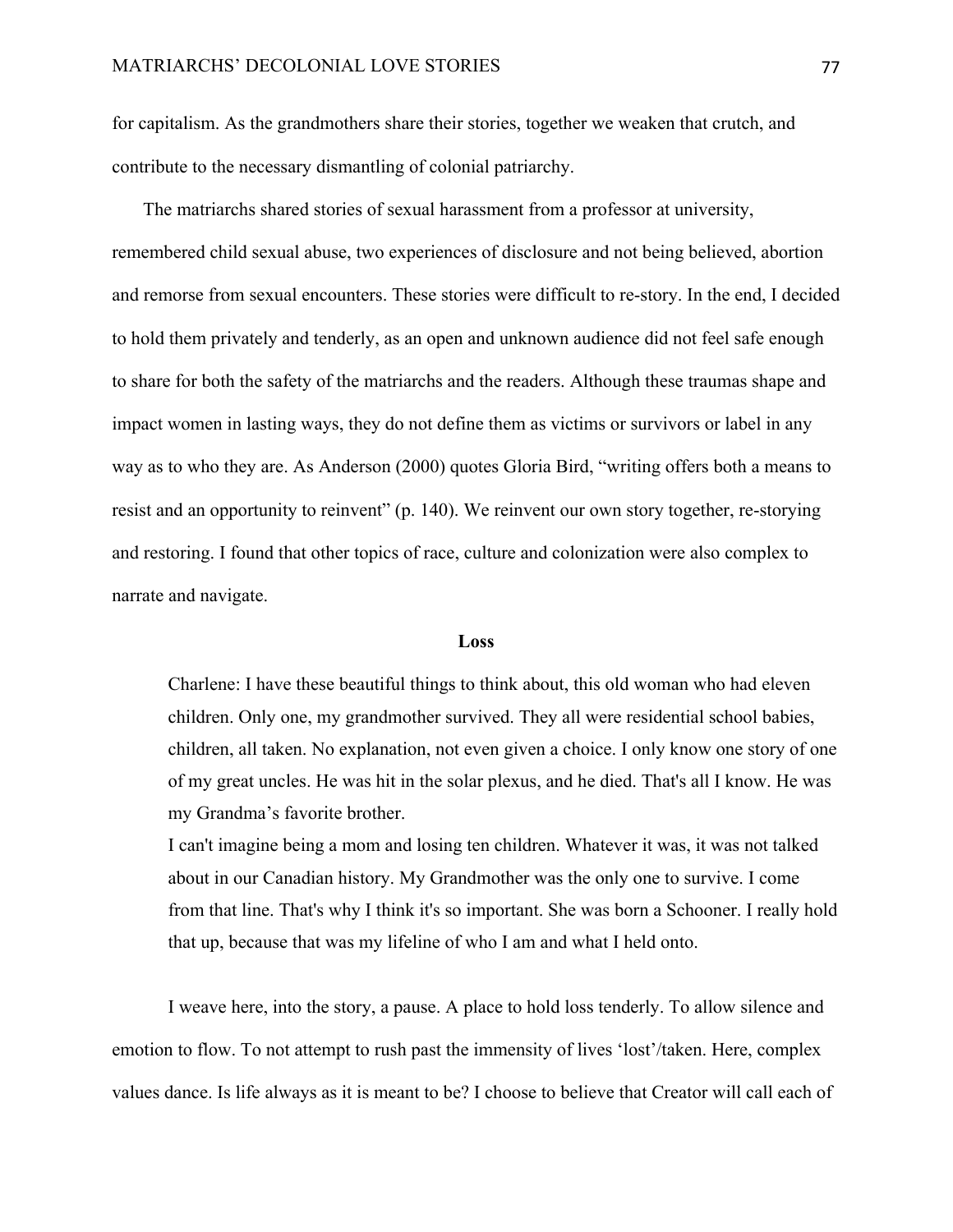us home at our time, and I honour that return. Yet also, we are in a time of collectively grieving the horrors of Canada's genocidal residential school history and the inter-generational trauma from that is still alive within us individually and systemically. Collectively, we are all grieving. Grief can be described as a *rough initiation.* "It is a time of shedding and endings. The familiar world is left behind, and we exist at the edge of something without shape. It is a place of radical change" (Weller, 2015, p. 28). To not rush past the grief and be hurried allows grief to do its work of transformation.

Rachel: I sat under that Cedar and the tears flowed. That cedar tree absorbed so much grief and was so cleansing, comforting. She spoke to me and said, "I'm here for you stand strong." The Cedar is the guide for so many of the trees, and what we are learning now about their communications through the mycelium networks…It is incredible. The longevity of the trees, they have been here for hundreds of years. What have they seen and witnessed? They are knowledge holders. The plants and the land hold all the teachings and all the knowledge that we need.

It was so beautiful. I heard, "That's enough - you don't need to live your life in grief. There's work to be done right now. Don't let the grief prevent you from stepping into that connection with your higher self, your fullest potential. Let it go. You have the ability to do that."

Angelica said, "Forgive. Forgive yourself, forgive others."

Here, a teaching shared by Ruby Peter (2021) on grief comes to mind, "If you cry for a person all the time, you are keeping them in this world and not letting them go to the next World, you are holding them back and not letting them rest" (p. 37). This teaching affirms what Rachel said, grieve wholeheartedly, and then let go.

## **Forgiveness**

Two of the matriarchs' stories involved in depth experiences of hearing messages for the need to forgive themselves and others and to grieve into a space where it felt authentic for them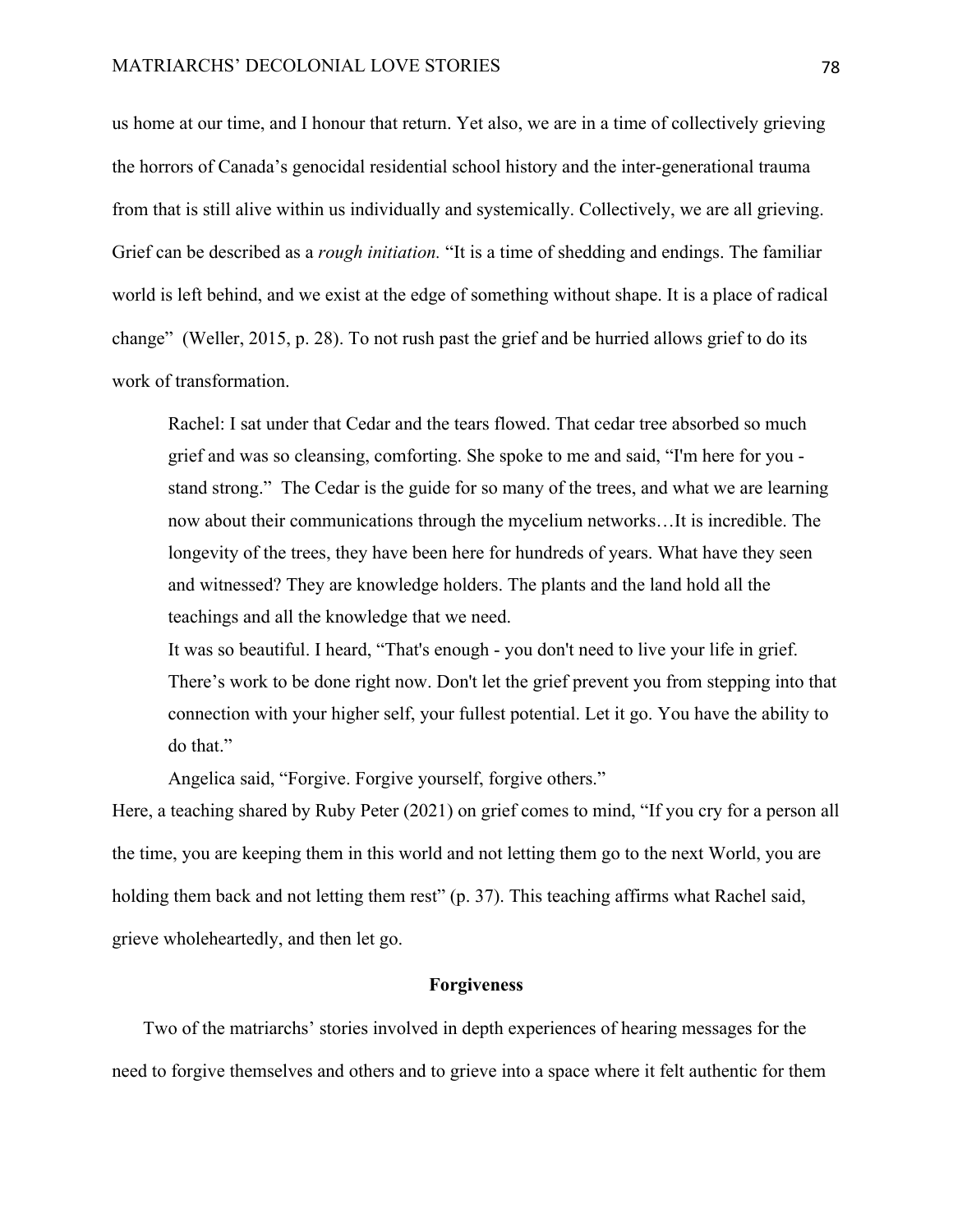to let go. Both stories included *outrageous courage* and facilitation from guides, healers and ancestors. Both matriarchs shared how they felt lighter and freer from a heavy energy after finding forgiveness within themselves. This speaks to the necessary inner processing and healing as an essential part of the collective healing journey.

I hope that this transition is not callous. That readers can find within themselves the depth and complexity, to hold both grief and hope together, in both hands. With the reverence and tenderness, we cradle our newborns, or our elders' hands when they are frail, held with love.

## **Lived Experience/Life Story**

The stories the matriarchs told me of what they have lived through have been rearranged into topics that overlapped. There were several intersections and a way the experiences seemed to merge into a more circular narrative. I honoured the beauty and sovereignty of each story individually, yet the task I took on in this research was to find a way to share all three stories together. The responsibility was immense and beautiful. I believe there is great wisdom here. I trust you, reader, to hear what you need. As Atleo (2011) states,

…if this story reflects a credible truth about existence, then this truth is independent of time: it is timeless. Each listener is touched deep within her slash his psyche by the timeless truth of the story. Each listener knows by experience the necessity of failure, which is then linked to personal development and eventual success. Each listener recognizes and accepts the mystery and partial knowledge assumed in the story.

Ultimately, the story, like a parable is about life and its truths (p. 148).

This describes well the vast impact the stories had on me with the timeless truths shared. The human experiences that we all go through - grief, loss, family, forgiveness and love.

Charlene: I was allowed to go through these experiences, it's not like we're cursed. It's not a bad thing. Sometimes we're allowed to go through these hard things, we're allowed to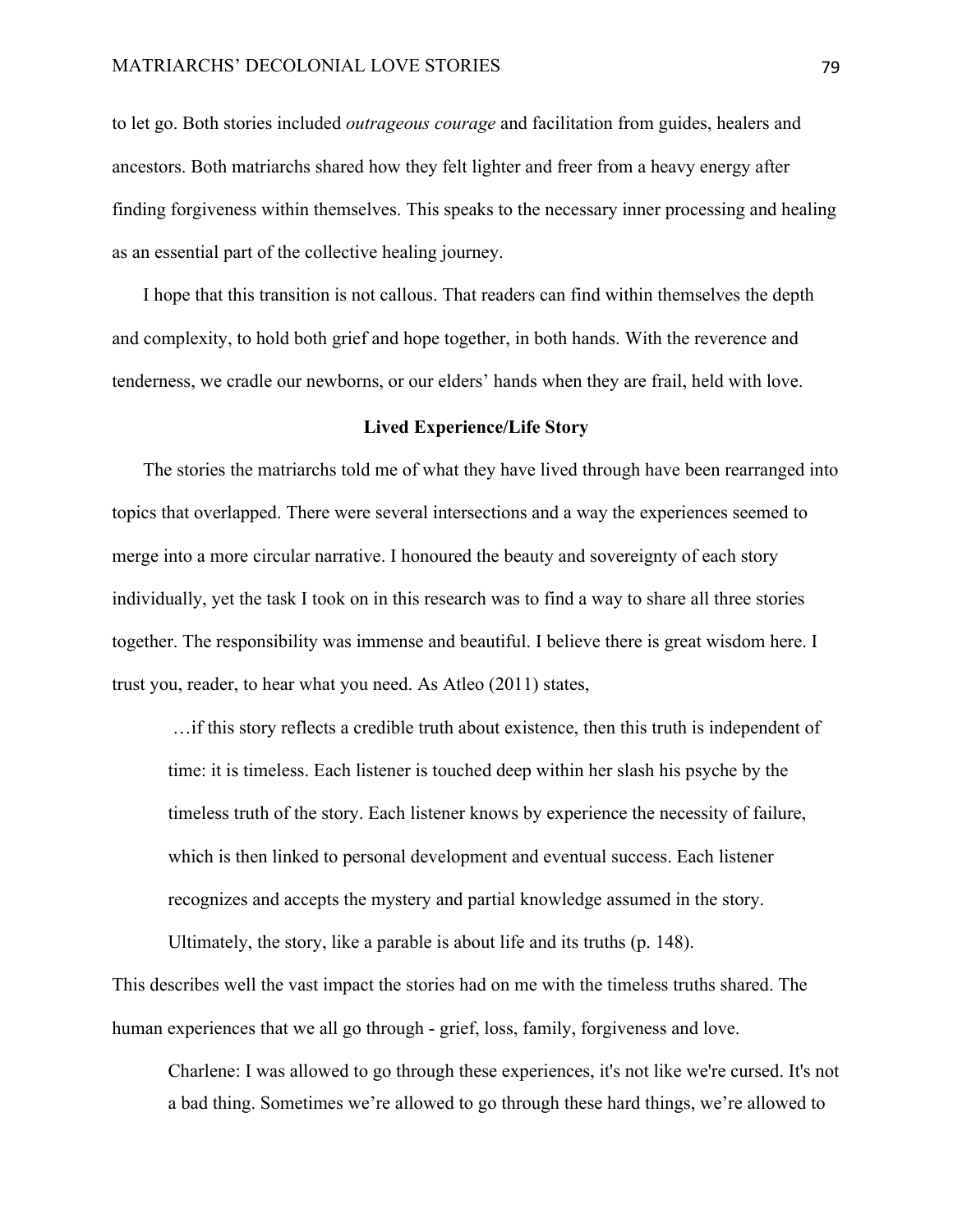see, witnessing, because we might not have that knowledge or understanding unless we've gone through it. Sometimes it's going to be part of our lived experience. It's going to help you to move, and it's going to help you to reach others too. For those changes that are needed, you're the one who's eyes have been allowed to see it! Now you've got a responsibility, you can share it, that's what you're going to do. I have learned, you're never given more than what you can handle, without also giving you a way to stand underneath it. Sometimes I've said, "This is more than I can handle", but I didn't have the full picture. That means if you see something, experienced or witnessed it - it's because you're going to have the strength to get through it. You'll be given the strength. It's not going to be forced on you, but you're going to have what you need, it'll come. That supernatural strength in our stories of our lived experiences, where we are and what we're going to do. You are going to have the strength, and the knowledge, and the understanding to get through that. Maybe you're going to be able to share that with others to help them.

Rachel: In the culmination of this journey, what came was how to move forward. One piece is to encourage people to participate in these practices and to be in a place on the land. To be in a place that's special for them and simply be present there, bear witness and honour to what's going on in this place. Observing the smells and experiences in all sensory domains including the intuitive. Being in touch so deeply, open to all it has to offer.

Another piece came from the fire, we had a central fire going throughout for five days. The fire held us in connection and created the portal for movement into other worlds. The fire in the direction of the South, the energy moving forward, transmuting. When I think of the fire, I think of people coming together and sitting in circle. I've been envisioning, since the tragic, discovery of the children's remains (tears)… circles of self-reconciliation and how it might be valuable, just to open a space for settlers, and ancestors of settlers to share stories of what it means to live on this land. This is why your work is so, so precious because it's all it's all we can do – to share our stories, because that's the teaching.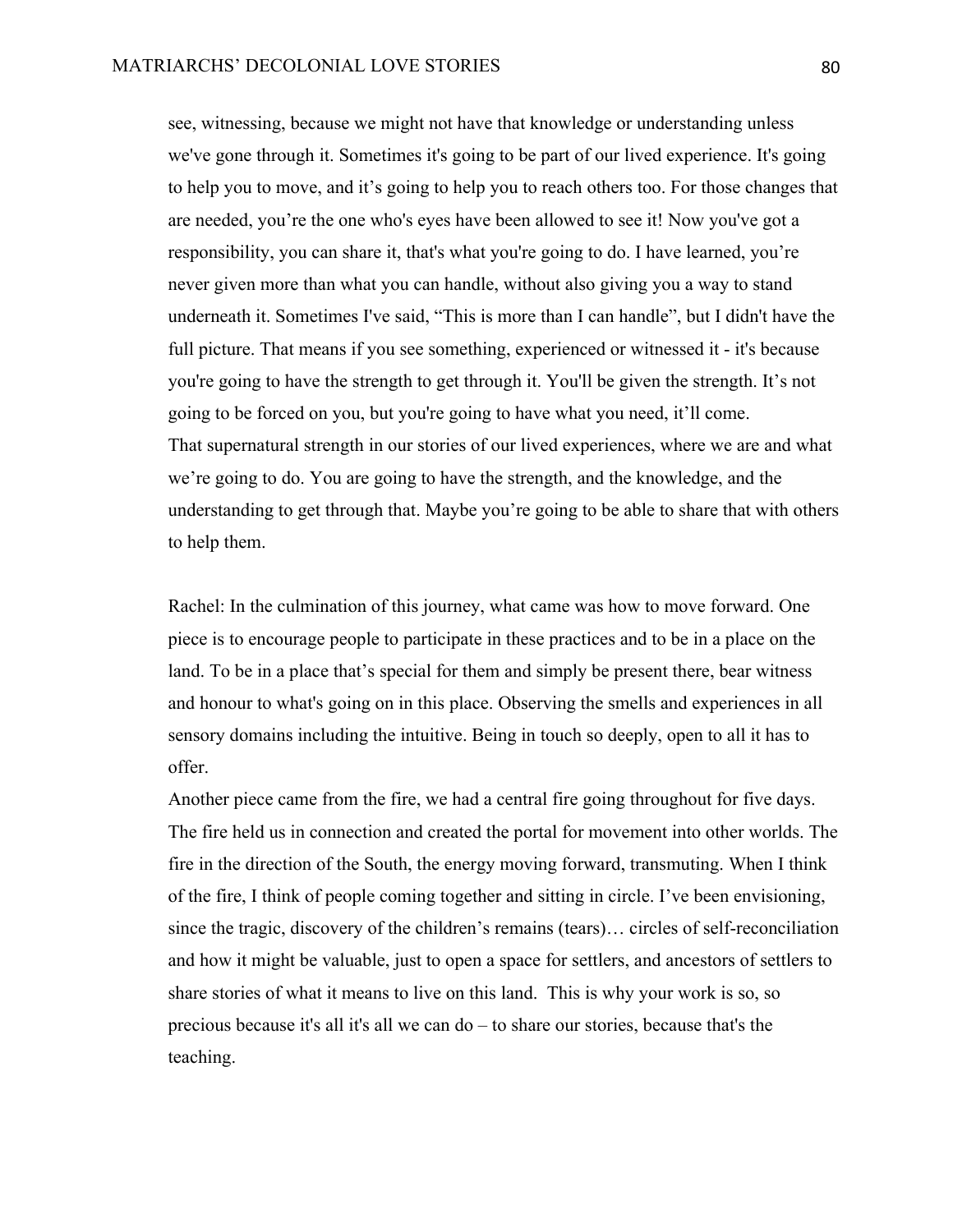This came up in an Indigenous studies course. We were encouraged to share, with traditional protocol, who we were. I think at that time, I was in a room, and everyone was Indigenous. I was sitting there, hearing people, and the pain in their stories, observing the tears that flowed. In that moment an overwhelming sense of grief arose for who I was and for my people. My ancestors and all their stories, the brutality, it was overwhelming. I sat there, this privileged white, faculty member, even with an English accent the voice of the oppressor! It was one of the most profound moments of my life. I started to wonder; OK how do we heal? How do we open and heal our grief? I'm hoping that this one of the things these circles may offer the beginning for our healing.

I said earlier that we must let go of grief, that there isn't time you know to dwell in it. It's an important part, it needs to be there, to be recognized but getting stuck there, prevents us from fulfilling our potential. To transform it, to allow it to flow, to move up into the higher chakras if you will, and to release from there. The Earth can swallow all our tears and is more than willing to do so - relish in our tears.

It's a beautiful story. It's not just one story, but many stories. Many intertwined stories, of three matriarchs. The grand love stories of their lives. From those first places, the land they love. The love turned into grief where there was loss. Even the grief held potential beauty too, as "we are stripped of excess and revealed as human in our times of grief. Grief ripens us, pulls up from the depths of our souls what is most authentic in our beings" (Weller, 2015, p. 8). The challenges faced fortified the resolve to live fully, driven by the love for their children, partners, families, ancestors, the love for this place, for Mother Earth, love for the plants. What I'm hearing is a beautiful love story. Each story is circular. Each story is a lifecycle, winding and returning, a feedback loop. As Lefkoff (2018) says feedback loops are "a tool to keep us resilient, adaptive, and optimistic" (p. 108). The matriarch, like any enduring system, responded to the shift with adaptive resilience.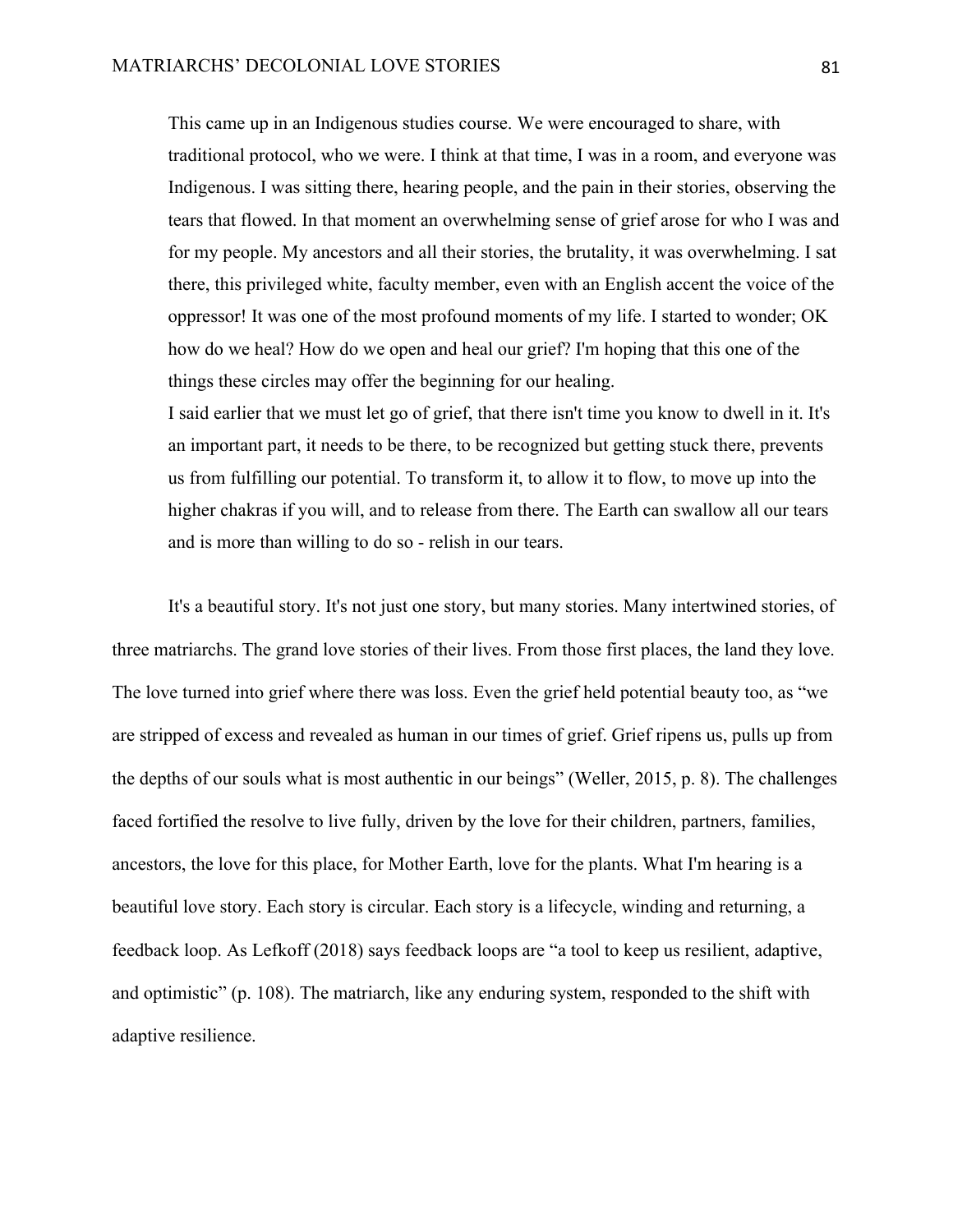Together, the collective story is circular, spiralling. Deep listening requires a letting go of a linear, dichotomized way of thinking to embrace the journey the speaker takes us on. The matriarchs have shared wisdom through their lived stories. There was rich silence, juicy laughter, tender tears, and emotions flowing between myself and the matriarch storytellers.

Welcoming our sorrow eases the heart and places within ask, allowing them to open an freeing us to once more feel our kinship with the living presence around us this is deep activism, soul activism that actually encourages us to connect with the tears of the world (Weller, 2015, p. 75).

Lillian: I think the biggest thing if I wanted to give a message to other people, looking for love in their lives, is - don't shut the doors. If I had been going through the personal ads or you know nowadays that you know doing Internet dating, I wouldn't even have finished reading his profile (her late and beloved husband). Right, because you know he was he was too old, he was into cars and country music, (laughter) he was religious, Christian religious - and I left Christianity behind when I was thirteen. He read the Bible every day, said grace at every meal, type Christian, serious. I never, ever would have thought that we could have been so happy together but early in our relationship after this magnetism, is just like it's never going to work. It's never going to work, so we should stop now before anybody gets hurt. So, we kept splitting up, and then accidentally/on purpose, running into each other. The first couple of months, it was (push-pull hand gesture). We went on our first camping trip together, and we stayed up all night talking. We decided, we can't know if it's going to work if we don't try it. Obviously, the chemistry is working! (Laughter) We made an agreement that he would not try to convert me and make me a Christian, and that I would not roll my eyes and make denigrating comments about things I find foolish in Christianity. We did that for twenty years; we kept that pact. It was a partnership, there was respect on both sides. What more can you ask for? And of course, love!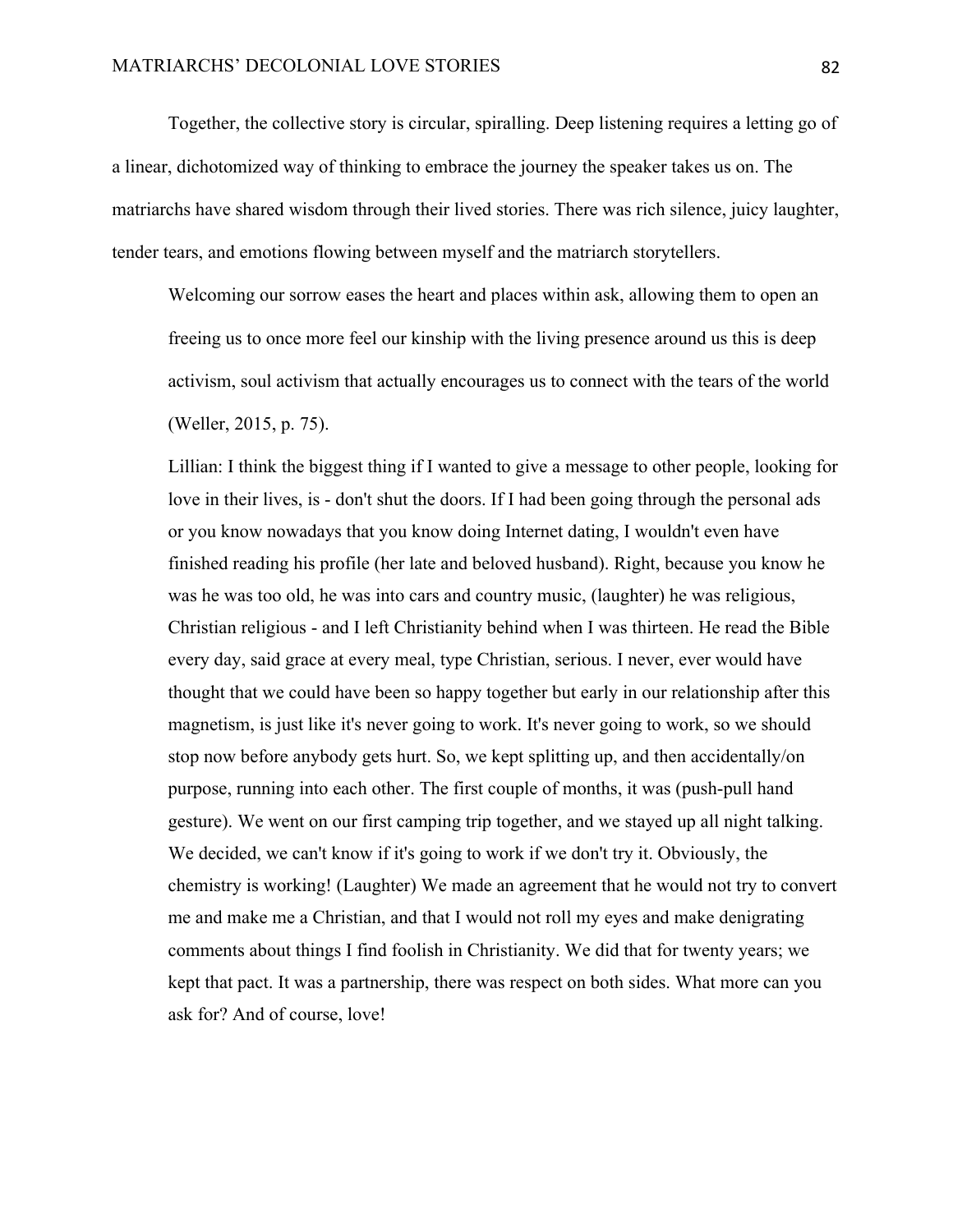Rachel: There's so many gates of grief and I suggest we connect and to honour them; to transform. This pain, into great things together. Just simply sharing of stories and finding rituals too. Ritualize life and ritualize community. Another part of this and it comes back and maybe the final piece really is something that you mentioned at the beginning and that is the life cycle. Life and death. Of course, death creates so much grief. We live in denial of death. This is another piece I think that is so important to embrace, because when you're in the forest and you're on the land and you see it everywhere. Everything we're doing can be sacred. Everything is completely sacred! Isn't it?!

Charlene: That healing, that wholeness, it's here – don't give up because things do get better. I never laughed as much as I have laughed in my lifetime. I've never had that freedom to be able to just feel that fullness. The first twenty years, I was quiet, the second twenty years I began talking, from forty years onward I started learning to write. That was during my university days. Different stages, different times, the power of our experience or our knowledge of where we are for this place or the work we're going to do. What are we called to do? I know you walk in the same realms. Not just in a place of head knowledge, but you walk with what you carry deep within you. That's important. That's important for ALL of us because some people have pushed down their spiritual or emotional connections. Not being able to bring it all together, because we can't separate one from the other. Some focus on certain areas, we see the physical, but there are other parts of us that need to come together, that's healing. Part of that joy, part of the peace, and that love. I've never felt so loved and so important! I didn't know how valuable I was; it comes in pieces. A little bit further, it just takes the next step, you've just got to keep going. I made it through my dark years. I talked to my Great Grandmother the most through that time to help me, and I prayed with my Mom.

Through their stories, the interviewees encourage us to stay open to love, life, the hurts and the wholeness and to carry our purpose and calling, not as a human 'doing', but as spiritual beings here on Earth. To witness life, death and the supernatural is where we can listen to the wisdom being shown in these moments. To keep sharing our stories is to live on in sacred ritual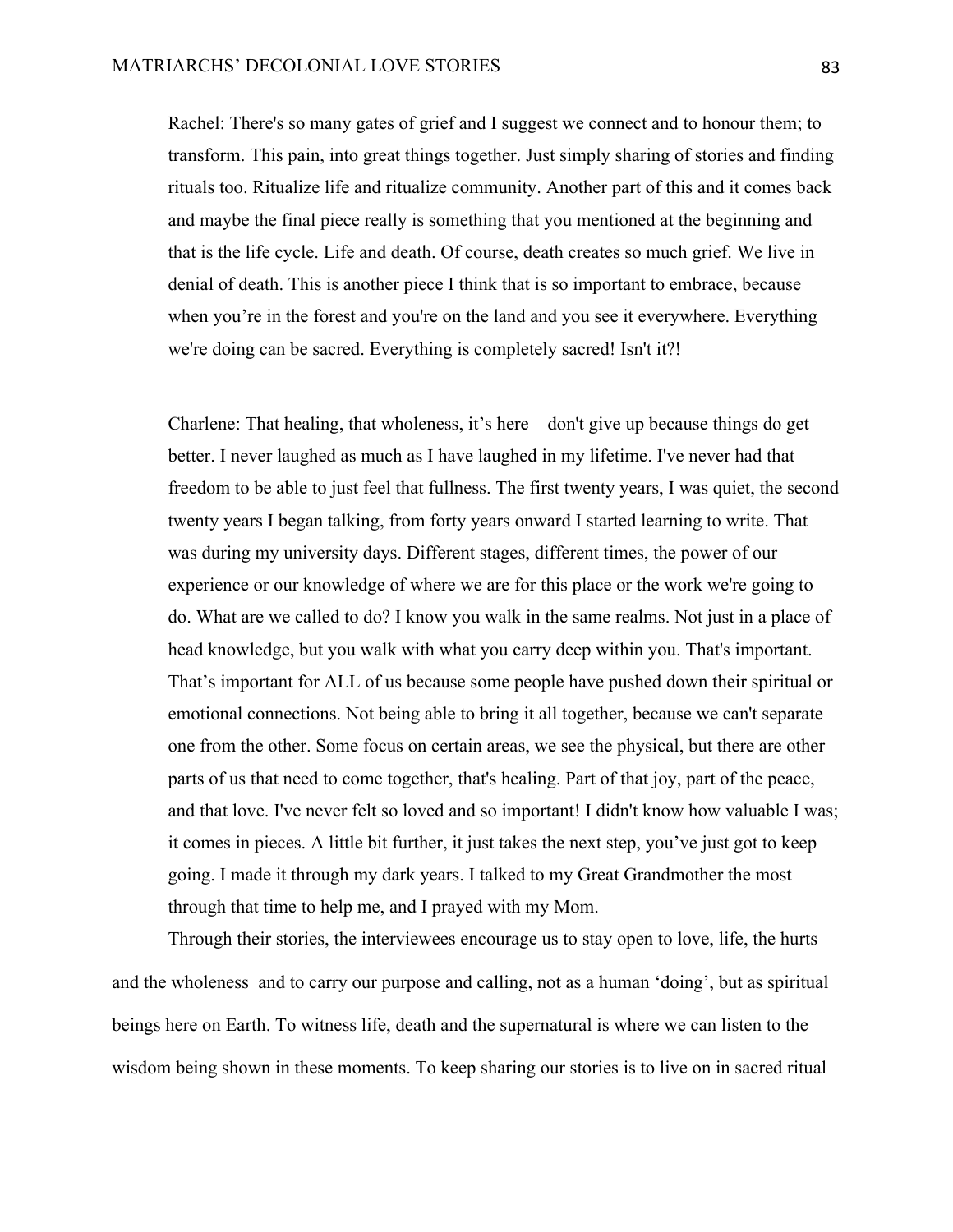and love. I cannot tease apart the connection to the land, to lifegivers, and the ancestor matriarchs and communities who have raised up the matriarchs I had the honour to sit and listen to because it is all part of their beings and their stories. The themes merged and were all present and interconnected.

The matriarchs guided me to the wonderous dance of storyteller and story listener. I came to feel and understand the beauty of listening. To not just focus on the wielding of the pen, but to become a willing and blank page was to allow their stories to be written on my heart and with my whole being. To allow the cutting of tremendous pain and abuses to open me was to let my tears purify those wounds to make space for healing. To laugh with my whole body, and let their joy move through me, and live on in me as it is now shared between us was to welcome their love into my heart and magnify the love that is already alive there. For me, there is no doubt that the stories of matriarchs are needed now, to guide our lives with nurturance. I know this need, as it is/was mine.

#### **Lifegivers**

Honouring lifegivers and matriarchs is not the reverse dynamic of colonial patriarchy. To honour lifegivers is to refuse internalising attempts of colonial erasure, to speak in our mother tongue, to raise up our relations, daughters, sisters, aunties, grandmothers and Mother Earth. In *Holy Wild; Poems* Anishinaabe trans poet Gwen Beneway (2018) writes "We are apane kwe (woman) we are Akii (the land/earth) nothing takes her from us and this is what makes us holy" (p. 19). Beneway describes the sacredness of women, not from socialized gender constructs, but from her lived experience. Neidhardt (2019) also states "We need balance with the feminine" (p. 183). We are unified through our Mothers heartbeats, the first primordial sound that is our inheritance and responsibility. Dr. Christiane Northrup describes this bond in *Mothers-Daughter*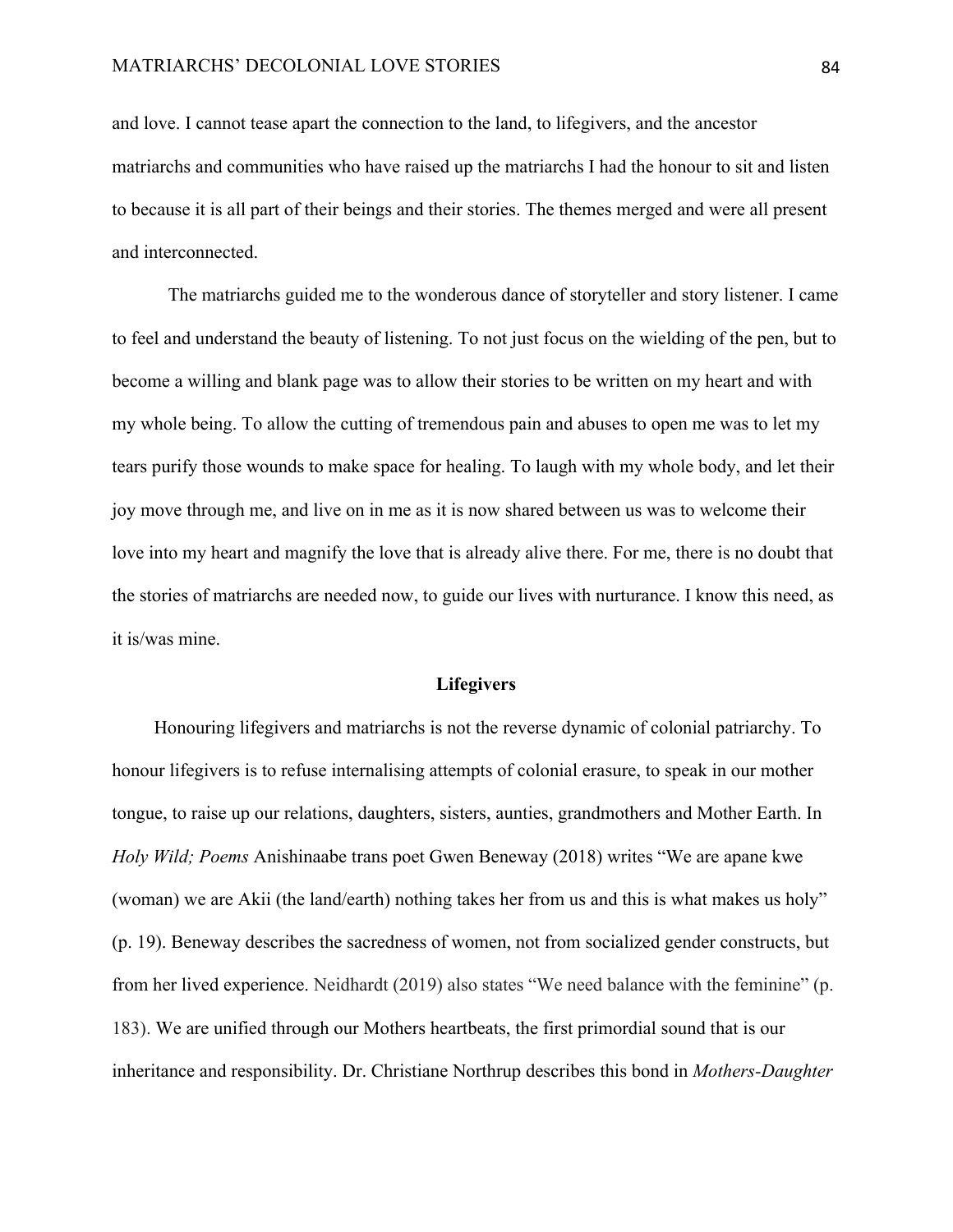*Wisdom; Understanding the Crucial Link Between Mothers, Daughters and Health* as us being, "formed in the soil of our mothers' emotions, beliefs, and behaviors. Even before birth, our mother provides us with our first experience of nurturing" (2005, p. 3). To honour lifegivers is to affirm life and live fully.

## **Inheritance**

Charlene: When I introduce myself, I love being able to say the names of my grandmothers, my mothers, the women. And this all started because I was wanting to find the name of my great grandmother, who was one of Captain Schooner's wives. All I knew, it was Mrs Captain Schooner – you know European history has a way of doing that, they erase women's identity. They erase the role and the importance of our moms, our grandmothers, our sisters, our daughters.

I wanted to say my grandmother's names because there was a time within European history that men had the rights. Men would have the right to beat their wife with a stick the size of their finger, whether it was ever enforced, do you think anyone ever measured what women were beaten with? Men held that right. You became as though you didn't matter or who you were anymore. Now you are just the property of your husband. European or English law. For me, I just love being able to resist, when I came to school, I thought the best thing I could do is lift up their names.

My great grandmother, Ga'Nelth-gus they called her the Old Lady. Not in a Western way, it's not a negative or derogatory. The Old Woman, the Old Lady, they also called her Mum. In the village they all called her Mum. Leaders and chiefs, they would come to our house, and they would discuss with her, what needs to be done, consult.

I grew up in a city. We left the village when I was a baby, when my great grandmother passed away, as I said she was the one, that leaders, high-up leaders would come and sit with her, and they would consult. They would come to our house, that was the type of respect in our community. The women carried the rights. The women are the rightful holders of names, of songs and dances. The rights go through the women in my family. I'm not saying it's like that everywhere, but I want to say that in our family, within our nation, that is the proper way.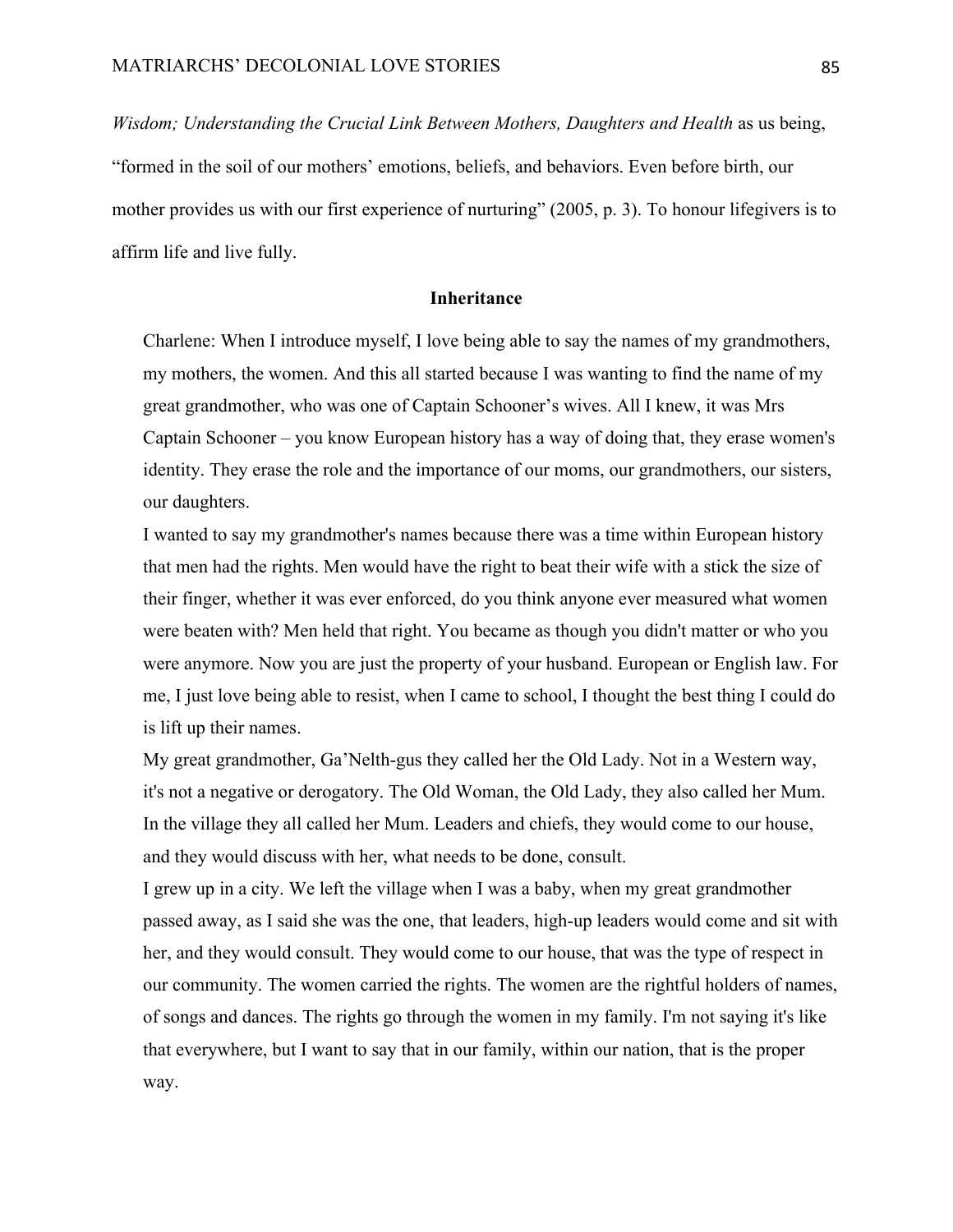McCabe (2018) urges that people listen directly to Mother Earth for guidance,

We all have access to this Mother Earth. The goal for me is to just keep saying to people, that's your birth right. That's your inheritance. This mother Earth's heart can tell you how to be here. That is how it's always been (20:24).

Many scholars are encouraging this return to feminine inheritance, honouring that it is a traditional way and yet that return in leadership will also be a new phase for Mother Earth. As Roessel (2018) states that is why (Indigenous) women should be leading,

We have a spiritual connection to the land, recognition of how to restore balance to achieve harmony and adapt to a changing climate. We can teach Western society about how to sustain and heal Mother Earth (p. 114).

This affirms many of the research themes here: connection, land, and matriarchs in leadership. Furthermore, Roessel links spirituality to a harmonious climate, both environmentally and socially. As Cree/Métis professor Kim Anderson (2000) builds on this vision in *A Recognition of Being: Reconstructing Native Womanhood* when she cites educator Myra Laramee, who says "Your grandmothers are standing there waiting for you to ask the question" (p. 30). Our grandmothers are guiding us and want for us to listen.

## **Nourishment**

Charlene: I've even shared stories at the university of being a breadmaker. Bread can tell your identity and where you are from. It's like a fingerprint, as to how you make your bread or your bannock. Making bread shows the resiliency of our people. Our strength. Processed wheat wasn't a food that was natural or grew Indigenous to our lands and people. It's something we've taken, and made it become something embraced within community. Fresh bread helps you remember home. It makes you think of your mom, or your auntie, or your grandma. Or the best breadmaker! It's a memory that brings life. It's a safe memory. It's a happy memory. These are passed down, within the kitchen, around the kitchen table.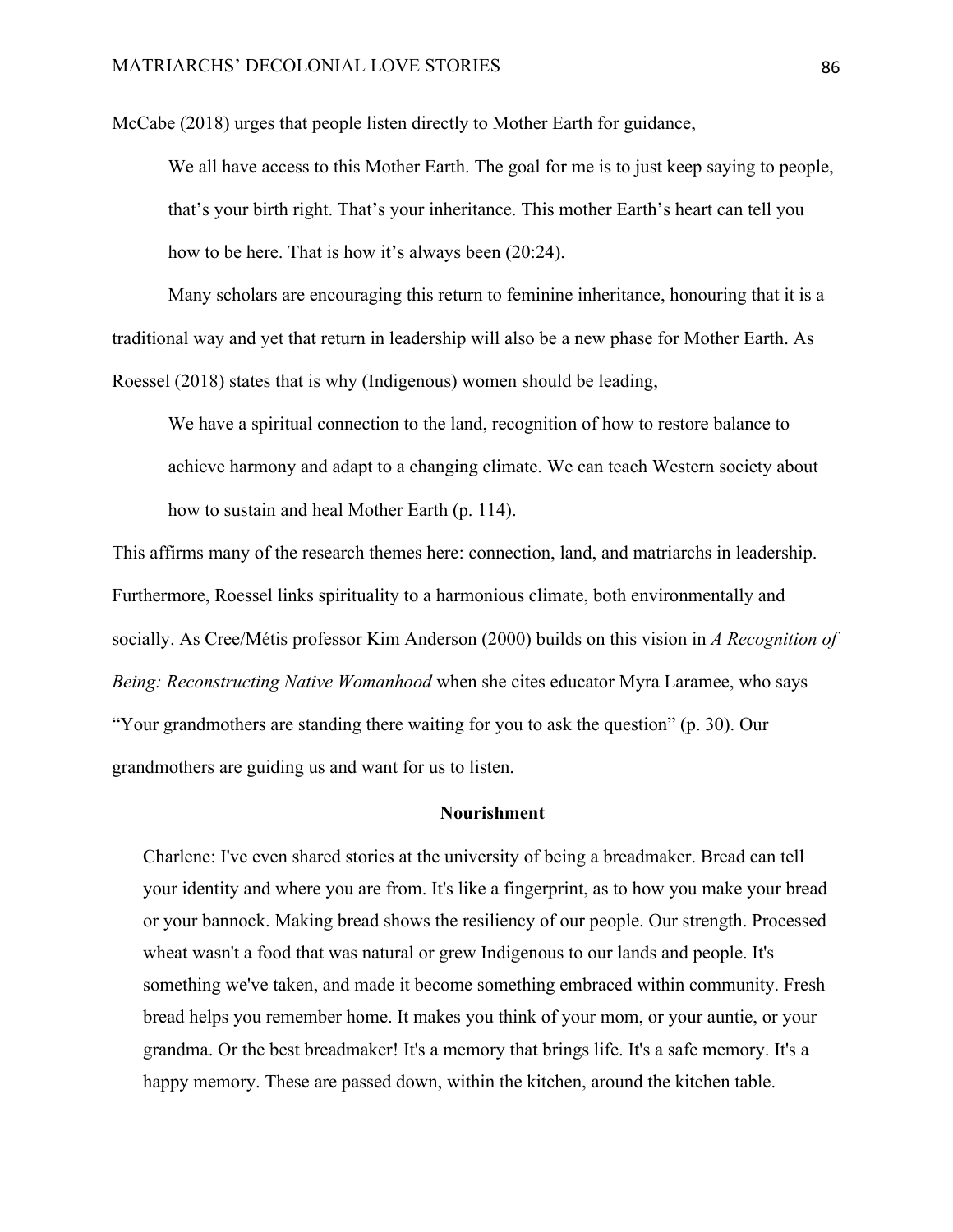Feasting or feeding the people is a big thing in our communities. Some people might not think very highly of a cook. Someone who's preparing food is sharing a big honor. A gift. It is respected, it's not shunned. I loved that I heard one brother share in a paper he was working on of ceremony. His master's thesis says, "In ceremonies, there isn't any one person higher or greater than the other". That's something that he pulled out as part of his healing journey through research. So "whether you're doing the work - whether you cut the wood for the fire, or if you've cooked something, maybe you've said a prayer or few words, all are important. Not one is above the other". I think within Western society, there's SO much more, that never gets recognized in a good way. You know, this was my goal, I wanted to be a Mum. I wanted 12 children! Now, it's like I've graduated to the next level. Wow! So beautiful to be a grandmother! It's fun! Yeah, I can have fun!

## **Gratitude**

Lillian: Thank you for thinking I was a worthy interviewee! And giving me a chance to just talk and talk. It was one of the things I loved about midwifery. I always loved telling stories about how different families dealt with issues, and what babies are like… I love telling stories!

Rachel: The lessons, they were from the plants from the land - they hold the knowledge. If we if we can just find the time, to just sit still, in a place. Oh, my goodness, in holding a rock there's a connection. What we can connect and what we can know by holding a stone, or any object astounds me. The unity of all things - that there is no separation. We think about the land, the sky, the water, it all just is. Benjamin Lee Whorf said "the segmentation of nature is an aspect of grammar" - as soon as we name something, it's not that, it's this. It isolates things which I know has value, but what we've really lost is the ultimate unity of everything (laughs) our experience is lost, or at least missing something. that came through so, so powerfully. I'm not just me, I'm all the people. I started to visualize people that are been on that land, Indigenous peoples what had happened there, and I started to think I'm no different from any of them. I have the same emotions, the same hopes, the same dreams, the same love for my children. As one of the elders used to say, "We're all Indigenous from somewhere". We are, my goodness, we are.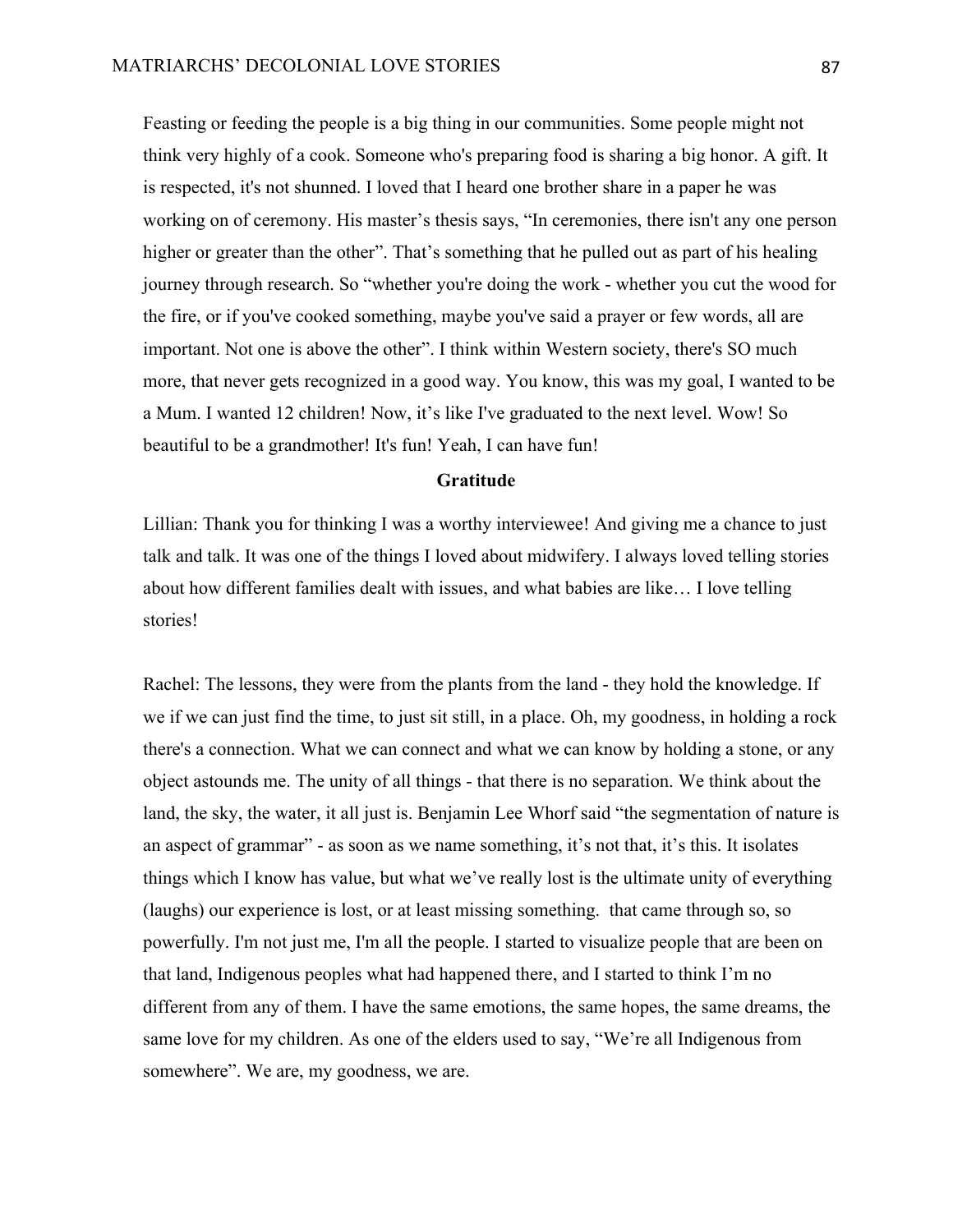We can live on this land together. For the most part, many people have not chosen to walk that path. We're all healing. I think that the split from the land is drives the divisions in the world. It's being separated from our connection with the land. I think part of the way we can connect with the land, is just to be on it, for a period, with nothing, or very little. Indigenous cultures have known this forever, walkabouts, vision quests. It's a connection with the land. It's getting that guidance, receiving that message, the teaching from the land. It's not just from the land, it's from within, it's from everything but the land is the portal. So, this was so profound for me. It brought into clarity for me my connection with the land.

Rachel's story highlights the complexity and circular nature of lived experiences. Instead of emotional dichotomies, poet Naomi Shahib Nye writes,

Before you know kindness is the deepest thing inside you must know sorrow is the other deepest thing you must wake up with sorrow. You must speak it till your voice catches the thread of all sorrows and you see the size of the cloth (cited in Weller, 2015, pp. 13-14). Nye's poem acknowledges that we cannot shy away from the power and magnitude of the emotional landscape. The 'size of the cloth' is vast, yet so is human's capacity to feel and transform. As Weller writes, "Grief dares us to love once more" (2015, p. 14). The courage to feel deeply is a necessary part of this transformation, in the landscape of each of our bodies and the greater collective ecosystem. Releasing the power of our grief, may emerge in the loving power required for radical (re)emergence.

## **Ceremony**

All the matriarchs discussed experiences that held deep personal meaning. Examples that were shared with me were cultural ceremony, rites of passage, and travel. As Joseph Campbell's (2008) *The Hero With a Thousand Faces,* the Hero's Journey demonstrates a map for personal growth and transformation, the grandmothers lived experiences spoke to the sacredness of living through many transformations. As Campbell discussed, the journey included initiations,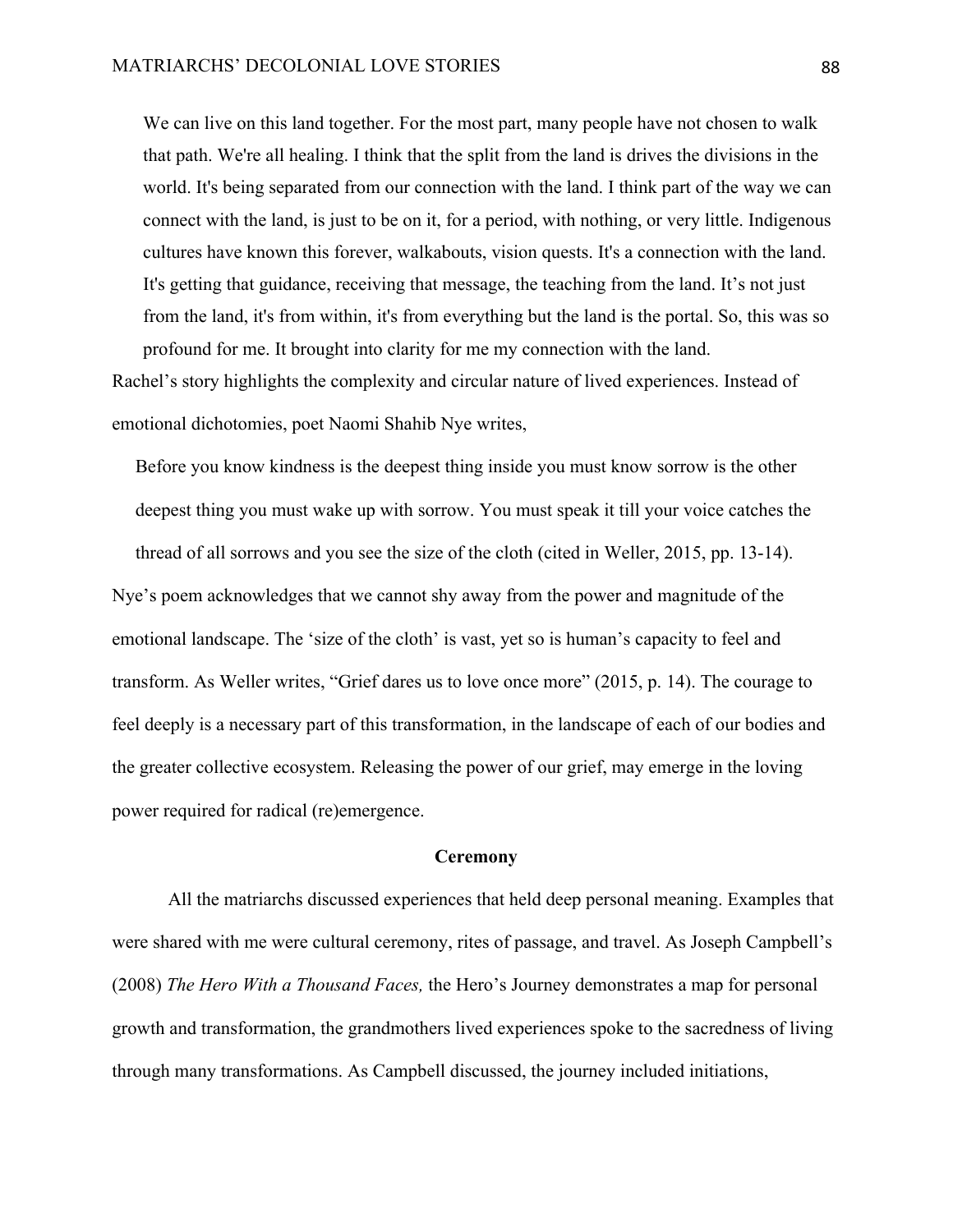challenges, guides, and a return/rebirth with new capacity or gifts to share. I found it interesting that two women calmly spoke of their own deaths as an upcoming transformation.

I honour every woman who steps forward to lead, whether that is in her family, community or in the world. Somehow, it felt fitting, to end, with the beginning. Despite the dominant norm of patriarchy, the lifegivers who shared their stories have held onto their own lives by honouring their lived experiences, uplifting others and remembering the responsibility to give back, to help where they can. The inheritance of wisdom, nurturance and gratitude in the stories we tell and share together are beautiful. As Starblanket (2018) writes, "the intent is for these efforts to contribute to the restoration of our ability to practice the relationships with people, places and practices that were disrupted through colonialism" (p. 29). This resurgence is not aimed at revenge or retribution, but rather a return to right relationships with self, community and the land. LaDuke (2005) says this resurgence is for all humanity, as we are more alike than different,

…it is said that we are 99.9% the same, at least in terms of our DNA. What accounts for the amazing difference between peoples, colors, cultures and worldviews is one aspect of the wonder of being human. The way one comes to understand this diversity is neither through measuring a person's head nor through crushing that skull with a rock; understanding can only come through the nuance of relationships (p. 67).

This is where these conversations with matriarchs are so important, beyond 'difference' the seeking to relate and understand one another so we can truly hear and learn from each other as a powerful form of collective resurgence. As Starblanket (2018) says this relational resurgence "subverts the individualism that characterizes contemporary liberal society, while honoring and carrying forward the way of life of those who came before us" (p. 31). This quote explains how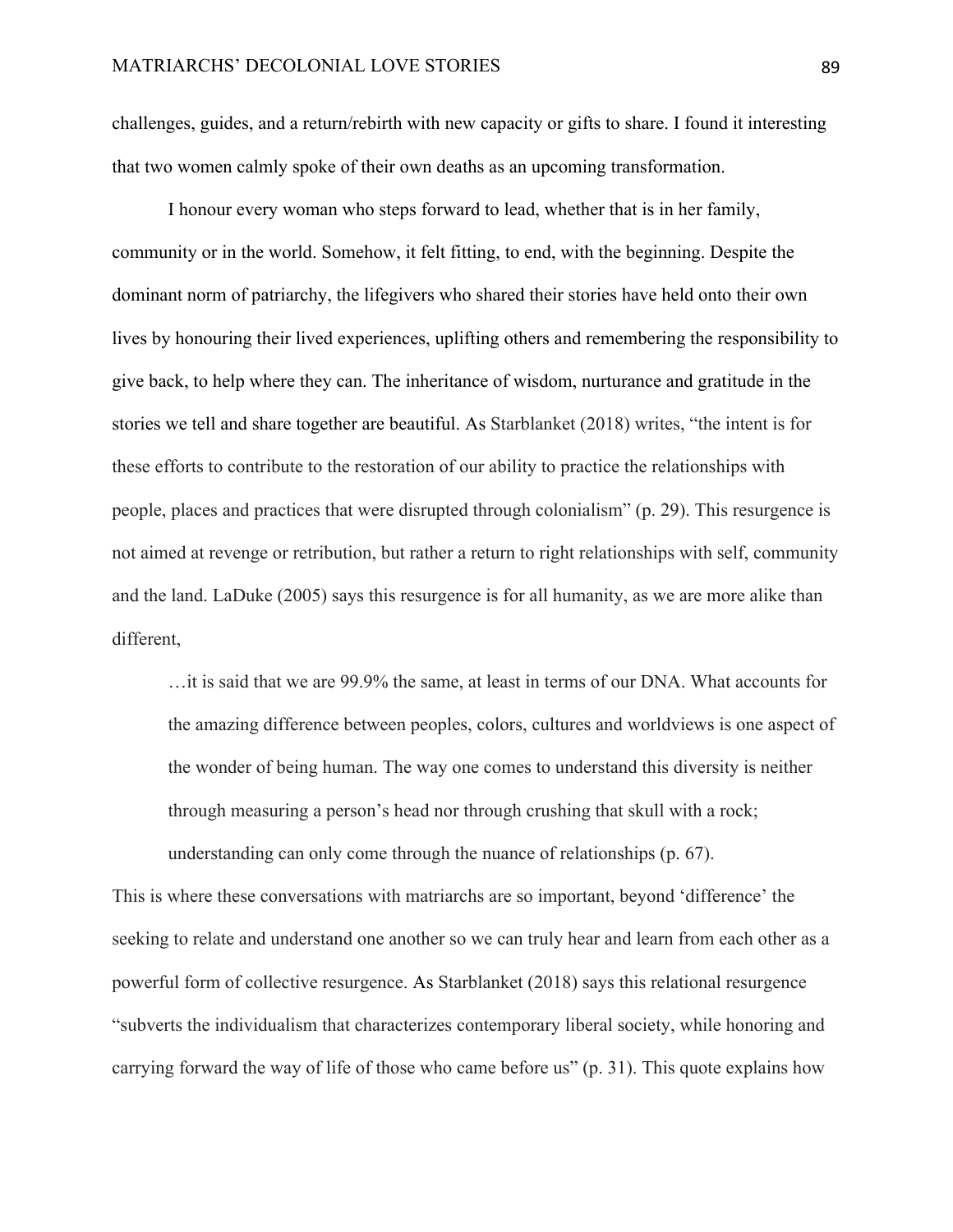#### MATRIARCHS' DECOLONIAL LOVE STORIES 90

change starts with the individual, yet has the potential to expand to a shift on a much larger forum. This resurgence, rooted as much in all that came before us, as it is inspired by our future is a necessary re-turn towards connected community. As Larry Emerson (2018) says,

Let's light a sacred fire and smoke tobacco together and put down some cedar and be mindful with each other and with the *diyin dinée* again and learn how to be in kinship and in relationship again … in a sacred way. What you need to know is not in a book (p. 65).

The matriarchs offered me more than I can put to page in this sacred re-search ceremony, and yet the commitment is to try.

# **Concluding The Ceremony**

The matriarchs all had valuable lived experiences and stories to share, Simpson (2020) writes, "some stories are stories and some are just facts, facts so important that story can't mess with them" (p. 267). This statement is a way to resist the negative connotation that certain voices are 'just' stories, and to assert instead a self-determination and prevailing truth to a person's lived experiences that won't be undermined or deterred by opposing or even dominant critical narrative. The matriarchs were all thankful to share and be listened to. In each interview, we shared laughter, tears and moments of insight. The connection formed through sharing and listening was nourishing for me as the listener, and each story felt perfectly timed, to carry the exact wisdom I needed in that moment. Certainly, matriarchs have wisdom to share on how humans can live in kinship and contribute to a care-centered relationship with the land we live on and with. As Neidhardt (2019) says "As we move forward we would do well to find commonality in each other's beliefs, while appreciating our own" (p. 180). Each matriarch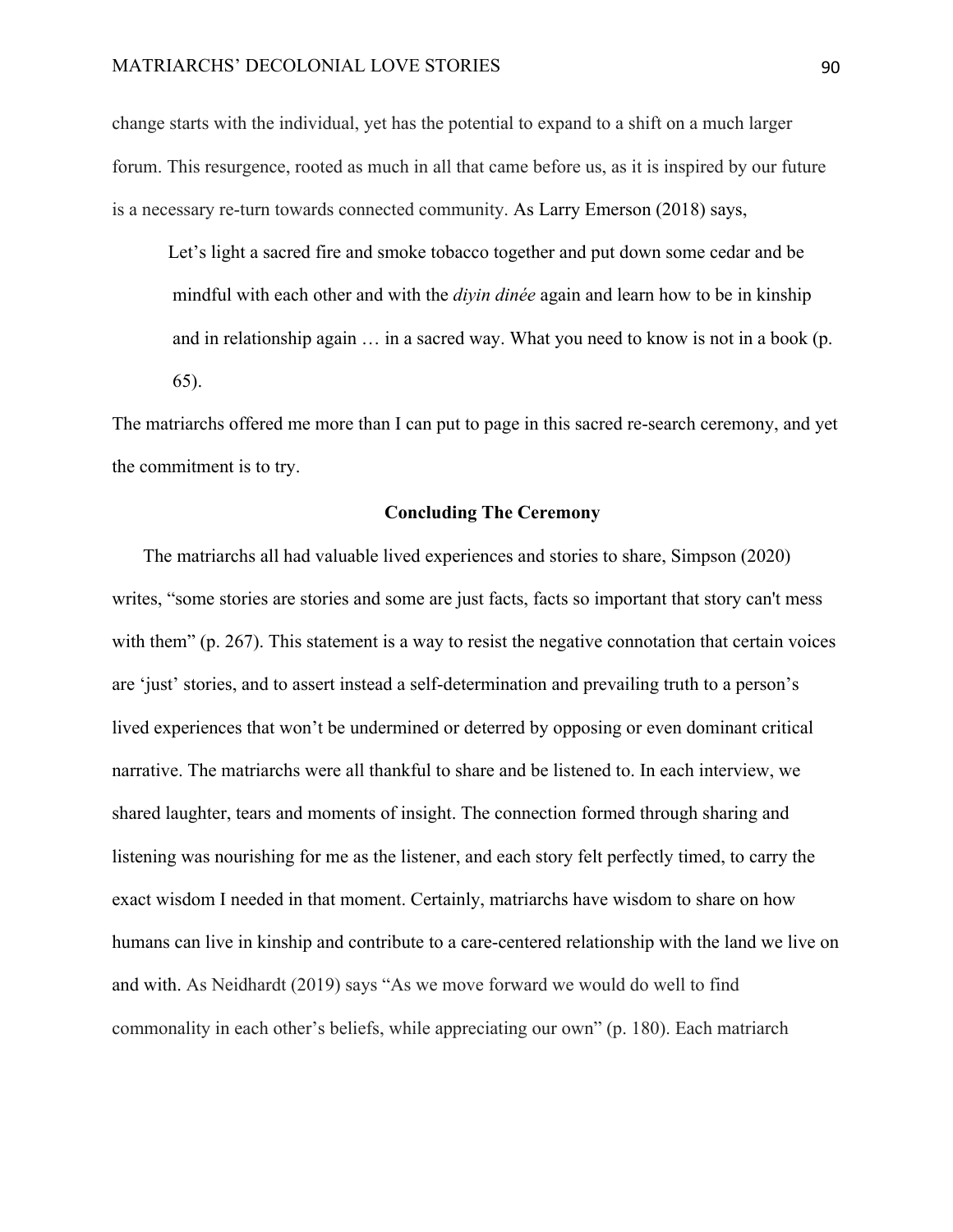expressed not just the ability to find this commonality, but a willingness and enthusiasm towards that undertaking.

I was deeply touched that every interview concluded with the matriarch asking if we could share more time together. With many of the matriarchs of my family in the spirit world, my longing for women's wisdom led me on this re-search quest, and in return, my longing was mirrored by the matriarchs. My need to hear stories felt aligned with their need to share their stories. In this way, I saw listening as both a gift and a way to be of service. It is time to re-story our lives. As poet and activist Sonya Renee Taylor (2018) encourages in, *The Body is Not an Apology; The Power of Radical Self-Love,* "some of the stories have helped us understand this wild ride through humanity, whereas others have kept us cut off from radical self-love" (p. 72). As storytellers we can chose to re-story with the life-affirming narratives of matriarchs and lifegivers who nurture, sustain and regenerate us throughout the cycles of life. For story listeners, the stories that acknowledge the depth and complexity of our experiences, authentically may acknowledge and affirm our lived experiences. Stated by Yunkaporta et al. (2020), "Narrative is one of the most powerful ways of using metaphor to influence creation, these new disconnected stories have had a devastating impact on existence" (p. 8), to harness their creative power to influence, re-connect, teach, and heal both the devastating impacts and re-story the future of our collective existence.

Every story was life-affirming and uplifting, with moments of beauty that encouraged a regenerative attitude towards our human survivance. This included challenges and traumas that the matriarchs had faced, and how they found healing and fortified their spirits. Every story was filtered through the lens of a lifegiver, and I felt that aspect of their mothering could not be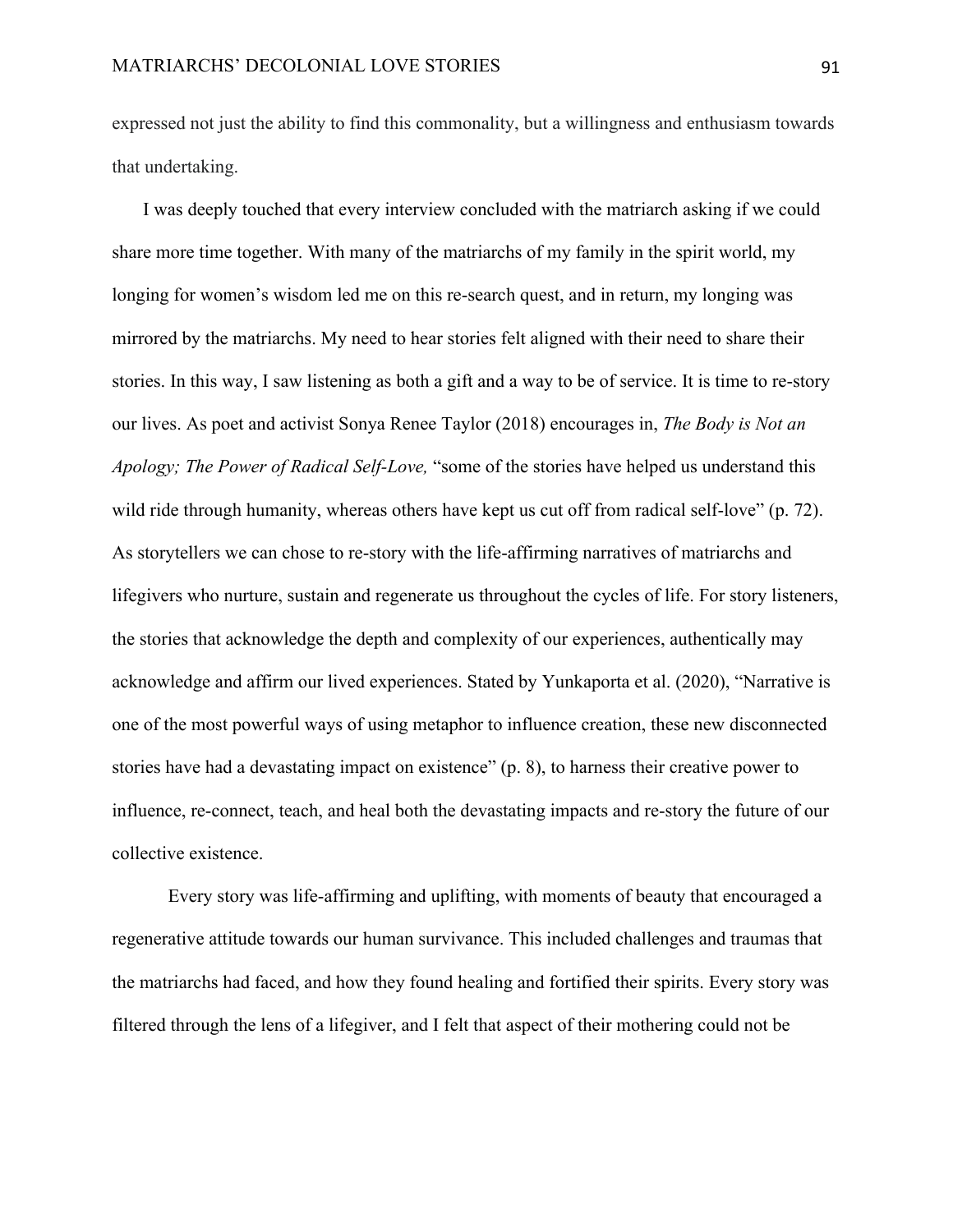teased out and reduced from the core of who the matriarchs are in the world. Certainly, their life giving had affected and changed them and offered unique insights. As Blackie (2018) says,

Living in balance with the land, is at the heart of all Irish mythology... It's very woman centered. Woman as a representative of the land. Our stories, our oldest stories, tell us very clearly that if we don't respect the land, if we don't listen to it, if we don't live in balance and harmony with it, if we don't respect the feminine, who in some way represents it, then that channel is blocked. The flow of positive healing energy is blocked and the land becomes a wasteland (22:22).

Many would say we are living this prophecy now. Where it is impossible to return to an imagined matriarchal utopia of the past, it may be possible to unblock these feminine channels and bring healing for Mother Earth and our future ancestors. For the sake of our children and theirs, I would say – we must do this work and be this change.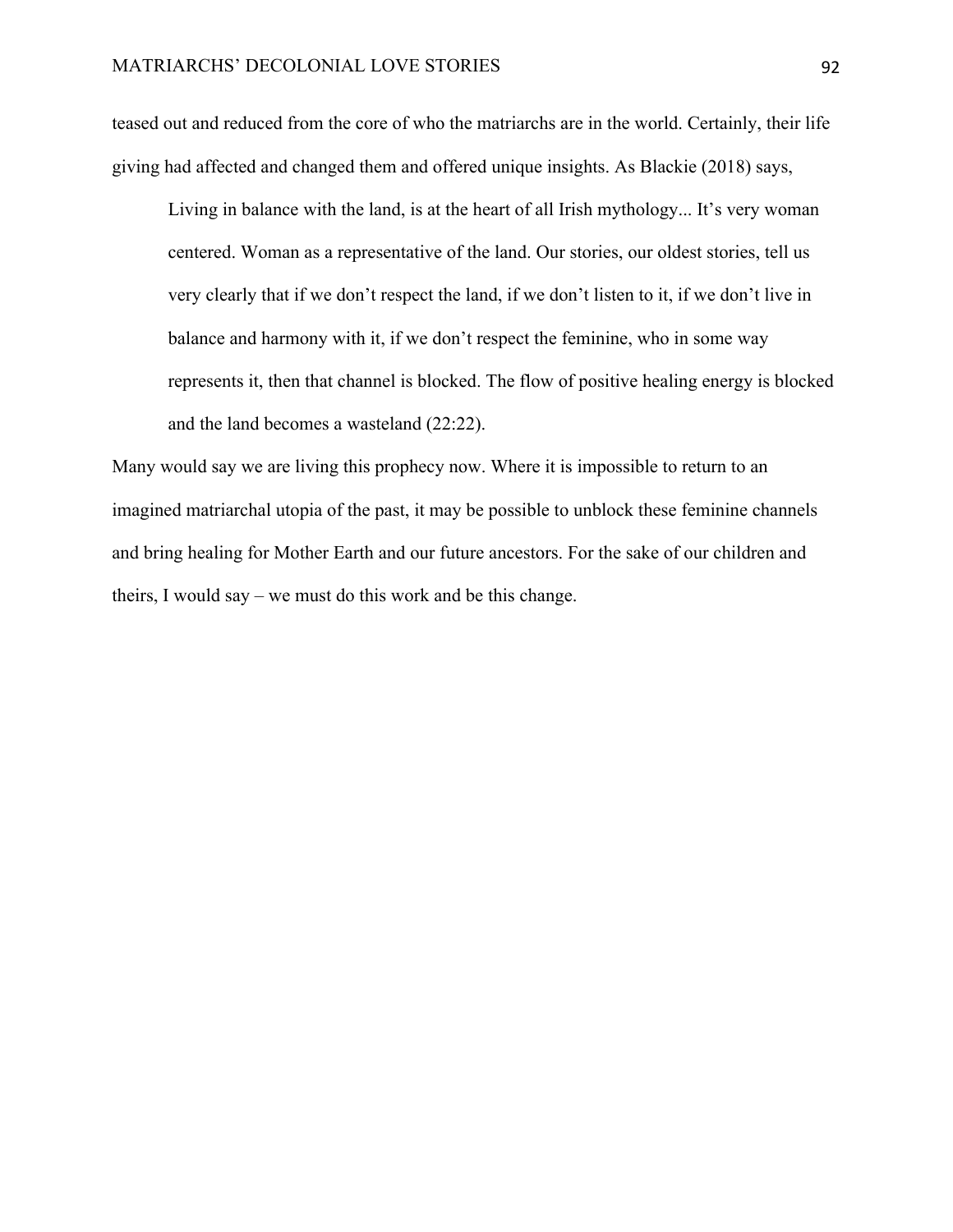### **Chapter 5: Reflections, Responsibilities, Prayers and a Letter to my Daughter**

## **Story Listening**

What is a story without a reader, or a listener? A story being told without anyone to hear is an internal narrative, a meditation, a monologue, a reflection. Systems of power can be a platform for amplifying a person's voice or a barrier to being heard. As Breunlin (2020) writes, we resist those barriers by remembering, "If the purpose of violence is to extinguish certain people, knowledges and perspectives, then memory continues to resist that violence" (p. 2). Furthermore, in sharing stories we resist "against the comfort of monologue" (Bird Rose cited in Breunlin, p. 2). This is important because Bird Rose and Breunlin are acknowledging that the dominant narrative often becomes comfortable, or at least familiar. That is why it is necessary for diverse representation that includes a greater variety of stories and lived experiences, so that the dominant narrative does not become so comfortable that it cannot evolve. As Anderson (2000) writes, "the listener has as much a part in the creation of the story as the teller. In this way, the listener also carries responsibility for the knowledge that is transmitted" (p. 49). This is to say that sharing stories is a way to share knowledge, and with the gift of hearing stories comes a responsibility to carry, protect and share that knowledge in the appropriate context.

While my responsibility was to research the story-telling of the matriarchs, I realize now in hindsight that the work I was doing was story-*listening.* I was as much part of this research as Anderson says because I now carry the responsibility of these stories in me. As Leighton (2021) calls a 'listening in' which is, "having the ability to set aside any preconceptions and just listen" (p. 1). 'Just' listening is more important than I initially understood and guided this emergent research journey.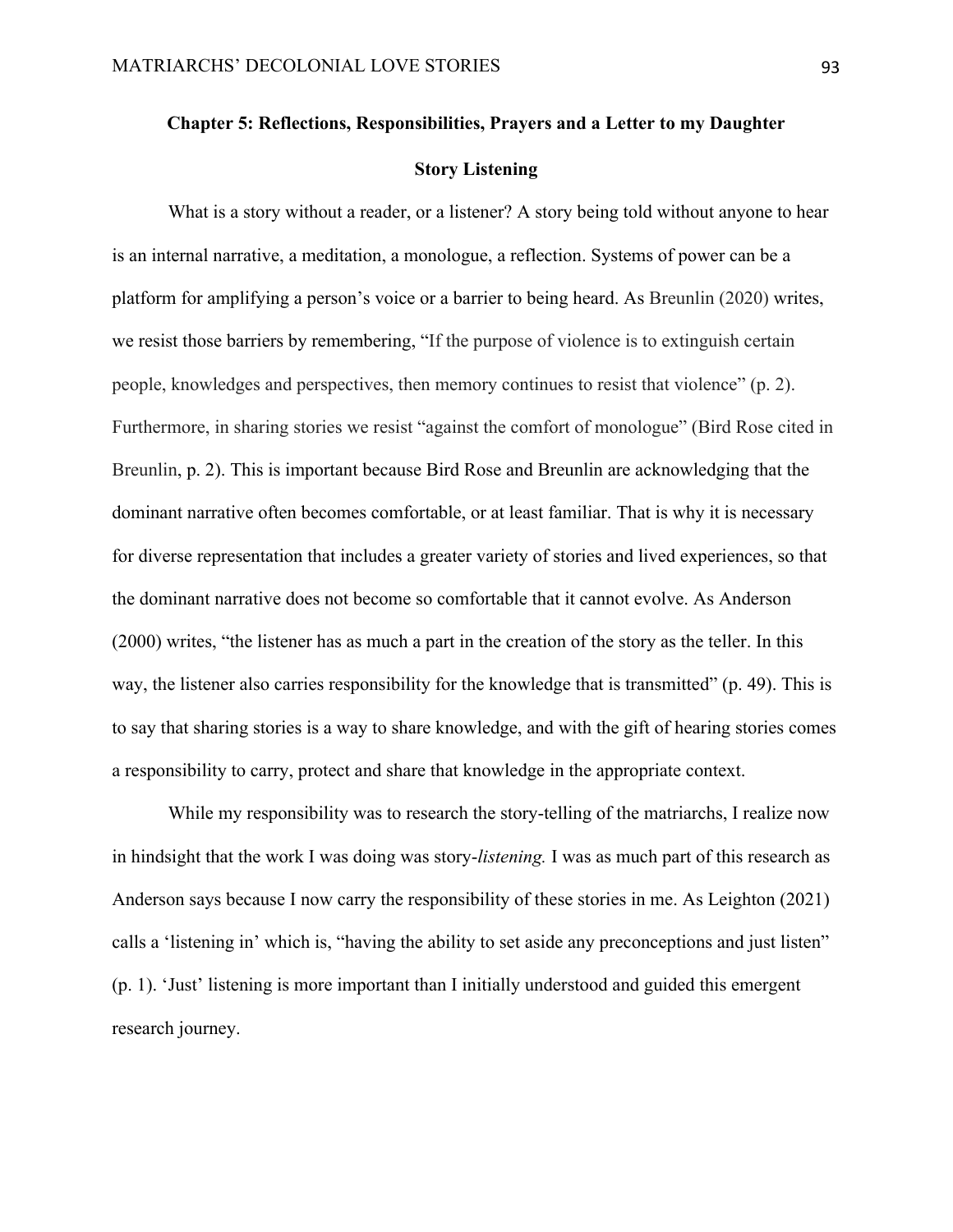### **The Return**

This story-listening has been a yearlong ceremony. Like other ceremonies in my life, for example a Sweat Lodge or Moon Dance, it took me to places of difficulty and despair where I wanted to give up. It challenged me to quit. Every cell in my body said, "Run, don't walk, away". Those experiences took me to the edges of myself, standing at the threshold, the place where my capacity has ended. I thought, I cried, I endured. And in that endurance came a growth where my capacity grew a little more. And it's this 'little more', this doing of a hard thing, that can lead to feeling a greater sense of strength and even triumph. It is this resiliency thinking and triumph in the bliss that calls me back to ceremony, again and again. Like all ceremony, the prayer lives on beyond the ritual. My prayer for this work is that my voice is balanced by the strength of my story-listening. As May (2020) writes, "I start to retell my own story again, if only to myself. That's what humans do, we make and remake our stories, abandoning the ones that no longer fit and trying on new ones for size" (p. 22). This research has given me a space to engage with women in leadership, ready to remake our collective stories. It's this new emerging story that fuels my hopefulness for the future, for my nieces and my daughter, and Mother Earth.

I sought the value in holding space for another person to share what they've lived through. "I think the wisest thing is being humble and listening. We live in a very arrogant society. Listening has to do not only with listening to myself, but listening to nature and listening to very simple people" (Harman, 1999, p. 99). I listened in a welcoming way to a story, mostly to just welcome it in and that includes stories not just from scholars or people in positions of power, but people with other ways of knowing too. This is the wise humility Harman speaks to.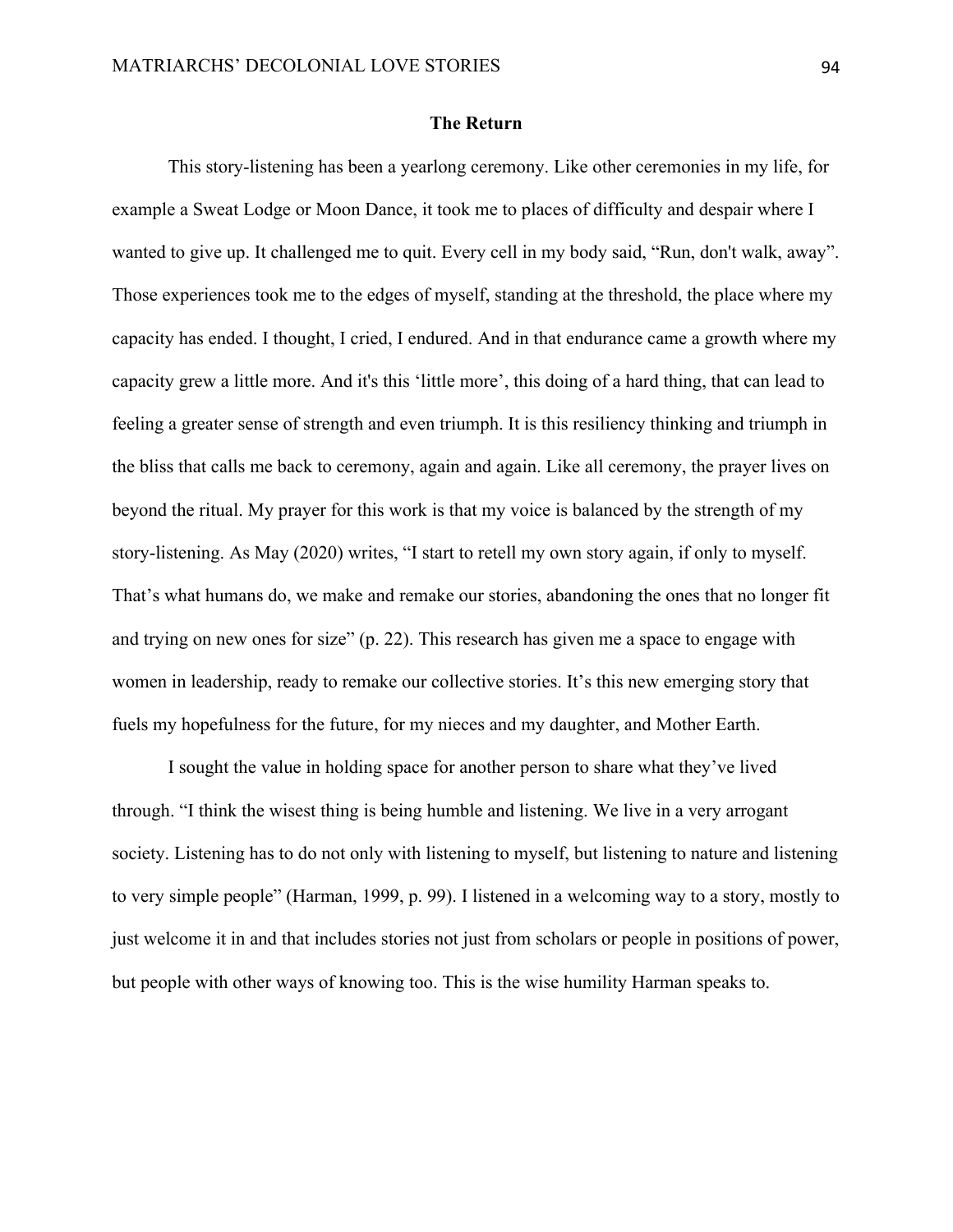Towards the end of this research ceremony, I supported my daughter (age six) in a ceremonial initiation<sup>11</sup>. She did many hard things to meet her responsibilities. When I asked her, was it worth it? She shared with me that she had always wanted to see a bat. And each night we watched the bats perched on top of a teepee, witnessing us pray. She slept on the earth, beside the big drum, while we danced to the sound of the owls. The next morning, she woke up and told me her new name is Fierce Owl. I learned from this, that we can learn and heal in our sleep in ways that are mysterious. Most importantly, her ceremony showed her that shooting stars are real. It was a great challenge to meet my ceremonial responsibilities whilst supporting my young daughter in her ceremony, and we found our way together emerging more connected and resilient. In this way the research I offer carries the same intention, to open doors for new opportunities and understanding where possible. The beauty of witnessing someone discover the real magic of a shooting star, helps me to endure and walk alongside them through the fear and darkness a person must face to grow. I conclude with a large sense of gratitude in my heart, for everyone who held my hand and held me up through the dark nights of this research.

#### **Living with the Stories**

There were late nights and early mornings where I would awaken with stories in my mind. Thoughts of the stories shared with me; thoughts of the stories that were going to be shared with me pulled me from dreamworld back to the work. I would get up to jot down thoughts and notes. The stories were often lying beside me in my bed taking up space, keeping me company, calling me to awaken. I also experienced many days of not being able to bear the interruption of the stories I was living into by people in my life. The need for solitude and to dive deeply into the

<sup>&</sup>lt;sup>11</sup> Respectfully, I cannot offer further context here, as aspects of ceremony are not for the public gaze. As a minor, I chose not to divulge details of my daughter's ceremonial life to the public, as she cannot consent. I mention the experience, as it held many important realizations for me regarding the research ceremony, which were layering simultaneously at this time.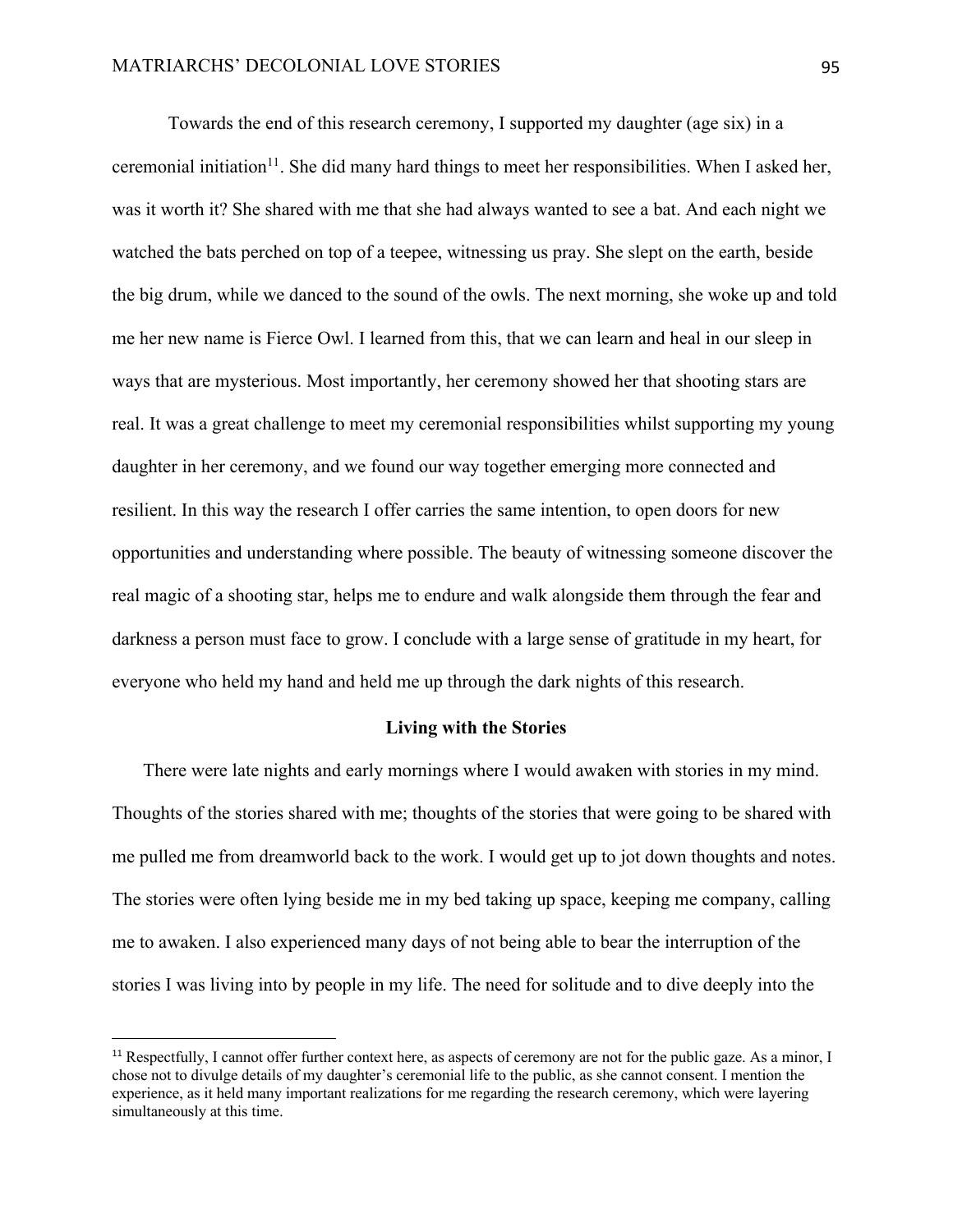process revealed to me what it means to have a deep responsibility for the care of another person's story.

#### **Voice**

University doesn't have to be a difficult place for sensitive people, yet for me, it was. It was easy to confuse the need for the constant defense of my thoughts, ideas and heart with actually being under attack. This has been very stressful and oftentimes painful. Belcourt (2020) described it as I experienced it, "Grad school was the wrong place for someone like me with an appetite for the utopian. But I was an idea in love with an idea-where else was I supposed to shelter this form of love?" (p. 93). I survived how I always have  $-$  I made a dear friend, Chris Short. That friendship sheltered me in moments I felt lost and adrift, encouraged me to persevere and continuously reignited the spark of enthusiasm towards the research.

This research has given me the gift of hearing three strong leaders tell parts of their stories. From their sharing, I've been able to laugh, cry, and relate to them and their lived experiences. I've come to know each of them more than when we began this work together. Story-listening has shown me how to prepare for a story, welcome a story, be threshed and affected by a story and to be willing to listen for the sake of witnessing. By welcoming stories inside me, this research has invited the lived experience of each matriarch to change me. It has taken a willingness in me to be transformed by their stories and to be willing to shift my point of view, and is to my mind, a valuable skill. The willingness to change one's mind is necessary for the commitment of decolonizing works as well. As Alfred (2019) says, "the country's roots as a colonizing enterprise have created a pattern and a structure to the relationships between all people and between people and the land in this country that is ultimately destructive to everyone and everything involved" (p. 127). To shift destructive relationships of power and oppression, is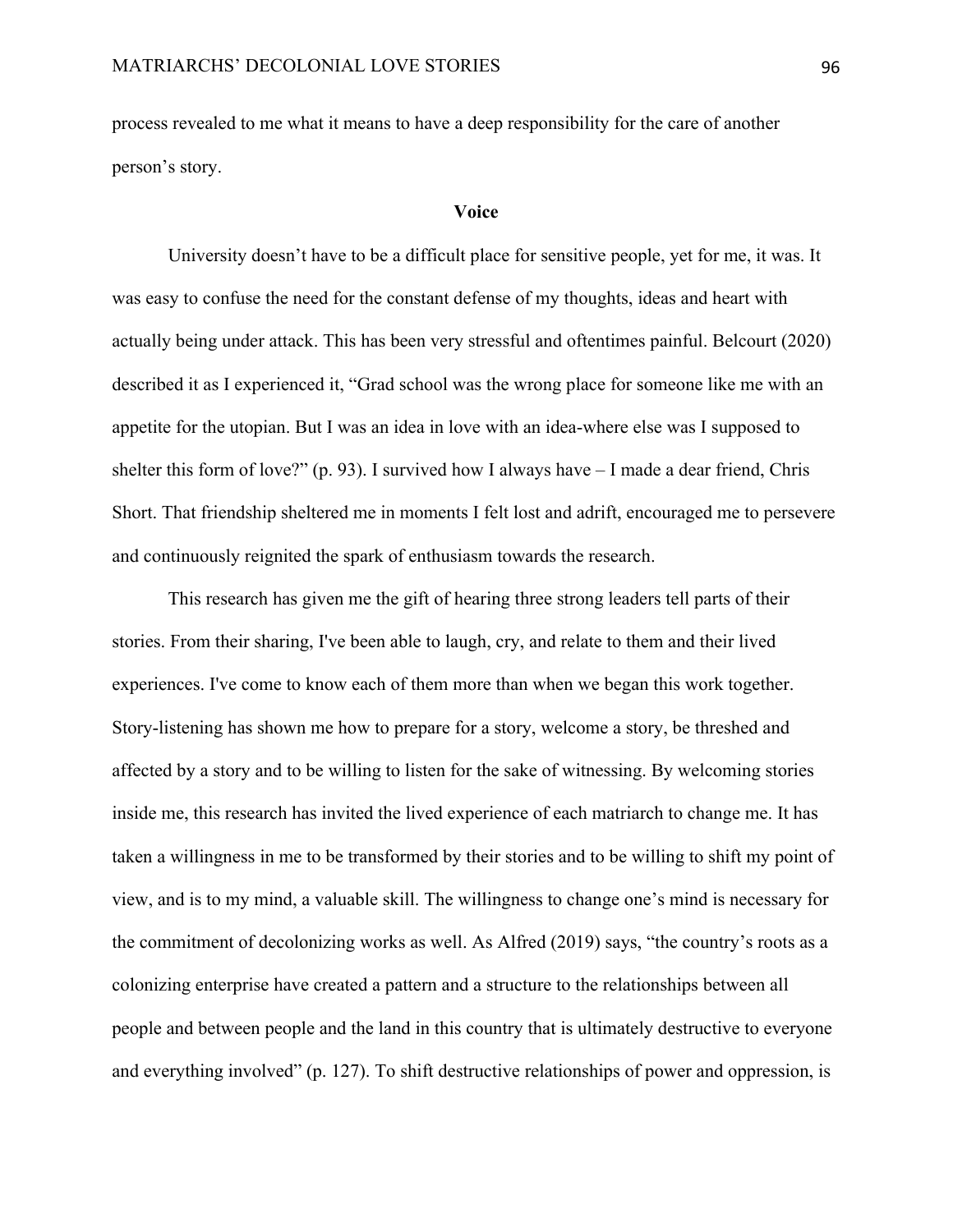to change our minds about the dominant patriarchal and colonial narrative and (once more) become *storymakers*.

## **Small Acts of Decolonization**

I've come to a deeper understanding, on the work of allied decolonizing research within the academic arena. As an idea, an agreement, an invitation, better yet, an act of decolonial love. Working and learning alongside a friend and teacher has shown me how pedagogy becomes praxis. I raise my hands to Kwakwaka'wakw First Nation member, Fred Speck and his family. After a day of collaboration and teaching a group of VIU students about plants with Fred, I wrote this reflection…

The work of decolonizing must also happen off the page, on the land and in community. Those of us with European ancestry with revolution in our hearts who are willing to do our work and be guided by Indigenous leadership, we must show up now.

As I have heard Fred and many others say, "When community calls, you answer". Throughout our work we laugh often, filling each other's cups and lifting each other up. We share work and care that's from the heart. Decolonizing happens in relationships by breaking oppressive power structures and work guided by reciprocity and respect. Decolonizing happens when we work inter-culturally from a place of mutual honouring and care towards helping heal historical rifts of *other* and instead embrace one another. Dismantling colonial power systems isn't for credit, a grade, program requirements, or to fulfill the necessary expectations to graduate or to publish. The work of intercultural connection is knowing what nation a friend is from, acknowledging them, perhaps even in their language, greeting in a lasting embrace heart-to-heart. I believe much of this work won't be kept inside the classroom but when we step outside the university onto sacred ground. I witnessed this happening for students during Nature Therapy Walks with Dr.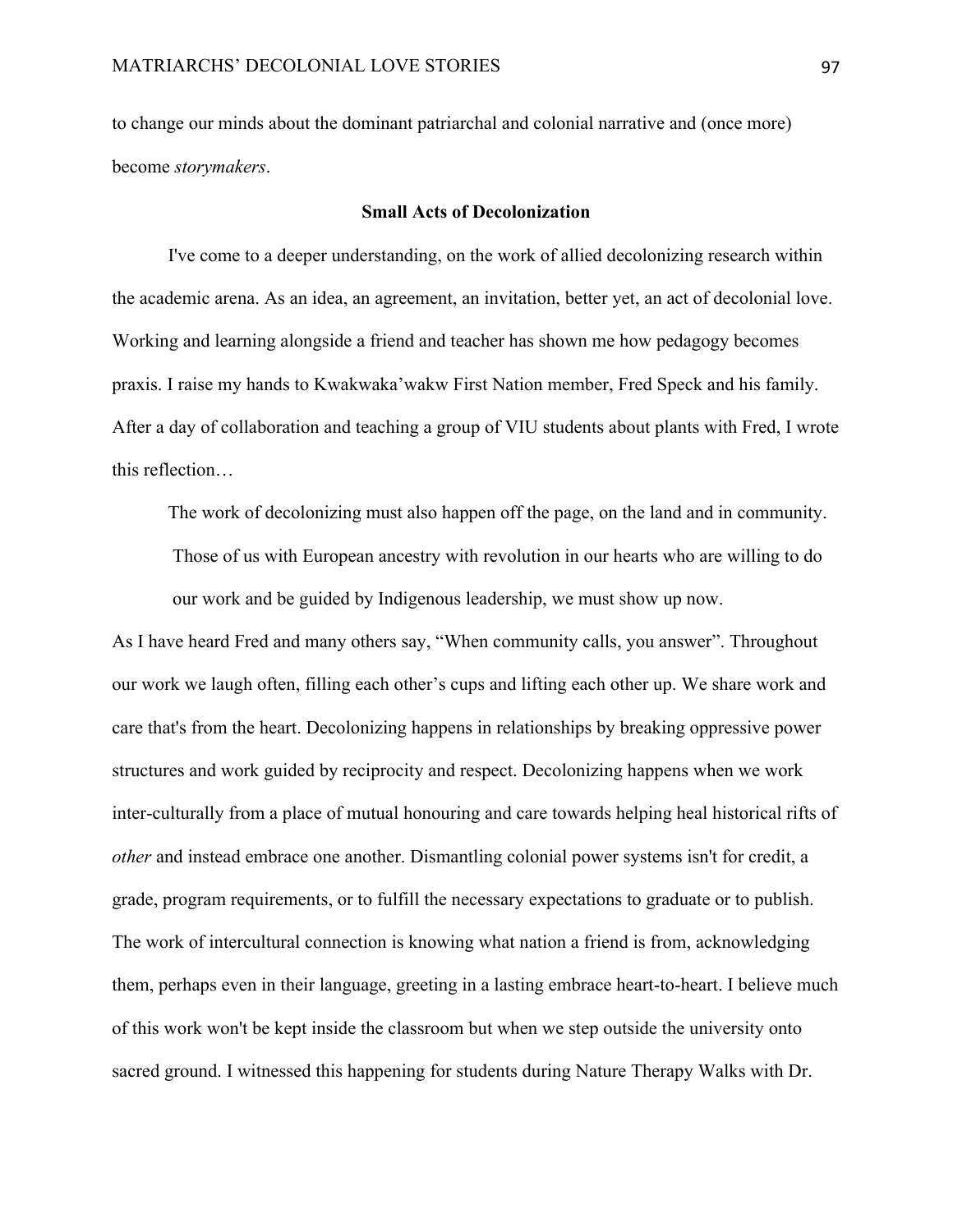Camie Augustus. I witnessed this with Laurie Meyer Dress during the course, Land Is Life. I was barefoot, we were standing in a circle, singing, drumming, and praying together. Here we were able to come together in a ceremonial way and recognize this as the highest place of learning. We gave gifts to each other and shared our mutual wealth. My daughter was there witnessing, as were Fred's wife and son. In this way, our work flows to, and from, our families. In that circle, there is a place for feelings, tears, lived experience, and everyone is truly welcome in the circle. The learning then, *is* ceremony. This is the space of decolonial love.

## **Carrying Forth Intentions**

From this research, I hope to share these stories to add to the presence of matriarchal perspectives and why that is important for environmental education. I hope that this research might help other environmental educators and communicators find value in utilizing decolonizing methods that welcome diverse voices and to see the benefits and validity of gathering women's lived stories as research to illustrate the importance of our connection with the Earth. This study increased my abilities and understanding as I work with women's stories in my work in First Nation's maternal health research and programming. I look at the implications of the research as a responsibility I now carry, to bring out into the world and share with others. Macy (2003) expresses my feeling when she writes,

I am inspired by the growth of our field; my hope is that, in the decades to come we will experience a continued increase in critically informed intercultural and inter-Indigenous sharing and collaboration in the spirit of mutual respect, reconciliation and a common love for the Land (p. 131).

This common love for the land is what connects and drives all who contributed to this research ceremony. Or perhaps, it's the land's way of loving us as well?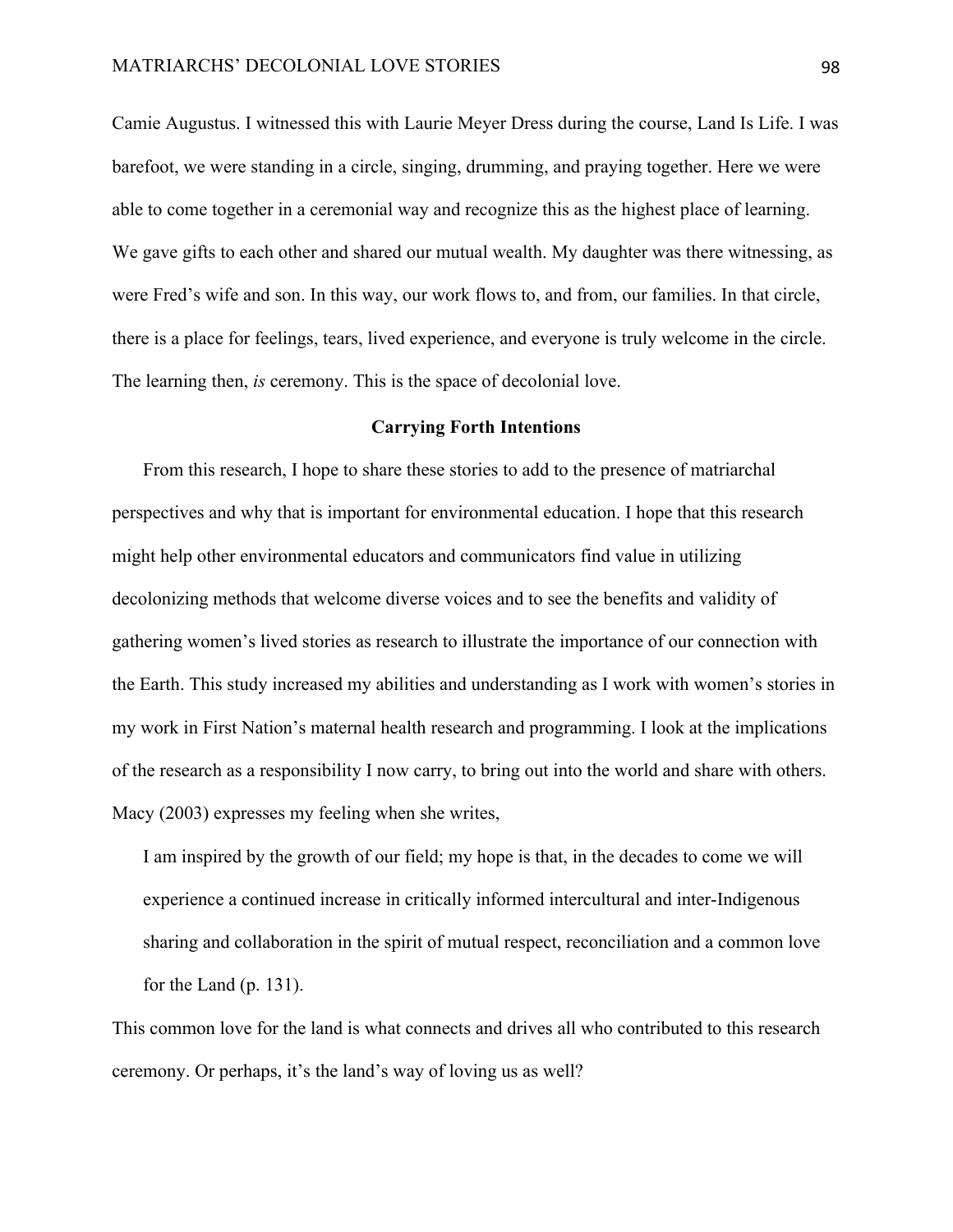## **Healing**

As Moondance grandmother, Abuela Anna shared in ceremonial teachings, "if we do the work, things can change. We can heal the world" (personal communication, July 2021). I don't believe there's a simple solution for what that work is, yet I do believe it is that mother bear's fierce love that is needed now. I do believe deep listening is key in becoming more life-centered, kin to Mother Earth and all her inhabitants and may be a part of hearing the guidance required for those next steps in the work.

In *Pleasure Activism; The Politics of Feeling Good,* Adrian Marie Brown (2019) writes this poem, which she calls a *Radical Gratitude Spell*

you are a miracle walking i greet you with wonder in a world which seeks to own your joy and your imagination you have chosen to be free, every day, as a practice. i can never know the struggles you went through to get here, but i know you have swum upstream and at times it has been lonely i want you to know i honor the choices you made in solitude and i honor the work you have done to belong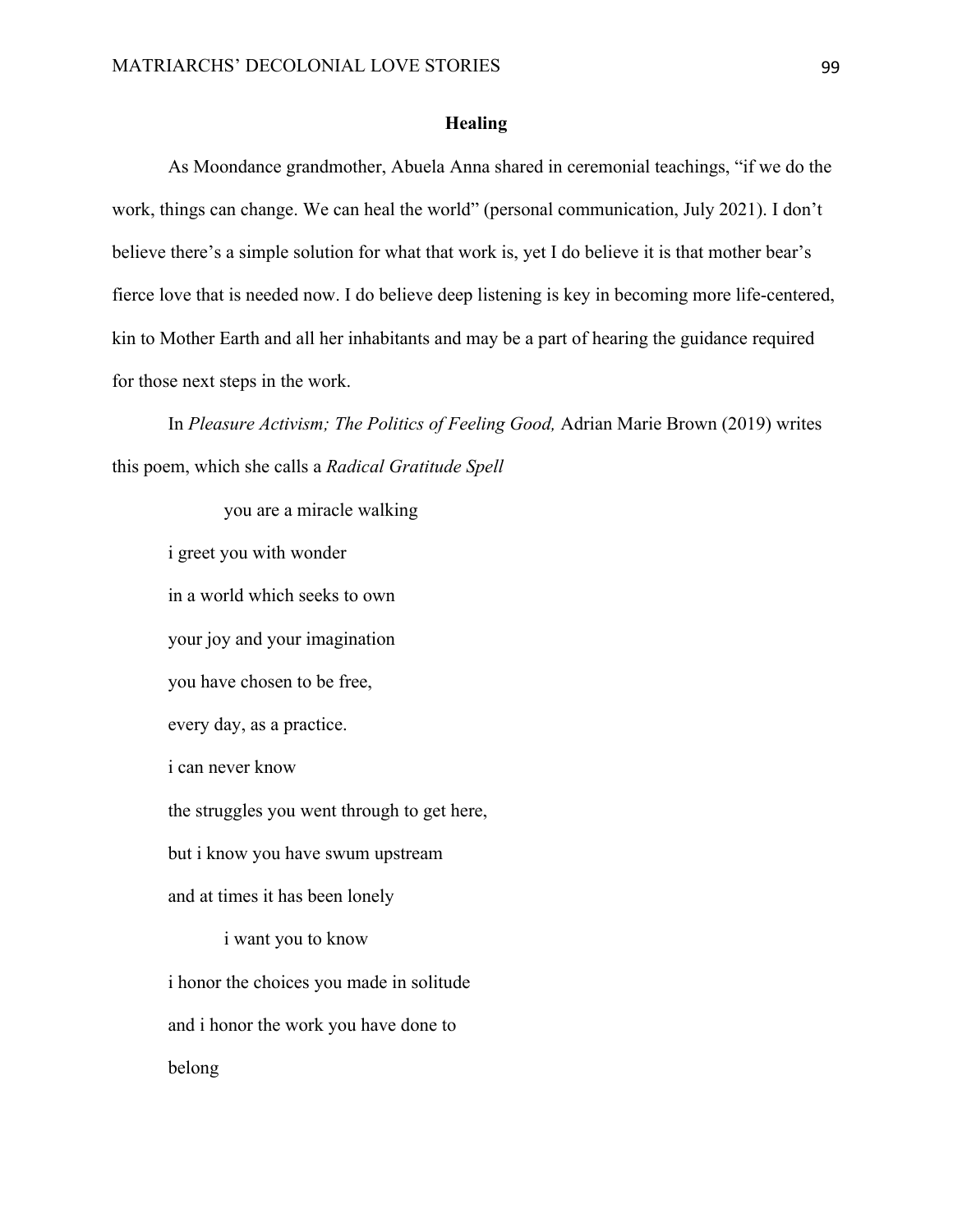i honor your commitment to that which is larger than yourself and your journey to love the particular container of life that is you you are enough your work is enough you are needed your work is sacred you are here and i am grateful (p. 401-2).

I am grateful reader, that you are here. This work is sacred, and I hope, enough. For now.

# **Recommendations**

Moving forward, if this research ceremony was continuing for another round, I would delve more deeply into researching decolonial love and a relationship with story listening. The focus on listening can challenge colonial messages of dominance for both people and the environment through the will to be guided, and can challenge a linear top-down power structure. Story listening can be a way of saying, I can learn from other people, birds, plants and all of the natural world because there is no aspect of creation that is unimportant or 'less than'. Some will read this work and find the study of three matriarchs too small to be powerful. I would argue that a return to local communities and smaller tightly knit circles can bolster a regenerative relationship with the environment. I would encourage every single voice to be considered worthy of having an important story to share, and one worth listening to. I passionately want to take this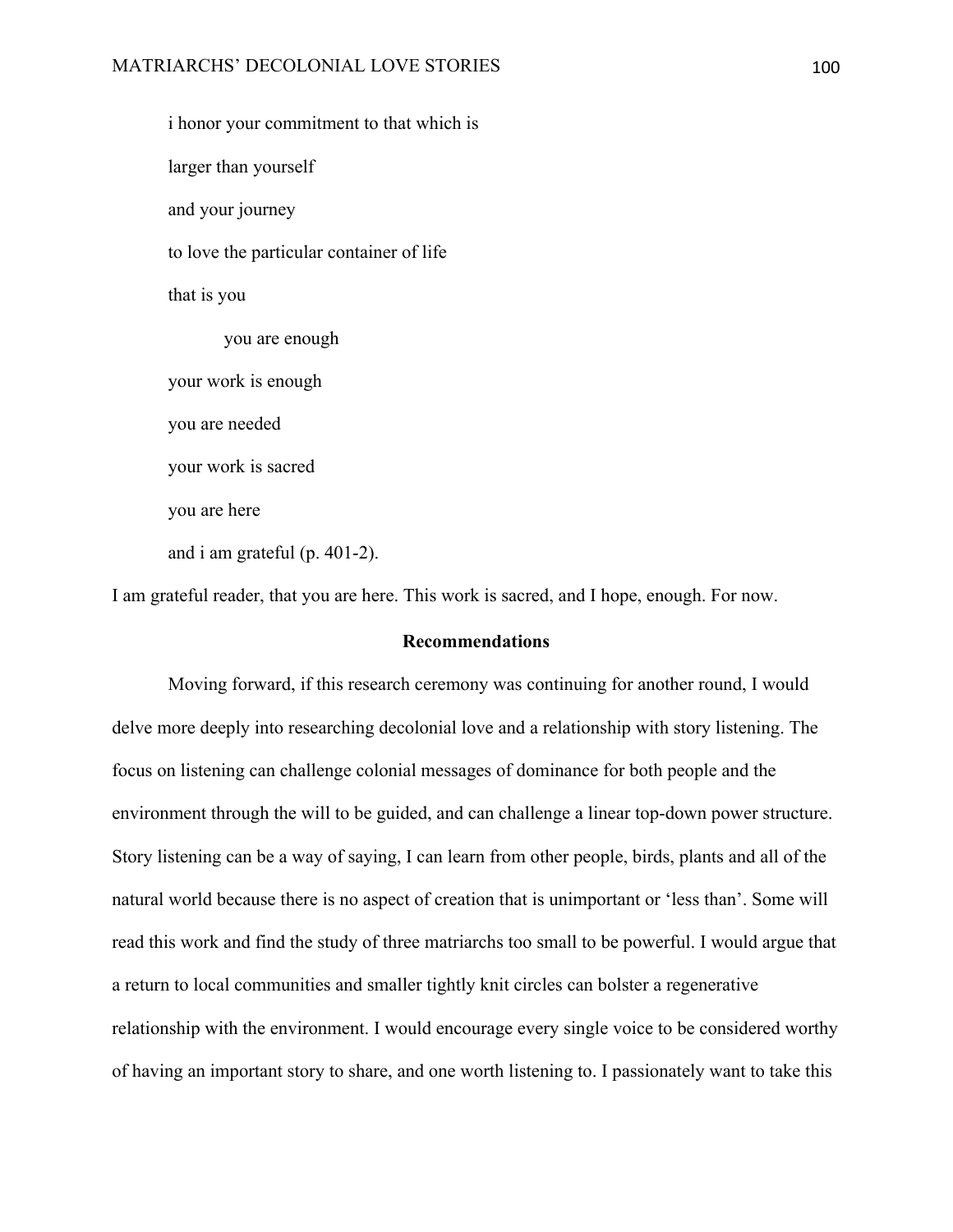work forward and continue listening to grandmothers and helping with the work of sharing their wisdom and stories. I hope this research contributes to the critical participation in leadership of mothers and grandmothers and to recognize them in the scholarly arena as experts with wisdom rooted in lived experience. I hope this research has adequately documented the legacy of the stories the matriarchs shared with me, for their families and anyone willing to learn from their lived experiences. Unfortunately, the confines of having to analyze and work with the 'data' instead created a fourth story. Each matriarch will need to decide if there is another vehicle that I can assist with in communicating the story that was shared with me such as: a podcast, journal article, or a compilation of a book. For now, I offer their unique stories edited into a written gift for themselves and their families. The future aspect of this work is yet to unfold.

# **Future Prayers/Responsibilities**

When discussing privilege and positionality, I've come to realize that education should be named as such. The opportunity, time, and costs of education is made possible by other socioeconomic factors, and yet having an education is an important privilege that carries inherent responsibilities. As Oluo (2019) writes, "Leverage your privilege to make real, measurable change toward a better world" (p. 69). When education is acknowledged in this way, the research and knowledge created by scholars can aim towards 'real change'. According to Oluo, part of how this can be done is by acknowledging the comforts in your life and asking yourself who does not have this "freedom and opportunity" I have now (p. 69). It is recognizing this space for potential opening and acting in alignment that expands opportunities from the individual towards the collective. This is working together this is collaborative decolonial love.

Research can be a tool to uphold or dismantle oppressive systems. Research can be a forum to silence or uplift voices. I hope this research contributes to an academic space for an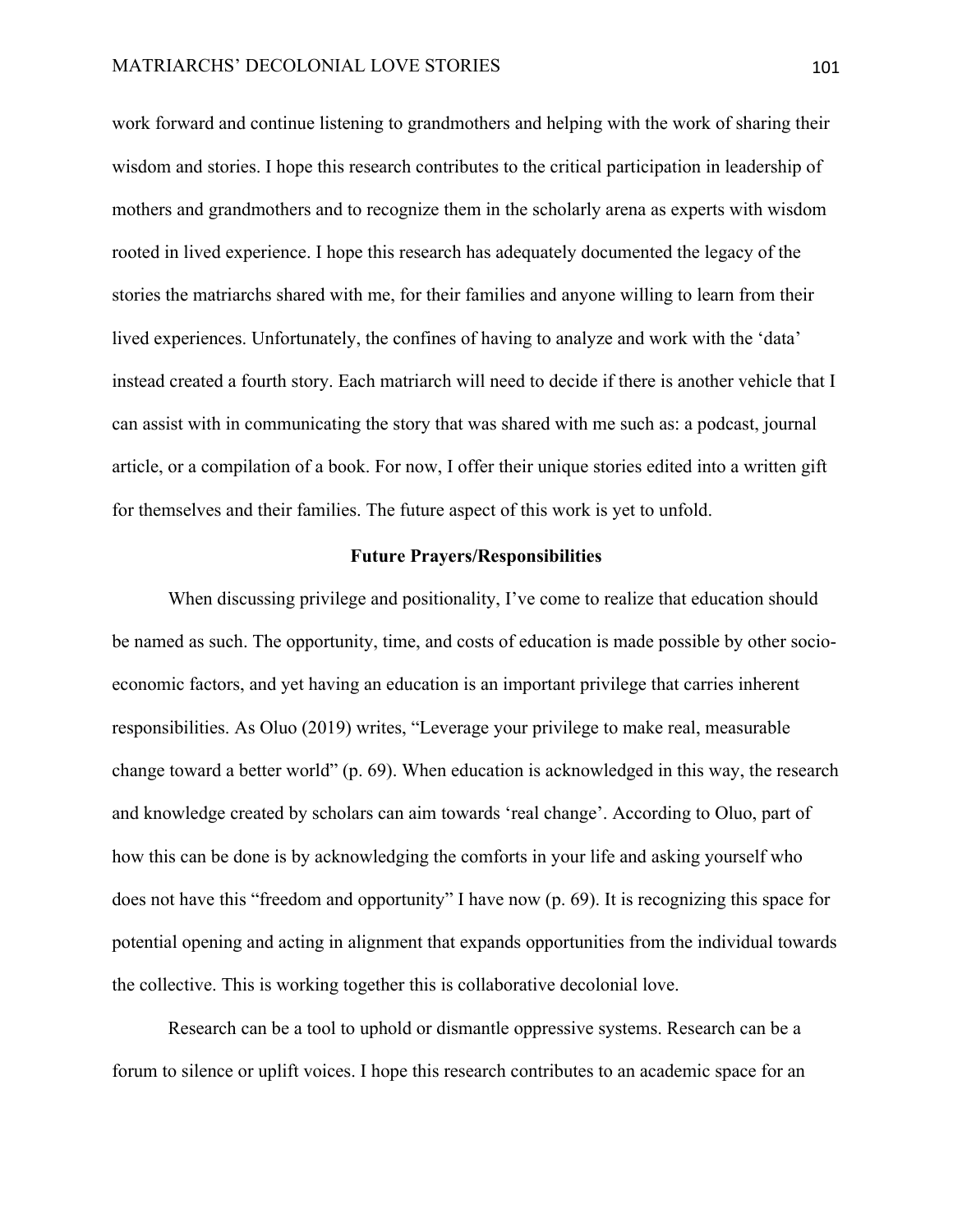embodied circle of more care-centered and relational pedagogy, where relationships are honoured as a life-sustaining resource, and not an ethical liability.

My personal experience in this work highlights the importance of mentors and intergenerational knowledge sharing, for the prosperity of both the storyteller and the listener. As more matriarchs share their insights, listening will be a crucial early stage of moving towards a more collaborative and harmonious future together. Having the matriarchs I interviewed and the professors on my committee as well as the mentors, friends and ceremonial sisters who contributed to this re-search ceremony, changed my way of looking at the world. Each matriarch offered guidance and wisdom that helped me on my journey. I heard their encouragement to challenge my thoughts and assumptions, to open my mind, and all the while maintain strong, protective boundaries. I witnessed their ways of working with people and how to be a fierce, loving force in the world. Those gifts will stay with me, they have given me so much. I am humbled by the magnitude of their caring and generosity. I was shown how to resolve conflict by staying connected and working together. I feel honoured and blessed to have had the opportunities to sit with each of them, and to do this re-search. I am inspired by all that a teacher can be to a person.

This shift in perspective may serve as an example of a research journey that contributes to dismantling the capitalist colonial patriarchy *within myself*. As Sherri Mitchell (2019) says,

The profound impact of changing your own structure, the profound impact of changing your own heart and mind, of decolonizing your own mind, of removing all of the blocks that exist between your heart and mind, of reconnecting your umbilical cord to the Earth, being able to take responsibility for your own being, not just in a physical sense, not just in the walk pf your life sense, (though that's important) but really to change the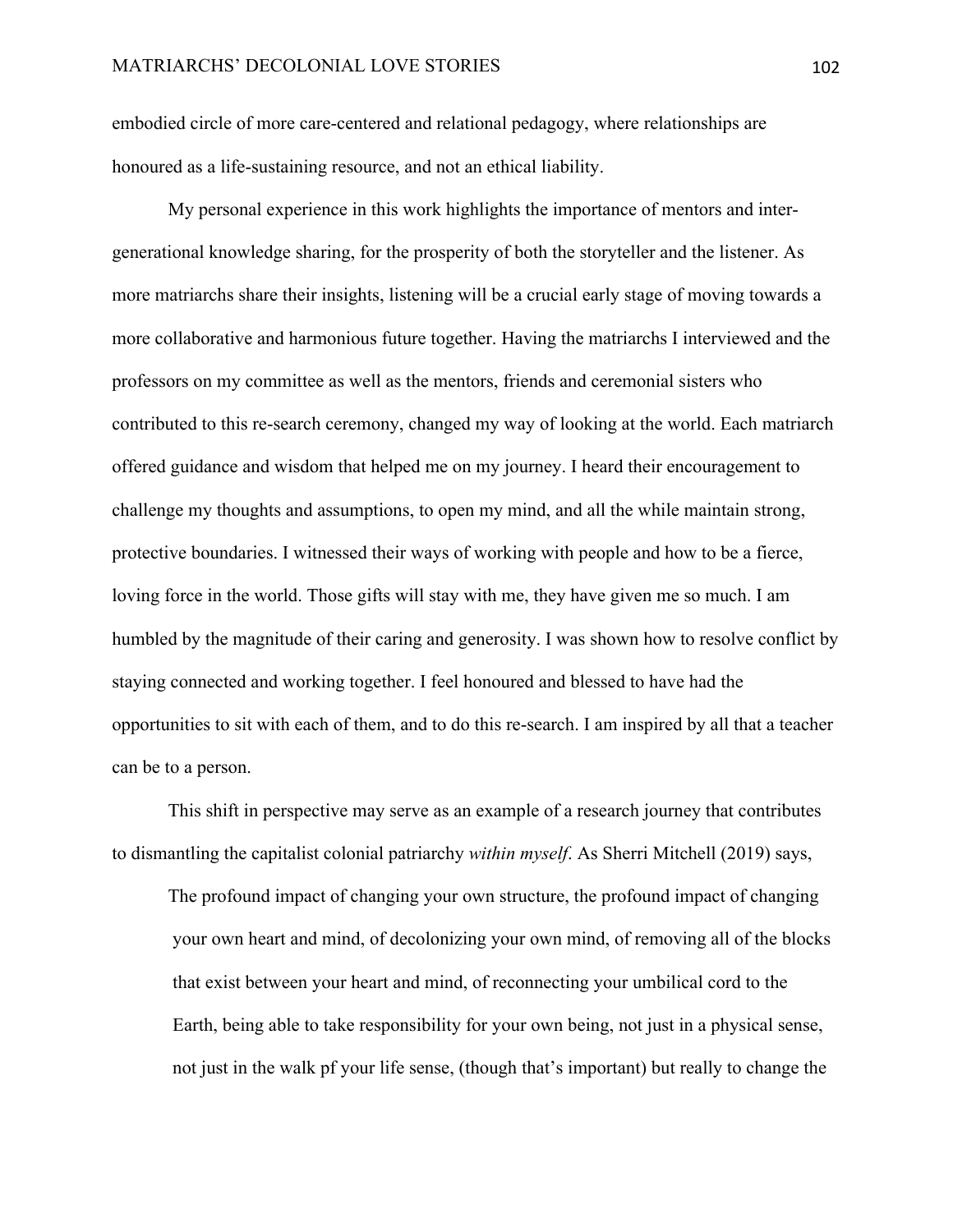vibrational frequency of your own being, to elevate that to the highest vibration that you can, to do that radically changes the world. (27:30)

I see this as a lifelong journey and commitment to decolonial love. The willingness to change heart and mind, to stop dominating and attempting to control the environment we live in, and allow all of life, is to bring forth those changes for us all.

From there, collectively, perhaps we can create a shift towards greater life affirming kinship in regenerative and loving relationship with Mother Earth. In "The Serviceberry; An Economy of Abundance", Kimmerer (2013) describes regenerative reciprocity where "wealth is understood as to be having enough to share and riches are counted in mutually beneficial relationships" (p. 377). This generosity of spirit has the potential to guide us away from the exhaustive hungry ghost of constant capitalist expansion and extractivism.

I hope that this re-search has expressed that land and place are not just an important aspect of research, but are in fact everything: the guide, the container for the work, the listener and the storyteller. Wall-Kimmerer (2013) confirms, "land as teacher, land as healer" (p. 333). This kind of shift of perspective, to seeing land as a source of knowledge and insight, may support a greater responsibility towards the sustenance and protection of the land. The place that the interviews were held had an additional presence, the birds, the weather of that day, the trees and plants, all bore witness too. Throughout my time re-searching I was also deepening my work with the medicinal plants around us, and even more importantly, listening to their teachings too.

# **Speaking Truth to Power and Systems of Power**

Macy and Brown (2014) suggest,

Speak the truth of your experience of this world. If you have persistent responses to present conditions, assume that they are shared by others. Willing to drop old answers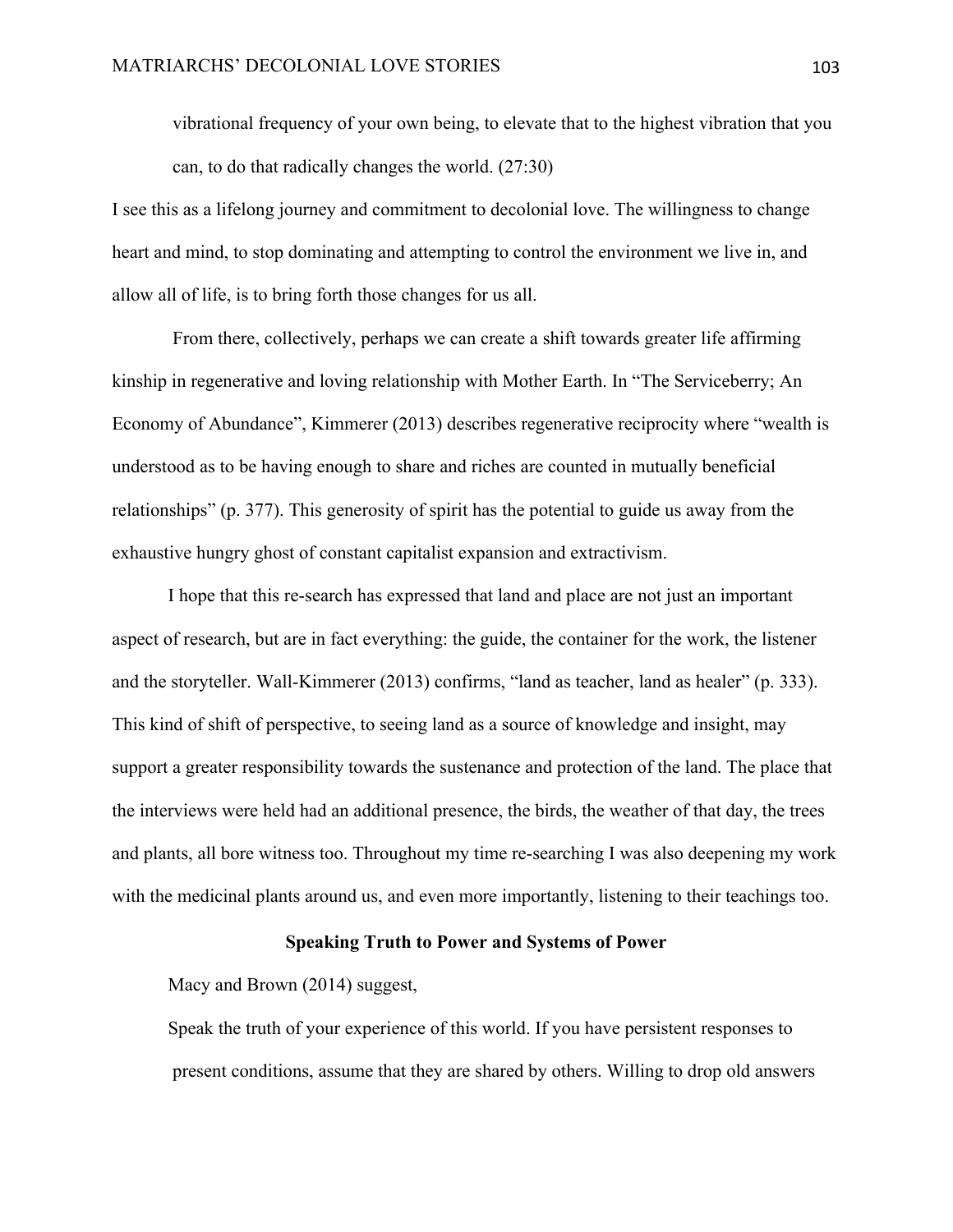and old roles, give voice to the questions that arise in you (p. 60).

I have also done this, I have followed questions, I have listened to the answers in deep ways. I have been willing to be inconvenienced and uncomfortable and in turn, offered what I can towards change.

As ethnographer Richardson (2003) reflects, "I write because I want to find something out. I write in order to know something that I did not know before I wrote it" (p. 924). This knowledge creation happens through both the *writing process* and *writing product*. Like Richardson, I hoped I would learn and grow through this process, and I have.

Our futures are in the hands of our children and their children. The matriarchs shared this life-centered outlook and care towards our future ancestors' generations. As Meyer (2013) writes,

*Be of service to that.* Respond with your life to the questions of your heart. Don't make it only about cognitive accumulation of information. We do not have the luxury of time. Discover what interdependence *really* means by listening to others, by watching how those who have more experience do things, and by sharing ideas when asked. Then go out and watch the moon rise and swim in waters freshly seasoned with Spring rains (p. 99).

I have responded and conversed with the questions in my heart. I have lived this ceremony and been faith full to it. I have *really* listened. I have felt *really* listened to. I have been guided by the matriarchs, and the experience of my committee/guides. I danced and prayed under the moon, swam in every river and lake along the way, and I am ready to plant myself to gestate into the next life cycle of unfolding.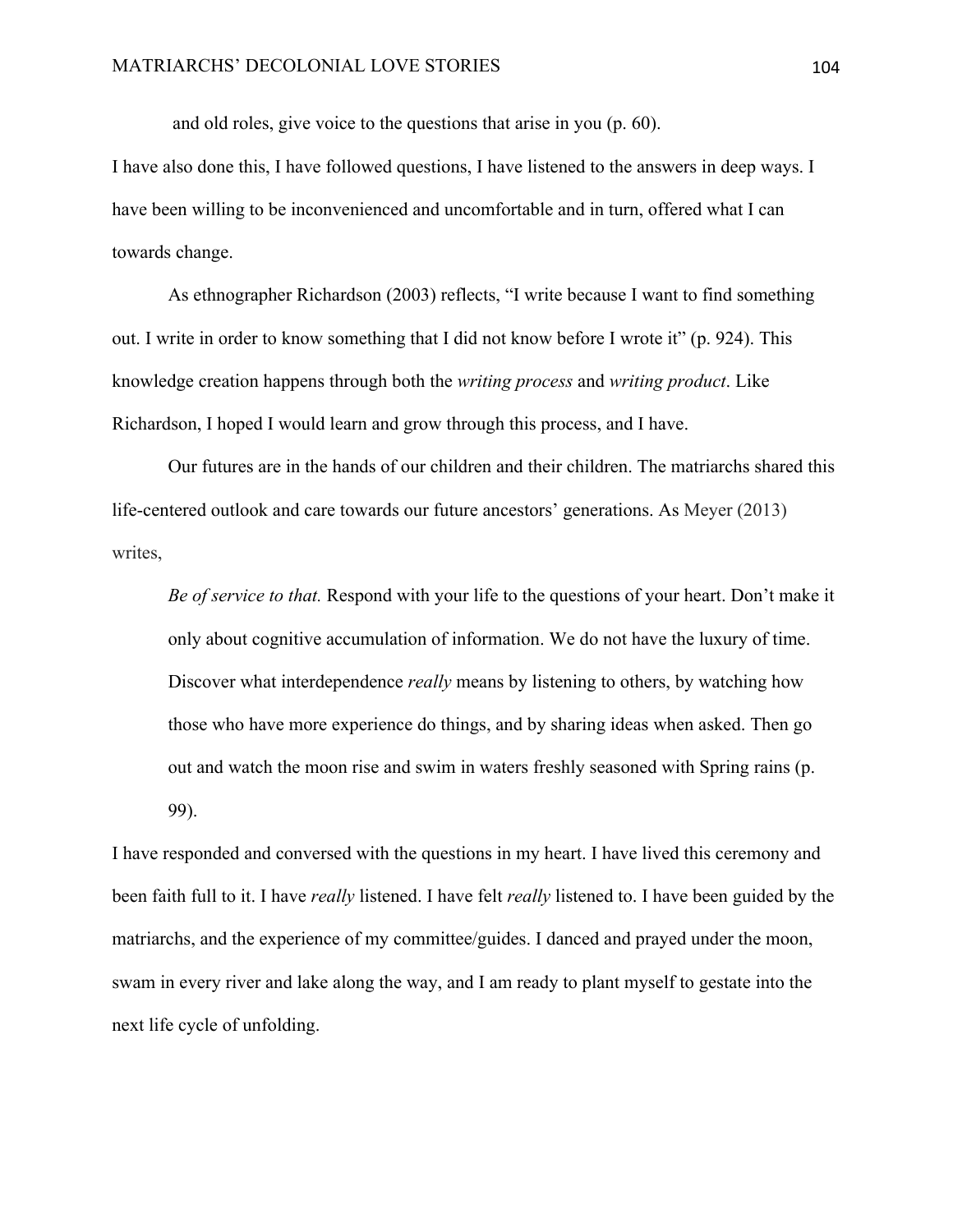## **Mothering**

It is within this life-affirming stance, as a lifegiver myself, that I conclude this research with a letter to my daughter. It has been the greatest gift of my life, to be a lifegiver**.** To give my daughter life, has given my life greater meaning. I believe the next generation are the living seeds/heartbeat/intersection where life cycles, life affirming, and lifegivers connect.

As I wrote about relationships with place, it is important to say where I am, still sitting in the home I've lived in for more than a decade on Vancouver Island. The leaves are falling, my garden is sleeping, and the rest and dreamtime of Winter is approaching.

Therefore, this research is offered as a prayer, that we hear Mother Earth calling us. In the same way that my mother whistled for me at suppertime, warning us that darkness is coming, I pray that we all hear this call. I pray we hear and respond in time, in a good and loving way. As Kimmerer (2013) urges, I have explored and experienced the potency of stories, hoping to restory my relationship to the land, and to share that gift with others. I have become a storymaker, making "new ones woven from the threads of the old" (p. 341). I have left threads and prayers for those who come next to weave and make beautiful stories with.

In the end, I asked each matriarch for a message to my young daughter, Luna. Luna was only three years old at that time when I went back to school at Vancouver Island University. I felt she was young for me to be away doing school. I've been on my own journey of reconciling the grief and honouring in my work because I am writing about lifegivers and mothering. I'm exploring the dance between the time and energy I gave up being with her, to do this academic work. That feeling of loss is difficult to reconcile. I have been with her, but also away. I have been trying to learn something, so that I can share it with her, and in many ways, we've gone on this learning path together. The ending of my thesis is a letter to her and so my last concluding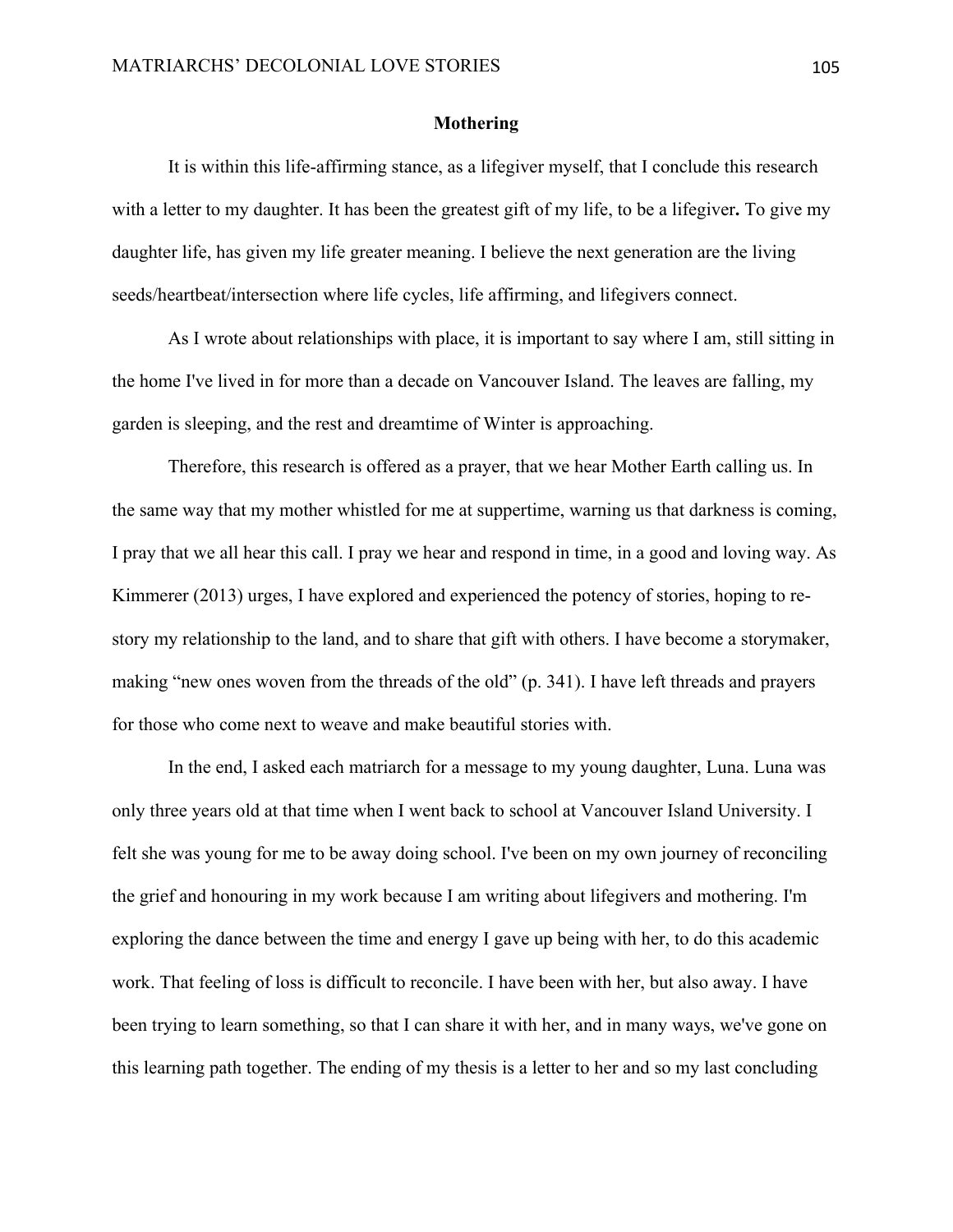question for each matriarch was: If you had a piece of advice or something to say to Luna or a 6-

year-old girl, what would you want to say?

# **A Letter for Luna, Age Six**

Dear Luna,

Lillian: Always know that you deserve respect. That's something that I didn't grow up knowing. I think there are still too many people in the world, especially women and girls, who don't know that about themselves. We all deserve love and respect.

Charlene: I can see the strength in your eyes. You're beautiful, lovely, and powerful. You carry a strength and gifts. It's a great responsibility you have, that you come from a strong line of women. It's a great responsibility, because it's in you, it's in your blood. Luna, the things you see, how you see the world- it's so valid, so important. With each generation the strength is stronger, because of what it's built on.

Rachel: Advice to Luna, to find the time just to sit and be in nature with a plant. I would encourage you to engage in dialogues with trees. But really, it's for you to pursue whatever you want in life and never to be in doubt about your own passions and following your own heart. That's really the biggest piece, isn't it? And that may not be plants! It may be something else. So really be. Listen deeply to that inner voice within you and follow your own heart. Pursue what it is that you are to pursue. It's the quest, isn't it?! It's not always going to be easy Luna, trust. Trust in your life journey and really go within at times when there's decisions to be made. Take some time to just sit in nature somewhere and just listen. You're so beautiful Luna. A special soul. A special, special soul.

## Luna,

From the wise women who contributed to this work, the one commonality I have witnessed is the way they opened every door for me that they could or told me the way to open it for myself and lifted my spirit with their kind words. The road rarely leads where I thought it would, or looks the way I imagined. My Mamma always said to me, "Wherever you go, there you are". When your heart and spirit call to you daughter – let yourself be shown where you are meant to go. Open every door, illuminate the path and use your voice to uplift others along the way. I know you will, this is already your way.You Luna, are the moon that my love orbits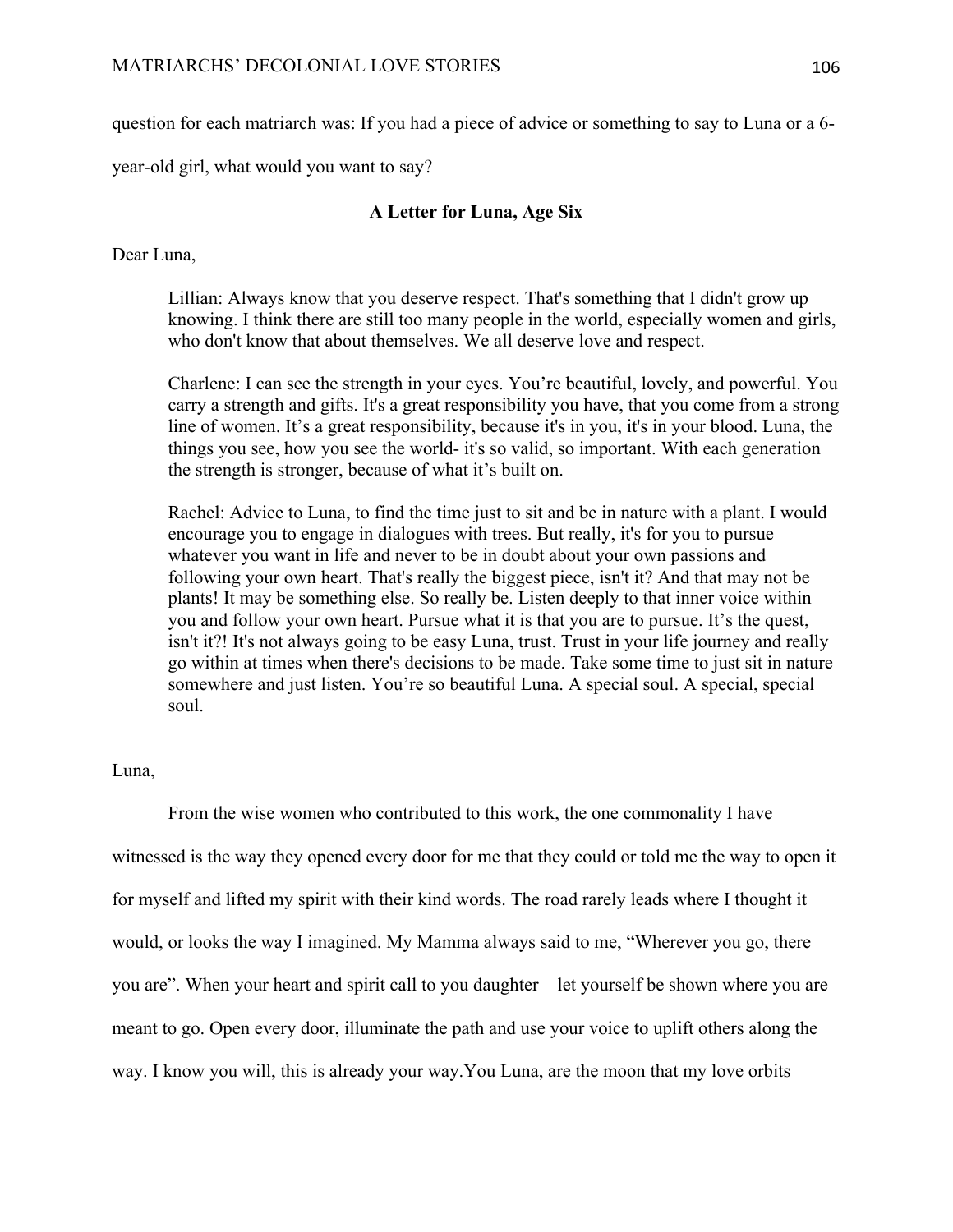# MATRIARCHS' DECOLONIAL LOVE STORIES 107

around. You are my life's greatest joy, gift and 'creation'. You are a brilliant light with the power to illumine the darkness. Long after I am gone, my arms will still be embracing you, wrapped around you, and protecting you. You are from a long line of strong women, and we all walk with and within you. And always, always, my daughter-surround yourself with a circle of wise women.

Love,

Your Mom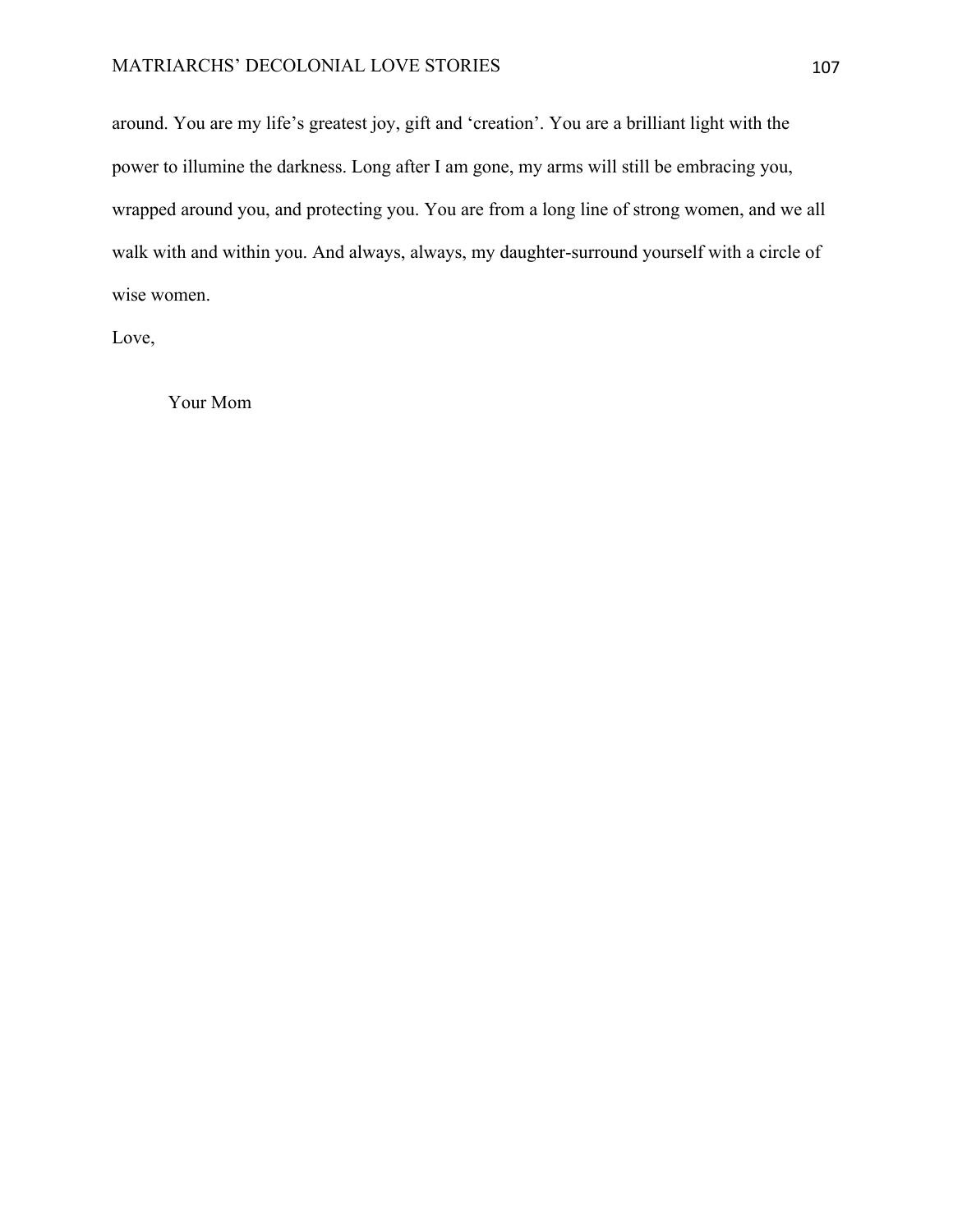## **References**

- Abrams, D. (1996). *The spell of the sensuous; Perception and language in a more-than-human world*. Vintage Books.
- Absolon, K. (2011). *Kaandossiwin: How we come to know.* Fernwood Publishing.
- Alfred, T. (2019). Wasáse; Indigenous pathways of action and freedom. University of Toronto Press.
- Anderson, C. (2013). *Indigenous in the city; Contemporary identities and cultural innovation.*  University of British Columbia Press.
- Anderson, K. (20oo). *A recognition of being; Reconstructing native womanhood.* Sumach Press.
- Archibald, J. (2008). *Indigenous storywork: Educating the heart, mind, body, and spirit.* University of British Columbia Press.
- Archibald, J. A., Lee-Morgan, J., & De Santolo, J. (Eds.). (2019). *Decolonizing research: Indigenous storywork as methodology*. ZED Books Limited.
- Armstrong, J. (2006). "Sharing One Skin". *Cultural Survival Quarterly*, *30*(4), 16.
- Altamirano-Jimenez & Kermoal, N. (2016). *Living on the land; Indigenous women's understanding of place.* Athabasca University Press.

Atleo, R. (2011). Principles of Tsawalk: an Indigenous approach to global crisis, UBC Press.

Auerback, M. (2020). *Resilience: The life-saving skill of story.* Changemakers Books.

- Aydin, C. (2007). Nietzsche on Reality as Will to Power: Toward an" Organization—Struggle" Model. *Journal of Nietzsche Studies*, 25-48. https://repository.ubn.ru.nl/bitstream/handle/2066/40715/40715.pdf
- Basso, K. (1996). Wisdom sits in places; Landscape and language among the western Apache. University of New Mexico press.
- Behrendt, L. (2019). "Indigenous Storytelling; Decolonizing institutions and assertive self-determination: Implications for Legal Practice" in J. Archibald, Q'um Q'um Xiiem, J. Lee-Morgan, and J. De Santolo, (Eds.), *Decolonizing Research Indigenous Storywork as Methodology*. Zed Books Ltd.(pp. 175-186).

Belcourt, B. (2020). *A history of my brief body: A memoir.* Penguin Random House.

Benaway, G. (2018). *Holy wild; Poems.* Book\*hug.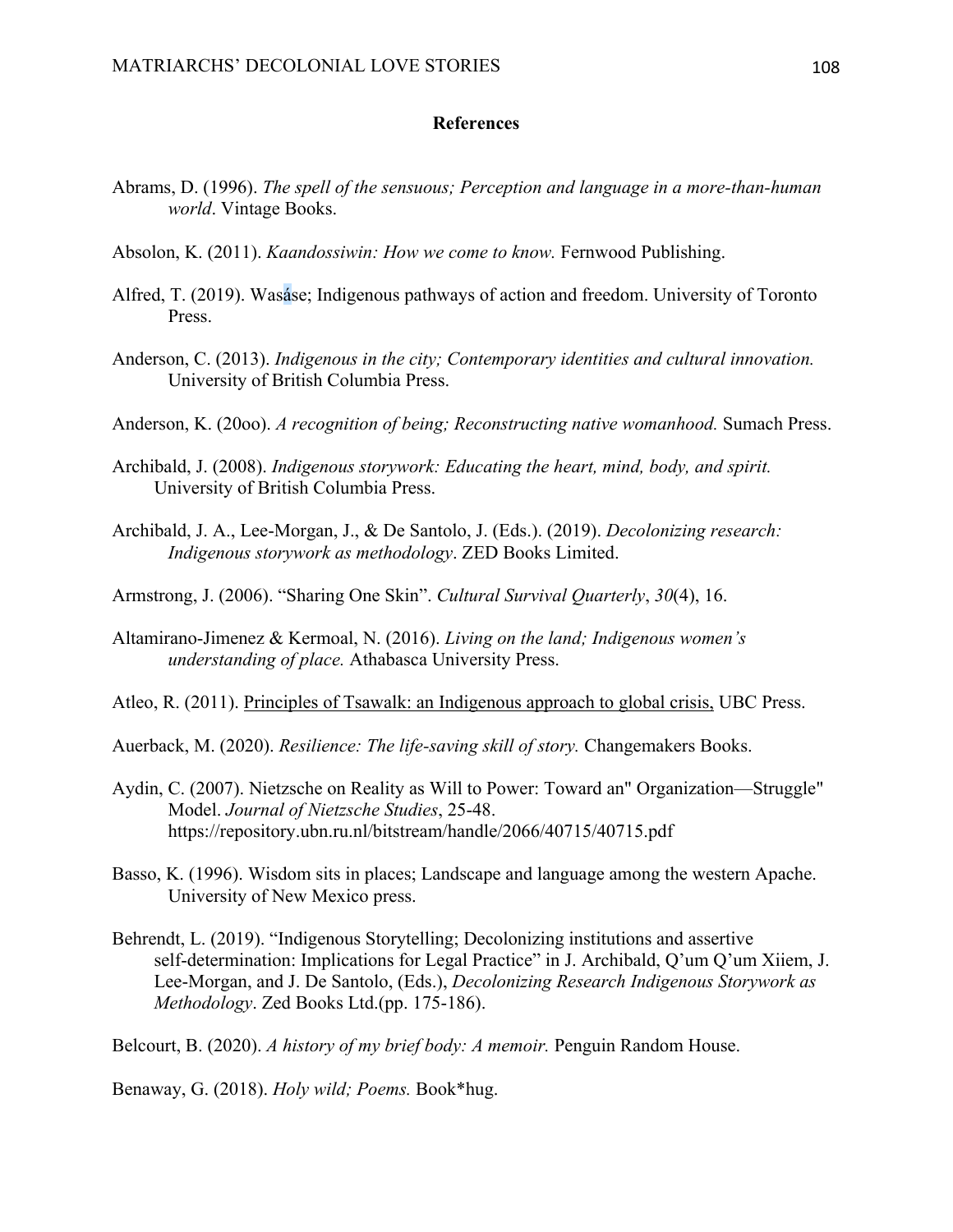Benaway, G. (2018). *Decolonial love: A how-to guide.* Working it Out Together. http://workingitouttogether.com/content/decolonial-love-a-how-to-guide/

Blackie, S (Host), This Mythic Life Episode [Audio podcast episode], Interview with Pat McCabe. (2018).

https://soundcloud.com/thismythiclife/patmccabe?utm\_source=clipboard&utm\_campaign=wtshare&utm\_medium=widget&utm\_content= https%253A%252F%252Fsoundcloud.com%252Fthismythiclife%252Fpat-mccabe

- Bowers, K. S. P. R. (2010). Identity, Prejudice and Healing in Aboriginal Circles: Models of Identity, Embodiment and Ecology of Place as Traditional Medicine for Education and Counselling: A Mi'kmaq First Nation perspective. *AlterNative: An International Journal of Indigenous Peoples*, *6*(3), 203–221. https://doi.org/10.1177/117718011000600302
- Breunlin, R. (2020) Decolonizing Ways of Knowing: Heritage, Living Communities, and Indigenous Understandings of Place. *Genealogy*, *4*, 95. https://doi.org/10.3390/genealogy4030095
- Brown, A. (2019). *Pleasure activism: The politics of feeling good.* AK Press.
- Burnette, C. E., Sanders, S., Butcher, H. K., & Salois, E. M. (2011). Illuminating the Lived Experiences of Research with Indigenous Communities. *Journal of Ethnic and Cultural Diversity in Social Work*, *20*(4).
- Cajete, G. (2000). *Native science: Natural laws of interdependence.* Clear Light Publishers.
- Callanan, M. and Kelley, P. (1992). *Final gifts; Understanding the special awareness, needs, and communications of the dying.* Simon & Schuster Paperbacks.
- Campbell, J. (2008). *The hero with a thousand faces* (Vol. 17). New World Library.
- Capra, F., & Luisi, P. L. (2014). *The systems view of life: A unifying vision*. Cambridge University Press.
- Caputi, J. (2020). *Call your 'mutha'; A deliberately dirty-minded manifesto for the Earth Mother in the Anthropocene.* Oxford University Press.

Chambers, E. (2000). "Applied ethnography". *Handbook of Qualitative Research*, *2*. In Denzin NK and Lincoln YS. (pp. 851-869).

Cole, R. J. (2012). Transitioning from Green to Regenerative Design. *Building Research & Information*, *40*(1), 39-53. https://doi.org/10.1080/09613218.2011.610608

Corntassel, J. (2012). Re-envisioning resurgence: Indigenous pathways to decolonization and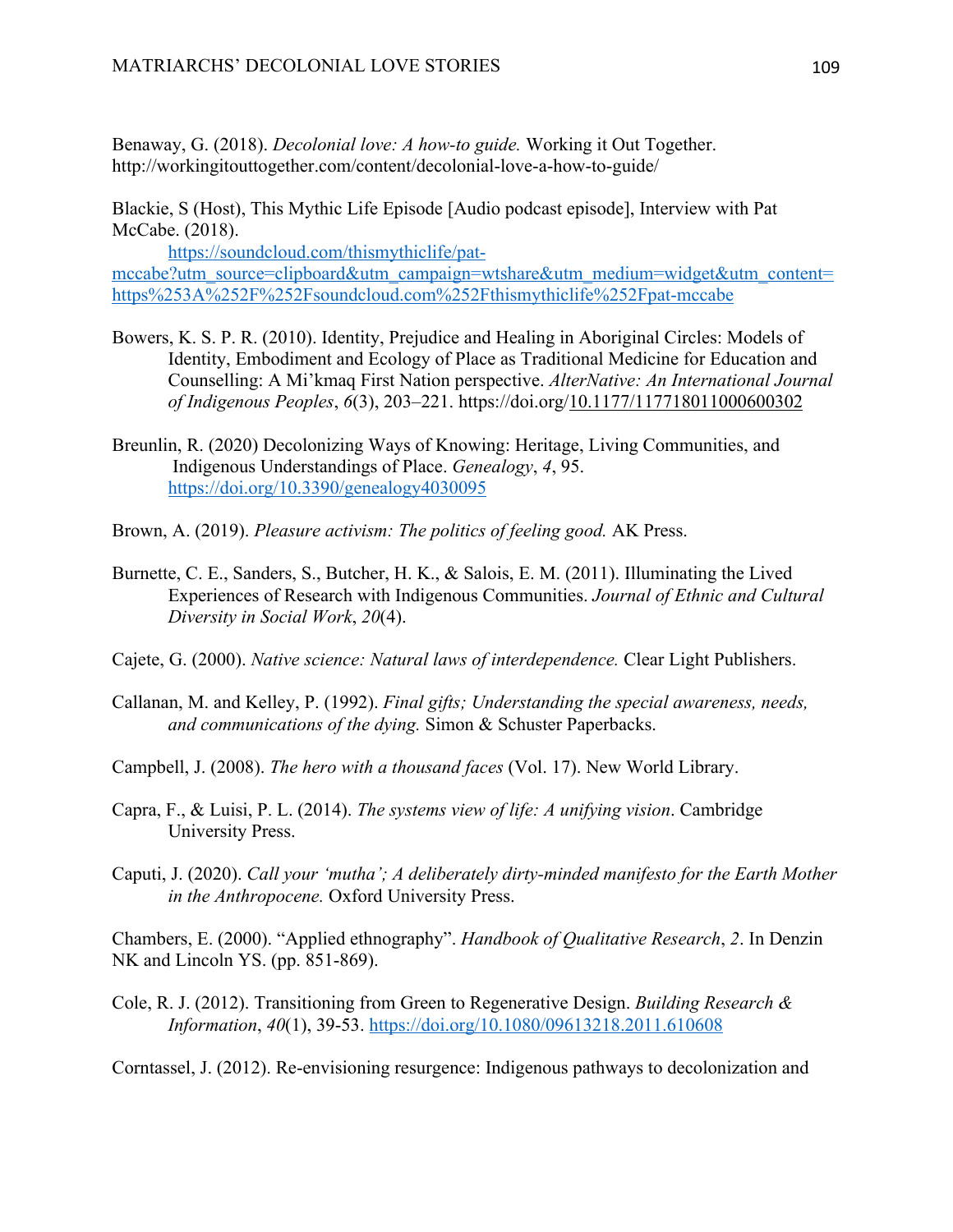sustainable self-determination. *Decolonization: Indigeneity, Education & Society,* 1(1). (pp. 86-101).

- Corntassel, Jeff, (2018). *Everyday acts of resurgence; People, places, practices*. Daykeeper Press.
- Crenshaw, K. (1990). Mapping the Margins: Intersectionality, Identity Politics, and Violence Against Women of Color. *Stanford Law Review*, *43*, 1241.
- Dapice, A. N. (2006). "The Medicine Wheel", *Journal of Transcultural Nursing*, *17*(3), 251-260.

Dey, K. (2019). *Climate change snapshots.* In J. Neidhardt, & N. Neidhardt (Eds.), *Groundswell; Indigenous knowledge and a call to action for climate change.* (pp. 22-29). Strong Nations Publishing Inc.

Dobell, R. (2019). *Sharing the wealth: Bending toward justice.* In J. Neidhardt, & N. Neidhardt (Eds.), *Groundswell; Indigenous knowledge and a call to action for climate change.* (pp. 132- 145). Strong Nations Publishing Inc.

- Drengson, A. (2008). The Life and Work of Arne Naess: An Appreciative Overview. In A. Drengson and B. Devall (Eds.) *Ecology of wisdom: Writings by Arne Naess*. (pp. 3-44). Counterpoint.
- Ellis, C., Adams, T., and Bochner, A. (2011). "Autoethnography: An Overview", *Forum : Qualitative Social Research* 12, no. 1.
- Emerson, L. (2019). *What you need to know is not in a book: Indigenous education.* In J. Neidhardt, & N. Neidhardt (Eds.),*Groundswell; Indigenous knowledge and a call to action for climate change.* (pp. 50-65). Strong Nations Publishing Inc.
- Estes, C. P. (1992). *Women who run with the wolves: Myths and stories of the wild woman archetype.* Ballantine.
- Gaudet, J. C., & Caron-Bourbonnais, D. (2015). It's in Our Blood: Indigenous Women's Knowledge as a Critical Path to Women's Well-being. *AlterNative: An International Journal of Indigenous Peoples*, *11*(2), 164–176. https://doi.org/10.1177/117718011501100206
- George, D. (2004). *The best of Chief Dan George.* Hancock House Publishers Ltd.
- Gilpin, E. (2018). From a place of love. In J. Corntassel (Ed.), *Everyday acts of resurgence; People, places, practices.* (pp. 49-52). Daykeeper Press.
- Green, J. (Ed.), (2017). *Making space for Indigenous feminism.* Fernwood Publishing.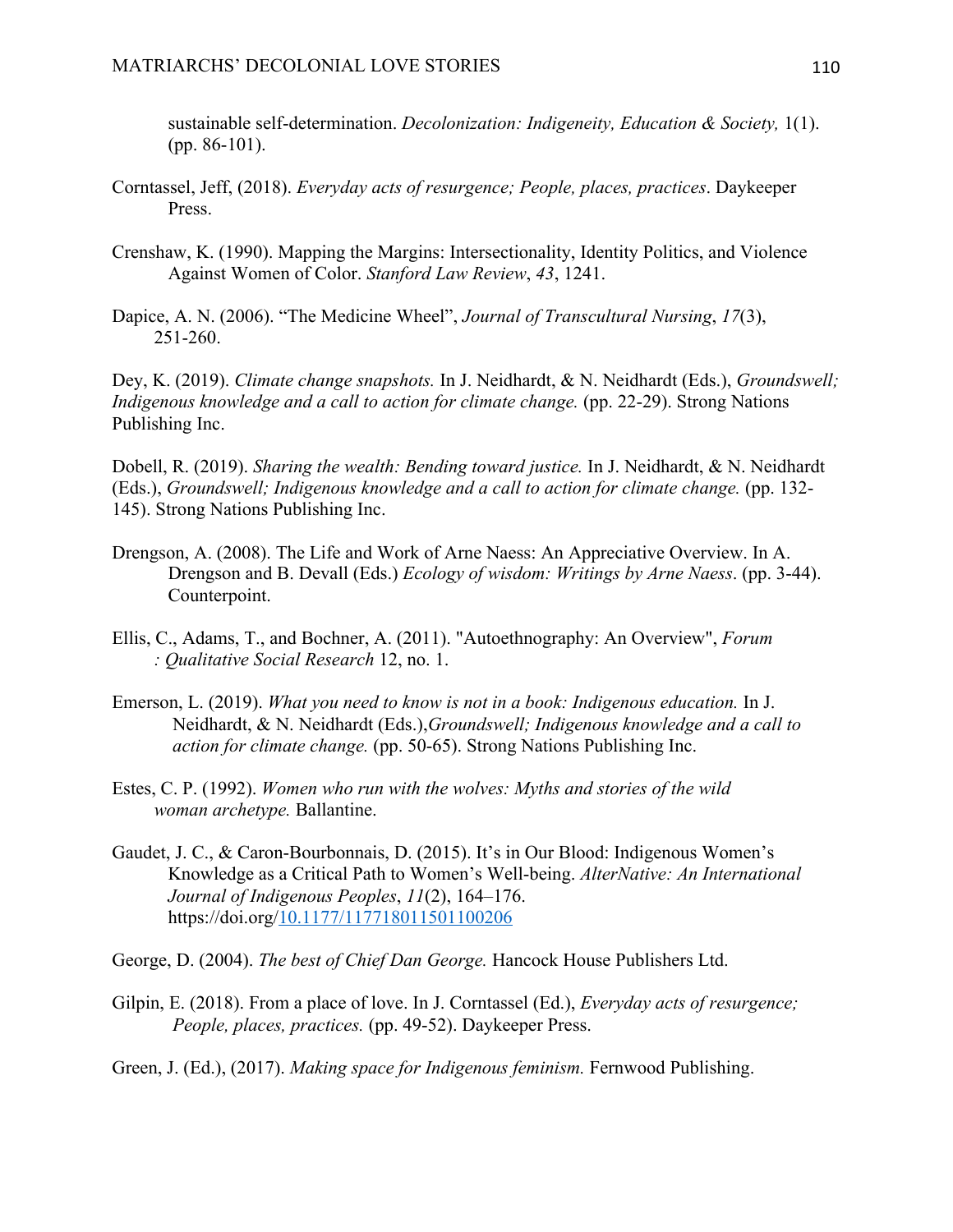Harding, S. (2016). *Animate earth: Science, intuition and Gaia.* Green Books Ltd.

Harjo, J. (1994). *The woman who fell from the sky.* WW Norton.

- Harman, W. (1977) Lecture at Institute of Noetic sciences. Retrieved from http://twm.co.nz/ Harm\_bio.html.
- Hyde, L. (1983) *The gift: How the creative spirit transforms the world.* Vintage Books.

hooks, b. (2001). *All about love: New visions.* Harper Collins Books.

- Katz, J. and Lamoureaux, K. (2018). *Ensouling our schools; A universally designed framework for mental health, well-being, and reconciliation.* Portage and Main Press.
- Kimmerer, R. W. (2013). *Braiding sweetgrass: Indigenous wisdom, scientific knowledge and the teachings of plants*. Milkweed Editions.
- Kimmerer, R. W. (2017). Speaking of nature. *Orion Magazine*. https://orionmagazine.org/article/speaking-of-nature/
- Kimmerer, R. W. (2017). Learning the grammar of animacy 1. *Anthropology of Consciousness*, *28*(2), 128-134.
- Kimmerer, R. W. (2014). Returning the gift. *Minding Nature*, *7*(2), 18-24.
- Kimmerer, R. W. (2020). The Serviceberry; An Economy of abundance. *Emergence Magazine*. https://emergencemagazine.org/essay/the-serviceberry/
- Kovach, M. (2009). *Indigenous methodologies: Characteristics, conversations and contexts.*  University of Toronto Press.
- Lane P.J., Bopp, J., Bopp, M., Brown, L. and elders. (2012). *The sacred tree*. Lotus Press.
- LaDuke, W. (1999). *All our relations: Native struggles for land and life.* South End Press.

LaDuke, W. (2005). *Recovering the sacred.* South End Press.

- Leighton, H. (2022, in press). Listening In: Tracking and Teaching Methods Through Supervision. In R. Kool, D. Dandar, E. Childs & D. Hamilton (Eds.). *Active learning for real world inquiry*. (n.p.) Royal Roads University.
- Leighton, H. (2022, in press). A Pedagogy of Relatedness: Braiding Re(story)ative Co-inquiry through Métissage. In E. Lyle (Ed.). *Re/centring lives and lived experience in education*. (n.p.). Brill/Sense.
- Lefkoff, M. (2019). *How we can work together.* In J. Neidhardt, & N. Neidhardt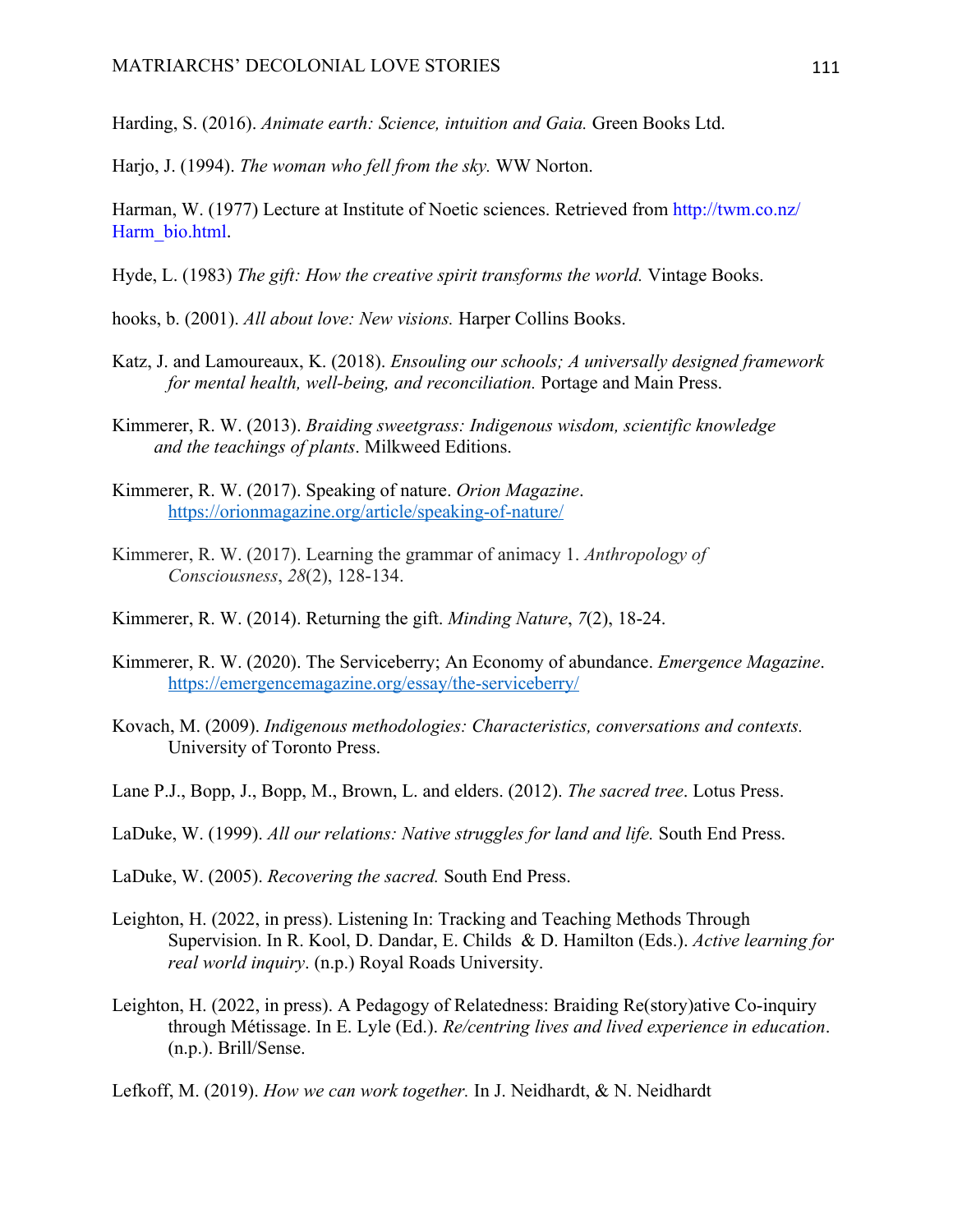(Eds.),*Groundswell; Indigenous knowledge and a call to action for climate change.*  (pp. 100-111). Strong Nations Publishing Inc.

Lorde, A. (2012). *Sister outsider: Essays and speeches*. Crossing Press.

- Lowan-Trudeau, G. (2015). *From bricolage to métissage: Rethinking intercultural approaches to Indigenous environmental education and research*. Peter Lang Inc.
- Lowman, E. and Barker, A. (2015). *Settler; Identity and colonialism in 21st century Canada*. Fernwood publishing.
- Macy, J. and Brown, M. (2014). *Coming back to life.* New Society Publishers.
- Macy, J. (2003). *World as lover, world as self: A guide to living fully in turbulent times*. Parallax Press.
- May, K. (2020). *Wintering: The power of rest and retreat in difficult times.* Riverhead Books.
- Maracle, L. (1996). *I am woman; A native perspective on sociology and feminism.* Press Gang Publishers.
- Maracle, L. (2015). *Memory serves: Oratories.* NeWest Press.
- Maracle, L. (2017). *Daughters are forever.* Theytus Books.
- Meadows, D. (2008). *Thinking in systems: A primer*. Chelsea Green Publishing.
- Meyer, M. A. (2013). Holographic epistemology: Native common sense. *China Media Research*, *9*(2), 94-101.
- Michell, H., Hardlotte, B., & McLeod, R. (2021). Traditional Ecological Knowledge (TEK) of the Woodlands Cree and Denesuline Peoples of northern Saskatchewan, Canada: The Land as Teacher and Healer. *Journal of Indigenous Wellbeing*, *6*(1), 26-36.
- Mitchell, S. (2019) No Place Like Home Podcast, Episode Indigenous Wisdom and the Seed of Life. https://podcasts.apple.com/us/podcast/indigenous-wisdom-the-seed-of-life-withsherri-mitchell/id1158028749?i=1000475203177
- Moffat, M. (2016). Exploring Positionality in an Aboriginal Research Paradigm: A Unique Perspective, *International Journal of Technology and Inclusive Education* 5,1.
- Monture, P. & Mcguire, P. (2009). Nunavut; Whose homeland? Whose voices? In (Editors needed) *First voices; An Aboriginal women's reader.* (pp. 143-153). Inanna Publications and Education Inc.
- Moya, P. (2012). The Search for Decolonial Love: An Interview with Junot Diaz*.*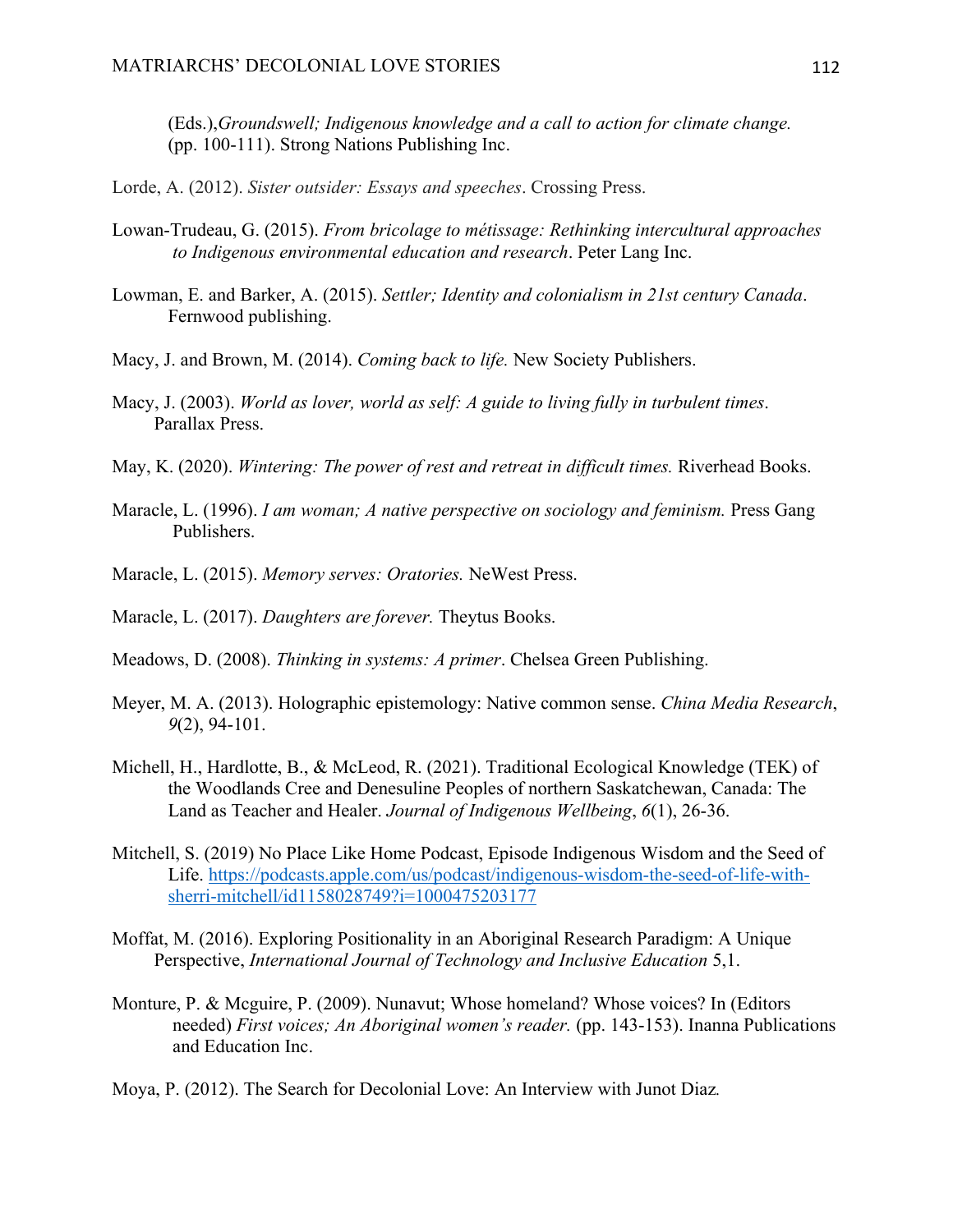Boston Review. https://bostonreview.net/articles/paula-ml-moya-decolonial-loveinterview-junot-diaz/

- Naess, A. (1973) The Shallow and the Deep, Long‐range Ecology Movement. A Summary. *Inquiry*, 16:1-4, 95-100, doi: 10.1080/00201747308601682
- Neidhardt, J. (2019). *The moral revolution, weaving all the parts.* In J. Neidhardt, & N. Neidhardt (Eds.), *Groundswell; Indigenous knowledge and a call to action for climate change.* (pp. 174-193). Strong Nations Publishing Inc*.*
- Northrup, C. (2005). *Mother-daughter wisdom; Understanding the crucial link between mothers, daughters and health.* Bantam Books.
- O'Leary, Z. (2017). *The essential guide to doing your research project.* Sage.
- Oluo, I. (2019). *So you want to talk about race.* Seal Press.
- Owusu-Bempah, J., & Howitt, D. (1994). The racism of psychology. *Harvester Wheastsheaf.*
- Paul, E. (2014). *Written as I remember it; Teachings from the life of a Sliammon elder.*  University of British Columbia Press.
- Peters, E. & Anderson, C. (Eds.). (2013). *Indigenous in the city: Contemporary identities and cultural innovation*. University of British Columbia Press.
- Peters, R. and Demers, H. (2021). *What was said to me; The life of Sti'tum'atul'wut, a Cowichan woman.* Royal BC Museum.
- Pezzullo, P. and Cox, R. (2018). *Environmental communication and the public sphere.* Sage Publishers.
- Ramsey, F. (2019, January 25). Light Skinned Privilege Decoded [Video]. *MTV Impact*. Youtube. https://www.youtube.com/watch?v=dE4Lo4TIc8Y
- Richardson, L. (1999). Feathers in Our CAP. *Journal of Contemporary Ethnography*, *28*(6), 660–668. https://doi.org/10.1177/089124199129023767
- Richardson, L., & St Pierre, E. (2008). A method of inquiry. *Collecting and interpreting qualitative materials*, *3*(4), 473-500.
- *Richardson, L. and St. Pierre, E. (2017). Writing; A method of inquiry. The Sage Handbook of Qualitative Research. (pp. 923-948). Sage Publications.*
- Robinson, J., & Cole, R. J. (2015). Theoretical Underpinnings of Regenerative Sustainability. *Building Research & Information*, *43*(2), 133-143.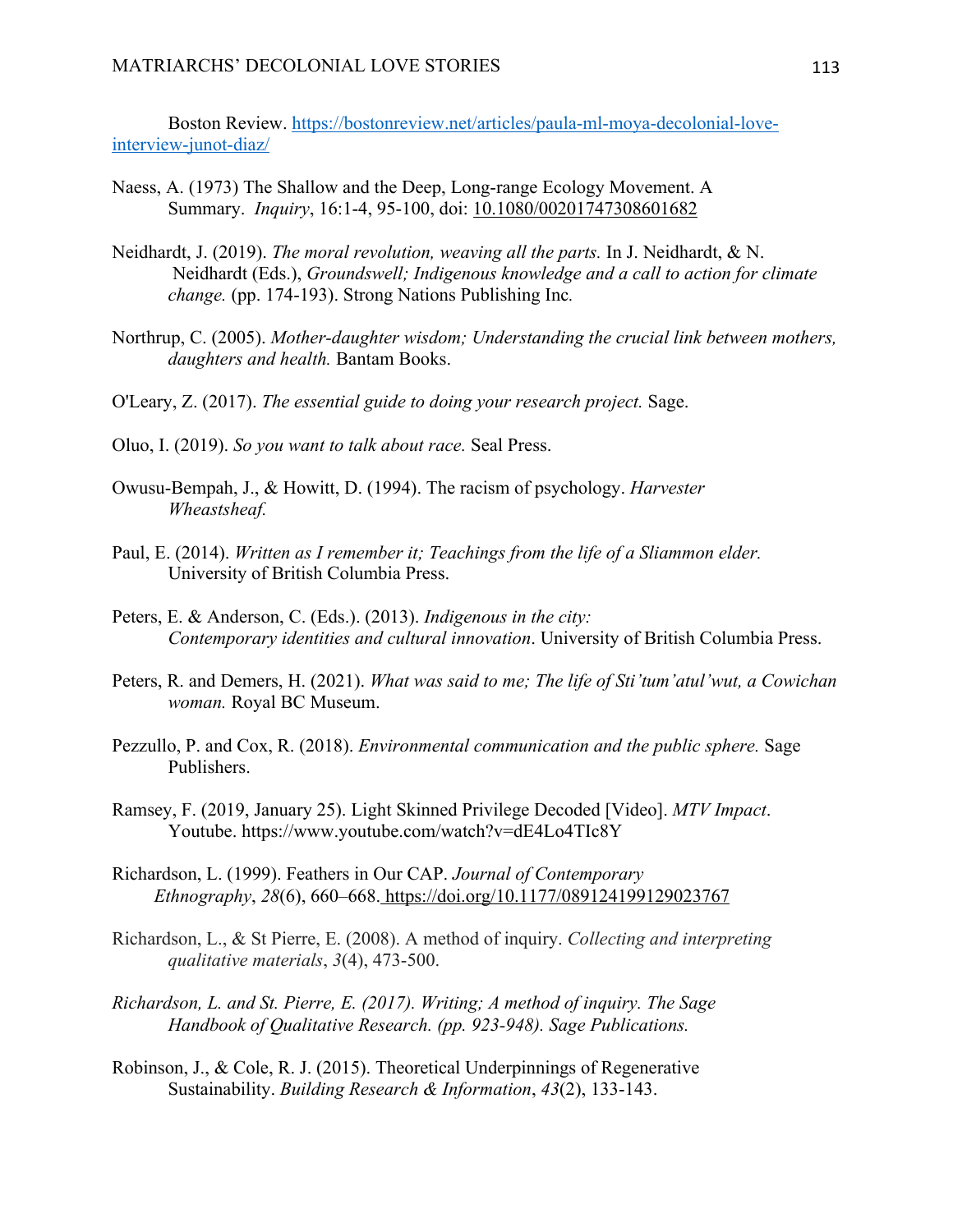- Roessel, M. (2019). *Essential elements of change.* In J. Neidhardt, & N. Neidhardt (Eds.),*Groundswell; Indigenous knowledge and a call to action for climate change.* (pp. 112-123). Strong Nations Publishing Inc*.*
- Royal Roads University (2020) Master of Arts of Environmental Education and Communication program. *Thesis Handbook.*
- Sheldrake, M. (2020). *Entangled life; How fungi make our worlds, change our minds and shape our futures.* Random House.
- Shiva, V., & Mies, M. (2014). *Ecofeminism*. Zed Books Ltd.
- Simard, S. (2021). *Finding the mother tree; Discovering the wisdom of the forest.* Penguin Canada.
- Simpson, L. B. (2014). Land as pedagogy: Nishnaabeg intelligence and rebellious transformation. *Decolonization: Indigeneity, Education & Society*, *3*(3).
- Simpson, L. B. (2015). *Islands of decolonial love; stories and songs*. Arbeiter Ring Publishing.
- Simpson, L. (2017). *As we have always done. Indigenous freedom through radical resistance.*  University of Minnesota Press.
- Simpson, L. (2020). *Noopiming; The cure for white ladies.* House of Anansi Press Inc.
- Stanner, W. (1979). *Honoring place through home languages in the mid-twentieth century*.
- Starblanket, G. (2018). Resurgence as relationality. In J. Corntassel (Eds.), *Everyday acts of resurgence; People, places, practices* (pp. 28-32). Daykeeper Press.
- Swan, J. (1990) *Sacred places; How the living earth seeks our friendship*. Bear and Company Inc.
- Tagaq, T. (2018). *Split tooth.* Penguin Canada.
- Tatum, B. D. (2000). The complexity of identity: Who am I?, *Readings for Diversity and Social Justice,* 2.
- Taylor, S. (2018). *The body is not an apology. The power of radical self-love.* Berrett-Koehler Publishers Inc.
- Trochim, W. M. (1989). An Introduction to Concept Mapping for Planning and Evaluation. *Evaluation and program planning*, *12*(1), 1-16.

Truth and Reconciliation Commission of Canada. (2015). *Truth and Reconciliation*